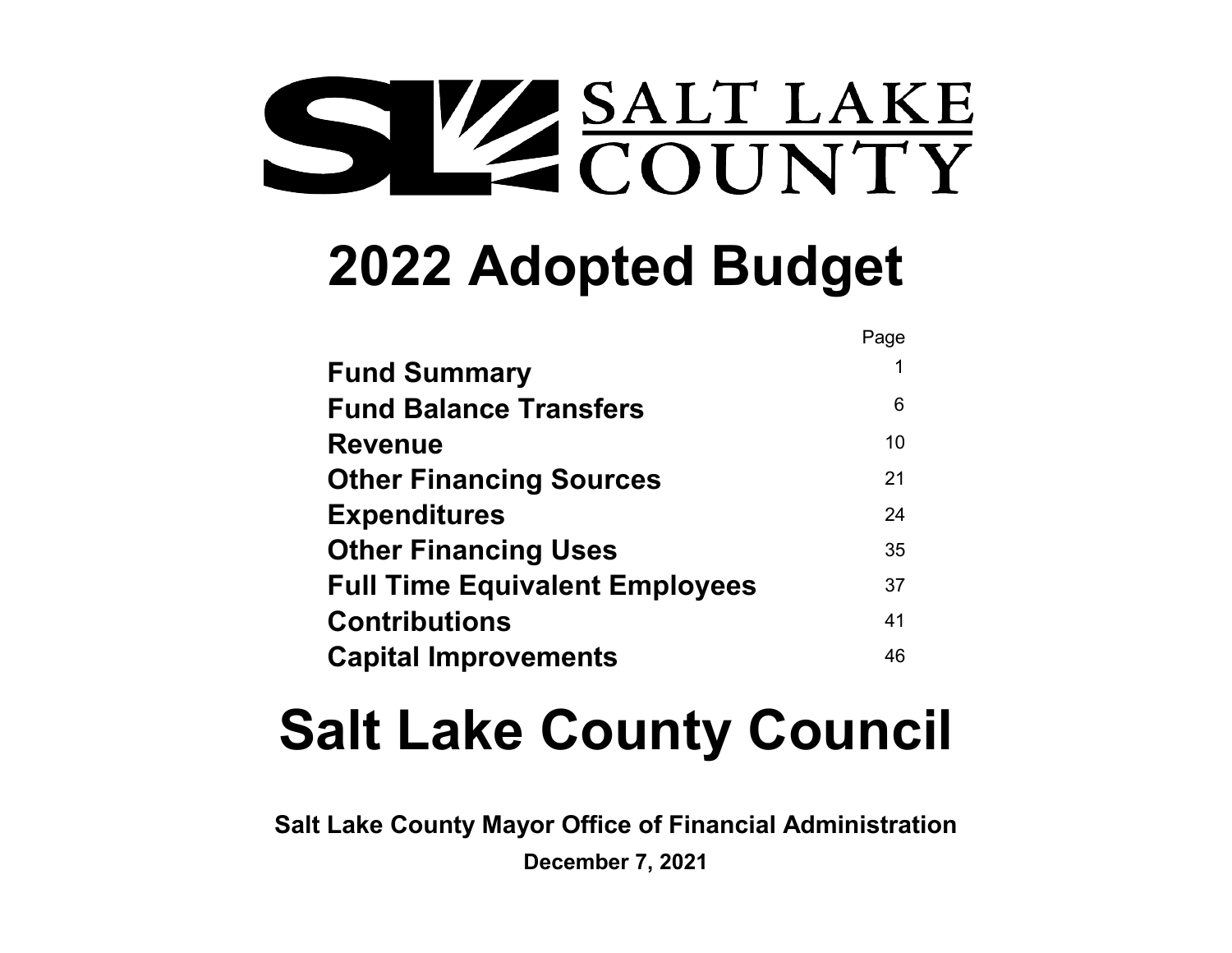# **Fund Summary - Governmental and Other**

<span id="page-1-0"></span>

|                                                       | <b>Beginning</b><br><b>Fund</b><br><b>Balance</b> | Unrestrict/<br>(Restrict) | <b>Tax Rate</b> | Tax<br>Revenue | Other<br>Revenue | <b>Transfer</b><br>In /Other<br><b>Sources</b> | <b>Total</b><br>Available | Budget                   | <b>Transfers</b><br>Out<br>/Other<br><b>Uses</b> | <b>Ending</b><br><b>Balance</b> |
|-------------------------------------------------------|---------------------------------------------------|---------------------------|-----------------|----------------|------------------|------------------------------------------------|---------------------------|--------------------------|--------------------------------------------------|---------------------------------|
| <b>Tax Funds - Countywide</b>                         |                                                   |                           |                 |                |                  |                                                |                           |                          |                                                  |                                 |
| 110 - GENERAL FUND                                    | 129,300,000                                       | 4,877,713                 | 0.1313%         | 169,093,000    | 238,718,968      | 33,352,887                                     | 575,342,568               | 423,262,469              | 41,736,213                                       | 110,343,886                     |
| 115 - GOVERNMENTAL IMMUNITY<br><b>FUND</b>            | 5,895,000                                         |                           | 0.0014%         | 1,803,000      | 1,624,291        |                                                | 9,322,291                 | 3,341,688                | 5,056,505                                        | 924,098                         |
| 250 - FLOOD CONTROL FUND                              | 4,500,000                                         | $\overline{\phantom{a}}$  | 0.0054%         | 6,954,000      | 1,333,185        | 0                                              | 12,787,185                | 12,172,806               | 47,805                                           | 566,574                         |
| 370 - HEALTH FUND                                     | 11,796,000                                        |                           | 0.0130%         | 16,742,000     | 42,623,303       | 19,248,019                                     | 90,409,322                | 81,146,199               |                                                  | 9,263,123                       |
| 390 - PLANETARIUM FUND                                | 1,930,000                                         |                           | 0.0024%         | 3,091,000      | 3,577,270        | 61,707                                         | 8,659,977                 | 7,253,594                |                                                  | 1,406,383                       |
| 410 - BOND DEBT SERVICE FUND                          | 7,067,000                                         | $\overline{\phantom{a}}$  | 0.0175%         | 22,964,000     | 1,490,902        |                                                | 31,521,902                | 21,036,218               | 3,000,000                                        | 7,485,684                       |
| 450 - CAPITAL IMPROVEMENTS FUND                       | 13,500,000                                        |                           | 0.0067%         | 8,629,000      | 371,000          | 5,813,805                                      | 28,313,805                | 25,882,662               | 500,000                                          | 1,931,143                       |
| <b>Total Tax Funds - Countywide</b>                   | 173,988,000                                       | 4,877,713                 | 0.1777%         | 229,276,000    | 289,738,919      | 58,476,418                                     | 756,357,050               | 574,095,636              | 50,340,523                                       | 131,920,891                     |
| <b>Tax Funds - Other</b>                              |                                                   |                           |                 |                |                  |                                                |                           |                          |                                                  |                                 |
| 232 - GOV IMMUNITY-UNINCORP FUND                      | 1,897,000                                         |                           | 0.0051%         | 240,000        |                  |                                                | 2,137,000                 | 177,541                  |                                                  | 1,959,459                       |
| 235 - UNINCORP MUNICIPAL<br><b>SERVICES FUND</b>      | 1,081,000                                         |                           |                 | 500,000        | 9,661,857        |                                                | 11,242,857                | 9,747,227                | 40,000                                           | 1,455,630                       |
| 360 - LIBRARY FUND                                    | 10,600,000                                        | $\sim$                    | 0.0474%         | 43,172,000     | 4,141,477        | 4,454,756                                      | 62,368,233                | 51,569,811               | 4,572,395                                        | 6,226,027                       |
| <b>Total Tax Funds - Other</b>                        | 13,578,000                                        | $\sim$                    | 0.0525%         | 43,912,000     | 13,803,334       | 4,454,756                                      | 75,748,090                | 61,494,579               | 4,612,395                                        | 9,641,116                       |
| <b>State Tax Admin Funds</b>                          |                                                   |                           |                 |                |                  |                                                |                           |                          |                                                  |                                 |
| 340 - STATE TAX ADMINISTRATION<br><b>LEVY FUND</b>    | 5,238,000                                         | $\overline{\phantom{a}}$  | 0.0196%         | 26,832,000     | 2,891,372        | 1,742,104                                      | 36,703,476                | 33,484,370               |                                                  | 3,219,106                       |
| <b>Total State Tax Admin Funds</b>                    | 5,238,000                                         | $\sim$                    | 0.0196%         | 26,832,000     | 2,891,372        | 1,742,104                                      | 36,703,476                | 33,484,370               | $\sim$                                           | 3,219,106                       |
| <b>Other Governmental Funds</b>                       |                                                   |                           |                 |                |                  |                                                |                           |                          |                                                  |                                 |
| 120 - GRANT PROGRAMS FUND                             | 2,800,000                                         |                           |                 |                | 140,112,301      | 32,160,000                                     | 175,072,301               | 174,870,231              |                                                  | 202,070                         |
| 125 - ECON DEV AND COMMUNITY<br><b>RESOURCES FUND</b> | 2,837,000                                         |                           |                 |                | 34,716,073       |                                                | 37,553,073                | 36,593,572               |                                                  | 959,501                         |
| 130 - TRANSPORTATION<br>PRESERVATION FUND             | 48,600,000                                        |                           |                 |                | 389,887,883      |                                                | 438,487,883               | 393,031,622              |                                                  | 45,456,261                      |
| 140 - COVID RESPONSE FUND                             |                                                   |                           |                 |                | 0                |                                                | 0                         | $\mathbf 0$              |                                                  |                                 |
| 141 - AMERICAN RESCUE PLAN ACT<br>(ARPA) FUND         | 109,500,000                                       |                           |                 |                |                  |                                                | 109,500,000               | $\overline{\phantom{0}}$ | 31,759,506                                       | 77,740,494                      |

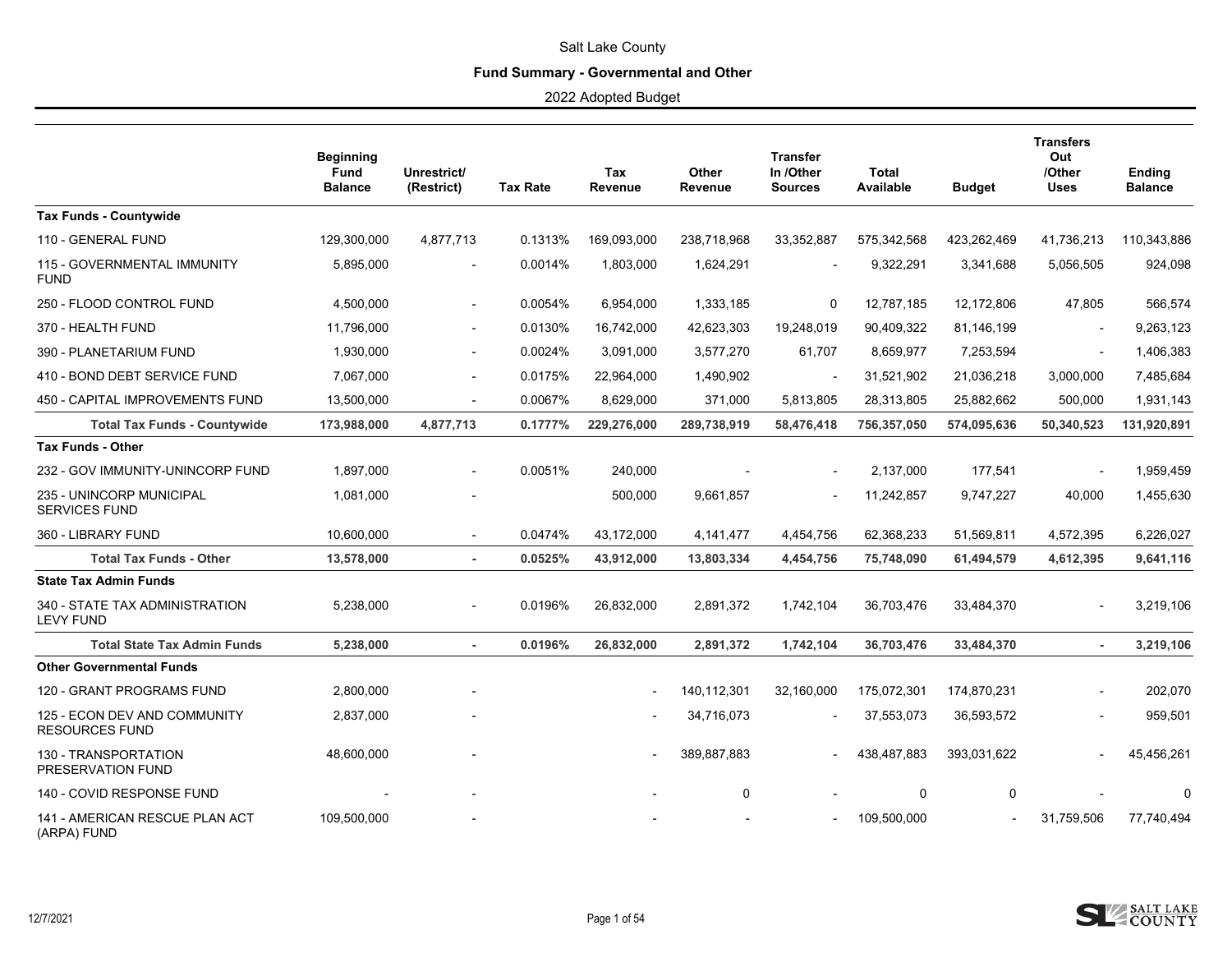# **Fund Summary - Governmental and Other**

|                                                            | <b>Beginning</b><br><b>Fund</b><br><b>Balance</b> | Unrestrict/<br>(Restrict) | <b>Tax Rate</b> | Tax<br><b>Revenue</b> | Other<br>Revenue | <b>Transfer</b><br>In /Other<br><b>Sources</b> | <b>Total</b><br>Available | <b>Budget</b> | <b>Transfers</b><br>Out<br>/Other<br><b>Uses</b> | <b>Ending</b><br><b>Balance</b> |
|------------------------------------------------------------|---------------------------------------------------|---------------------------|-----------------|-----------------------|------------------|------------------------------------------------|---------------------------|---------------|--------------------------------------------------|---------------------------------|
| 180 - RAMPTON SALT PALACE CONV<br><b>CTR FUND</b>          | 5,400,000                                         | $\blacksquare$            |                 | $\blacksquare$        | 8,637,766        | 13,653,481                                     | 27,691,247                | 26,633,390    |                                                  | 1,057,857                       |
| <b>181 - TRCC TOURISM REC CULTRL</b><br><b>CONVEN FUND</b> | 15,750,000                                        |                           |                 |                       | 52,482,372       | 3,000,000                                      | 71,232,372                | 37,269,858    | 29,055,048                                       | 4,907,466                       |
| 182 - MT AMERICA EXPO CENTER<br><b>FUND</b>                | 900,000                                           |                           |                 |                       | 3,476,231        | 1,363,909                                      | 5,740,140                 | 5,350,572     |                                                  | 389,568                         |
| 185 - SLCO ARTS AND CULTURE FUND                           | 4,900,000                                         | 0                         |                 |                       | 3,234,175        | 6,128,549                                      | 14,262,724                | 12,474,364    |                                                  | 1,788,360                       |
| 186 - EQUESTRIAN PARK FUND                                 | 900,000                                           |                           |                 |                       | 768,354          | 1,545,025                                      | 3,213,379                 | 2,468,478     |                                                  | 744,901                         |
| 280 - OPEN SPACE FUND                                      | 2,100,000                                         |                           |                 |                       | 2,700            | 1,750,000                                      | 3,852,700                 | 2,679,746     |                                                  | 1,172,954                       |
| 290 - VISITOR PROMOTION FUND                               | 6,600,000                                         |                           |                 |                       | 24,158,000       | $\overline{\phantom{a}}$                       | 30,758,000                | 15,816,477    | 13,173,786                                       | 1,767,737                       |
| 310 - ZOOS ARTS AND PARKS FUND                             | 1,060,000                                         |                           |                 |                       | 25,231,048       | 1,466,100                                      | 27,757,148                | 26,741,504    | $\blacksquare$                                   | 1,015,644                       |
| 320 - HOUSING PROGRAMS FUND                                | 3,056,000                                         |                           |                 |                       | 5,000            | $\overline{\phantom{a}}$                       | 3,061,000                 | 1,821,700     |                                                  | 1,239,300                       |
| 350 - REDEVELOPMENT AGENCY OF<br>SL CO FUND                | 2,428,000                                         |                           |                 |                       | 1,198,090        |                                                | 3,626,090                 | 352,981       |                                                  | 3,273,109                       |
| 411 - BOND DEBT SVC-MILLCREEK SID<br><b>FUND</b>           | 606,000                                           |                           |                 |                       | 5,700            | $\overline{a}$                                 | 611,700                   | 7,000         |                                                  | 604,700                         |
| 412 - BOND DEBT SVC-MUNIC BLDG<br><b>AUTH FUND</b>         | 5,676,500                                         |                           |                 |                       | 1,021,598        | 7,296,414                                      | 13,994,512                | 8,694,102     |                                                  | 5,300,410                       |
| 413 - BOND DEBT SVC-STATE<br><b>TRANSPORTATION FUND</b>    | 422,300                                           |                           |                 |                       | 9,551,950        | $\overline{\phantom{a}}$                       | 9,974,250                 | 9,556,450     |                                                  | 417,800                         |
| 414 - STR 2020 STH DEBT SERVICE                            | 50,600                                            |                           |                 |                       | 100              | 1,207,107                                      | 1,257,807                 | 1,207,207     |                                                  | 50,600                          |
| 445 - DIST ATTORNEY FAC<br><b>CONSTRUCTION FUND</b>        | 1,522,000                                         |                           |                 |                       | 3,500            |                                                | 1,525,500                 | 95,445        |                                                  | 1,430,055                       |
| 447 - PEOPLESOFT IMPLEMENTATION<br><b>FUND</b>             | 140.000                                           |                           |                 |                       | 500              |                                                | 140,500                   | 140,155       |                                                  | 345                             |
| 479 - PUBLIC HEALTH CENTER FUND                            | 5,481,500                                         |                           |                 |                       | 10,000           |                                                | 5,491,500                 | 5,475,800     |                                                  | 15,700                          |
| 482 - CAPITAL THEATRE FUND                                 | 29,000                                            |                           |                 |                       |                  |                                                | 29,000                    |               |                                                  | 29,000                          |
| 483 - TRCC BOND PROJECTS FUND                              | 3,459,000                                         |                           |                 |                       | 10,000           | $\overline{\phantom{a}}$                       | 3,469,000                 | 1,729,270     |                                                  | 1,739,730                       |
| 484 - PARKS AND RECREATION GO<br><b>BOND FUND</b>          | 9,620,500                                         |                           |                 |                       | 3,248,500        | 1,023,063                                      | 13,892,063                | 12,022,257    |                                                  | 1,869,806                       |
| 485 - LIBRARY 2019 MBA BOND<br><b>PROJECTS FUND</b>        | 12,510,000                                        | 0                         |                 |                       | 30,000           | 6,000,000                                      | 18,540,000                | 12,503,591    | 4,454,756                                        | 1,581,653                       |

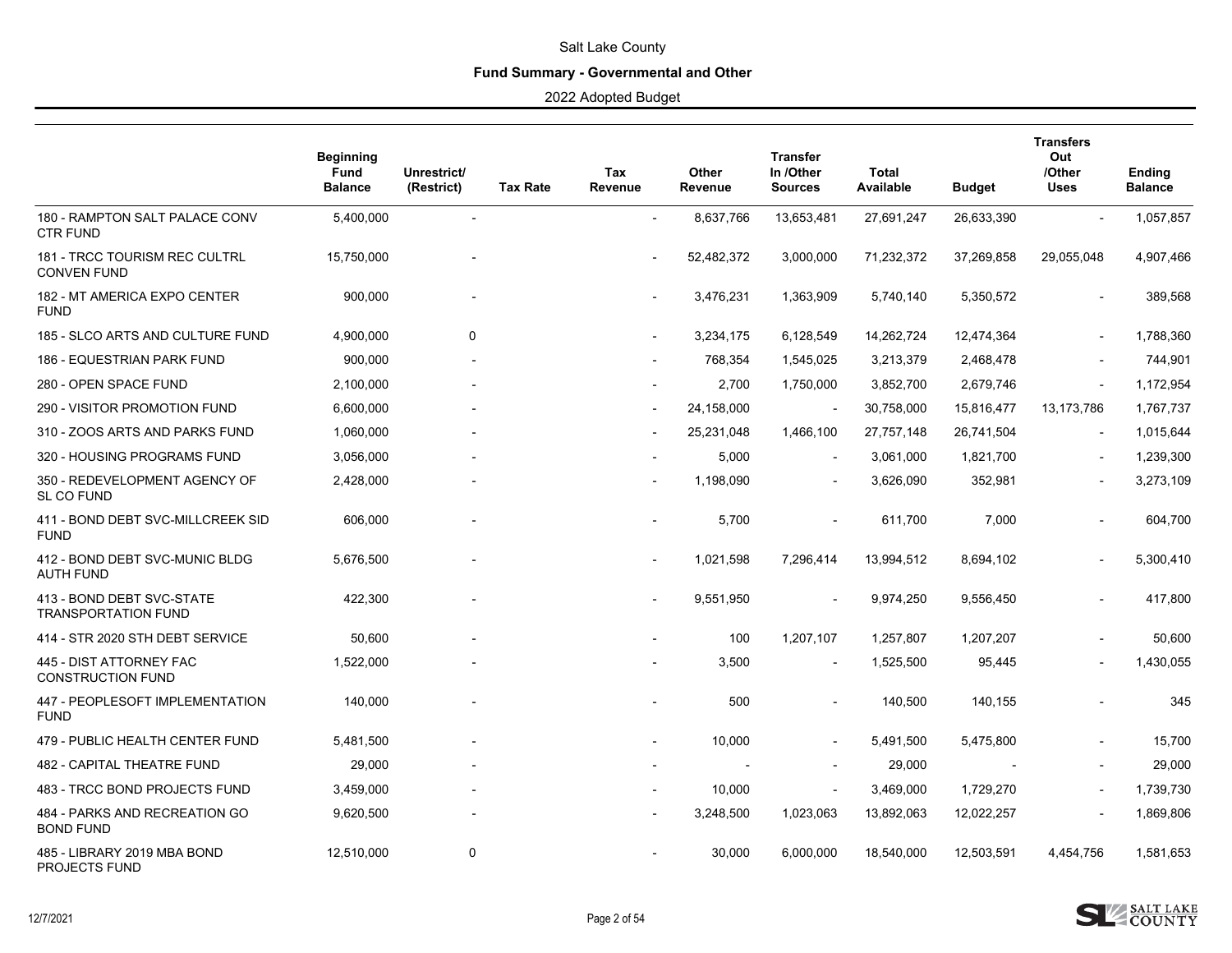#### **Fund Summary - Governmental and Other**

2022 Adopted Budget

|                                                   | <b>Beginning</b><br>Fund<br><b>Balance</b> | Unrestrict/<br>(Restrict) | <b>Tax Rate</b> | Tax<br>Revenue           | <b>Other</b><br>Revenue | <b>Transfer</b><br>In /Other<br><b>Sources</b> | <b>Total</b><br>Available | <b>Budget</b>            | <b>Transfers</b><br>Out<br>/Other<br><b>Uses</b> | Ending<br><b>Balance</b> |
|---------------------------------------------------|--------------------------------------------|---------------------------|-----------------|--------------------------|-------------------------|------------------------------------------------|---------------------------|--------------------------|--------------------------------------------------|--------------------------|
| 486 - STR 2020 BOND PROJECTS                      | 2,207,100                                  | 590,268                   |                 | $\overline{\phantom{a}}$ | 616,839                 | $\overline{\phantom{a}}$                       | 3,414,207                 | 50,000                   | 1,207,107                                        | 2,157,100                |
| 810 - BOYCE PET ADOPTION<br><b>ENDOWMENT FUND</b> | 9,000                                      | $\overline{\phantom{a}}$  |                 | $\overline{\phantom{0}}$ | 8,000                   | $\blacksquare$                                 | 17,000                    |                          |                                                  | 17,000                   |
| 811 - FACES ENDOWMENT FUND                        | 119,000                                    | $\overline{\phantom{a}}$  |                 |                          | 2,700                   | $\blacksquare$                                 | 121,700                   | $\overline{\phantom{0}}$ |                                                  | 121,700                  |
| <b>Total Other Governmental Funds</b>             | 248,683,500                                | 590,268                   |                 | ۰                        | 698,419,380             | 76,593,648                                     | 1,024,286,796             | 787,585,772              | 79,650,203                                       | 157,050,821              |
| <b>Fiduciary Funds</b>                            |                                            |                           |                 |                          |                         |                                                |                           |                          |                                                  |                          |
| 995 - OPEB TRUST FUND                             | 12,987,000                                 | $\overline{\phantom{a}}$  |                 | $\overline{\phantom{0}}$ | 7,189,408               |                                                | 20,176,408                | 6,250,435                |                                                  | 13,925,973               |
| <b>Total Fiduciary Funds</b>                      | 12,987,000                                 | ٠                         |                 | ۰.                       | 7,189,408               | ۰                                              | 20,176,408                | 6,250,435                |                                                  | 13,925,973               |
| <b>Total Governmental and Other</b>               | 454,474,500                                | 5,467,981                 | 0.2498%         | 300,020,000              | 1,012,042,413           | 141,266,926                                    | 1,913,271,820             | 1,462,910,792            | 134,603,121                                      | 315,757,907              |

#### Footnotes:

Note for tax rates: Tax rates shown are from 2021 and are only placeholders. Actual tax rates will be set in June of 2022.

Note for Funds 412 and 485: Salt Lake County Municipal Building Authority (MBA) is a blended component unit, and is, in substance, part of the primary government's operations, even though it is a legally separate entity. MBA is a blended component unit because the governing board is the same as the County and County management has operational responsibility for this component unit.

Note for Fund 350: Salt Lake County Redevelopment Agency (RDA) is a blended component unit, and is, in substance, part of the primary government's operations, even though it is a legally separate entity. RDA is a blended component unit because the governing board is the same as the County and County management has operational responsibility for this component unit.

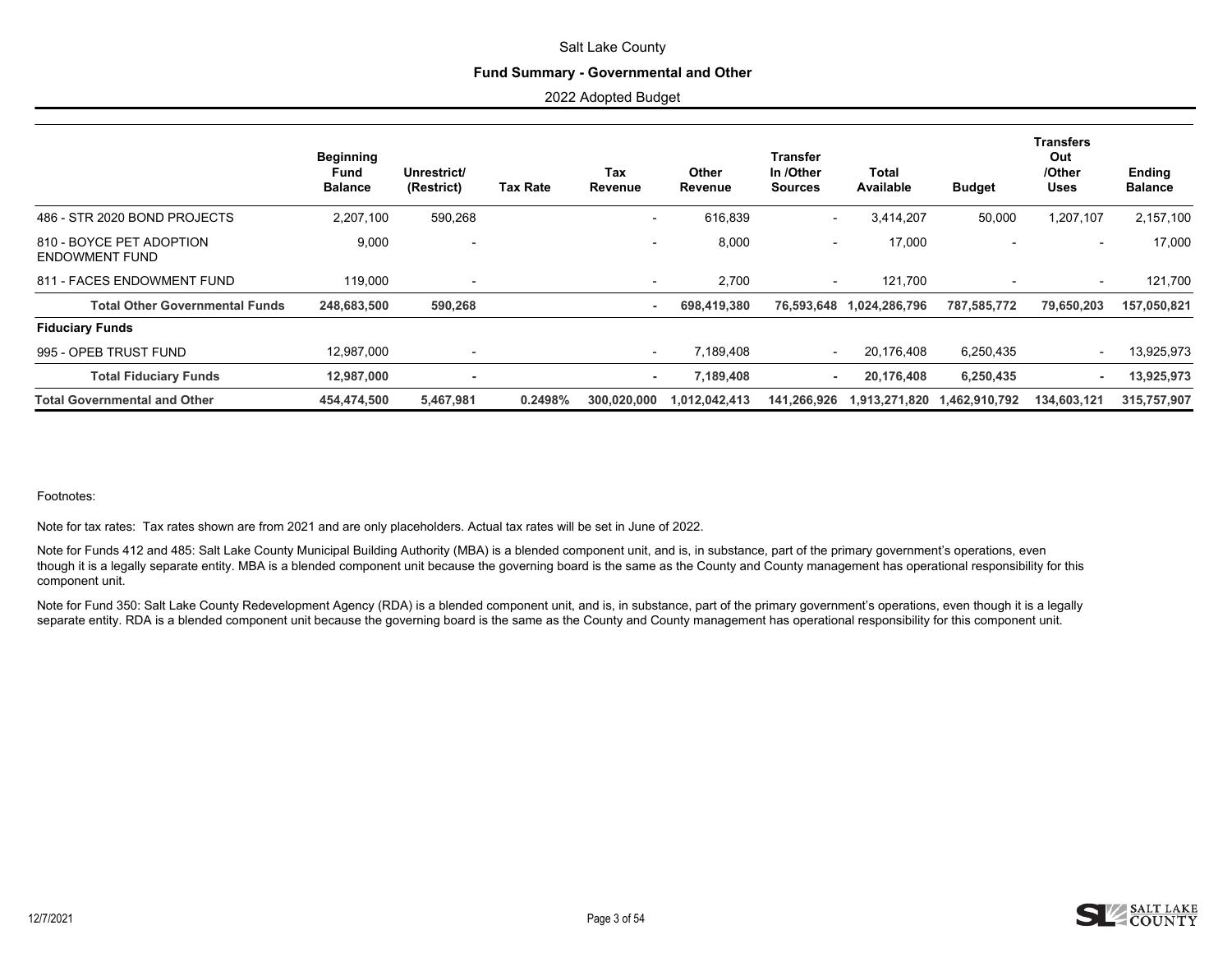#### **Fund Summary - General Fund and Equivalents**

2022 Adopted Budget

|                                               | <b>Beginning</b><br>Fund<br><b>Balance</b> | Unrestrict/<br>(Restrict) | <b>Tax Rate</b> | Tax<br>Revenue           | Other<br>Revenue | <b>Transfer</b><br>In /Other<br><b>Sources</b> | Total<br>Available | <b>Budget</b> | <b>Transfers</b><br>Out<br>/Other<br><b>Uses</b> | <b>Ending</b><br><b>Balance</b> |
|-----------------------------------------------|--------------------------------------------|---------------------------|-----------------|--------------------------|------------------|------------------------------------------------|--------------------|---------------|--------------------------------------------------|---------------------------------|
| <b>Tax Funds - Countywide</b>                 |                                            |                           |                 |                          |                  |                                                |                    |               |                                                  |                                 |
| 110 - GENERAL FUND                            | 129.300.000                                | 4.877.713                 | 0.1313%         | 169,093,000              | 238,718,968      | 33,352,887                                     | 575,342,568        | 423.262.469   | 41,736,213                                       | 110,343,886                     |
| <b>Total Tax Funds - Countywide</b>           | 129,300,000                                | 4,877,713                 | 0.1313%         | 169,093,000              | 238,718,968      | 33,352,887                                     | 575,342,568        | 423.262.469   | 41,736,213                                       | 110,343,886                     |
| <b>Other Governmental Funds</b>               |                                            |                           |                 |                          |                  |                                                |                    |               |                                                  |                                 |
| 141 - AMERICAN RESCUE PLAN ACT<br>(ARPA) FUND | 109.500.000                                |                           |                 |                          |                  | $\overline{\phantom{a}}$                       | 109.500.000        | -             | 31.759.506                                       | 77.740.494                      |
| <b>Total Other Governmental Funds</b>         | 109,500,000                                |                           |                 | $\overline{\phantom{a}}$ | ۰                | $\sim$                                         | 109,500,000        | ٠             | 31,759,506                                       | 77,740,494                      |
| <b>Total Governmental and Other</b>           | 238,800,000                                | 4,877,713                 | 0.1313%         | 169,093,000              | 238,718,968      | 33,352,887                                     | 684,842,568        | 423,262,469   | 73,495,719                                       | 188,084,380                     |

Note for Fund 110 and Fund 141: Fund 141 is a fund that was set up in 2021 for the purpose of management reporting for American Rescue Plan Act funds received in 2021. This fund will be consolidated with the County's General Fund in the 2021 Comprehensive Annual Financial Report. All columns should be added together to consolidate the two.

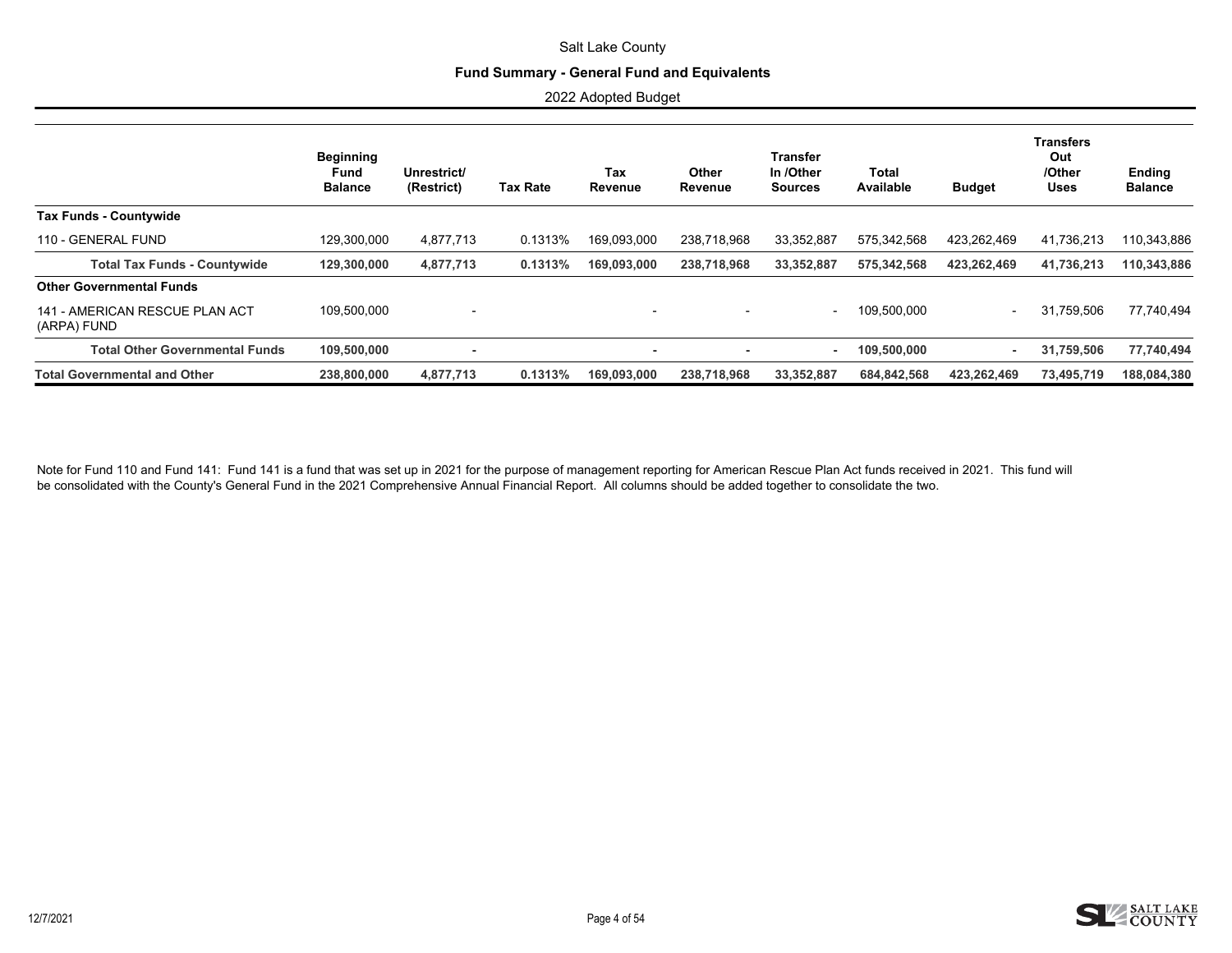#### **Fund Summary - Proprietary**

2022 Adopted Budget

|                                                      | <b>Beginning</b><br>Cash<br><b>Balance</b> | Unrestrict/<br>(Restrict) | Other<br>Revenue | <b>Transfer</b><br>In /Other<br><b>Sources</b> | <b>Total</b><br>Available | <b>Budget</b> | Deprec.    | <b>Balance</b><br><b>Sheet</b> | <b>Transfers</b><br>Out<br>/Other<br><b>Uses</b> | <b>Ending</b><br><b>Balance</b> |
|------------------------------------------------------|--------------------------------------------|---------------------------|------------------|------------------------------------------------|---------------------------|---------------|------------|--------------------------------|--------------------------------------------------|---------------------------------|
| <b>Enterprise Funds</b>                              |                                            |                           |                  |                                                |                           |               |            |                                |                                                  |                                 |
| 710 - GOLF COURSES FUND                              | 2,800,000                                  | $\overline{\phantom{a}}$  | 7,878,513        | $\overline{\phantom{a}}$                       | 10,678,513                | 9,044,297     | 1,077,280  | 760,000                        | $\overline{\phantom{a}}$                         | 1,951,496                       |
| 726 - UPACA ECCLES THEATER FUND                      | 600,000                                    | 395,290                   | 6,404,016        | $\overline{\phantom{a}}$                       | 7,399,306                 | 10,191,145    | 3,559,150  | 50,000                         | $\overline{\phantom{a}}$                         | 717,311                         |
| 730 - SOLID WASTE MANAGEMNT<br><b>FACILITY FUND</b>  | 9,700,000                                  | (30, 565)                 | 16,173,008       | $\overline{\phantom{a}}$                       | 25,842,443                | 14,666,418    | 1,838,607  | 9,079,000                      | 920,000                                          | 3,015,632                       |
| 735 - PUBLIC WORKS AND OTHER<br><b>SERVICES FUND</b> | 5,004,000                                  | (913, 171)                | 53,481,348       | 0                                              | 57,572,177                | 54,408,814    | 598,765    | 42,000                         | $\overline{\phantom{a}}$                         | 3,720,128                       |
| <b>Total Enterprise Funds</b>                        | 18.104.000                                 | (548, 446)                | 83.936.885       | 0                                              | 101.492.439               | 88.310.674    | 7,073,802  | 9,931,000                      | 920.000                                          | 9,404,567                       |
| <b>Internal Service Funds</b>                        |                                            |                           |                  |                                                |                           |               |            |                                |                                                  |                                 |
| 620 - FLEET MANAGEMENT FUND                          | 1.600.000                                  | 16.000.000                | 20.867.172       | 75,000                                         | 38.542.172                | 21,062,545    | 3,950,000  | 16,000,000                     |                                                  | 5,429,627                       |
| 650 - FACILITIES SERVICES FUND                       | 5,000,000                                  | $\overline{\phantom{a}}$  | 21,612,552       | $\overline{\phantom{a}}$                       | 26,612,552                | 20,409,241    | 131,696    | $\overline{\phantom{a}}$       | 663,805                                          | 5,671,202                       |
| 680 - EMPLOYEE SERVICE RESERVE<br><b>FUND</b>        | 5,822,000                                  | $\overline{\phantom{0}}$  | 53,023,824       | $\blacksquare$                                 | 58,845,824                | 54,738,559    | 26,000     |                                | $\overline{\phantom{a}}$                         | 4,133,265                       |
| <b>Total Internal Service Funds</b>                  | 12,422,000                                 | 16,000,000                | 95,503,548       | 75,000                                         | 124,000,548               | 96,210,345    | 4,107,696  | 16,000,000                     | 663,805                                          | 15,234,094                      |
| <b>Total Proprietary</b>                             | 30.526.000                                 | 15.451.554                | 179.440.433      | 75,000                                         | 225.492.987               | 184.521.019   | 11.181.498 | 25.931.000                     | 1.583.805                                        | 24.638.661                      |

Note for Fund 726: The County is a 25% partner and Salt Lake City/Redevelopment Agency of Salt Lake City is a 75% partner in the Utah Performing Arts Center Agency (UPACA), a joint venture. The purpose of this joint venture is to provide for the acquisition, construction, ownership, operation, maintenance, and improvement of the Eccles Theater in downtown Salt Lake City. The County provides operational, accounting, and other services for UPACA.

Note for Fund 730: The County is an equal partner with Salt Lake City in the Salt Lake Valley Solid Waste Management Facility (the City/County Landfill), a joint venture. The purpose of this joint venture is to provide solid waste management and disposal services. The County provides operational, accounting, and other services for the City/County Landfill.

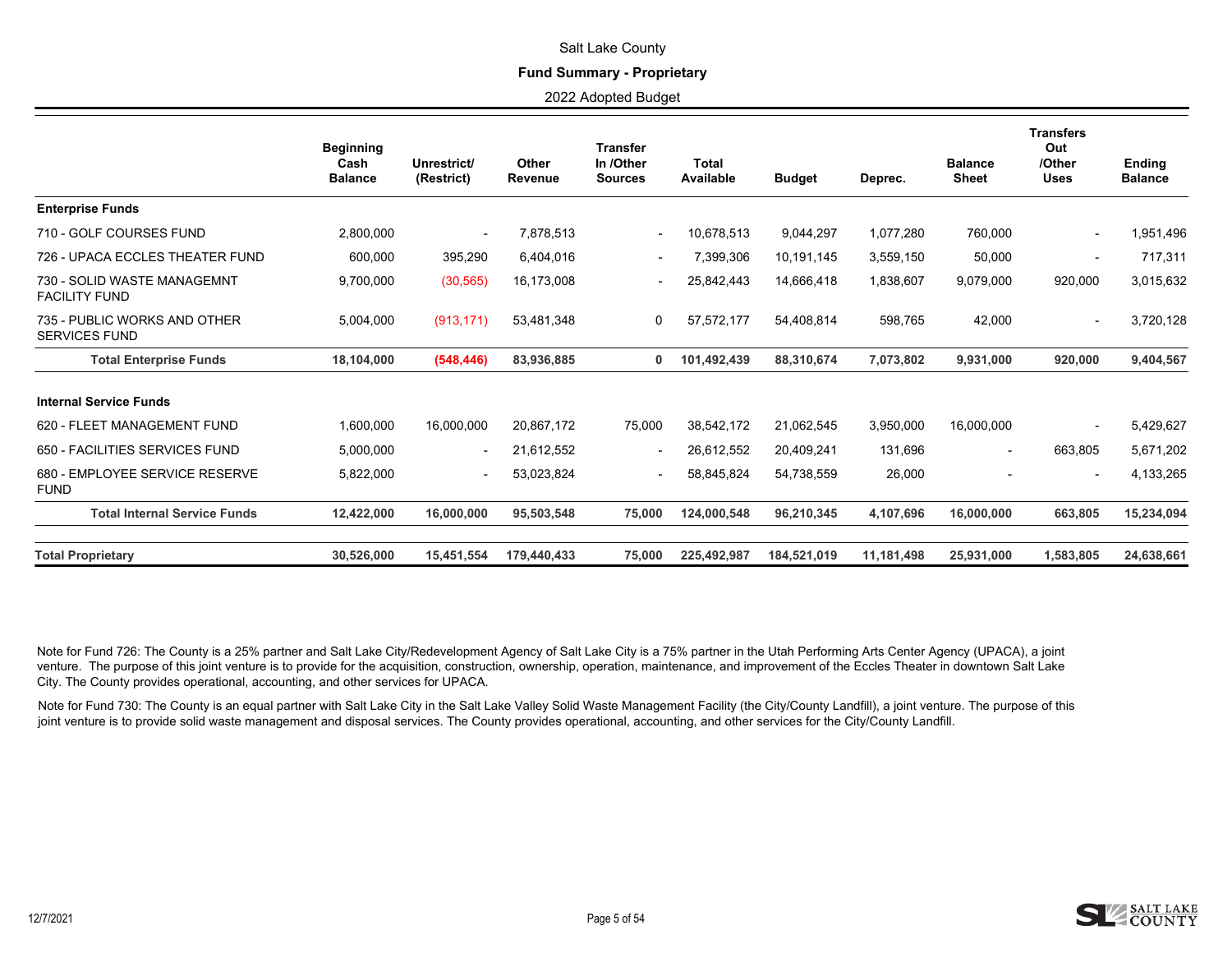# **Summary of Fund Transfers by FROM Fund**

<span id="page-6-0"></span>

| <b>From Fund</b>                                   | Detail            | <b>Transfer Description</b>                                | <b>Transfer</b><br>Amount | <b>To Fund</b>                          |
|----------------------------------------------------|-------------------|------------------------------------------------------------|---------------------------|-----------------------------------------|
| 110 GENERAL FUND                                   | FTR01             | <b>GRANT PROGRAMS FUND</b>                                 | 32,160,000                | 120 GRANT PROGRAMS FUND                 |
| 110 GENERAL FUND                                   | FTR04             | SENIOR CENTERS 2009 LRB DEBT SERVICE                       | 2,028,767                 | 412 BOND DEBT SVC-MUNIC BLDG AUTH FUND  |
| 110 GENERAL FUND                                   | FTR06             | TAX FUND TO MINIMUM RESERVE                                | 249,999                   | 340 STATE TAX ADMINISTRATION LEVY FUND  |
| 110 GENERAL FUND                                   | FTR34             | MILLCREEK REC CENTER MBA PMT (2009 LRP<br>DEBT SVC)        | 647,447                   | 412 BOND DEBT SVC-MUNIC BLDG AUTH FUND  |
| 110 GENERAL FUND                                   | FTR62             | CULTURAL CORE (ONGOING)                                    | 250,000                   | 185 SLCO ARTS AND CULTURE FUND          |
| 110 GENERAL FUND                                   | FTR67             | <b>GENERAL FUND BOLSTER CAPITAL</b><br><b>IMPROVEMENTS</b> | 5,150,000                 | <b>450 CAPITAL IMPROVEMENTS FUND</b>    |
| 110 GENERAL FUND                                   | FTR69             | ARPA FUNDED INITIATIVES                                    | 0                         | 181 TRCC TOURISM REC CULTRL CONVEN FUND |
| 110 GENERAL FUND                                   | FTR69             | ARPA FUNDED INITIATIVES                                    | 0                         | 340 STATE TAX ADMINISTRATION LEVY FUND  |
| 110 GENERAL FUND                                   | FTR69             | ARPA FUNDED INITIATIVES                                    | 0                         | <b>450 CAPITAL IMPROVEMENTS FUND</b>    |
| 110 GENERAL FUND                                   | FTR73             | OPEN SPACE LAND AQUISITION                                 | 1,250,000                 | 280 OPEN SPACE FUND                     |
|                                                    |                   | <b>Total Transfers From Fund 110</b>                       | 41,736,213                |                                         |
| <b>115 GOVERNMENTAL IMMUNITY FUND</b>              | FTR <sub>28</sub> | <b>GEN FUND PROP TAX REFUNDS REIMB</b>                     | 3,564,400                 | 110 GENERAL FUND                        |
| 115 GOVERNMENTAL IMMUNITY FUND                     | FTR <sub>28</sub> | <b>GEN FUND PROP TAX REFUNDS REIMB</b>                     | 1,492,105                 | 340 STATE TAX ADMINISTRATION LEVY FUND  |
|                                                    |                   | <b>Total Transfers From Fund 115</b>                       | 5,056,505                 |                                         |
| 141 AMERICAN RESCUE PLAN ACT (ARPA)<br><b>FUND</b> | FTR69             | ARPA FUNDED INITIATIVES                                    | 9,511,487                 | 110 GENERAL FUND                        |
| 141 AMERICAN RESCUE PLAN ACT (ARPA)<br><b>FUND</b> | FTR69             | ARPA FUNDED INITIATIVES                                    | 0                         | 120 GRANT PROGRAMS FUND                 |
| 141 AMERICAN RESCUE PLAN ACT (ARPA)<br><b>FUND</b> | FTR69             | ARPA FUNDED INITIATIVES                                    | 3,000,000                 | 181 TRCC TOURISM REC CULTRL CONVEN FUND |
| 141 AMERICAN RESCUE PLAN ACT (ARPA)<br><b>FUND</b> | FTR69             | ARPA FUNDED INITIATIVES                                    | 0                         | 185 SLCO ARTS AND CULTURE FUND          |
| 141 AMERICAN RESCUE PLAN ACT (ARPA)<br><b>FUND</b> | FTR69             | ARPA FUNDED INITIATIVES                                    | 0                         | 250 FLOOD CONTROL FUND                  |
| 141 AMERICAN RESCUE PLAN ACT (ARPA)<br><b>FUND</b> | FTR69             | <b>ARPA FUNDED INITIATIVES</b>                             | 0                         | 340 STATE TAX ADMINISTRATION LEVY FUND  |
| 141 AMERICAN RESCUE PLAN ACT (ARPA)<br><b>FUND</b> | FTR69             | ARPA FUNDED INITIATIVES                                    | 19,248,019                | 370 HEALTH FUND                         |

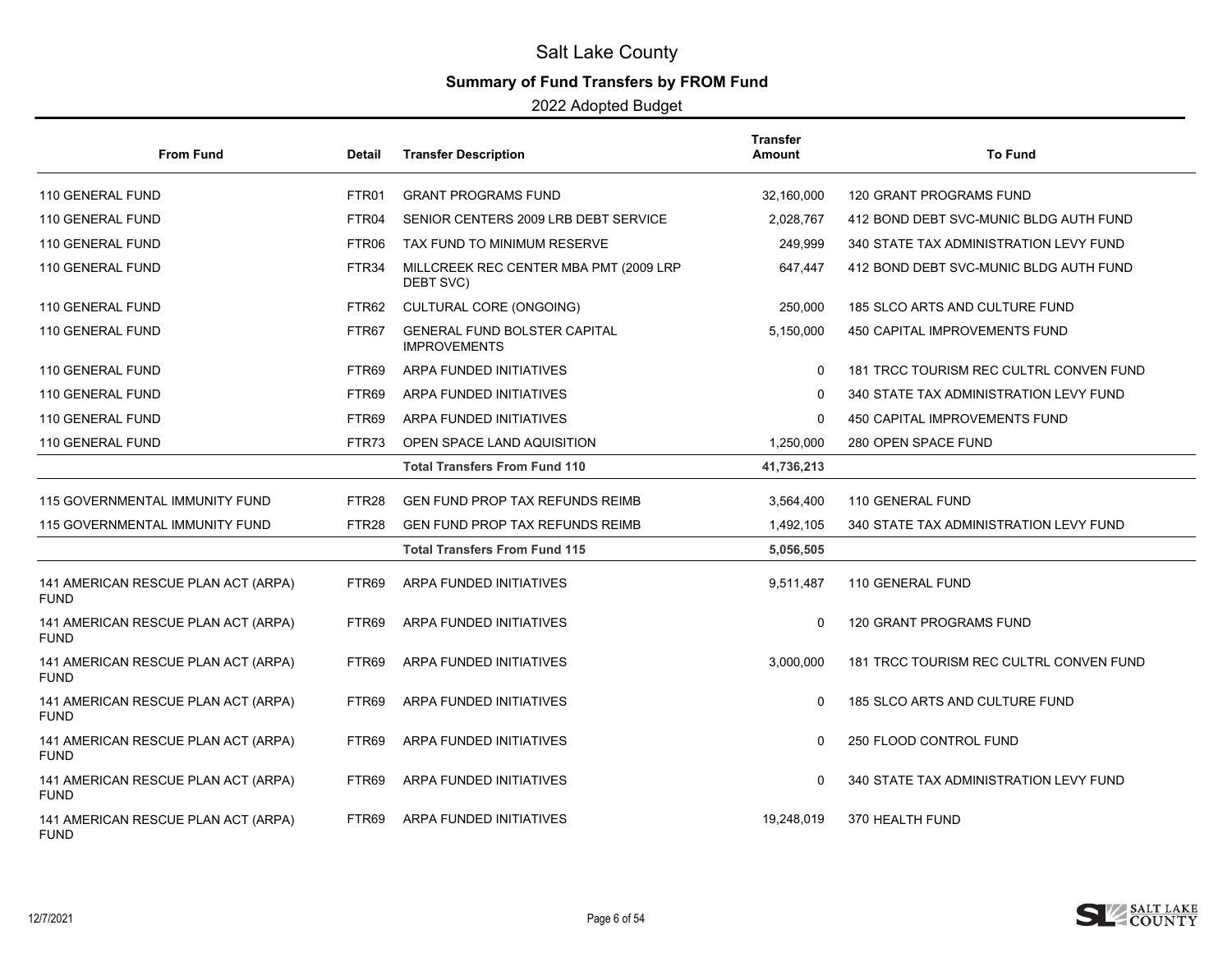# **Summary of Fund Transfers by FROM Fund**

| <b>From Fund</b>                                   | Detail            | <b>Transfer Description</b>                        | Transfer<br>Amount | <b>To Fund</b>                           |
|----------------------------------------------------|-------------------|----------------------------------------------------|--------------------|------------------------------------------|
| 141 AMERICAN RESCUE PLAN ACT (ARPA)<br><b>FUND</b> | FTR69             | ARPA FUNDED INITIATIVES                            | $\Omega$           | 450 CAPITAL IMPROVEMENTS FUND            |
| 141 AMERICAN RESCUE PLAN ACT (ARPA)<br><b>FUND</b> | FTR69             | ARPA FUNDED INITIATIVES                            | 0                  | 735 PUBLIC WORKS AND OTHER SERVICES FUND |
|                                                    |                   | <b>Total Transfers From Fund 141</b>               | 31,759,506         |                                          |
| 181 TRCC TOURISM REC CULTRL CONVEN<br><b>FUND</b>  | FTR <sub>12</sub> | STRRB 2020 REFUNDING STR 2014 SP LAND              | 187,968            | 180 RAMPTON SALT PALACE CONV CTR FUND    |
| 181 TRCC TOURISM REC CULTRL CONVEN<br><b>FUND</b>  | FTR14             | PLANETARIUM CAPITAL PROJECTS                       | 61,707             | 390 PLANETARIUM FUND                     |
| 181 TRCC TOURISM REC CULTRL CONVEN<br><b>FUND</b>  | FTR <sub>20</sub> | EQUESTRIAN PARK SUBSIDY                            | 1,335,310          | 186 EQUESTRIAN PARK FUND                 |
| 181 TRCC TOURISM REC CULTRL CONVEN<br><b>FUND</b>  | FTR <sub>22</sub> | FINE ARTS SUBSIDY                                  | 4,476,017          | 185 SLCO ARTS AND CULTURE FUND           |
| 181 TRCC TOURISM REC CULTRL CONVEN<br><b>FUND</b>  | FTR <sub>24</sub> | <b>GENERAL FUND PARKS &amp; RECREATION</b>         | 17,309,307         | 110 GENERAL FUND                         |
| 181 TRCC TOURISM REC CULTRL CONVEN<br><b>FUND</b>  | FTR <sub>25</sub> | FINE ARTS CAPITAL IMPROVEMENT                      | 510,364            | 185 SLCO ARTS AND CULTURE FUND           |
| 181 TRCC TOURISM REC CULTRL CONVEN<br><b>FUND</b>  | FTR <sub>26</sub> | PARKS-OPEN SPACE MAINTENANCE                       | 427,693            | 110 GENERAL FUND                         |
| 181 TRCC TOURISM REC CULTRL CONVEN<br><b>FUND</b>  | FTR <sub>27</sub> | FINE ARTS EQUIPMENT REPLACEMENT                    | 196,475            | 185 SLCO ARTS AND CULTURE FUND           |
| 181 TRCC TOURISM REC CULTRL CONVEN<br><b>FUND</b>  | FTR30             | EQUESTRIAN PARK EQUIPMENT<br><b>REPLACEMENT</b>    | 81,955             | <b>186 EQUESTRIAN PARK FUND</b>          |
| 181 TRCC TOURISM REC CULTRL CONVEN<br><b>FUND</b>  | FTR31             | STR 2012 REFUNDING BOND                            | 1,466,100          | 310 ZOOS ARTS AND PARKS FUND             |
| 181 TRCC TOURISM REC CULTRL CONVEN<br><b>FUND</b>  | FTR32             | EQUESTRIAN PARK CAPITAL PROJECTS                   | 127,760            | <b>186 EQUESTRIAN PARK FUND</b>          |
| 181 TRCC TOURISM REC CULTRL CONVEN<br><b>FUND</b>  | FTR36             | TRCC FUNDED PARKS & REC CAPITAL<br><b>PROJECTS</b> | 1,023,063          | 484 PARKS AND RECREATION GO BOND FUND    |
| 181 TRCC TOURISM REC CULTRL CONVEN<br><b>FUND</b>  | FTR46             | SALT PALACE EQUIPMENT REPLACEMENT                  | 491,727            | 180 RAMPTON SALT PALACE CONV CTR FUND    |
| 181 TRCC TOURISM REC CULTRL CONVEN<br><b>FUND</b>  | FTR47             | SOUTH TOWNE EQUIPMENT REPLACEMENT                  | 163,909            | 182 MT AMERICA EXPO CENTER FUND          |
| 181 TRCC TOURISM REC CULTRL CONVEN<br><b>FUND</b>  | FTR71             | ARTS & CULTURE CAPITAL PROJECTS                    | 695,693            | 185 SLCO ARTS AND CULTURE FUND           |

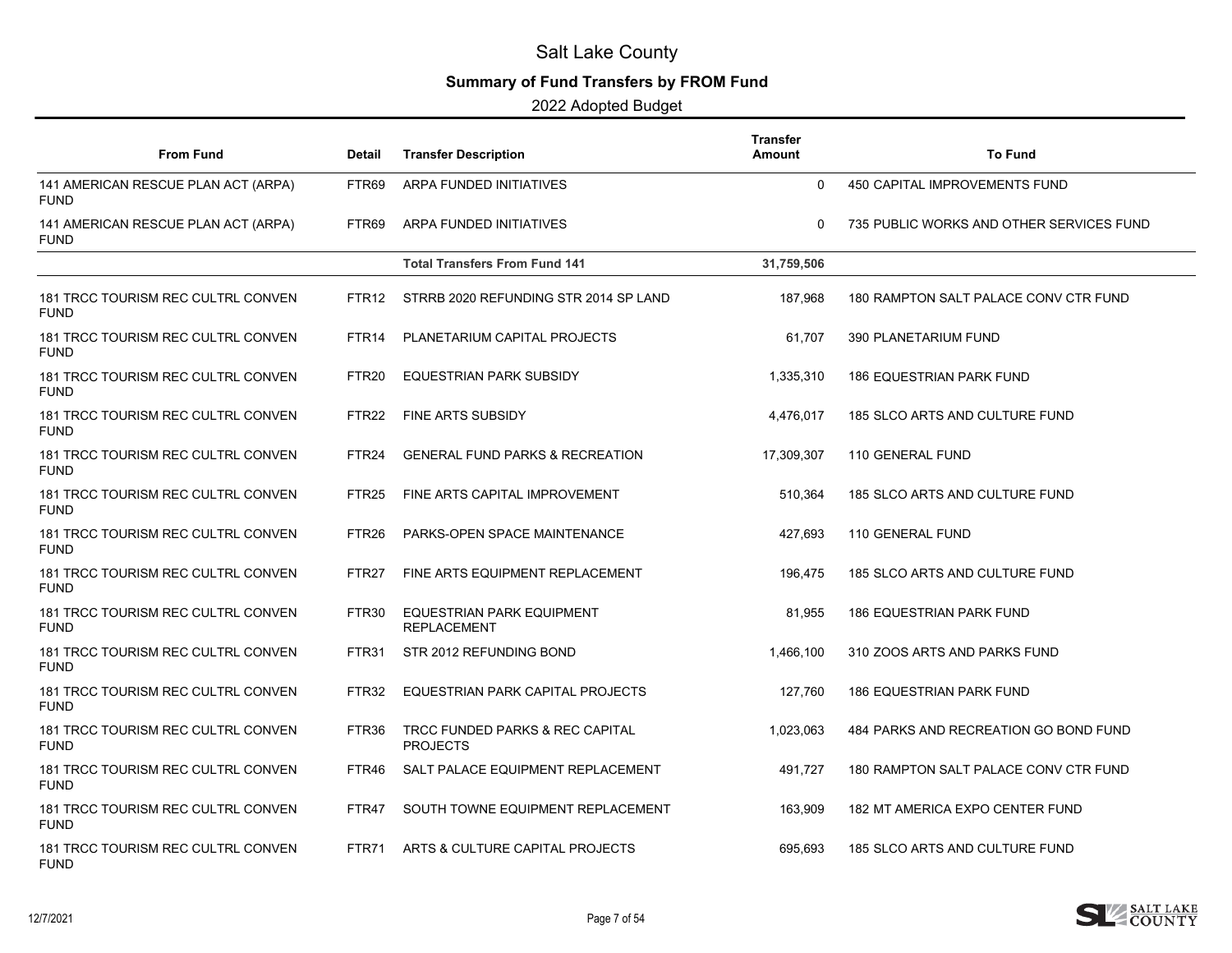# **Summary of Fund Transfers by FROM Fund**

| <b>From Fund</b>                                  | Detail            | <b>Transfer Description</b>                       | <b>Transfer</b><br>Amount | <b>To Fund</b>                         |
|---------------------------------------------------|-------------------|---------------------------------------------------|---------------------------|----------------------------------------|
| 181 TRCC TOURISM REC CULTRL CONVEN<br><b>FUND</b> | FTR74             | <b>OPEN SPACE MAINTENANCE</b>                     | 0                         | 280 OPEN SPACE FUND                    |
| 181 TRCC TOURISM REC CULTRL CONVEN<br><b>FUND</b> | FTR94             | PURCHASE OF OPEN SPACE                            | 500,000                   | 280 OPEN SPACE FUND                    |
|                                                   |                   | <b>Total Transfers From Fund 181</b>              | 29,055,048                |                                        |
| 235 UNINCORP MUNICIPAL SERVICES FUND              | FTR58             | Canyon's Management Program                       | 40,000                    | 110 GENERAL FUND                       |
|                                                   |                   | <b>Total Transfers From Fund 235</b>              | 40,000                    |                                        |
| 250 FLOOD CONTROL FUND                            | FTR08             | PW ADMIN BLDG - 2009 MBA DEBT SERVICE             | 47,805                    | 412 BOND DEBT SVC-MUNIC BLDG AUTH FUND |
|                                                   |                   | <b>Total Transfers From Fund 250</b>              | 47,805                    |                                        |
| <b>290 VISITOR PROMOTION FUND</b>                 | FTR09             | STRRB 2020 REFUNDING                              | 1,273,786                 | 180 RAMPTON SALT PALACE CONV CTR FUND  |
| 290 VISITOR PROMOTION FUND                        | FTR <sub>10</sub> | SALT PALACE CAPITAL PROJECTS                      | 5,400,000                 | 180 RAMPTON SALT PALACE CONV CTR FUND  |
| 290 VISITOR PROMOTION FUND                        | FTR <sub>11</sub> | SALT PALACE SUBSIDY                               | 3,300,000                 | 180 RAMPTON SALT PALACE CONV CTR FUND  |
| 290 VISITOR PROMOTION FUND                        | FTR <sub>12</sub> | STRRB 2020 REFUNDING STR 2014 SP LAND             | $\mathbf{0}$              | 182 MT AMERICA EXPO CENTER FUND        |
| 290 VISITOR PROMOTION FUND                        | FTR <sub>18</sub> | MT AMERICA EXPO CENTER CAPITAL<br><b>PROJECTS</b> | 1,000,000                 | 182 MT AMERICA EXPO CENTER FUND        |
| <b>290 VISITOR PROMOTION FUND</b>                 | FTR60             | RECREATION OPERATIONS SUBSIDY                     | 2,000,000                 | 110 GENERAL FUND                       |
| 290 VISITOR PROMOTION FUND                        | FTR66             | MT AMERICA EXPO CENTER SUBSIDY                    | 200,000                   | 182 MT AMERICA EXPO CENTER FUND        |
|                                                   |                   | <b>Total Transfers From Fund 290</b>              | 13, 173, 786              |                                        |
| 360 LIBRARY FUND                                  | FTR <sub>16</sub> | LIBRARY 2009 LRB DEBT SERVICE PAYMENT             | 2,927,457                 | 412 BOND DEBT SVC-MUNIC BLDG AUTH FUND |
| 360 LIBRARY FUND                                  | FTR87             | LIBRARY 2021 MBA PROJECTS                         | 236,188                   | 412 BOND DEBT SVC-MUNIC BLDG AUTH FUND |
| 360 LIBRARY FUND                                  | FTR92             | LIBRARY 2019 MBA PROJECTS                         | 1,408,750                 | 412 BOND DEBT SVC-MUNIC BLDG AUTH FUND |
|                                                   |                   | <b>Total Transfers From Fund 360</b>              | 4,572,395                 |                                        |
| 410 BOND DEBT SERVICE FUND                        | FTR <sub>17</sub> | SALT PALACE DEBT SERVICE                          | 3,000,000                 | 180 RAMPTON SALT PALACE CONV CTR FUND  |
|                                                   |                   | <b>Total Transfers From Fund 410</b>              | 3,000,000                 |                                        |
| 450 CAPITAL IMPROVEMENTS FUND                     | FTR41             | INFORMATION TECHNOLOGY                            | 500,000                   | 110 GENERAL FUND                       |
|                                                   |                   | <b>Total Transfers From Fund 450</b>              | 500,000                   |                                        |
|                                                   |                   |                                                   |                           |                                        |

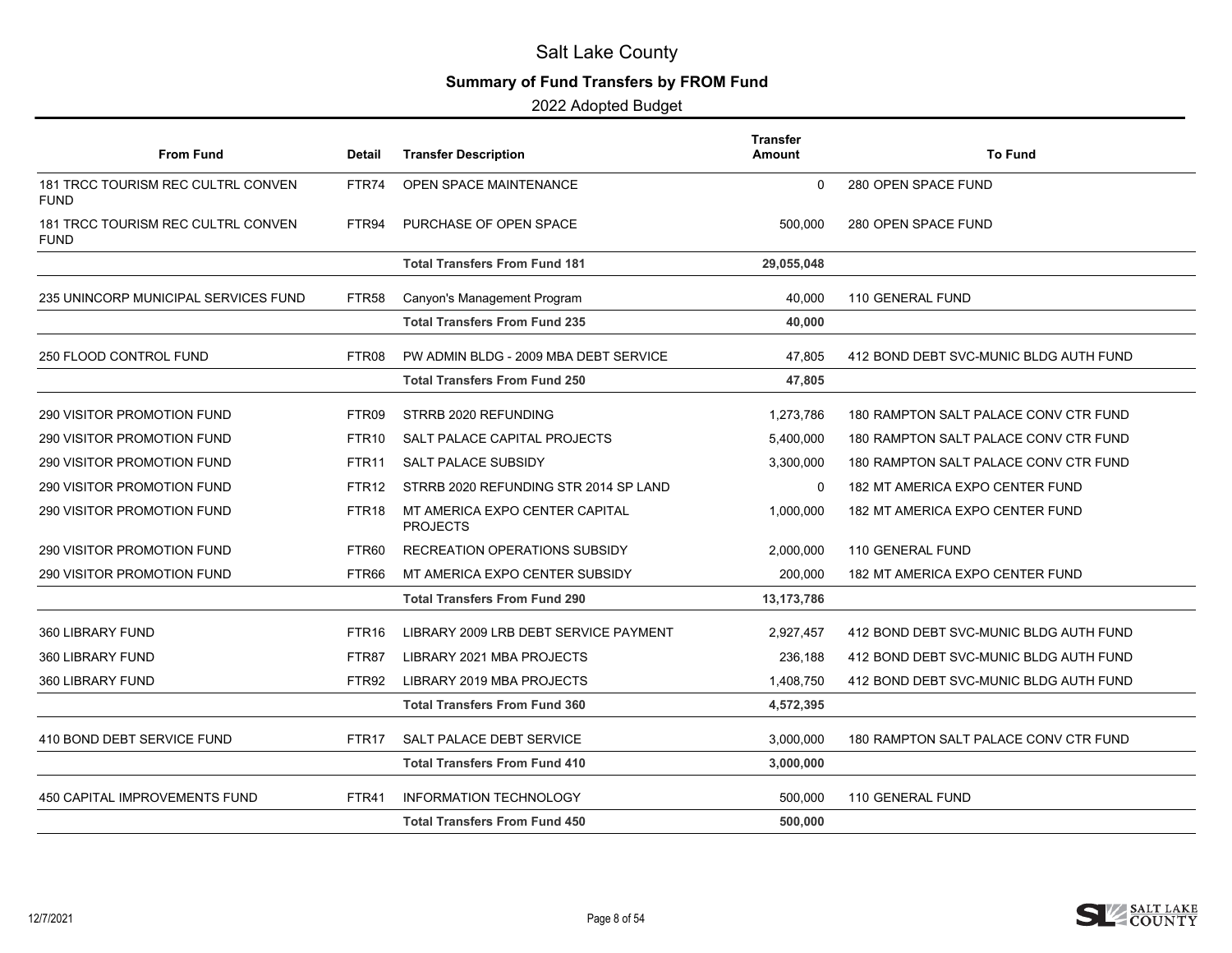# **Summary of Fund Transfers by FROM Fund**

| <b>From Fund</b>                                  | Detail | <b>Transfer Description</b>                             | <b>Transfer</b><br>Amount | <b>To Fund</b>                |
|---------------------------------------------------|--------|---------------------------------------------------------|---------------------------|-------------------------------|
| 485 LIBRARY 2019 MBA BOND PROJECTS<br><b>FUND</b> | FTR84  | <b>GRANITE LIBRARY INTERFUND LOAN</b>                   | 4,454,756                 | 360 LIBRARY FUND              |
|                                                   |        | <b>Total Transfers From Fund 485</b>                    | 4,454,756                 |                               |
| 486 STR 2020 BOND PROJECTS                        | FTR56  | STRRB 2020 Debt Service - Shelter The Homeless<br>(STH) | 1.207.107                 | 414 STR 2020 STH DEBT SERVICE |
|                                                   |        | <b>Total Transfers From Fund 486</b>                    | 1,207,107                 |                               |
| 650 FACILITIES SERVICES FUND                      | FTR42  | <b>GOVERNMENT CENTER CAPITAL</b><br><b>IMPROVEMENT</b>  | 663,805                   | 450 CAPITAL IMPROVEMENTS FUND |
|                                                   |        | <b>Total Transfers From Fund 650</b>                    | 663,805                   |                               |
|                                                   |        | <b>Total Transfers for All Funds</b>                    | 135,266,926               |                               |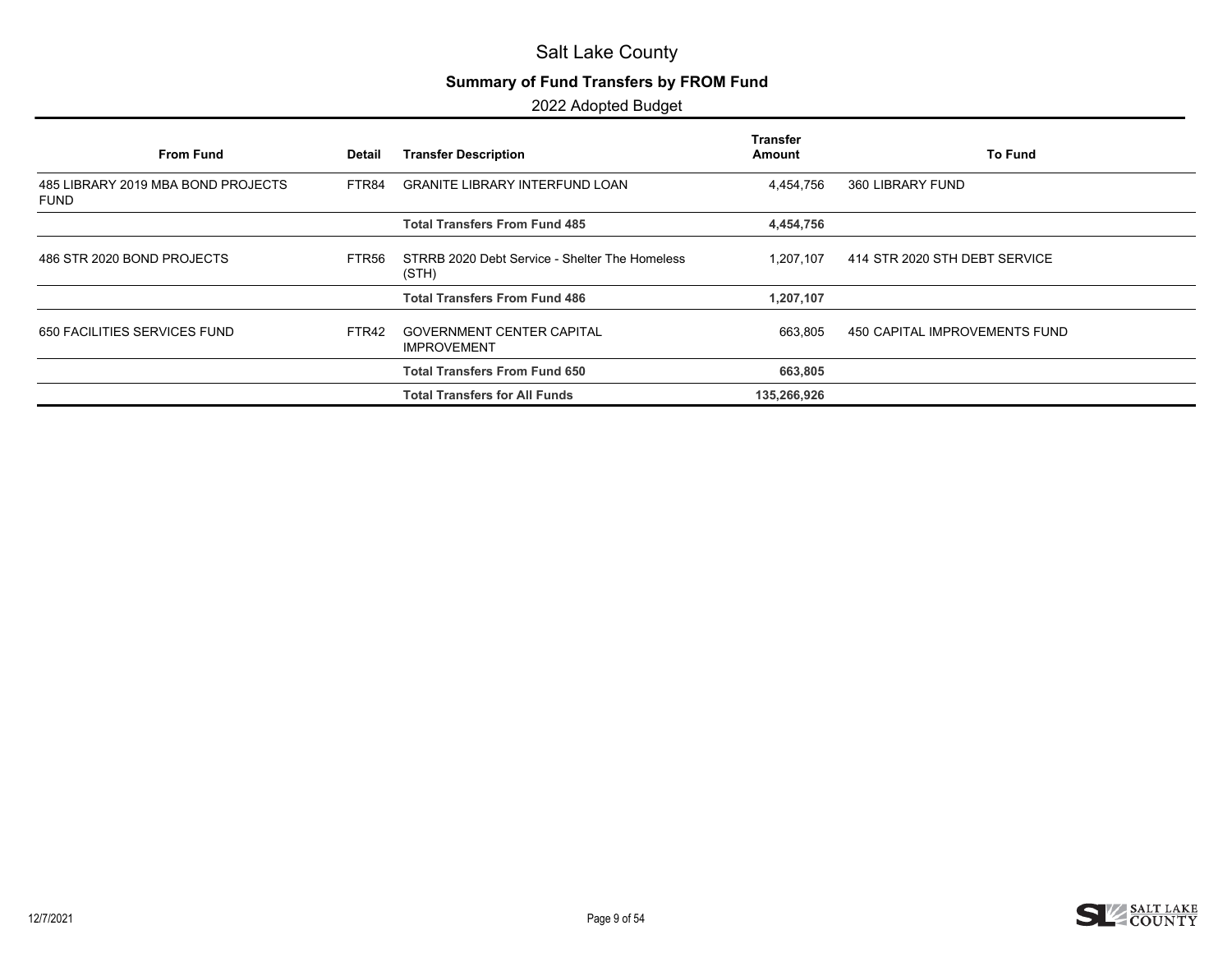# **Revenue Budget by Fund and Organization**

<span id="page-10-0"></span>

|                                                              | 2019<br><b>Actuals</b> | 2020<br><b>Actuals</b> | <b>2021 Final</b><br><b>Budget</b> | <b>Total</b><br><b>Budget at</b><br>Proposed<br><b>Stage</b> | Council<br>Changes | 2022<br>Adopted<br><b>Budget</b> | Variance \$    | Variance %  |
|--------------------------------------------------------------|------------------------|------------------------|------------------------------------|--------------------------------------------------------------|--------------------|----------------------------------|----------------|-------------|
| <b>110 - GENERAL FUND</b>                                    |                        |                        |                                    |                                                              |                    |                                  |                |             |
| 10200000 - MAYOR ADMINISTRATION                              | 361,476                | 1,432,238              | 897,956                            | 858,348                                                      | (9,000)            | 849,348                          | (48,608)       | $-5.41%$    |
| 10220000 - MAYOR FINANCIAL ADMINISTRATION                    | 377,501                | 937,423                | 306,750                            | 306,750                                                      | 0                  | 306,750                          | 0              | 0.00%       |
| 10230000 - CRIMINAL JUSTICE ADVISORY COUNCIL                 | 146,550                | 162,413                | 146,807                            | 0                                                            | 0                  | 0                                | (146, 807)     | $-100.00\%$ |
| 10250000 - RGNL TRANS HOUSING AND ECON DEV                   | 8,503,170              | 8,071,537              | 44,257,618                         | 25,702,188                                                   | 0                  | 25,702,188                       | (18, 555, 430) | -41.93%     |
| 24000000 - CRIMINAL JUSTICE SERVICES                         | 1,141,379              | 1,149,335              | 1,195,543                          | 1,225,168                                                    | $\mathbf 0$        | 1,225,168                        | 29,625         | 2.48%       |
| 24008800 - CRIMINAL JUSTICE SERVICES ARPA                    | 0                      | $\mathbf 0$            | 0                                  | $\mathbf 0$                                                  | 250,000            | 250,000                          | 250,000        | 0.00%       |
| 29000000 - INDIGENT LEGAL SERVICES                           | 606,506                | 779,326                | 973,693                            | 1,082,360                                                    | 0                  | 1,082,360                        | 108,667        | 11.16%      |
| 31020000 - REAL ESTATE                                       | 98,029                 | 183,071                | 80,000                             | 80,000                                                       | 0                  | 80,000                           | 0              | 0.00%       |
| 36200000 - MILLCREEK CANYON                                  | 617,173                | 964,772                | 1,100,000                          | 1,000,000                                                    | 0                  | 1,000,000                        | (100,000)      | $-9.09%$    |
| 36300000 - PARKS                                             | 3,668,145              | 2,845,716              | 3,611,936                          | 5,114,766                                                    | $\mathbf 0$        | 5,114,766                        | 1,502,830      | 41.61%      |
| 36400000 - RECREATION                                        | 28,247,541             | 17,094,484             | 23,993,776                         | 26,649,783                                                   | 0                  | 26,649,783                       | 2,656,007      | 11.07%      |
| 36509900 - P AND R FACILITY IMPROVEMENTS                     | $\mathbf 0$            | 337,043                | $\mathbf 0$                        | $\mathbf 0$                                                  | $\mathbf 0$        | $\Omega$                         | 0              | 0.00%       |
| 43500000 - EMERGENCY MANAGEMENT                              | 0                      | 4,285                  | 20,000                             | $\mathbf 0$                                                  | $\mathbf 0$        | $\Omega$                         | (20,000)       | $-100.00\%$ |
| 43600000 - ADDRESSING                                        | 32,210                 | 35,248                 | 2,500                              | 2,500                                                        | 0                  | 2,500                            | 0              | 0.00%       |
| 50030000 - GENERAL FUND-STATUTORY AND GENL                   | 277,507,681            | 298,289,294            | 299,581,474                        | 309,279,432                                                  | 0                  | 309,279,432                      | 9,697,958      | 3.24%       |
| 60500000 - INFORMATION TECHNOLOGY                            | 892,498                | 1,485,420              | 1,166,666                          | 1,166,666                                                    | $\mathbf 0$        | 1,166,666                        | 0              | 0.00%       |
| 60509900 - INFORMATION TECHNOLOGY CAPITAL<br><b>PROJ</b>     | 80,995                 | 102,010                | $\mathbf 0$                        | $\mathbf 0$                                                  | $\mathbf 0$        | 0                                | 0              | 0.00%       |
| 60510000 - INFORMATION TECHNOLOGY<br><b>IMPROVEMENT PLAN</b> | 0                      | $\mathbf 0$            | 60,000                             | 60,000                                                       | 0                  | 60,000                           | 0              | 0.00%       |
| 61000000 - CONTRACTS AND PROCUREMENT                         | 337,530                | 406,191                | 300,000                            | 300,000                                                      | 0                  | 300,000                          | 0              | $0.00\%$    |
| 61500000 - HUMAN RESOURCES                                   | 123                    | 609,464                | 0                                  | $\mathbf 0$                                                  | $\mathbf 0$        | $\Omega$                         | 0              | 0.00%       |
| 63100000 - FACILITIES MANAGEMENT                             | 136,458                | 258,074                | $\mathbf 0$                        | $\mathbf 0$                                                  | 0                  | $\Omega$                         | $\Omega$       | 0.00%       |
| 64000000 - RECORDS MANAGEMENT AND ARCHIVES                   | 13,722                 | 7,405                  | 2,000                              | 2,000                                                        | $\mathbf 0$        | 2,000                            | 0              | 0.00%       |
| 70100000 - COUNCIL                                           | 0                      | 38,104                 | $\mathbf 0$                        | $\mathbf 0$                                                  | 0                  | $\Omega$                         | 0              | 0.00%       |
| 76000000 - AUDITOR                                           | 0                      | 139,366                | 0                                  | 0                                                            | 0                  | 0                                | 0              | 0.00%       |
| 79000000 - CLERK                                             | 1,032,656              | 526,540                | 350,000                            | 975,000                                                      | $\mathbf{0}$       | 975,000                          | 625,000        | 178.57%     |
| 79010000 - CLERK - ELECTIONS                                 | 1,741,273              | 1,721,702              | 1,730,095                          | 8.000                                                        | $\Omega$           | 8.000                            | (1,722,095)    | $-99.54%$   |

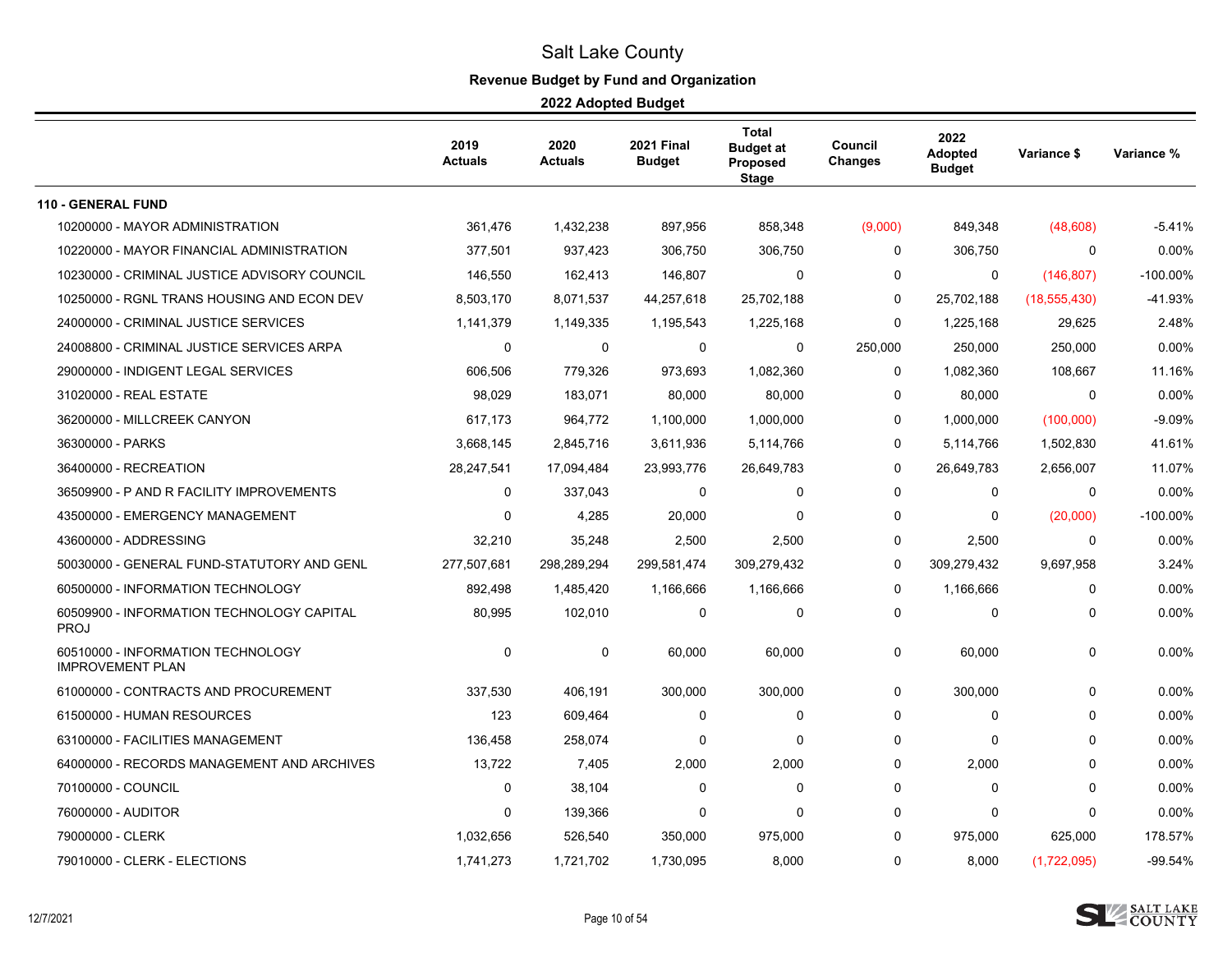# **Revenue Budget by Fund and Organization**

|                                                    | 2019<br><b>Actuals</b> | 2020<br><b>Actuals</b> | <b>2021 Final</b><br><b>Budget</b> | <b>Total</b><br><b>Budget at</b><br>Proposed<br><b>Stage</b> | Council<br>Changes | 2022<br><b>Adopted</b><br><b>Budget</b> | Variance \$  | Variance % |
|----------------------------------------------------|------------------------|------------------------|------------------------------------|--------------------------------------------------------------|--------------------|-----------------------------------------|--------------|------------|
| 82000000 - DISTRICT ATTORNEY                       | 3,254,002              | 3,743,261              | 3,592,632                          | 3,372,579                                                    | 0                  | 3,372,579                               | (220, 053)   | $-6.13%$   |
| 88000000 - RECORDER                                | 9,230,121              | 15,603,743             | 15,500,000                         | 12,500,000                                                   | 0                  | 12,500,000                              | (3,000,000)  | $-19.35%$  |
| 91200000 - COUNTY JAIL                             | 13,925,682             | 54,226,461             | 12,568,419                         | 11,658,515                                                   | 0                  | 11,658,515                              | (909, 904)   | $-7.24%$   |
| 91250000 - SHERIFF PUBLIC SAFETY BUREAU            | 5,529,791              | 11,626,610             | 5,585,765                          | 5,550,373                                                    | 0                  | 5,550,373                               | (35, 392)    | $-0.63%$   |
| 91300000 - SHERIFF CW INVEST/SUPPORT SVCS          | 221,204                | 908,710                | 532,165                            | 391,535                                                      | $\Omega$           | 391,535                                 | (140, 630)   | $-26.43%$  |
| 94000000 - SURVEYOR                                | 328,532                | 343,707                | 285,005                            | 285,005                                                      | 0                  | 285,005                                 | 0            | 0.00%      |
| <b>Total GENERAL FUND</b>                          | 358,031,949            | 424,032,950            | 417,840,800                        | 407,570,968                                                  | 241,000            | 407,811,968                             | (10,028,832) | $-2.40%$   |
| <b>115 - GOVERNMENTAL IMMUNITY FUND</b>            |                        |                        |                                    |                                                              |                    |                                         |              |            |
| 82100000 - GOVERNMENTAL IMMUNITY                   | 3,135,429              | 3,180,651              | 3,394,778                          | 3,427,291                                                    | 0                  | 3,427,291                               | 32,513       | 0.96%      |
| <b>Total GOVERNMENTAL IMMUNITY FUND</b>            | 3,135,429              | 3,180,651              | 3,394,778                          | 3,427,291                                                    | 0                  | 3,427,291                               | 32,513       | 0.96%      |
| <b>120 - GRANT PROGRAMS FUND</b>                   |                        |                        |                                    |                                                              |                    |                                         |              |            |
| 21000000 - YOUTH SERVICES DIVISION                 | 5,954,349              | 5,654,334              | 5,540,219                          | 5,912,308                                                    | 0                  | 5,912,308                               | 372,089      | 6.72%      |
| 22500000 - BEHAVIORAL HEALTH SERVICES PRGM         | 98,785,411             | 104,082,146            | 117,591,371                        | 122,591,371                                                  | $\Omega$           | 122,591,371                             | 5,000,000    | 4.25%      |
| 23000000 - AGING AND ADULT SERVICES                | 10,024,538             | 11,920,980             | 11,608,522                         | 11,608,522                                                   | 0                  | 11,608,522                              | 0            | 0.00%      |
| 50250000 - GRANT FUND STATUTORY AND GENERAL        | 0                      | $\Omega$               | 100                                | 100                                                          | 0                  | 100                                     | 0            | 0.00%      |
| <b>Total GRANT PROGRAMS FUND</b>                   | 114,764,298            | 121,657,460            | 134,740,212                        | 140,112,301                                                  | 0                  | 140,112,301                             | 5,372,089    | 3.99%      |
| 125 - ECON DEV AND COMMUNITY RESOURCES FUND        |                        |                        |                                    |                                                              |                    |                                         |              |            |
| 10270000 - REVOLVING LOAN PROGRAMS                 | 1,038,950              | 1,539,358              | 350,000                            | 350,000                                                      | 0                  | 350,000                                 | 0            | 0.00%      |
| 10280000 - RDA PROPERTY TAX                        | 22,775,118             | 24,110,788             | 33,616,073                         | 33,616,073                                                   | 0                  | 33,616,073                              | 0            | 0.00%      |
| 10290000 - EPA BROWNFIELD REVOLV LOANS             | 72,659                 | 99,404                 | 750,000                            | 750,000                                                      | 0                  | 750,000                                 | 0            | 0.00%      |
| <b>Total ECON DEV AND COMMUNITY RESOURCES FUND</b> | 23.886.727             | 25,749,550             | 34.716.073                         | 34,716,073                                                   | 0                  | 34.716.073                              | 0            | 0.00%      |

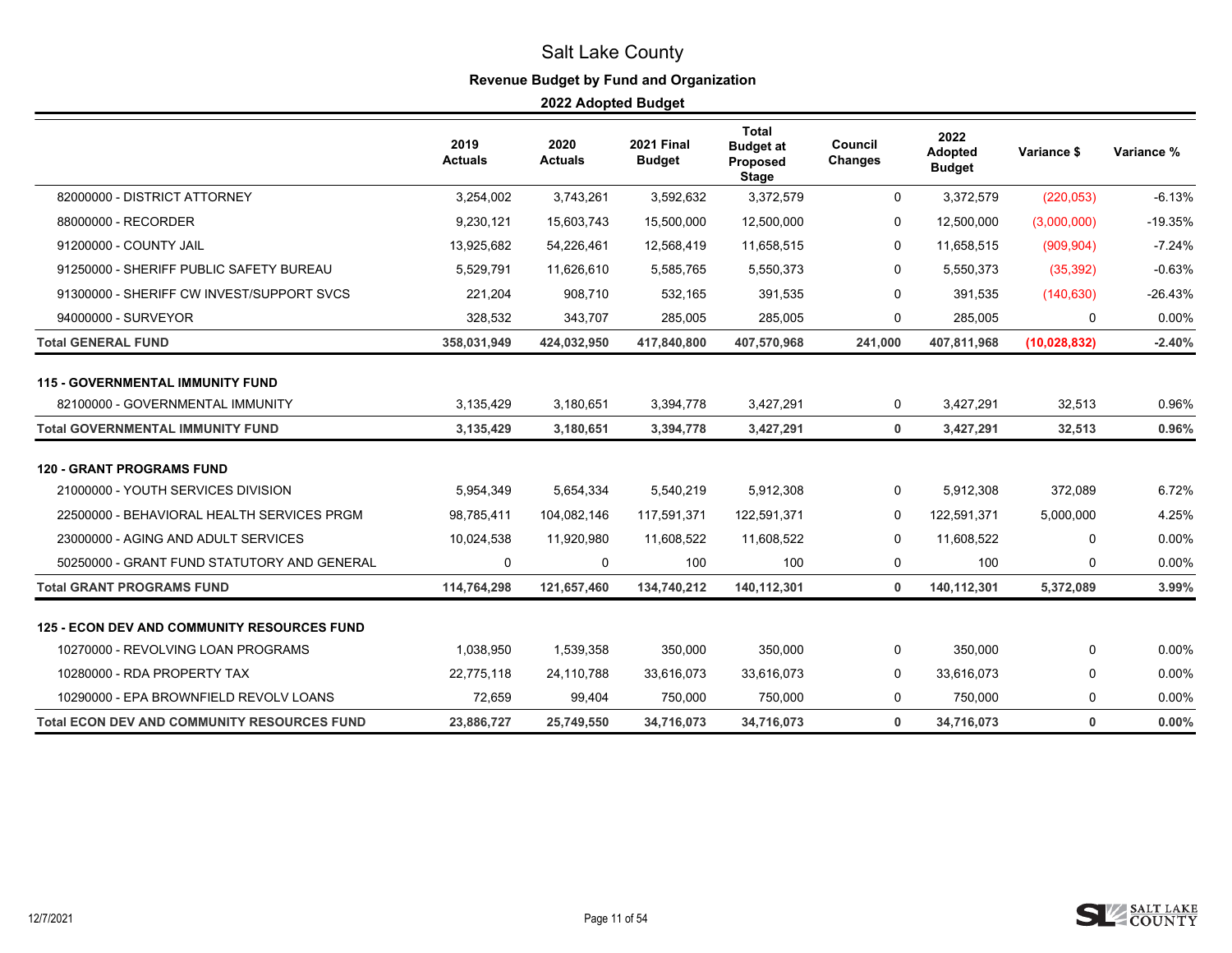# **Revenue Budget by Fund and Organization**

|                                                                                            | 2019<br>Actuals | 2020<br>Actuals | <b>2021 Final</b><br><b>Budget</b> | <b>Total</b><br><b>Budget at</b><br><b>Proposed</b><br><b>Stage</b> | Council<br>Changes | 2022<br><b>Adopted</b><br><b>Budget</b> | Variance \$ | Variance %  |
|--------------------------------------------------------------------------------------------|-----------------|-----------------|------------------------------------|---------------------------------------------------------------------|--------------------|-----------------------------------------|-------------|-------------|
| <b>130 - TRANSPORTATION PRESERVATION FUND</b>                                              |                 |                 |                                    |                                                                     |                    |                                         |             |             |
| 10300000 - TRANSPORTATION PRESERVATION DS                                                  | 3,096,435       | 3,132,000       | 2,259,725                          | 2,975,002                                                           | 0                  | 2,975,002                               | 715,277     | 31.65%      |
| 10310000 - REGIONAL TRANSPORTATION PROJECT                                                 | 2,063,550       | 1,670,803       | 2,076,375                          | 1,902,765                                                           | 0                  | 1,902,765                               | (173, 610)  | $-8.36%$    |
| 10320000 - TRANSPORTATION PASS THRU                                                        | 240,337,445     | 276,087,862     | 339,017,350                        | 360,800,000                                                         | 0                  | 360,800,000                             | 21,782,650  | 6.43%       |
| 10330000 - CORRIDOR PRESERVATION                                                           | 3,084,608       | 2,887,695       | 3,459,000                          | 4,850,667                                                           | $\mathbf 0$        | 4,850,667                               | 1,391,667   | 40.23%      |
| 10340000 - HB420 2015 TRANSPORTATION PRGM                                                  | 236,699         | 57,982          | 7,000                              | 7,000                                                               | 0                  | 7,000                                   | 0           | 0.00%       |
| 10360000 - STATE GO BOND PASS-THRU                                                         | 750,039         | 195.127         | 25,000                             | 25,000                                                              | $\Omega$           | 25,000                                  | $\Omega$    | 0.00%       |
| 10370000 - SB128 PARKING STRUCTURES                                                        | 3,231,244       | 2,798,648       | 2,572,161                          | 2,724,929                                                           | 0                  | 2,724,929                               | 152,768     | 5.94%       |
| 10380000 - REGIONAL TRANSPORTATION CHOICES                                                 | 38,724,084      | 14,559,767      | 15,001,000                         | 16,602,520                                                          | 0                  | 16,602,520                              | 1,601,520   | 10.68%      |
| <b>Total TRANSPORTATION PRESERVATION FUND</b>                                              | 291,524,103     | 301,389,883     | 364,417,611                        | 389,887,883                                                         | $\mathbf{0}$       | 389,887,883                             | 25,470,272  | 6.99%       |
| <b>140 - COVID RESPONSE FUND</b><br>10400000 - PUBLIC HEALTH & ECONOMIC<br><b>RECOVERY</b> | $\mathbf 0$     | 191,466,781     | (67)                               | $\mathbf 0$                                                         | 0                  | 0                                       | 67          | $-100.00\%$ |
| <b>Total COVID RESPONSE FUND</b>                                                           | $\mathbf{0}$    | 191,466,781     | (67)                               | 0                                                                   | 0                  | 0                                       | 67          | $-100.00\%$ |
| <b>180 - RAMPTON SALT PALACE CONV CTR FUND</b>                                             |                 |                 |                                    |                                                                     |                    |                                         |             |             |
| 35500000 - SALT PALACE CONV CTR OPS (SPCC)                                                 | 13,839,324      | 5,537,055       | 4,762,993                          | 8,637,766                                                           | 0                  | 8,637,766                               | 3,874,773   | 81.35%      |
| 35509900 - SPCC RESERVE CAPITAL PROJECTS                                                   | 155,000         | 0               | 0                                  | $\mathbf 0$                                                         | 0                  | 0                                       | 0           | 0.00%       |
| <b>Total RAMPTON SALT PALACE CONV CTR FUND</b>                                             | 13,994,324      | 5,537,055       | 4,762,993                          | 8,637,766                                                           | 0                  | 8,637,766                               | 3,874,773   | 81.35%      |
| <b>181 - TRCC TOURISM REC CULTRL CONVEN FUND</b>                                           |                 |                 |                                    |                                                                     |                    |                                         |             |             |
| 10700000 - TRCC-TOURISM REC CULTRL CONVEN                                                  | 46,184,535      | 33,672,044      | 43,580,000                         | 49,030,000                                                          | 0                  | 49,030,000                              | 5,450,000   | 12.51%      |
| 10709900 - PARKS AND REC CAPITAL IMPROVEMENT                                               | 1,339,469       | 2,205,056       | 3,526,278                          | 2,600,000                                                           | 852,372            | 3,452,372                               | (73,906)    | $-2.10%$    |
| <b>Total TRCC TOURISM REC CULTRL CONVEN FUND</b>                                           | 47,524,004      | 35,877,099      | 47,106,278                         | 51,630,000                                                          | 852,372            | 52,482,372                              | 5,376,094   | 11.41%      |
| <b>182 - MT AMERICA EXPO CENTER FUND</b>                                                   |                 |                 |                                    |                                                                     |                    |                                         |             |             |
| 35520000 - MT AMERICA EXPO CENTER OPS                                                      | 5,106,267       | 3,565,761       | 2,393,491                          | 3,476,231                                                           | 0                  | 3,476,231                               | 1,082,740   | 45.24%      |
| <b>Total MT AMERICA EXPO CENTER FUND</b>                                                   | 5,106,267       | 3,565,761       | 2,393,491                          | 3,476,231                                                           | 0                  | 3,476,231                               | 1,082,740   | 45.24%      |

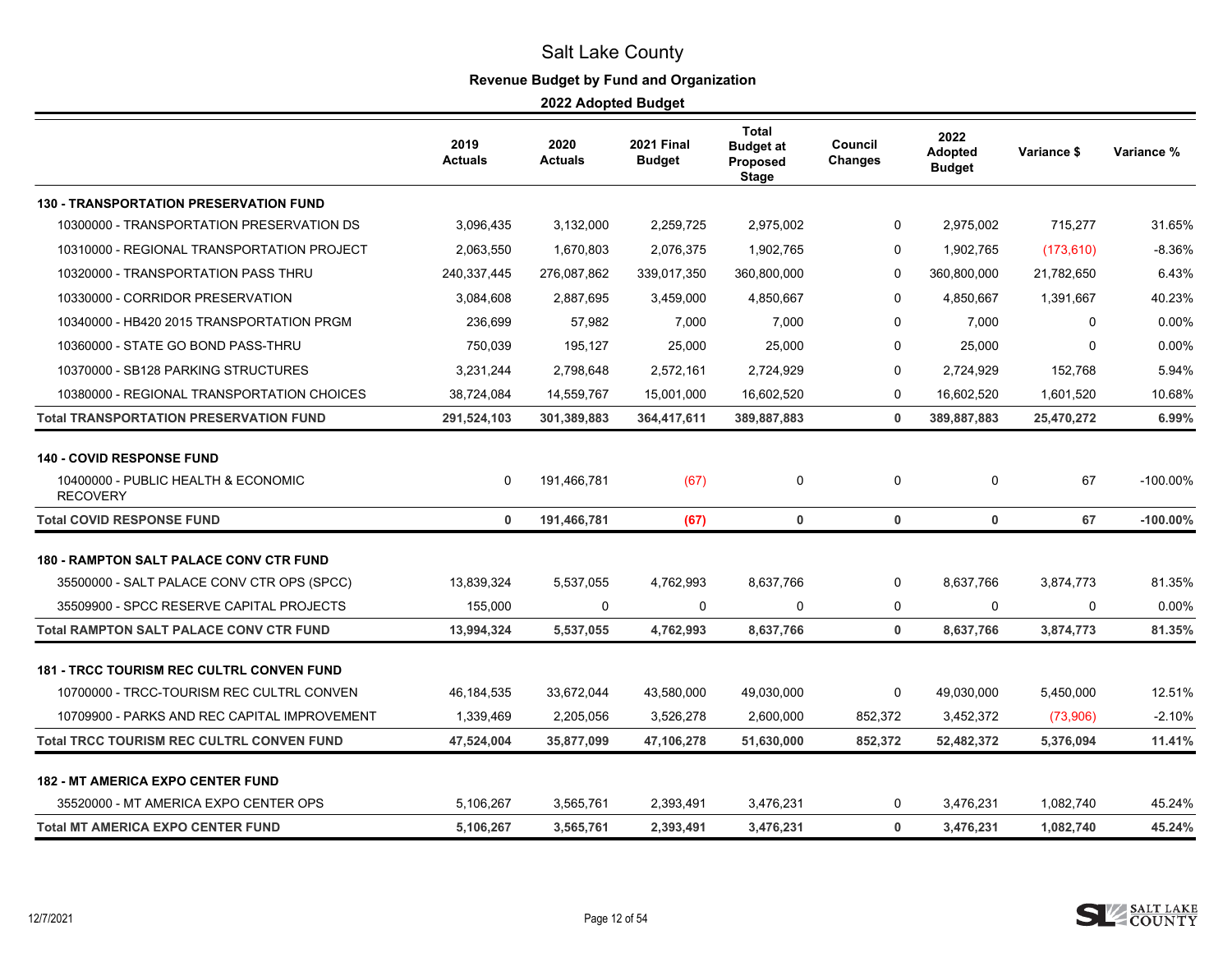# **Revenue Budget by Fund and Organization**

|                                                             | 2019<br>Actuals | 2020<br><b>Actuals</b> | <b>2021 Final</b><br><b>Budget</b> | <b>Total</b><br><b>Budget at</b><br>Proposed<br><b>Stage</b> | Council<br><b>Changes</b> | 2022<br>Adopted<br><b>Budget</b> | Variance \$ | Variance % |
|-------------------------------------------------------------|-----------------|------------------------|------------------------------------|--------------------------------------------------------------|---------------------------|----------------------------------|-------------|------------|
| <b>185 - SLCO ARTS AND CULTURE FUND</b>                     |                 |                        |                                    |                                                              |                           |                                  |             |            |
| 35000000 - SLCO ARTS AND CULTURE                            | 2,940,796       | 1,651,581              | 3,388,888                          | 3,174,175                                                    | 0                         | 3,174,175                        | (214, 713)  | $-6.34%$   |
| 35009900 - SLCO ARTS AND CULTURE CAPITAL<br><b>PROJECTS</b> | 411,236         | 94,730                 | 60,000                             | 60,000                                                       | 0                         | 60,000                           | 0           | 0.00%      |
| <b>Total SLCO ARTS AND CULTURE FUND</b>                     | 3,352,033       | 1,746,310              | 3,448,888                          | 3,234,175                                                    | 0                         | 3,234,175                        | (214, 713)  | $-6.23%$   |
| <b>186 - EQUESTRIAN PARK FUND</b>                           |                 |                        |                                    |                                                              |                           |                                  |             |            |
| 35600000 - EQUESTRIAN PARK EVENT CTR (EPEC)<br><b>OPS</b>   | 822,680         | 537,647                | 731,716                            | 768,354                                                      | 0                         | 768,354                          | 36,638      | 5.01%      |
| <b>Total EQUESTRIAN PARK FUND</b>                           | 822,680         | 537,647                | 731,716                            | 768,354                                                      | $\mathbf 0$               | 768,354                          | 36,638      | 5.01%      |
| <b>232 - GOV IMMUNITY-UNINCORP FUND</b>                     |                 |                        |                                    |                                                              |                           |                                  |             |            |
| 50220000 - GOV IMMUNITY UNINCORP                            | 271,868         | 249,238                | 240,191                            | 240,000                                                      | 0                         | 240,000                          | (191)       | $-0.08%$   |
| <b>Total GOV IMMUNITY-UNINCORP FUND</b>                     | 271,868         | 249,238                | 240,191                            | 240,000                                                      | 0                         | 240,000                          | (191)       | $-0.08%$   |
| <b>235 - UNINCORP MUNICIPAL SERVICES FUND</b>               |                 |                        |                                    |                                                              |                           |                                  |             |            |
| 50230000 - UNINCOR MUN SVCS STATUTORY AND<br><b>GENERAL</b> | 11,713,954      | 10,140,632             | 9,694,316                          | 10,161,857                                                   | 0                         | 10,161,857                       | 467,541     | 4.82%      |
| <b>Total UNINCORP MUNICIPAL SERVICES FUND</b>               | 11,713,954      | 10,140,632             | 9,694,316                          | 10,161,857                                                   | 0                         | 10,161,857                       | 467,541     | 4.82%      |
| 250 - FLOOD CONTROL FUND                                    |                 |                        |                                    |                                                              |                           |                                  |             |            |
| 46000000 - FLOOD CONTROL ENGINEERING                        | 6,576,772       | 8,003,346              | 7,961,370                          | 8,287,185                                                    | 0                         | 8,287,185                        | 325,815     | 4.09%      |
| 46100000 - FLOOD CONTROL PROJECTS                           | 105,995         | 30,213                 | 0                                  | 0                                                            | 0                         | 0                                | 0           | 0.00%      |
| <b>Total FLOOD CONTROL FUND</b>                             | 6,682,767       | 8,033,559              | 7,961,370                          | 8,287,185                                                    | $\mathbf{0}$              | 8,287,185                        | 325,815     | 4.09%      |
| <b>280 - OPEN SPACE FUND</b>                                |                 |                        |                                    |                                                              |                           |                                  |             |            |
| 10800000 - OPEN SPACE                                       | 82,649          | 34,650                 | 2,700                              | 2,700                                                        | 0                         | 2,700                            | 0           | 0.00%      |
| <b>Total OPEN SPACE FUND</b>                                | 82,649          | 34,650                 | 2,700                              | 2,700                                                        | 0                         | 2,700                            | 0           | 0.00%      |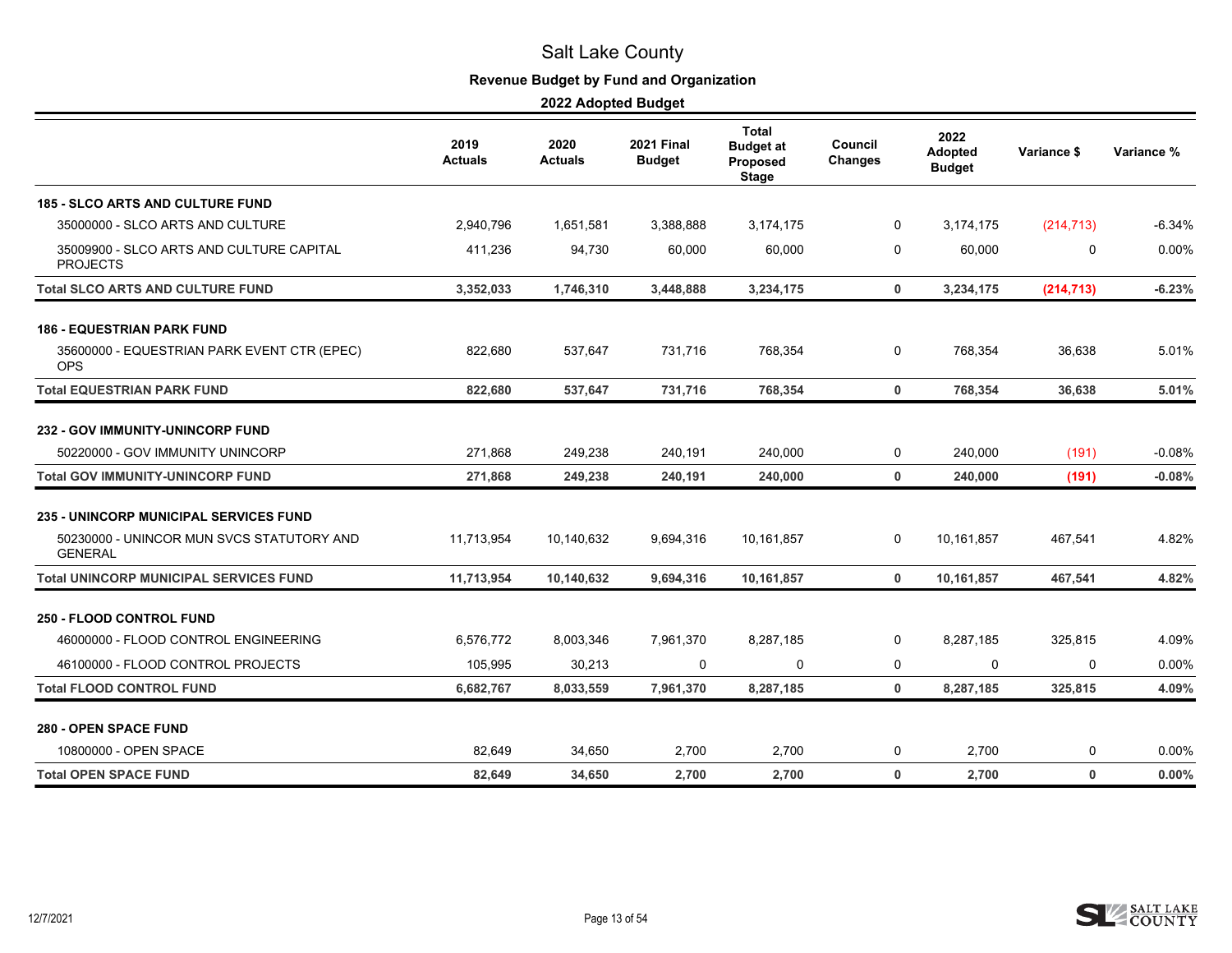# **Revenue Budget by Fund and Organization**

|                                                          | 2019<br><b>Actuals</b> | 2020<br><b>Actuals</b> | <b>2021 Final</b><br><b>Budget</b> | <b>Total</b><br><b>Budget at</b><br>Proposed<br><b>Stage</b> | Council<br><b>Changes</b> | 2022<br><b>Adopted</b><br><b>Budget</b> | Variance \$ | Variance % |
|----------------------------------------------------------|------------------------|------------------------|------------------------------------|--------------------------------------------------------------|---------------------------|-----------------------------------------|-------------|------------|
| <b>290 - VISITOR PROMOTION FUND</b>                      |                        |                        |                                    |                                                              |                           |                                         |             |            |
| 36010000 - VISITOR PROMOTION CNTY EXP                    | 24,984,441             | 13,014,769             | 19,743,000                         | 24,158,000                                                   | 0                         | 24,158,000                              | 4,415,000   | 22.36%     |
| <b>Total VISITOR PROMOTION FUND</b>                      | 24,984,441             | 13,014,769             | 19,743,000                         | 24,158,000                                                   | $\mathbf 0$               | 24,158,000                              | 4,415,000   | 22.36%     |
| 310 - ZOOS ARTS AND PARKS FUND                           |                        |                        |                                    |                                                              |                           |                                         |             |            |
| 35940000 - ZAP ADMINISTRATION                            | 18,801,247             | 19,567,689             | 23,557,300                         | 25,230,948                                                   | 0                         | 25,230,948                              | 1,673,648   | 7.10%      |
| 35950000 - ZAP BOND DEBT SERVICE                         | 3,912                  | 1,767                  | 100                                | 100                                                          | 0                         | 100                                     | $\mathbf 0$ | $0.00\%$   |
| <b>Total ZOOS ARTS AND PARKS FUND</b>                    | 18,805,159             | 19,569,457             | 23,557,400                         | 25,231,048                                                   | $\bf{0}$                  | 25,231,048                              | 1,673,648   | 7.10%      |
| <b>320 - HOUSING PROGRAMS FUND</b>                       |                        |                        |                                    |                                                              |                           |                                         |             |            |
| 10260000 - HOUSING PROGRAMS                              | 83,636                 | 891,089                | 5,000                              | 5,000                                                        | 0                         | 5,000                                   | 0           | 0.00%      |
| <b>Total HOUSING PROGRAMS FUND</b>                       | 83,636                 | 891,089                | 5,000                              | 5,000                                                        | $\mathbf 0$               | 5,000                                   | $\mathbf 0$ | 0.00%      |
| <b>340 - STATE TAX ADMINISTRATION LEVY FUND</b>          |                        |                        |                                    |                                                              |                           |                                         |             |            |
| 70110000 - COUNCIL-TAX ADMINISTRATION                    | 0                      | 12.621                 | 0                                  | 0                                                            | 0                         | 0                                       | $\mathbf 0$ | $0.00\%$   |
| 73000000 - ASSESSOR                                      | 25,372                 | 70,580                 | $\mathbf 0$                        | $\mathbf 0$                                                  | $\mathbf 0$               | $\mathbf 0$                             | $\mathbf 0$ | 0.00%      |
| 73009900 - TAX ADMINISTRATION CAPITAL<br><b>PROJECTS</b> | 200,000                | 200,000                | 280,000                            | 140,000                                                      | $\mathbf 0$               | 140,000                                 | (140,000)   | -50.00%    |
| 76010000 - AUDITOR-TAX ADMINISTRATION                    | 0                      | 16,014                 | $\mathbf 0$                        | $\mathbf 0$                                                  | $\mathbf 0$               | 0                                       | 0           | $0.00\%$   |
| 76100000 - STAT AND GENL-TAX ADMINISTRATION              | 27,568,129             | 29,290,851             | 29,074,066                         | 29,583,372                                                   | 0                         | 29,583,372                              | 509,306     | 1.75%      |
| 82010000 - DISTRICT ATTORNEY-TAX ADMIN                   | $\mathbf 0$            | 3,405                  | $\mathbf 0$                        | $\mathbf 0$                                                  | $\Omega$                  | $\mathbf 0$                             | $\mathbf 0$ | $0.00\%$   |
| 88510000 - RECORDER-TAX ADMINISTRATION                   | 0                      | 48,173                 | 0                                  | 0                                                            | $\mathbf 0$               | $\mathbf 0$                             | 0           | $0.00\%$   |
| 94010000 - SURVEYOR TAX ADMINISTRATION                   | $\Omega$               | 4,903                  | $\Omega$                           | $\Omega$                                                     | $\Omega$                  | $\Omega$                                | 0           | 0.00%      |
| 97000000 - TREASURER-TAX ADMINISTRATION                  | 0                      | 151,556                | 0                                  | $\Omega$                                                     | $\mathbf 0$               | 0                                       | 0           | $0.00\%$   |
| <b>Total STATE TAX ADMINISTRATION LEVY FUND</b>          | 27,793,501             | 29,798,103             | 29,354,066                         | 29,723,372                                                   | $\mathbf 0$               | 29,723,372                              | 369,306     | 1.26%      |
| 350 - REDEVELOPMENT AGENCY OF SL CO FUND                 |                        |                        |                                    |                                                              |                           |                                         |             |            |
| 10160000 - REDEVELOPMENT AGENCY OF SL CO                 | 1,254,713              | 669,325                | 1,198,090                          | 1,198,090                                                    | 0                         | 1,198,090                               | 0           | $0.00\%$   |
| <b>Total REDEVELOPMENT AGENCY OF SL CO FUND</b>          | 1,254,713              | 669.325                | 1,198,090                          | 1,198,090                                                    | $\mathbf 0$               | 1,198,090                               | $\mathbf 0$ | 0.00%      |

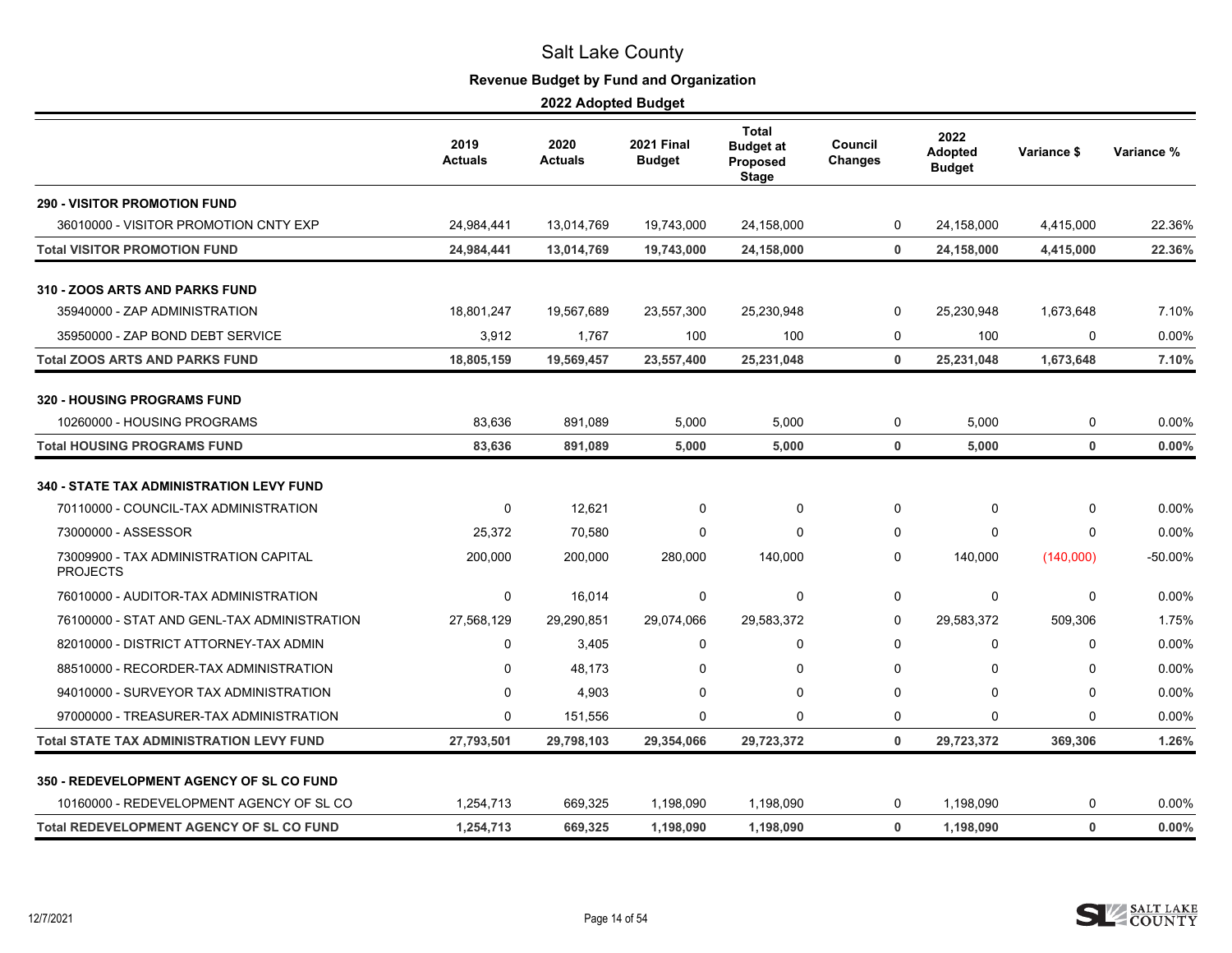# **Revenue Budget by Fund and Organization**

|                                                         | 2019<br><b>Actuals</b> | 2020<br><b>Actuals</b> | <b>2021 Final</b><br><b>Budget</b> | <b>Total</b><br><b>Budget at</b><br>Proposed<br><b>Stage</b> | Council<br><b>Changes</b> | 2022<br>Adopted<br><b>Budget</b> | Variance \$   | Variance % |
|---------------------------------------------------------|------------------------|------------------------|------------------------------------|--------------------------------------------------------------|---------------------------|----------------------------------|---------------|------------|
| 360 - LIBRARY FUND                                      |                        |                        |                                    |                                                              |                           |                                  |               |            |
| 25000000 - LIBRARY                                      | 45,284,089             | 46,740,630             | 46,578,111                         | 47,313,477                                                   | 0                         | 47,313,477                       | 735,366       | 1.58%      |
| <b>Total LIBRARY FUND</b>                               | 45,284,089             | 46,740,630             | 46,578,111                         | 47,313,477                                                   | $\mathbf 0$               | 47,313,477                       | 735,366       | 1.58%      |
| 370 - HEALTH FUND                                       |                        |                        |                                    |                                                              |                           |                                  |               |            |
| 21500000 - HEALTH                                       | 42,836,006             | 60,065,634             | 60,578,156                         | 59,365,303                                                   | $\Omega$                  | 59,365,303                       | (1, 212, 853) | $-2.00%$   |
| 21509900 - HEALTH CAPITAL PROJECTS                      | $\mathbf 0$            | 577,771                | 0                                  | $\mathbf 0$                                                  | $\mathbf 0$               | $\mathbf 0$                      | 0             | $0.00\%$   |
| <b>Total HEALTH FUND</b>                                | 42,836,006             | 60,643,405             | 60,578,156                         | 59,365,303                                                   | $\mathbf 0$               | 59,365,303                       | (1, 212, 853) | $-2.00%$   |
| <b>381 - COUNTY-WIDE JUDGMENT LEVY FUND</b>             |                        |                        |                                    |                                                              |                           |                                  |               |            |
| 50010000 - GENERAL FUND JUDGEMENT LEVY FUND             | 4,336                  | $\mathbf 0$            | 0                                  | 0                                                            | $\mathbf 0$               | 0                                | 0             | 0.00%      |
| 82110000 - GOVTL IMMUN-JUDGMENT LEVY (HIST)             | (4, 336)               | 0                      | 0                                  | 0                                                            | 0                         | 0                                | 0             | 0.00%      |
| <b>Total COUNTY-WIDE JUDGMENT LEVY FUND</b>             | $\mathbf 0$            | $\mathbf 0$            | $\mathbf 0$                        | $\mathbf 0$                                                  | $\mathbf 0$               | $\mathbf 0$                      | $\mathbf 0$   | 0.00%      |
| <b>390 - PLANETARIUM FUND</b>                           |                        |                        |                                    |                                                              |                           |                                  |               |            |
| 35100000 - CLARK PLANETARIUM                            | 6,427,303              | 5,584,746              | 6,118,430                          | 6,668,270                                                    | 0                         | 6,668,270                        | 549,840       | 8.99%      |
| 35109900 - CLARK PLANETARIUM CAPITAL<br><b>PROJECTS</b> | 75,000                 | 75,000                 | 150,000                            | 0                                                            | $\mathbf 0$               | 0                                | (150,000)     | -100.00%   |
| <b>Total PLANETARIUM FUND</b>                           | 6,502,303              | 5,659,746              | 6,268,430                          | 6,668,270                                                    | $\mathbf 0$               | 6,668,270                        | 399,840       | 6.38%      |
| <b>410 - BOND DEBT SERVICE FUND</b>                     |                        |                        |                                    |                                                              |                           |                                  |               |            |
| 51500000 - BOND DEBT SERVICE                            | 30,466,847             | 28,874,468             | 23,693,502                         | 24,454,902                                                   | 0                         | 24,454,902                       | 761,400       | 3.21%      |
| <b>Total BOND DEBT SERVICE FUND</b>                     | 30,466,847             | 28,874,468             | 23,693,502                         | 24,454,902                                                   | $\mathbf 0$               | 24,454,902                       | 761,400       | 3.21%      |
| 411 - BOND DEBT SVC-MILLCREEK SID FUND                  |                        |                        |                                    |                                                              |                           |                                  |               |            |
| 51510000 - BOND DEBT SVC-MILLCREEK SID                  | 21,527                 | 9,461                  | 5,700                              | 5,700                                                        | 0                         | 5,700                            | 0             | 0.00%      |
| <b>Total BOND DEBT SVC-MILLCREEK SID FUND</b>           | 21,527                 | 9,461                  | 5,700                              | 5,700                                                        | $\mathbf 0$               | 5,700                            | $\mathbf 0$   | 0.00%      |
| 412 - BOND DEBT SVC-MUNIC BLDG AUTH FUND                |                        |                        |                                    |                                                              |                           |                                  |               |            |
| 51520000 - BOND DEBT SVC-MUNIC BLDG AUTH                | 1,431,362              | 1,242,951              | 1,081,828                          | 1,021,598                                                    | 0                         | 1,021,598                        | (60, 230)     | $-5.57%$   |
| <b>Total BOND DEBT SVC-MUNIC BLDG AUTH FUND</b>         | 1,431,362              | 1,242,951              | 1,081,828                          | 1,021,598                                                    | $\mathbf{0}$              | 1,021,598                        | (60, 230)     | $-5.57%$   |

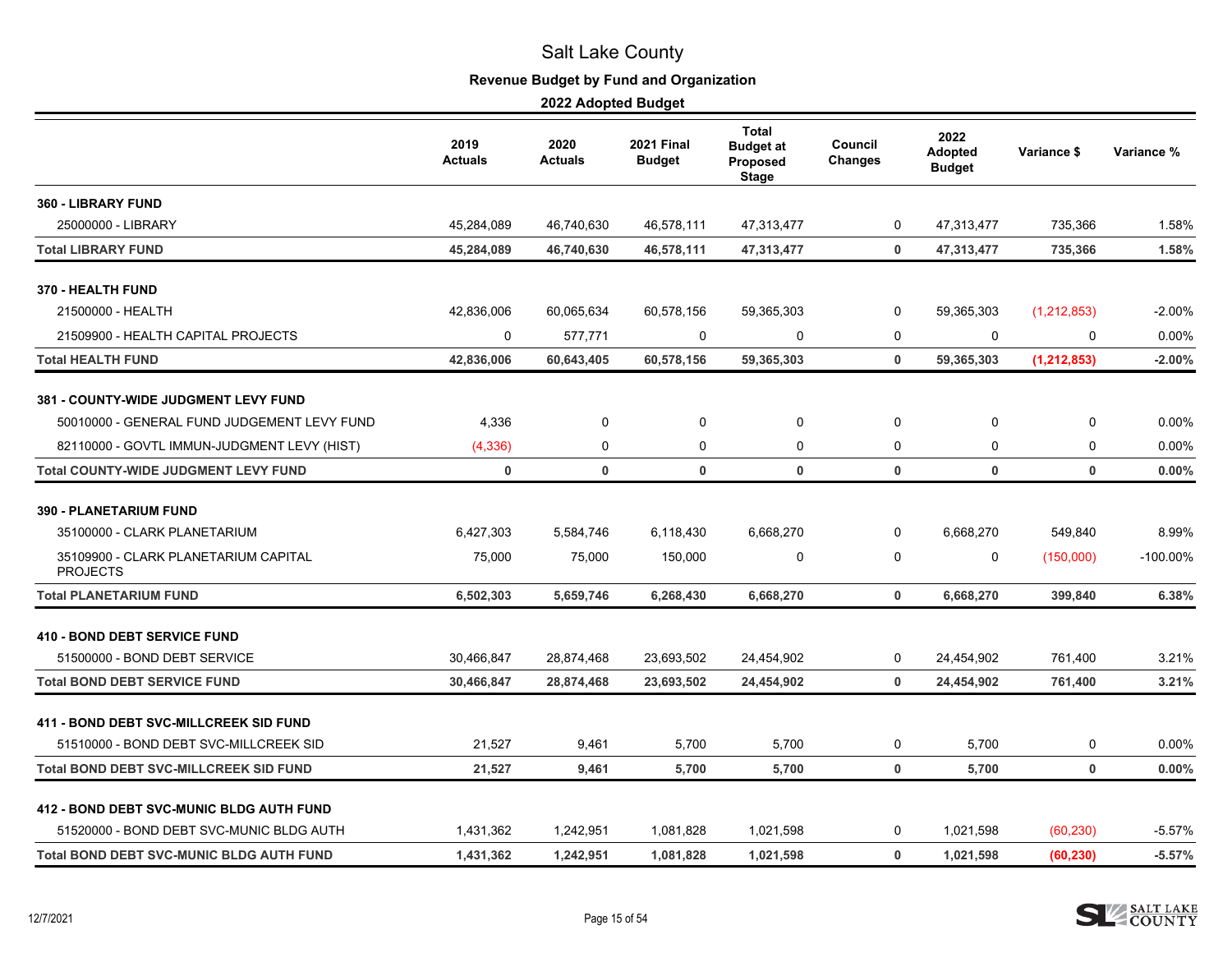# **Revenue Budget by Fund and Organization**

|                                                                  | 2019<br><b>Actuals</b> | 2020<br><b>Actuals</b> | <b>2021 Final</b><br><b>Budget</b> | <b>Total</b><br><b>Budget at</b><br>Proposed<br>Stage | Council<br><b>Changes</b> | 2022<br>Adopted<br><b>Budget</b> | Variance \$ | Variance % |
|------------------------------------------------------------------|------------------------|------------------------|------------------------------------|-------------------------------------------------------|---------------------------|----------------------------------|-------------|------------|
| <b>413 - BOND DEBT SVC-STATE TRANSPORTATION FUND</b>             |                        |                        |                                    |                                                       |                           |                                  |             |            |
| 51530000 - BOND DEBT SVC-STATE TRANSPORTA                        | 8,593,518              | 8,902,928              | 9,084,070                          | 9,551,950                                             | $\mathbf 0$               | 9,551,950                        | 467,880     | 5.15%      |
| <b>Total BOND DEBT SVC-STATE TRANSPORTATION FUND</b>             | 8,593,518              | 8,902,928              | 9,084,070                          | 9,551,950                                             | $\mathbf 0$               | 9,551,950                        | 467,880     | 5.15%      |
| 414 - STR 2020 STH DEBT SERVICE                                  |                        |                        |                                    |                                                       |                           |                                  |             |            |
| 51540000 - BOND DEBT SVC-SALES TAX REV (STR)<br><b>BOND 2014</b> | 1,213                  | 563                    | 200                                | 100                                                   | 0                         | 100                              | (100)       | -50.00%    |
| <b>Total STR 2020 STH DEBT SERVICE</b>                           | 1,213                  | 563                    | 200                                | 100                                                   | $\pmb{0}$                 | 100                              | (100)       | $-50.00\%$ |
| <b>431 - PARK BOND PROJECTS FUND</b>                             |                        |                        |                                    |                                                       |                           |                                  |             |            |
| 55410000 - LODESTONE REGIONAL PARK                               | 1,272                  | 500                    | 0                                  | 0                                                     | 0                         | $\mathbf 0$                      | 0           | 0.00%      |
| 55420000 - SOUTHWEST REGIONAL PARK                               | 2,544                  | $\mathbf 0$            | 0                                  | $\Omega$                                              | $\Omega$                  | $\Omega$                         | $\Omega$    | 0.00%      |
| 55450000 - JORDON RIVER TRAIL - PARK                             | 4,578                  | 0                      | $\Omega$                           | $\mathbf 0$                                           | $\Omega$                  | $\Omega$                         | $\mathbf 0$ | 0.00%      |
| 55460000 - PARLEYS TRAIL - PARK                                  | 27,317                 | 0                      | 0                                  | $\mathbf 0$                                           | $\mathbf 0$               | 0                                | 0           | 0.00%      |
| <b>Total PARK BOND PROJECTS FUND</b>                             | 35,711                 | 500                    | $\mathbf 0$                        | $\mathbf 0$                                           | $\mathbf 0$               | $\mathbf 0$                      | $\mathbf 0$ | 0.00%      |
| <b>445 - DIST ATTORNEY FAC CONSTRUCTION FUND</b>                 |                        |                        |                                    |                                                       |                           |                                  |             |            |
| 50450000 - DOWNTOWN DA FACILITY CONSTR                           | 97,527                 | 34,892                 | 3,500                              | 3,500                                                 | $\mathbf 0$               | 3,500                            | 0           | 0.00%      |
| <b>Total DIST ATTORNEY FAC CONSTRUCTION FUND</b>                 | 97,527                 | 34,892                 | 3,500                              | 3,500                                                 | $\mathbf 0$               | 3,500                            | $\mathbf 0$ | 0.00%      |
| <b>447 - PEOPLESOFT IMPLEMENTATION FUND</b>                      |                        |                        |                                    |                                                       |                           |                                  |             |            |
| 53450000 - FINANCIAL SYSTEM PROJECT                              | 2.553                  | 681                    | 0                                  | 500                                                   | 0                         | 500                              | 500         | 0.00%      |
| <b>Total PEOPLESOFT IMPLEMENTATION FUND</b>                      | 2,553                  | 681                    | $\mathbf 0$                        | 500                                                   | $\bf{0}$                  | 500                              | 500         | 0.00%      |
| 448 - VUE WORKS WORK ORDER PROJECT                               |                        |                        |                                    |                                                       |                           |                                  |             |            |
| 53510000 - VUE WORKS WORK ORDER PROJECT                          | 5,559                  | 2,477                  | 0                                  | 0                                                     | $\boldsymbol{0}$          | $\mathbf 0$                      | $\mathbf 0$ | 0.00%      |
| <b>Total VUE WORKS WORK ORDER PROJECT</b>                        | 5.559                  | 2,477                  | $\mathbf 0$                        | $\mathbf 0$                                           | $\mathbf 0$               | $\mathbf 0$                      | $\mathbf 0$ | 0.00%      |
| <b>450 - CAPITAL IMPROVEMENTS FUND</b>                           |                        |                        |                                    |                                                       |                           |                                  |             |            |
| 50500000 - CAPITAL IMPROVEMENTS                                  | 6,814,034              | 9.191.491              | 8,844,029                          | 9,000,000                                             | 0                         | 9,000,000                        | 155,971     | 1.76%      |
| <b>Total CAPITAL IMPROVEMENTS FUND</b>                           | 6,814,034              | 9,191,491              | 8,844,029                          | 9,000,000                                             | $\mathbf 0$               | 9,000,000                        | 155,971     | 1.76%      |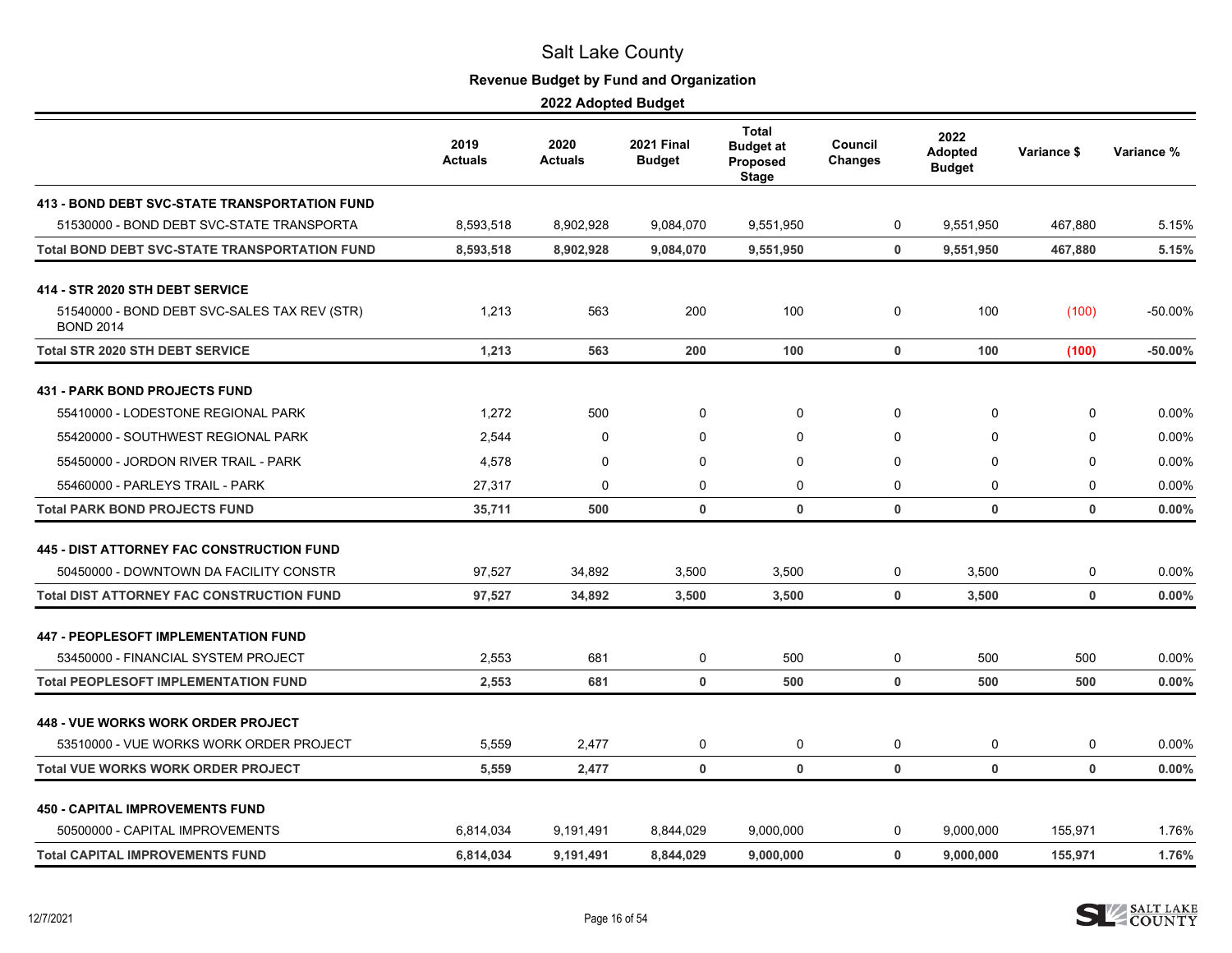# **Revenue Budget by Fund and Organization**

|                                                            | 2019<br><b>Actuals</b> | 2020<br><b>Actuals</b> | <b>2021 Final</b><br><b>Budget</b> | <b>Total</b><br><b>Budget at</b><br>Proposed<br><b>Stage</b> | Council<br><b>Changes</b> | 2022<br>Adopted<br><b>Budget</b> | Variance \$  | Variance % |
|------------------------------------------------------------|------------------------|------------------------|------------------------------------|--------------------------------------------------------------|---------------------------|----------------------------------|--------------|------------|
| <b>479 - PUBLIC HEALTH CENTER FUND</b>                     |                        |                        |                                    |                                                              |                           |                                  |              |            |
| 52610000 - PUBLIC HEALTH CENTER                            | 738,725                | $\mathbf 0$            | 0                                  | $\mathbf 0$                                                  | $\mathbf 0$               | $\mathbf 0$                      | 0            | 0.00%      |
| 55480000 - HHW BUILDING PROJECT                            | 0                      | 54,566                 | 10,000                             | 10,000                                                       | 0                         | 10,000                           | 0            | $0.00\%$   |
| <b>Total PUBLIC HEALTH CENTER FUND</b>                     | 738,725                | 54,566                 | 10,000                             | 10,000                                                       | $\mathbf 0$               | 10.000                           | $\mathbf 0$  | 0.00%      |
| <b>482 - CAPITAL THEATRE FUND</b>                          |                        |                        |                                    |                                                              |                           |                                  |              |            |
| 53200000 - CAP THEATRE CAPITAL PROJECTS                    | 95,099                 | 3,663                  | 0                                  | 0                                                            | $\mathbf 0$               | 0                                | 0            | 0.00%      |
| <b>Total CAPITAL THEATRE FUND</b>                          | 95,099                 | 3,663                  | 0                                  | $\mathbf 0$                                                  | $\mathbf 0$               | $\mathbf 0$                      | $\mathbf 0$  | 0.00%      |
| <b>483 - TRCC BOND PROJECTS FUND</b>                       |                        |                        |                                    |                                                              |                           |                                  |              |            |
| 52630000 - PARKS OPERATIONS CENTER                         | 282,615                | 86,611                 | 0                                  | 0                                                            | 0                         | $\mathbf 0$                      | 0            | 0.00%      |
| 52640000 - TRCC RELATED CAP MAINT PROJECTS                 | 76,457                 | 11,835                 | 0                                  | 0                                                            | $\Omega$                  | $\Omega$                         | $\mathbf 0$  | $0.00\%$   |
| 52650000 - MID-VALLEY REGIONAL CULTURAL<br><b>CENTER</b>   | 1,789,904              | 162,430                | 10,000                             | 10,000                                                       | $\mathbf 0$               | 10,000                           | 0            | 0.00%      |
| <b>Total TRCC BOND PROJECTS FUND</b>                       | 2,148,977              | 260,876                | 10,000                             | 10,000                                                       | $\mathbf 0$               | 10,000                           | $\mathbf 0$  | 0.00%      |
| <b>484 - PARKS AND RECREATION GO BOND FUND</b>             |                        |                        |                                    |                                                              |                           |                                  |              |            |
| 55470000 - PARKS AND RECREATION GO BOND<br><b>PROJECTS</b> | 3,544,002              | 635,232                | 3,252,500                          | 3,248,500                                                    | 0                         | 3,248,500                        | (4,000)      | $-0.12%$   |
| <b>Total PARKS AND RECREATION GO BOND FUND</b>             | 3,544,002              | 635,232                | 3,252,500                          | 3,248,500                                                    | 0                         | 3,248,500                        | (4,000)      | $-0.12%$   |
| 485 - LIBRARY 2019 MBA BOND PROJECTS FUND                  |                        |                        |                                    |                                                              |                           |                                  |              |            |
| 52660000 - KEARNS BRANCH                                   | 3,891,770              | 141,955                | 8,100                              | 0                                                            | 0                         | 0                                | (8, 100)     | -100.00%   |
| 52670000 - OPERATIONS CENTER                               | 47,610                 | (32, 487)              | 0                                  | $\mathbf 0$                                                  | 0                         | $\Omega$                         | 0            | 0.00%      |
| 52680000 - GRANITE BRANCH                                  | 0                      | (2,584)                | 5,000                              | 5,000                                                        | $\Omega$                  | 5,000                            | $\mathbf 0$  | 0.00%      |
| 52690000 - DAYBREAK BRANCH                                 | 205,633                | 102,432                | 25,000                             | 25,000                                                       | 0                         | 25,000                           | 0            | 0.00%      |
| 52720000 - HOLLADAY BRANCH                                 | 50,571                 | 15.399                 | 0                                  | 0                                                            | 0                         | $\Omega$                         | $\mathbf{0}$ | $0.00\%$   |
| <b>Total LIBRARY 2019 MBA BOND PROJECTS FUND</b>           | 4,195,583              | 224,715                | 38,100                             | 30,000                                                       | $\mathbf 0$               | 30,000                           | (8, 100)     | $-21.26%$  |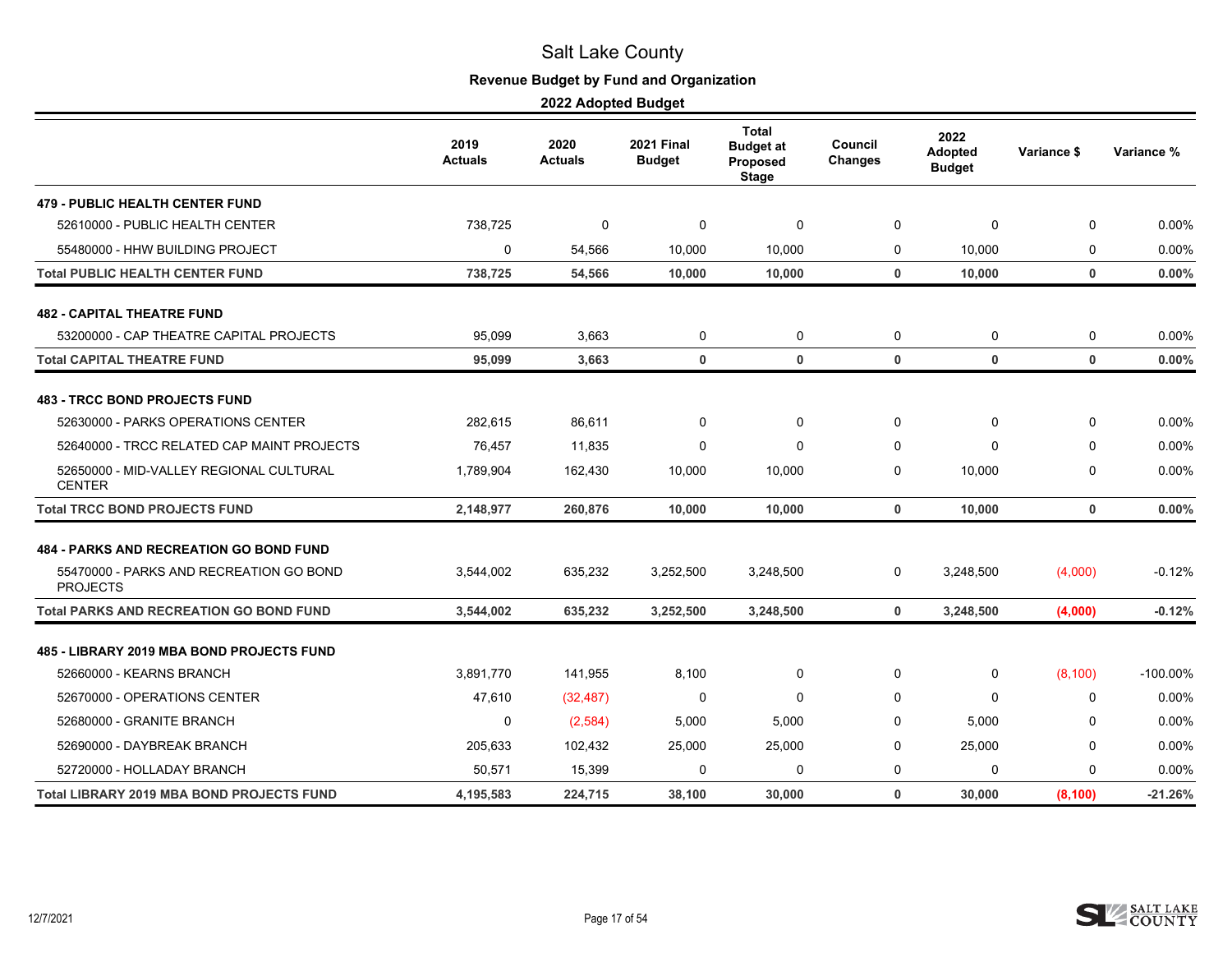# **Revenue Budget by Fund and Organization**

|                                            | 2019<br>Actuals | 2020<br><b>Actuals</b> | <b>2021 Final</b><br><b>Budget</b> | <b>Total</b><br><b>Budget at</b><br>Proposed<br><b>Stage</b> | Council<br><b>Changes</b> | 2022<br><b>Adopted</b><br><b>Budget</b> | Variance \$ | Variance %  |
|--------------------------------------------|-----------------|------------------------|------------------------------------|--------------------------------------------------------------|---------------------------|-----------------------------------------|-------------|-------------|
| 486 - STR 2020 BOND PROJECTS               |                 |                        |                                    |                                                              |                           |                                         |             |             |
| 55490000 - HOMELESS SHELTER PROJECTS       | 1,510,201       | 41,195                 | 728,768                            | 616,839                                                      | 0                         | 616,839                                 | (111, 929)  | $-15.36%$   |
| <b>Total STR 2020 BOND PROJECTS</b>        | 1,510,201       | 41,195                 | 728,768                            | 616,839                                                      | $\mathbf 0$               | 616,839                                 | (111, 929)  | $-15.36%$   |
| <b>620 - FLEET MANAGEMENT FUND</b>         |                 |                        |                                    |                                                              |                           |                                         |             |             |
| 68000000 - FLEET MANAGEMENT                | 19,969,239      | 18,716,536             | 19,437,976                         | 20,867,172                                                   | 0                         | 20,867,172                              | 1,429,196   | 7.35%       |
| <b>Total FLEET MANAGEMENT FUND</b>         | 19,969,239      | 18,716,536             | 19,437,976                         | 20,867,172                                                   | $\mathbf 0$               | 20,867,172                              | 1,429,196   | 7.35%       |
| <b>650 - FACILITIES SERVICES FUND</b>      |                 |                        |                                    |                                                              |                           |                                         |             |             |
| 63000000 - FACILITIES SERVICES             | 8,759,879       | 9,274,853              | 11,580,316                         | 11,580,316                                                   | 0                         | 11,580,316                              | 0           | 0.00%       |
| 63500000 - TELECOMMUNICATIONS              | 3,933,318       | 4,110,194              | 4,500,000                          | 4,500,000                                                    | $\mathbf 0$               | 4,500,000                               | 0           | 0.00%       |
| 69000000 - GOVERNMENT CENTER OPERATIONS    | 4,845,709       | 4,846,593              | 5,532,236                          | 5,532,236                                                    | $\Omega$                  | 5,532,236                               | 0           | 0.00%       |
| <b>Total FACILITIES SERVICES FUND</b>      | 17,538,906      | 18,231,640             | 21,612,552                         | 21,612,552                                                   | $\mathbf 0$               | 21,612,552                              | $\mathbf 0$ | 0.00%       |
| 680 - EMPLOYEE SERVICE RESERVE FUND        |                 |                        |                                    |                                                              |                           |                                         |             |             |
| 53000000 - EMP SERV RES-HEALTH BENEFITS    | 46,977,942      | 44,877,151             | 48,975,738                         | 48,975,738                                                   | $\Omega$                  | 48,975,738                              | 0           | 0.00%       |
| 53020000 - EMP SERV RES-OTHER BENEFITS     | 1,952,932       | 1,861,938              | 2,023,077                          | 2,023,077                                                    | 0                         | 2,023,077                               | 0           | 0.00%       |
| 53040000 - EMP SERV RES-WELLNESS PROGRAM   | 507.136         | 529,194                | 402,072                            | 402,072                                                      | $\Omega$                  | 402,072                                 | 0           | 0.00%       |
| 53050000 - EMP SERV RES-FITNESS CENTER     | 204.387         | 158,883                | 186,349                            | 186,349                                                      | $\Omega$                  | 186,349                                 | 0           | 0.00%       |
| 53060000 - EMP SERV RES-WORKERS COMP       | 1,914,790       | 1,163,873              | 1,436,588                          | 1,436,588                                                    | 0                         | 1,436,588                               | 0           | 0.00%       |
| <b>Total EMPLOYEE SERVICE RESERVE FUND</b> | 51,557,187      | 48,591,039             | 53,023,824                         | 53,023,824                                                   | $\mathbf 0$               | 53,023,824                              | $\mathbf 0$ | 0.00%       |
| <b>710 - GOLF COURSES FUND</b>             |                 |                        |                                    |                                                              |                           |                                         |             |             |
| 38200000 - GOLF COURSES                    | 8,089,064       | 7,568,997              | 7,515,513                          | 7,878,513                                                    | 0                         | 7,878,513                               | 363,000     | 4.83%       |
| 38209900 - GOLF CAPITAL PROJECTS           | 0               | 326,961                | 300,000                            | 0                                                            | $\mathbf 0$               | $\Omega$                                | (300,000)   | $-100.00\%$ |
| <b>Total GOLF COURSES FUND</b>             | 8,089,064       | 7,895,958              | 7,815,513                          | 7,878,513                                                    | $\mathbf 0$               | 7,878,513                               | 63,000      | 0.81%       |

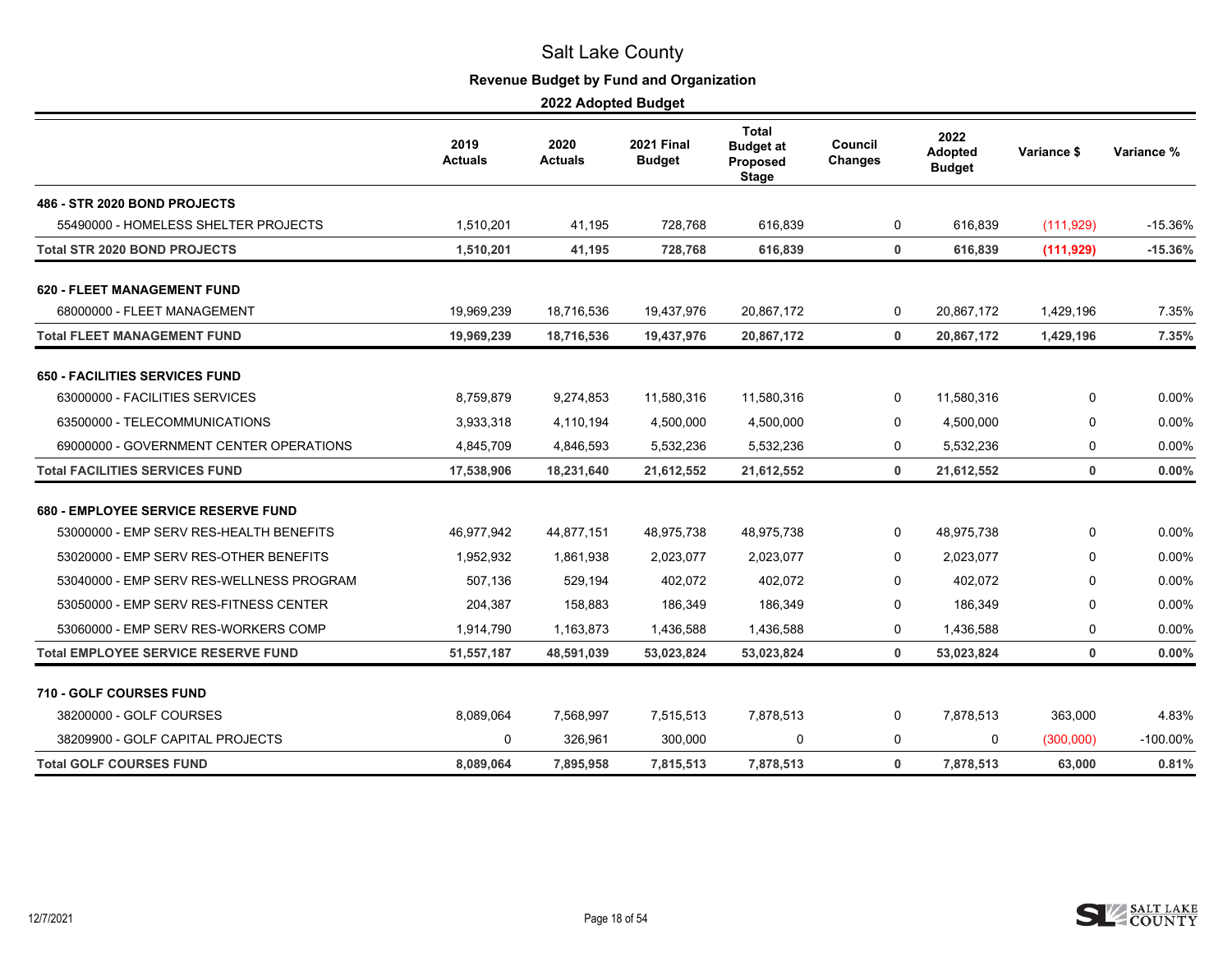# **Revenue Budget by Fund and Organization**

|                                                            | 2019<br><b>Actuals</b> | 2020<br><b>Actuals</b> | <b>2021 Final</b><br><b>Budget</b> | <b>Total</b><br><b>Budget at</b><br>Proposed<br>Stage | Council<br><b>Changes</b> | 2022<br><b>Adopted</b><br><b>Budget</b> | Variance \$   | Variance % |
|------------------------------------------------------------|------------------------|------------------------|------------------------------------|-------------------------------------------------------|---------------------------|-----------------------------------------|---------------|------------|
| <b>726 - UPACA ECCLES THEATER FUND</b>                     |                        |                        |                                    |                                                       |                           |                                         |               |            |
| 34000000 - UPACA ECCLES THEATER                            | 7,161,548              | 2,112,550              | 6,840,824                          | 6,014,220                                             | $\mathbf 0$               | 6,014,220                               | (826, 604)    | $-12.08%$  |
| 34009900 - UPACA ECCLES THEATER CAPITAL<br><b>PROJECTS</b> | 78.933                 | 274,967                | 865.963                            | 389.796                                               | $\Omega$                  | 389.796                                 | (476, 167)    | -54.99%    |
| <b>Total UPACA ECCLES THEATER FUND</b>                     | 7,240,481              | 2,387,517              | 7,706,787                          | 6,404,016                                             | $\mathbf 0$               | 6,404,016                               | (1, 302, 771) | $-16.90%$  |
| <b>730 - SOLID WASTE MANAGEMNT FACILITY FUND</b>           |                        |                        |                                    |                                                       |                           |                                         |               |            |
| 47500000 - SL COUNTY LANDFILL                              | 16.724.143             | 16,423,479             | 17,483,788                         | 16,173,008                                            | 0                         | 16,173,008                              | (1,310,780)   | $-7.50%$   |
| <b>Total SOLID WASTE MANAGEMNT FACILITY FUND</b>           | 16,724,143             | 16,423,479             | 17,483,788                         | 16,173,008                                            | $\mathbf{0}$              | 16,173,008                              | (1,310,780)   | $-7.50%$   |
| 735 - PUBLIC WORKS AND OTHER SERVICES FUND                 |                        |                        |                                    |                                                       |                           |                                         |               |            |
| 40500000 - PLANNING AND DEVELOPMENT<br><b>SERVICES</b>     | 2,410,305              | $\mathbf 0$            | $\mathbf 0$                        | $\mathbf 0$                                           | $\mathbf 0$               | 0                                       | 0             | $0.00\%$   |
| 41000000 - ANIMAL SERVICES                                 | 6,296,161              | 6,580,779              | 7,441,193                          | 7,148,352                                             | 0                         | 7,148,352                               | (292, 841)    | $-3.94%$   |
| 44000000 - PUBLIC WORKS OPERATIONS                         | 23,837,097             | 26,896,910             | 24,291,971                         | 24,541,661                                            | 0                         | 24,541,661                              | 249,690       | 1.03%      |
| 45000000 - PUBLIC WORKS ENGINEERING                        | 2,029,966              | 2,683,007              | 3,153,944                          | 3,170,887                                             | 0                         | 3,170,887                               | 16,943        | 0.54%      |
| 45100000 - PW ENGINEERING CAPITAL PROJECTS                 | 4,203,914              | 5,030,705              | 18,216,196                         | 16,719,718                                            | $\Omega$                  | 16,719,718                              | (1,496,478)   | $-8.22%$   |
| 50200000 - MUNICIPAL SERVICES - STAT AND GENL              | 21,333                 | 1,303,839              | 90,000                             | 90,000                                                | 0                         | 90,000                                  | 0             | 0.00%      |
| 85000000 - JUSTICE COURTS                                  | 1,699,634              | 1,712,047              | 1,810,730                          | 1,810,730                                             | $\mathbf 0$               | 1,810,730                               | 0             | 0.00%      |
| 85009900 - JUSTICE COURTS CAPITAL PROJECTS                 | 0                      | 56,638                 | 0                                  | 0                                                     | $\mathbf 0$               | 0                                       | 0             | $0.00\%$   |
| <b>Total PUBLIC WORKS AND OTHER SERVICES FUND</b>          | 40,498,410             | 44,263,924             | 55,004,034                         | 53,481,348                                            | $\mathbf 0$               | 53,481,348                              | (1,522,686)   | $-2.77%$   |
| <b>810 - BOYCE PET ADOPTION ENDOWMENT FUND</b>             |                        |                        |                                    |                                                       |                           |                                         |               |            |
| 41100000 - BOYCE PET ADOPTION ENDOWMENT                    | 45,049                 | 20,074                 | 8,000                              | 8,000                                                 | 0                         | 8,000                                   | 0             | $0.00\%$   |
| <b>Total BOYCE PET ADOPTION ENDOWMENT FUND</b>             | 45,049                 | 20,074                 | 8,000                              | 8,000                                                 | $\mathbf 0$               | 8,000                                   | $\mathbf 0$   | 0.00%      |
| <b>811 - FACES ENDOWMENT FUND</b>                          |                        |                        |                                    |                                                       |                           |                                         |               |            |
| 41050000 - FACES ENDOWMENT                                 | 42,022                 | 315,625                | 0                                  | 2,700                                                 | 0                         | 2,700                                   | 2,700         | $0.00\%$   |
| <b>Total FACES ENDOWMENT FUND</b>                          | 42,022                 | 315,625                | $\mathbf{0}$                       | 2,700                                                 | $\mathbf{0}$              | 2,700                                   | 2,700         | 0.00%      |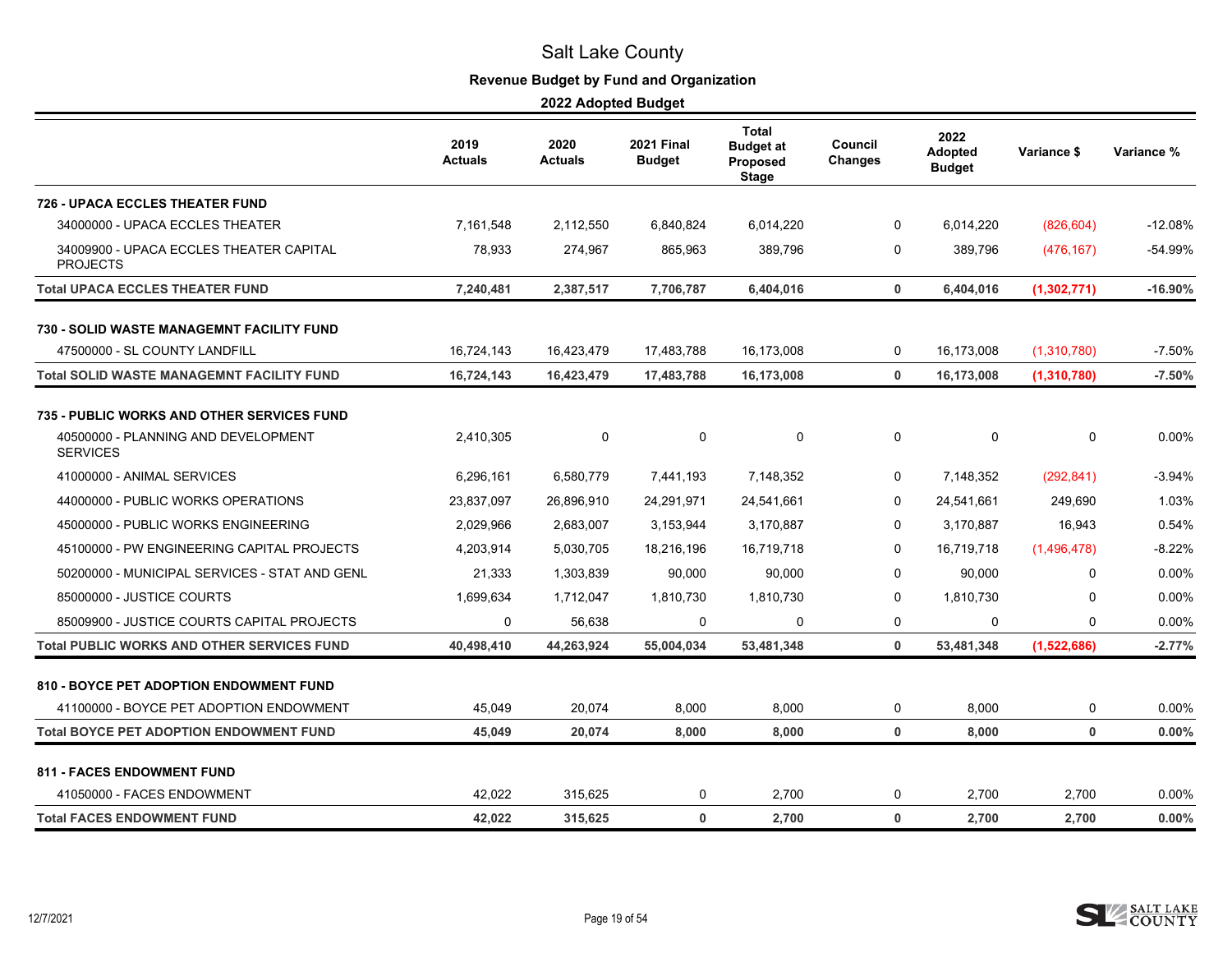#### **Revenue Budget by Fund and Organization**

**2022 Adopted Budget**

|                                | 2019<br><b>Actuals</b> | 2020<br><b>Actuals</b> | <b>2021 Final</b><br><b>Budget</b> | Total<br><b>Budget at</b><br>Proposed<br><b>Stage</b> | Council<br><b>Changes</b> | 2022<br>Adopted<br><b>Budget</b> | Variance \$ | Variance % |
|--------------------------------|------------------------|------------------------|------------------------------------|-------------------------------------------------------|---------------------------|----------------------------------|-------------|------------|
| 995 - OPEB TRUST FUND          |                        |                        |                                    |                                                       |                           |                                  |             |            |
| 53080000 - OPEB ADMINISTRATION | 7,650,831              | 6,339,323              | 7,189,408                          | 7,189,408                                             | 0                         | 7.189.408                        | 0           | $0.00\%$   |
| <b>Total OPEB TRUST FUND</b>   | 7,650,831              | 6,339,323              | 7,189,408                          | 7,189,408                                             |                           | 7.189.408                        |             | 0.00%      |
| <b>Grand Total</b>             | 1,277,494,669          | 1,522,851,524          | 1,454,767,682                      | 1,490,409,474                                         | 1,093,372                 | 1,491,502,846                    | 36,735,164  | 2.53%      |

#### Footnote:

In an effort to improve clarity and comparability the revenue figures in this report exclude prior year fund balances that are considered available sources of revenue because they can be found in other sections of this budget document. This report also excludes Other Financing Sources, Transfers In, and recategorizing fund balances from restricted/committed/assigned to unassigned. Within this budget document, please see the Fund Summary report for prior year fund balances, fund unrestrictions, and the Other Financing Sources and Transfers reports for additional information. Please note that prior budget documents included beginning fund balances and unrestrictions in the budget columns of the revenue report.

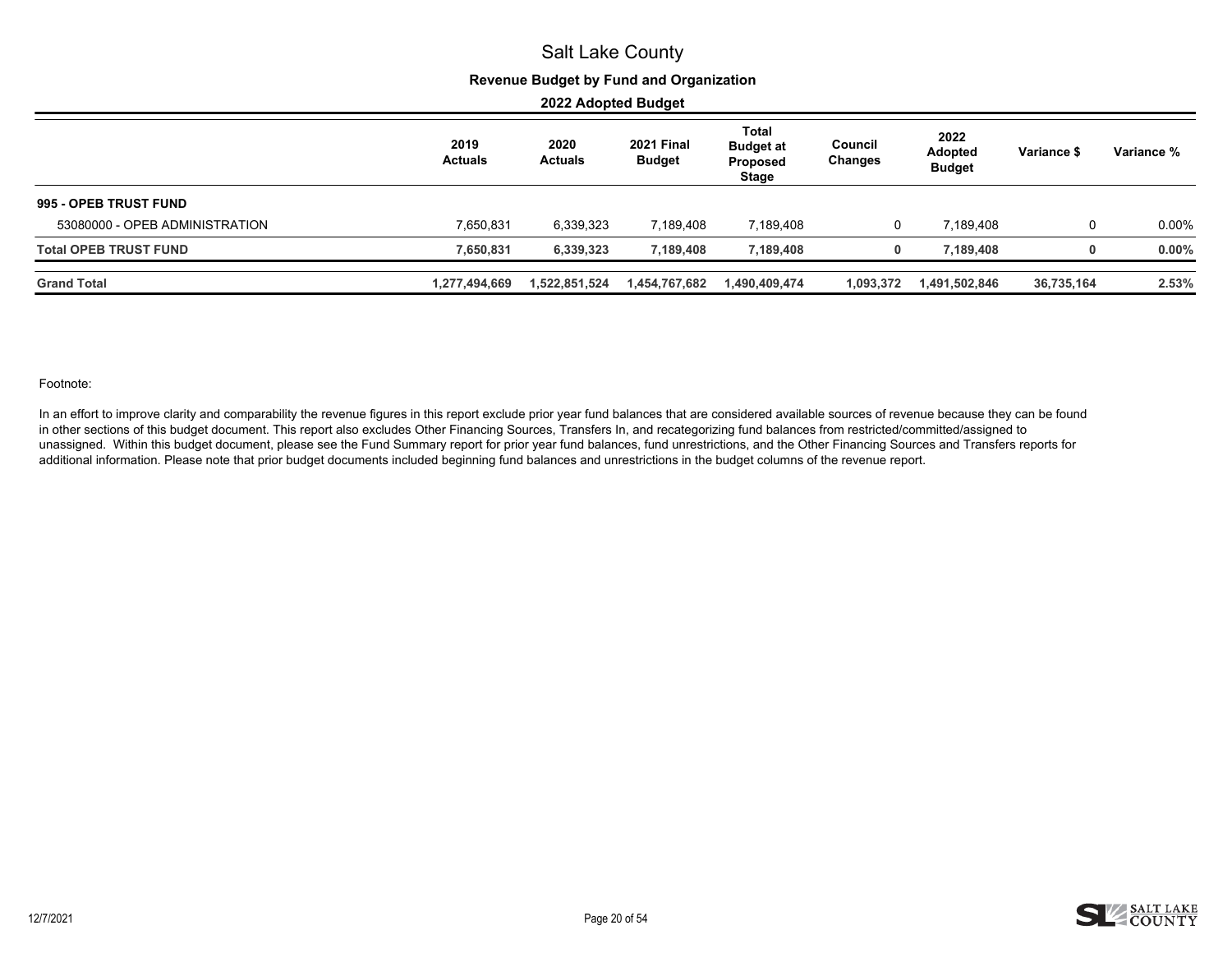# **Other Financing Sources by Fund and Account**

<span id="page-21-0"></span>

|                                                           | 2018 Actuals | 2019 Actuals | 2020 Actuals | <b>2021 Final</b><br><b>Budget</b> | 2022 Adopted<br><b>Budget</b> | Variance \$  | Variance % |
|-----------------------------------------------------------|--------------|--------------|--------------|------------------------------------|-------------------------------|--------------|------------|
| <b>110 - GENERAL FUND</b>                                 |              |              |              |                                    |                               |              |            |
| 710100 - Ofs Str Bond Proceeds-Principal                  | $\mathbf 0$  | $\mathbf 0$  | 18,451,518   | $\Omega$                           | $\mathbf 0$                   | $\Omega$     | 0.00%      |
| 710110 - Ofs Str Bond Proceeds-Premium                    | $\mathbf 0$  | $\mathbf 0$  | 2,754,639    | $\Omega$                           | $\mathbf 0$                   | 0            | 0.00%      |
| 710500 - Ofs Capital Leases                               | $\Omega$     | $\mathbf 0$  | 4,215,074    | $\Omega$                           | $\Omega$                      | 0            | 0.00%      |
| 710700 - Ofs Note Proceeds                                | $\mathbf 0$  | 797,630      | $\mathbf 0$  | $\Omega$                           | $\Omega$                      | 0            | 0.00%      |
| 730005 - Ofs Other                                        | $\mathbf 0$  | 22,909       | 109,867      | 0                                  | 0                             | 0            | 0.00%      |
| <b>Total Fund 110 - GENERAL FUND</b>                      | $\mathbf 0$  | 820,538      | 25,531,098   | $\mathbf 0$                        | 0                             | 0            | 0.00%      |
| <b>120 - GRANT PROGRAMS FUND</b>                          |              |              |              |                                    |                               |              |            |
| 710100 - Ofs Str Bond Proceeds-Principal                  | $\mathbf 0$  | 0            | 340,115      | $\mathbf 0$                        | 0                             | 0            | 0.00%      |
| 710110 - Ofs Str Bond Proceeds-Premium                    | 0            | $\mathbf 0$  | 76,534       | $\Omega$                           | 0                             | 0            | 0.00%      |
| 710500 - Ofs Capital Leases                               | $\mathbf 0$  | $\mathbf 0$  | 1,328,155    | $\Omega$                           | 0                             | 0            | 0.00%      |
| <b>Total Fund 120 - GRANT PROGRAMS FUND</b>               | $\mathbf 0$  | $\mathbf 0$  | 1,744,804    | $\mathbf 0$                        | $\mathbf 0$                   | $\mathbf 0$  | 0.00%      |
| <b>130 - TRANSPORTATION PRESERVATION FUND</b>             |              |              |              |                                    |                               |              |            |
| 710700 - Ofs Note Proceeds                                | 23,200,000   | $\mathbf 0$  | $\mathbf 0$  | $\pmb{0}$                          | 0                             | $\mathbf 0$  | 0.00%      |
| <b>Total Fund 130 - TRANSPORTATION PRESERVATION FUND</b>  | 23,200,000   | $\mathbf 0$  | $\mathbf{0}$ | $\mathbf{0}$                       | $\mathbf 0$                   | $\mathbf{0}$ | $0.00\%$   |
| 180 - RAMPTON SALT PALACE CONV CTR FUND                   |              |              |              |                                    |                               |              |            |
| 710100 - Ofs Str Bond Proceeds-Principal                  | $\mathbf 0$  | $\mathbf 0$  | 19,670,000   | $\mathbf 0$                        | 0                             | $\mathbf 0$  | 0.00%      |
| <b>Total Fund 180 - RAMPTON SALT PALACE CONV CTR FUND</b> | $\mathbf 0$  | $\mathbf 0$  | 19,670,000   | $\mathbf 0$                        | $\mathbf 0$                   | 0            | 0.00%      |
| <b>250 - FLOOD CONTROL FUND</b>                           |              |              |              |                                    |                               |              |            |
| 730005 - Ofs Other                                        | 877.02       | 84,039       | $\mathbf 0$  | $\mathbf 0$                        | 0                             | $\mathbf 0$  | 0.00%      |
| <b>Total Fund 250 - FLOOD CONTROL FUND</b>                | 877          | 84,039       | $\pmb{0}$    | $\mathbf{0}$                       | $\mathbf 0$                   | $\mathbf{0}$ | 0.00%      |
| 360 - LIBRARY FUND                                        |              |              |              |                                    |                               |              |            |
| 700100 - (Gain)/Loss-Sale Of Gov Assets                   | $\mathbf 0$  | $\mathbf 0$  | $\mathbf 0$  | $\mathbf 0$                        | $\mathbf 0$                   | 0            | 0.00%      |
| 710220 - Ofs Lease Rev Bnds Prcds-Prncpl                  | $\mathbf 0$  | $\mathbf 0$  | 0            | 0                                  | $\mathbf 0$                   | 0            | 0.00%      |
| <b>Total Fund 360 - LIBRARY FUND</b>                      | $\mathbf 0$  | $\mathbf 0$  | $\mathbf 0$  | $\bf{0}$                           | $\mathbf 0$                   | $\mathbf 0$  | 0.00%      |

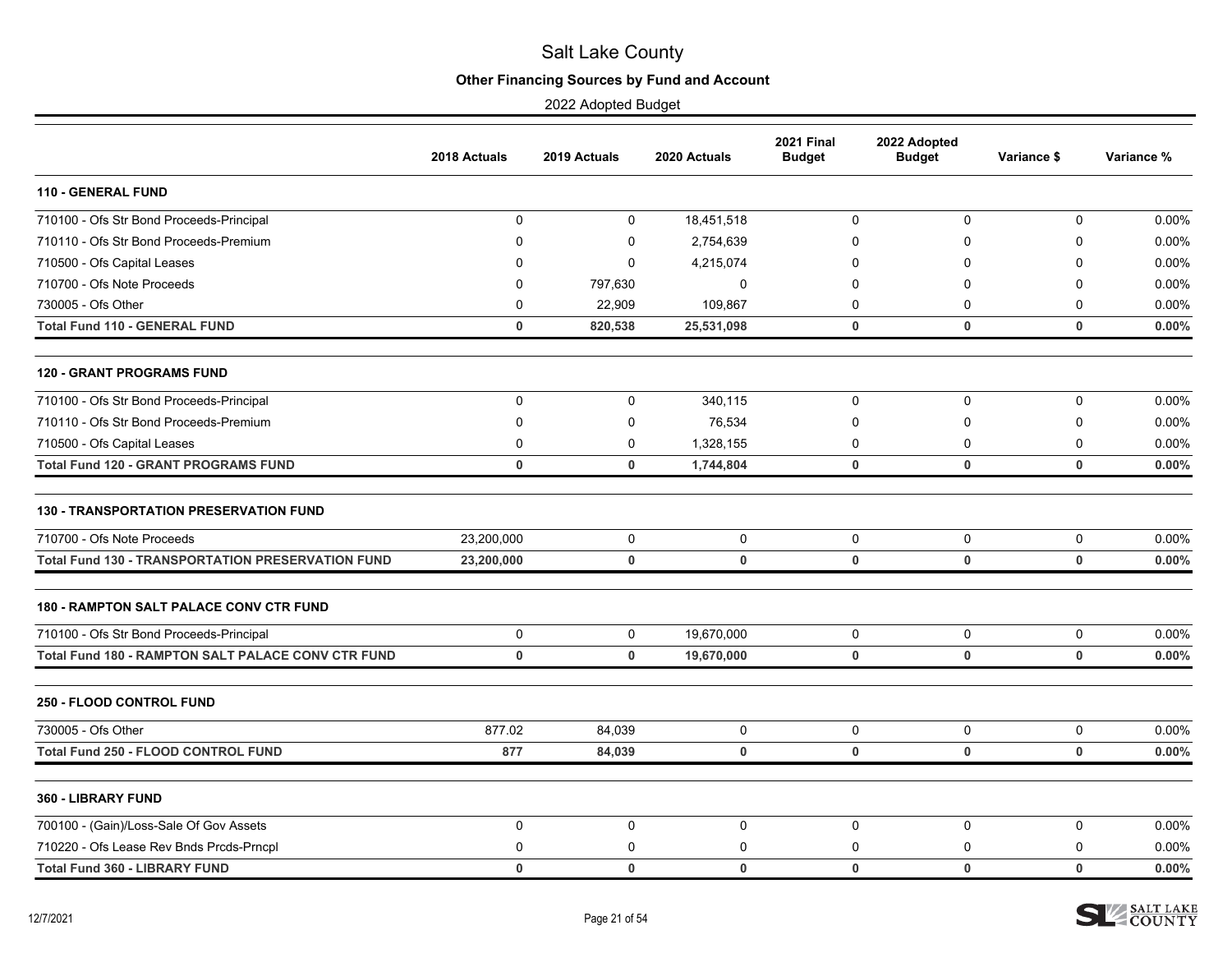# **Other Financing Sources by Fund and Account**

|                                                            | 2018 Actuals | 2019 Actuals | 2020 Actuals | <b>2021 Final</b><br><b>Budget</b> | 2022 Adopted<br><b>Budget</b> | Variance \$    | Variance %  |
|------------------------------------------------------------|--------------|--------------|--------------|------------------------------------|-------------------------------|----------------|-------------|
| 370 - HEALTH FUND                                          |              |              |              |                                    |                               |                |             |
| 710100 - Ofs Str Bond Proceeds-Principal                   | $\mathbf 0$  | $\mathbf 0$  | 1,814,183    | $\mathbf 0$                        | $\mathbf 0$                   | $\mathbf 0$    | 0.00%       |
| 710110 - Ofs Str Bond Proceeds-Premium                     | 0            | 0            | 408,235      | $\mathbf 0$                        | $\Omega$                      | $\Omega$       | 0.00%       |
| 710500 - Ofs Capital Leases                                | 0            | $\Omega$     | $\mathbf 0$  | $\mathbf 0$                        | $\mathbf 0$                   | 0              | 0.00%       |
| 730005 - Ofs Other                                         | 11,624.67    | 0            | $\Omega$     | $\Omega$                           | $\Omega$                      | $\Omega$       | 0.00%       |
| <b>Total Fund 370 - HEALTH FUND</b>                        | 11,625       | $\bf{0}$     | 2,222,418    | $\mathbf 0$                        | $\mathbf 0$                   | $\bf{0}$       | 0.00%       |
| <b>410 - BOND DEBT SERVICE FUND</b>                        |              |              |              |                                    |                               |                |             |
| 710200 - Ofs Go Bond Proceeds-Principal                    | $\mathbf 0$  | $\pmb{0}$    | 8,285,000    | 0                                  | 0                             | 0              | 0.00%       |
| 710210 - Ofs Go Bond Proceeds-Premium                      | 0            | $\mathbf 0$  | 31,912       | $\mathbf 0$                        | $\mathbf 0$                   | 0              | 0.00%       |
| <b>Total Fund 410 - BOND DEBT SERVICE FUND</b>             | 0            | $\mathbf 0$  | 8,316,912    | $\mathbf 0$                        | $\mathbf 0$                   | $\mathbf 0$    | 0.00%       |
| <b>412 - BOND DEBT SVC-MUNIC BLDG AUTH FUND</b>            |              |              |              |                                    |                               |                |             |
| 710220 - Ofs Lease Rev Bnds Prcds-Prncpl                   | $\mathbf 0$  | 1,484,524    | $\mathbf 0$  | 317,107                            | $\mathbf 0$                   | (317, 107)     | $-100.00\%$ |
| 710230 - Ofs Lease Rev Bnd Prcds-Prem                      | 0            | 280,567      | 0            | 48,984                             | 0                             | (48, 984)      | $-100.00\%$ |
| <b>Total Fund 412 - BOND DEBT SVC-MUNIC BLDG AUTH FUND</b> | 0            | 1,765,091    | $\mathbf 0$  | 366,091                            | $\mathbf 0$                   | (366,091)      | $-100.00\%$ |
| <b>484 - PARKS AND RECREATION GO BOND FUND</b>             |              |              |              |                                    |                               |                |             |
| 710200 - Ofs Go Bond Proceeds-Principal                    | $\mathbf 0$  | 39,615,000   | $\Omega$     | 0                                  | $\mathbf 0$                   | 0              | 0.00%       |
| 710210 - Ofs Go Bond Proceeds-Premium                      | $\mathbf 0$  | 6.893.636    | $\mathbf 0$  | $\mathbf 0$                        | $\mathbf 0$                   | 0              | 0.00%       |
| Total Fund 484 - PARKS AND RECREATION GO BOND FUND         | 0            | 46,508,636   | 0            | $\mathbf 0$                        | $\mathbf 0$                   | $\mathbf{0}$   | 0.00%       |
| 485 - LIBRARY 2019 MBA BOND PROJECTS FUND                  |              |              |              |                                    |                               |                |             |
| 710220 - Ofs Lease Rev Bnds Prcds-Prncpl                   | $\mathbf 0$  | 16,355,476   | $\Omega$     | 35,349,481                         | 6,000,000                     | (29, 349, 481) | $-83.03%$   |
| 710230 - Ofs Lease Rev Bnd Prcds-Prem                      | 0            | 3,082,712    | 0            | 2,902,344                          | $\mathbf 0$                   | (2,902,344)    | -100.00%    |
| Total Fund 485 - LIBRARY 2019 MBA BOND PROJECTS FUND       | $\mathbf 0$  | 19,438,188   | $\mathbf 0$  | 38,251,825                         | 6,000,000                     | (32, 251, 825) | $-84.31%$   |
| 486 - STR 2020 BOND PROJECTS                               |              |              |              |                                    |                               |                |             |
| 710100 - Ofs Str Bond Proceeds-Principal                   | $\mathbf 0$  | 0            | 17,675,000   | 0                                  | 0                             | 0              | 0.00%       |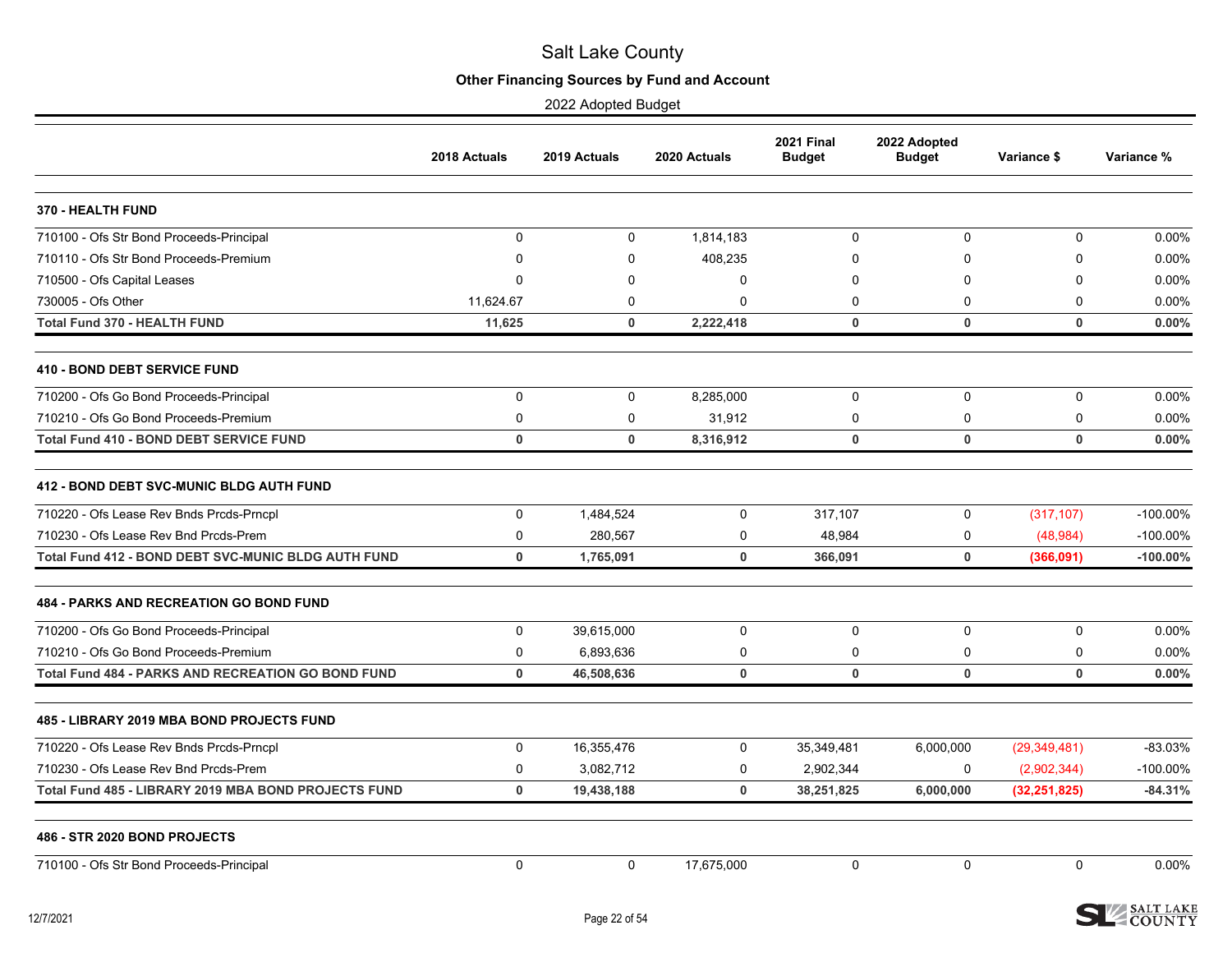# **Other Financing Sources by Fund and Account**

|                                                              | 2018 Actuals | 2019 Actuals | 2020 Actuals | <b>2021 Final</b><br><b>Budget</b> | 2022 Adopted<br><b>Budget</b> | Variance \$    | Variance % |
|--------------------------------------------------------------|--------------|--------------|--------------|------------------------------------|-------------------------------|----------------|------------|
| Total Fund 486 - STR 2020 BOND PROJECTS                      | $\mathbf 0$  | $\mathbf 0$  | 17,675,000   |                                    | $\mathbf 0$<br>$\mathbf 0$    | $\mathbf 0$    | 0.00%      |
| <b>620 - FLEET MANAGEMENT FUND</b>                           |              |              |              |                                    |                               |                |            |
| 730005 - Ofs Other                                           | 49,844.1     | 38,544       | 79.594       | $\mathbf 0$                        | 75,000                        | 75,000         | 100.00%    |
| <b>Total Fund 620 - FLEET MANAGEMENT FUND</b>                | 49,844       | 38,544       | 79,594       | $\mathbf 0$                        | 75,000                        | 75,000         | 100.00%    |
| <b>650 - FACILITIES SERVICES FUND</b>                        |              |              |              |                                    |                               |                |            |
| 730005 - Ofs Other                                           | $\mathbf 0$  | 818          | $\mathbf 0$  | 0                                  | $\mathbf 0$                   | 0              | 0.00%      |
| <b>Total Fund 650 - FACILITIES SERVICES FUND</b>             | $\mathbf 0$  | 818          | $\mathbf 0$  | $\mathbf 0$                        | $\mathbf 0$                   | $\mathbf 0$    | 0.00%      |
| 710 - GOLF COURSES FUND                                      |              |              |              |                                    |                               |                |            |
| 730005 - Ofs Other                                           | $\mathbf 0$  | 1,179        | 1,620        | $\mathbf 0$                        | $\mathbf 0$                   | $\mathbf 0$    | 0.00%      |
| <b>Total Fund 710 - GOLF COURSES FUND</b>                    | $\bf{0}$     | 1,179        | 1,620        | $\mathbf 0$                        | 0                             | $\mathbf 0$    | 0.00%      |
| 726 - UPACA ECCLES THEATER FUND                              |              |              |              |                                    |                               |                |            |
| 730005 - Ofs Other                                           | 15,476.9     | 20,073       | $\pmb{0}$    | $\pmb{0}$                          | 0                             | $\mathbf 0$    | 0.00%      |
| <b>Total Fund 726 - UPACA ECCLES THEATER FUND</b>            | 15,477       | 20,073       | $\mathbf 0$  | $\mathbf 0$                        | $\mathbf 0$                   | $\mathbf 0$    | 0.00%      |
| <b>730 - SOLID WASTE MANAGEMNT FACILITY FUND</b>             |              |              |              |                                    |                               |                |            |
| 730005 - Ofs Other                                           | $\mathbf 0$  | 3,181        | 10           | $\mathbf 0$                        | 0                             | $\mathbf 0$    | 0.00%      |
| Total Fund 730 - SOLID WASTE MANAGEMNT FACILITY FUND         | $\mathbf 0$  | 3,181        | 10           | $\mathbf 0$                        | $\mathbf 0$                   | $\mathbf 0$    | 0.00%      |
| 735 - PUBLIC WORKS AND OTHER SERVICES FUND                   |              |              |              |                                    |                               |                |            |
| 730005 - Ofs Other                                           | 2,210        | 12,116       | 3,957        | 0                                  | 0                             | 0              | 0.00%      |
| <b>Total Fund 735 - PUBLIC WORKS AND OTHER SERVICES FUND</b> | 2,210        | 12,116       | 3,957        | $\mathbf 0$                        | $\mathbf 0$                   | $\mathbf 0$    | 0.00%      |
| <b>Grand Total</b>                                           | 23,280,033   | 68,692,403   | 75,245,413   | 38,617,916                         | 6,075,000                     | (32, 542, 916) | $-84.27%$  |

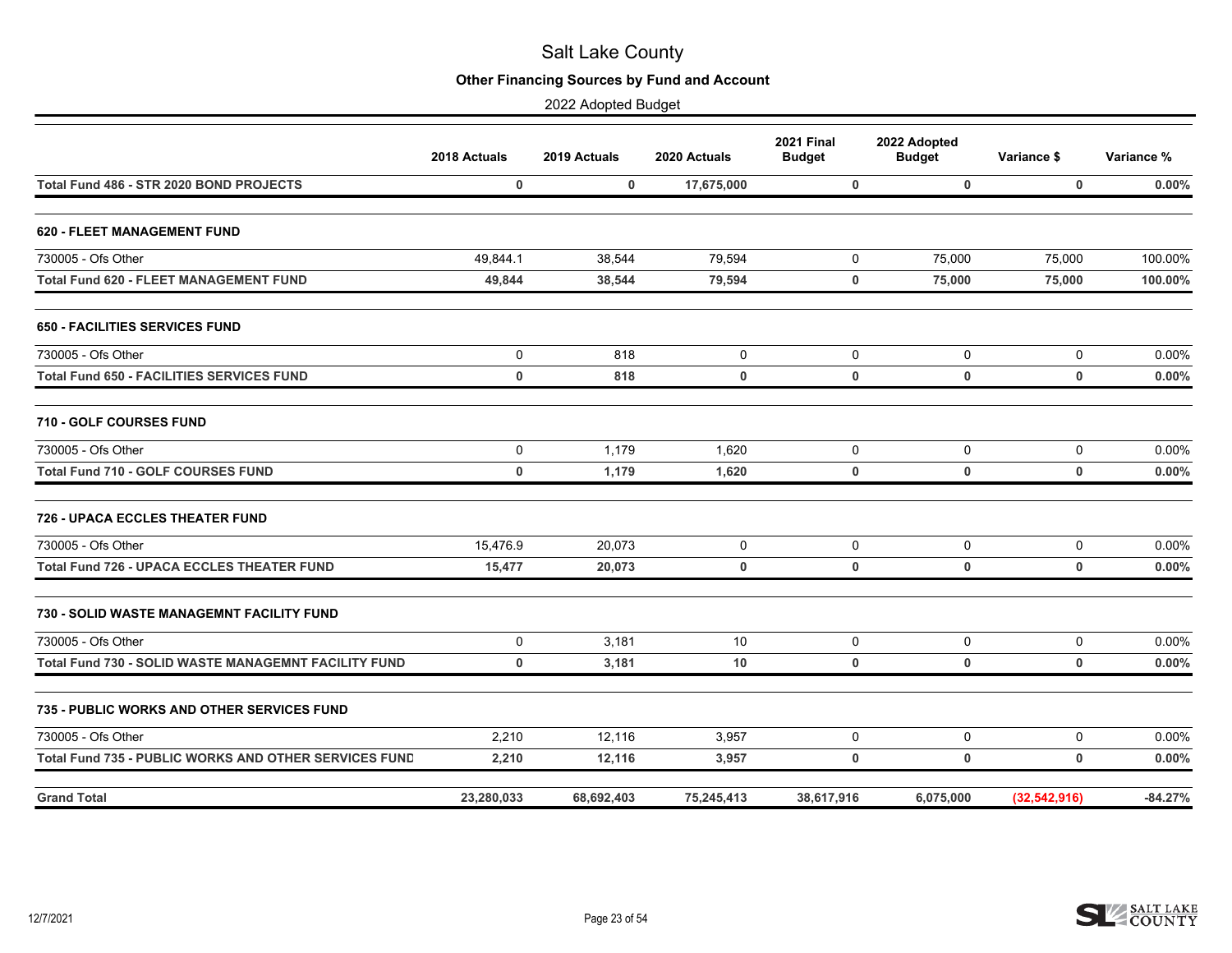# **Expenditures Budget by Fund and Organization**

<span id="page-24-0"></span>

|                                                              | 2019<br><b>Actuals</b> | 2020<br><b>Actuals</b> | <b>2021 Final</b><br><b>Budget</b> | <b>Total</b><br><b>Budget at</b><br>Proposed<br><b>Stage</b> | Council<br><b>Changes</b> | 2022<br><b>Adopted</b><br><b>Budget</b> | Variance \$    | Variance % |
|--------------------------------------------------------------|------------------------|------------------------|------------------------------------|--------------------------------------------------------------|---------------------------|-----------------------------------------|----------------|------------|
| <b>110 - GENERAL FUND</b>                                    |                        |                        |                                    |                                                              |                           |                                         |                |            |
| 10200000 - MAYOR ADMINISTRATION                              | 6.299.374              | 6,639,422              | 7,727,930                          | 16,233,931                                                   | (7,626,360)               | 8.607.571                               | 879,641        | 11.38%     |
| 10220000 - MAYOR FINANCIAL ADMINISTRATION                    | 5,119,061              | 5,201,837              | 5,633,877                          | 6,070,735                                                    | 37                        | 6,070,772                               | 436,895        | 7.75%      |
| 10230000 - CRIMINAL JUSTICE ADVISORY COUNCIL                 | 998,449                | 791,526                | 910,288                            | 891,548                                                      | (20, 037)                 | 871,511                                 | (38, 777)      | $-4.26%$   |
| 10240000 - COVID-19 ISOLATION CENTERS                        | 0                      | 11,252                 | 0                                  | 0                                                            | 0                         | 0                                       | 0              | 0.00%      |
| 10250000 - RGNL TRANS HOUSING AND ECON DEV                   | 14,132,695             | 13,893,550             | 52,251,662                         | 53,483,421                                                   | (20, 944, 425)            | 32,538,996                              | (19,712,666)   | $-37.73%$  |
| 10990000 - MAYOR MANAGED CAPITAL PROJECTS                    | 388,493                | 463,174                | 141,836                            | 130,750                                                      | $\mathbf 0$               | 130,750                                 | (11,086)       | $-7.82%$   |
| 19010000 - 2020 EARTHQUAKE RESPONSE                          | $\Omega$               | 194,344                | 200,000                            | 200,000                                                      | $\Omega$                  | 200,000                                 | $\Omega$       | 0.00%      |
| 23500000 - EXTENSION SERVICE                                 | 888,761                | 782,767                | 806,345                            | 823,345                                                      | $\mathbf 0$               | 823,345                                 | 17,000         | 2.11%      |
| 24000000 - CRIMINAL JUSTICE SERVICES                         | 13,346,946             | 16,978,224             | 15,421,306                         | 17,295,001                                                   | (901, 550)                | 16,393,451                              | 972,145        | 6.30%      |
| 24008800 - CRIMINAL JUSTICE SERVICES ARPA                    | $\mathbf 0$            | $\mathbf 0$            | $\mathbf 0$                        | $\mathbf 0$                                                  | 1,139,364                 | 1,139,364                               | 1,139,364      | 0.00%      |
| 24009900 - CRIMINAL JUSTICE SERVICES CAP<br><b>PROJECTS</b>  | 0                      | 0                      | 0                                  | 370,504                                                      | (370, 504)                | 0                                       | 0              | 0.00%      |
| 29000000 - INDIGENT LEGAL SERVICES                           | 21,358,230             | 21,270,792             | 22,590,925                         | 25,233,473                                                   | (450,000)                 | 24,783,473                              | 2,192,548      | 9.71%      |
| 29008800 - INDIGENT LEGAL SERVICES ARPA                      | $\mathbf{0}$           | $\Omega$               | $\mathbf 0$                        | $\mathbf{0}$                                                 | 450,000                   | 450,000                                 | 450,000        | 0.00%      |
| 31020000 - REAL ESTATE                                       | 630,066                | 386,603                | 458,056                            | 486,645                                                      | 0                         | 486,645                                 | 28,589         | 6.24%      |
| 36200000 - MILLCREEK CANYON                                  | 618,858                | 960,758                | 1,104,091                          | 1,000,000                                                    | $\mathbf 0$               | 1,000,000                               | (104, 091)     | $-9.43%$   |
| 36300000 - PARKS                                             | 15,102,327             | 14,453,486             | 15,840,242                         | 19,668,620                                                   | (496, 658)                | 19,171,962                              | 3,331,720      | 21.03%     |
| 36400000 - RECREATION                                        | 37,916,921             | 31,519,362             | 41,086,147                         | 45,131,420                                                   | (214, 356)                | 44,917,064                              | 3,830,917      | 9.32%      |
| 43500000 - EMERGENCY MANAGEMENT                              | 5,820,470              | 3,731,824              | 5,477,420                          | 5,956,719                                                    | 0                         | 5,956,719                               | 479,299        | 8.75%      |
| 43600000 - ADDRESSING                                        | 558,527                | 582,186                | 700,251                            | 728,928                                                      | $\mathbf 0$               | 728,928                                 | 28,677         | 4.10%      |
| 50030000 - GENERAL FUND-STATUTORY AND GENL                   | 4,735,541              | 4,895,490              | 42,937,197                         | 10,495,427                                                   | $\mathbf 0$               | 10,495,427                              | (32, 441, 770) | -75.56%    |
| 60500000 - INFORMATION TECHNOLOGY                            | 21,491,583             | 21,589,146             | 23,421,231                         | 26,149,547                                                   | (232, 561)                | 25,916,986                              | 2,495,755      | 10.66%     |
| 60509900 - INFORMATION TECHNOLOGY CAPITAL<br><b>PROJ</b>     | 638,668                | 945,254                | 0                                  | $\mathbf 0$                                                  | $\mathbf 0$               | $\mathbf 0$                             | 0              | 0.00%      |
| 60510000 - INFORMATION TECHNOLOGY<br><b>IMPROVEMENT PLAN</b> | $\mathbf 0$            | 0                      | 953,279                            | 1,077,899                                                    | $\mathbf 0$               | 1,077,899                               | 124,620        | 13.07%     |
| 61000000 - CONTRACTS AND PROCUREMENT                         | 1,253,239              | 1,173,097              | 1,279,394                          | 1,353,908                                                    | 19                        | 1,353,927                               | 74,533         | 5.83%      |
| 61500000 - HUMAN RESOURCES                                   | 3,158,449              | 3,589,622              | 5,158,016                          | 5,081,604                                                    | (134, 374)                | 4,947,230                               | (210, 786)     | -4.09%     |

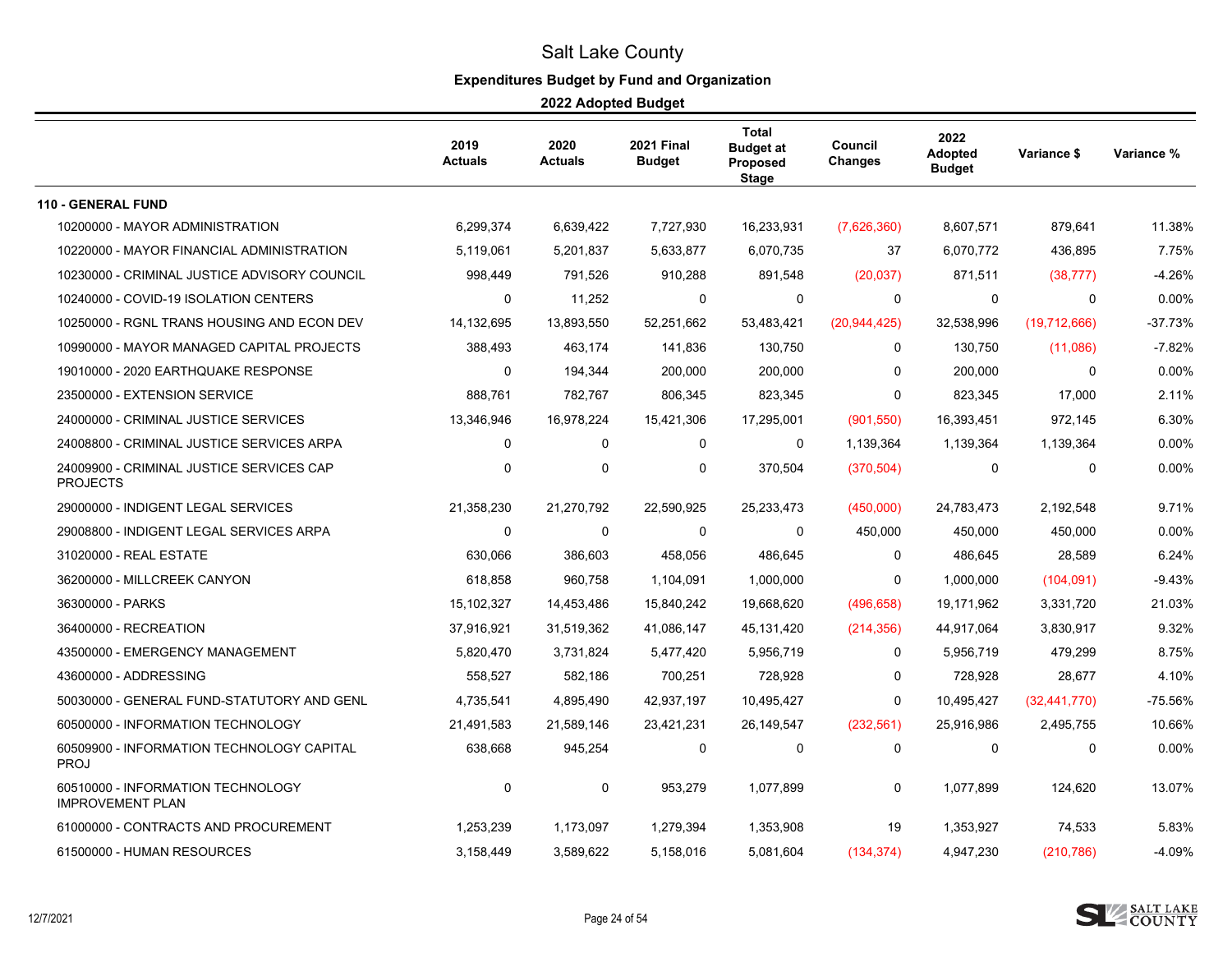# **Expenditures Budget by Fund and Organization**

|                                                             | 2019<br><b>Actuals</b> | 2020<br><b>Actuals</b> | <b>2021 Final</b><br><b>Budget</b> | <b>Total</b><br><b>Budget at</b><br>Proposed<br><b>Stage</b> | Council<br>Changes | 2022<br><b>Adopted</b><br><b>Budget</b> | Variance \$  | Variance % |
|-------------------------------------------------------------|------------------------|------------------------|------------------------------------|--------------------------------------------------------------|--------------------|-----------------------------------------|--------------|------------|
| 63100000 - FACILITIES MANAGEMENT                            | 670,524                | 828,257                | 979,513                            | 1,023,077                                                    | $\mathbf 0$        | 1,023,077                               | 43,564       | 4.45%      |
| 63109900 - FACILITIES MANAGEMENT CAPITAL<br><b>PROJECTS</b> | $\mathbf 0$            | 97,419                 | 1,246,711                          | 2,371,638                                                    | 0                  | 2,371,638                               | 1,124,927    | 90.23%     |
| 64000000 - RECORDS MANAGEMENT AND ARCHIVES                  | 524,453                | 547,101                | 649,592                            | 602,486                                                      | 0                  | 602,486                                 | (47, 106)    | $-7.25%$   |
| 70100000 - COUNCIL                                          | 2,742,657              | 2,636,598              | 2,923,019                          | 3,108,618                                                    | $\mathbf{0}$       | 3,108,618                               | 185,599      | 6.35%      |
| 76000000 - AUDITOR                                          | 1,852,360              | 1,672,910              | 1,915,121                          | 1,924,675                                                    | 37                 | 1,924,712                               | 9,591        | 0.50%      |
| 79000000 - CLERK                                            | 1,824,130              | 1,792,894              | 1,957,007                          | 2,068,997                                                    | 18                 | 2,069,015                               | 112,008      | 5.72%      |
| 79010000 - CLERK - ELECTIONS                                | 4,314,006              | 8,839,958              | 5,349,011                          | 4,946,693                                                    | (214, 280)         | 4,732,413                               | (616, 598)   | $-11.53%$  |
| 79019900 - ELECTIONS CLERK CAPITAL PROJECTS                 | 257,490                | 0                      | 0                                  | 0                                                            | 0                  | 0                                       | 0            | 0.00%      |
| 82000000 - DISTRICT ATTORNEY                                | 38,997,590             | 39,630,539             | 42,947,434                         | 47,353,797                                                   | (3,616,052)        | 43,737,745                              | 790,311      | 1.84%      |
| 82008800 - DISTRICT ATTORNEY ARPA                           | 0                      | $\mathbf 0$            | 0                                  | 0                                                            | 2,494,875          | 2,494,875                               | 2,494,875    | 0.00%      |
| 88000000 - RECORDER                                         | 2,233,801              | 2,460,112              | 2,581,072                          | 2,650,508                                                    | 18                 | 2,650,526                               | 69,454       | 2.69%      |
| 88009900 - RECORDER CAPITAL PROJECTS                        | 2,850                  | 325,929                | 308,052                            | 297,466                                                      | $\Omega$           | 297,466                                 | (10, 586)    | $-3.44%$   |
| 91200000 - COUNTY JAIL                                      | 95,418,656             | 93,831,982             | 106,301,646                        | 114,442,066                                                  | (590, 462)         | 113,851,604                             | 7,549,958    | 7.10%      |
| 91208800 - COUNTY JAIL ARPA                                 | $\mathbf 0$            | $\mathbf 0$            | $\mathbf 0$                        | $\mathbf 0$                                                  | 415,796            | 415,796                                 | 415,796      | 0.00%      |
| 91250000 - SHERIFF PUBLIC SAFETY BUREAU                     | 12,030,785             | 11,894,064             | 14,868,691                         | 16,070,249                                                   | (21, 710)          | 16,048,539                              | 1,179,848    | 7.94%      |
| 91300000 - SHERIFF CW INVEST/SUPPORT SVCS                   | 17,487,823             | 11,105,311             | 16,100,081                         | 15,779,811                                                   | 639,237            | 16,419,048                              | 318,967      | 1.98%      |
| 94000000 - SURVEYOR                                         | 2,652,967              | 2,804,320              | 3,132,723                          | 3,511,880                                                    | (58, 989)          | 3,452,891                               | 320,168      | 10.22%     |
| <b>Total GENERAL FUND</b>                                   | 335,466,749            | 328,521,112            | 445,359,166                        | 454,015,386                                                  | (30, 752, 917)     | 423,262,469                             | (22,096,697) | $-4.96%$   |
| <b>115 - GOVERNMENTAL IMMUNITY FUND</b>                     |                        |                        |                                    |                                                              |                    |                                         |              |            |
| 82100000 - GOVERNMENTAL IMMUNITY                            | 1,513,878              | 2,677,762              | 3,716,688                          | 3,341,688                                                    | 0                  | 3,341,688                               | (375,000)    | $-10.09%$  |
| <b>Total GOVERNMENTAL IMMUNITY FUND</b>                     | 1,513,878              | 2,677,762              | 3,716,688                          | 3,341,688                                                    | $\mathbf{0}$       | 3,341,688                               | (375,000)    | $-10.09%$  |

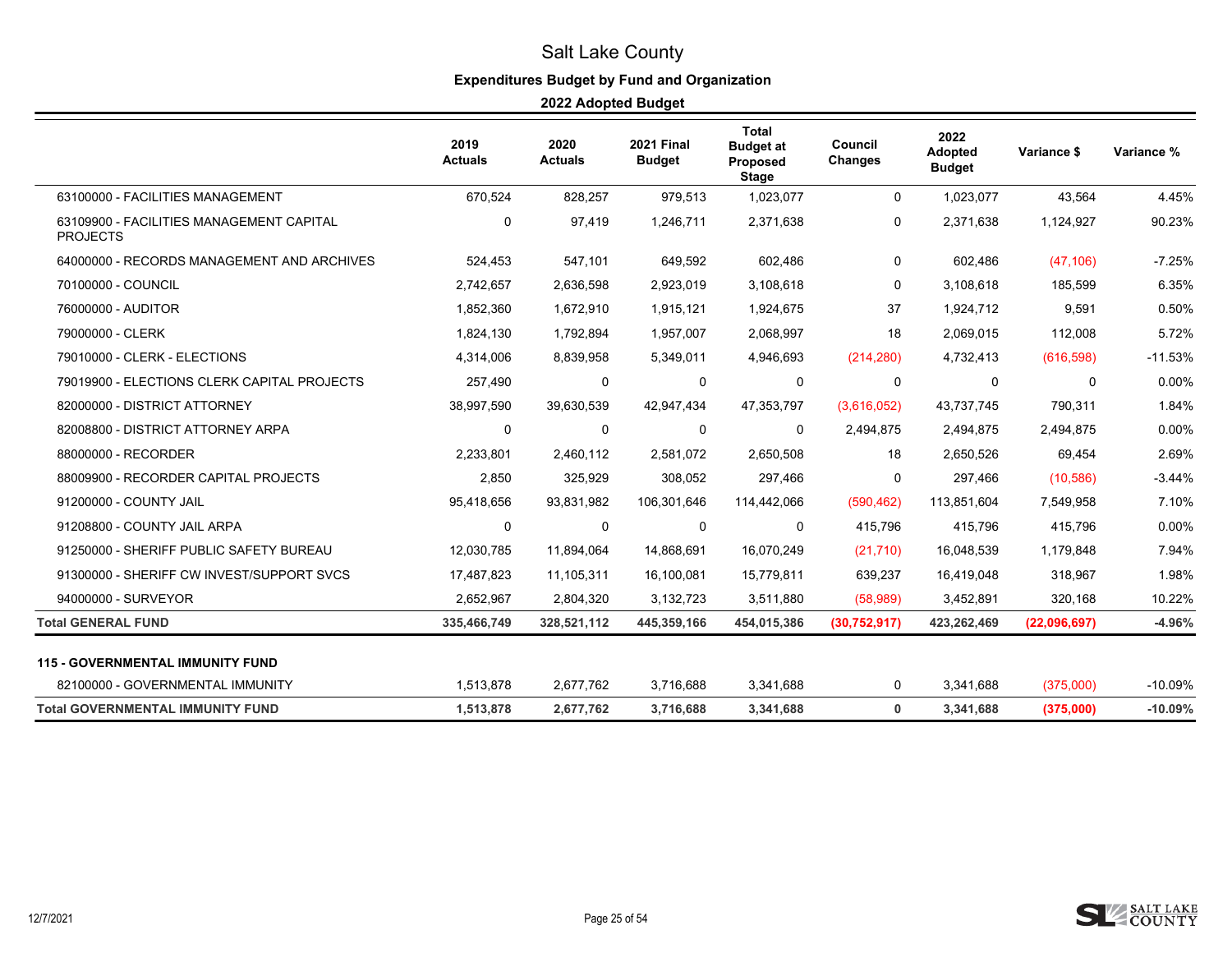# **Expenditures Budget by Fund and Organization**

|                                                        | 2019<br><b>Actuals</b> | 2020<br><b>Actuals</b> | <b>2021 Final</b><br><b>Budget</b> | <b>Total</b><br><b>Budget at</b><br>Proposed<br>Stage | Council<br><b>Changes</b> | 2022<br>Adopted<br><b>Budget</b> | Variance \$ | Variance %  |
|--------------------------------------------------------|------------------------|------------------------|------------------------------------|-------------------------------------------------------|---------------------------|----------------------------------|-------------|-------------|
| <b>120 - GRANT PROGRAMS FUND</b>                       |                        |                        |                                    |                                                       |                           |                                  |             |             |
| 21000000 - YOUTH SERVICES DIVISION                     | 14,227,082             | 15,263,958             | 15,449,756                         | 16,517,379                                            | (55, 501)                 | 16,461,878                       | 1,012,122   | 6.55%       |
| 22500000 - BEHAVIORAL HEALTH SERVICES PRGM             | 109,347,464            | 111,841,441            | 126,492,538                        | 134, 112, 718                                         | $\Omega$                  | 134, 112, 718                    | 7,620,180   | 6.02%       |
| 23000000 - AGING AND ADULT SERVICES                    | 21,343,856             | 21,807,523             | 23,423,084                         | 24,132,769                                            | (87, 345)                 | 24,045,424                       | 622,340     | 2.66%       |
| 50250000 - GRANT FUND STATUTORY AND GENERAL            | 97,402                 | 13,735                 | 250,211                            | 250,211                                               | 0                         | 250,211                          | 0           | 0.00%       |
| <b>Total GRANT PROGRAMS FUND</b>                       | 145,015,803            | 148,926,656            | 165,615,589                        | 175,013,077                                           | (142, 846)                | 174,870,231                      | 9,254,642   | 5.59%       |
| <b>125 - ECON DEV AND COMMUNITY RESOURCES FUND</b>     |                        |                        |                                    |                                                       |                           |                                  |             |             |
| 10270000 - REVOLVING LOAN PROGRAMS                     | 2,359,410              | 1,239,898              | 2,463,261                          | 2,287,359                                             | $\Omega$                  | 2,287,359                        | (175,902)   | $-7.14%$    |
| 10280000 - RDA PROPERTY TAX                            | 22,781,045             | 24,110,788             | 33,616,073                         | 33,616,073                                            | $\Omega$                  | 33,616,073                       | $\mathbf 0$ | 0.00%       |
| 10290000 - EPA BROWNFIELD REVOLV LOANS                 | 50,030                 | 84,976                 | 690,140                            | 690,140                                               | 0                         | 690,140                          | 0           | 0.00%       |
| <b>Total ECON DEV AND COMMUNITY RESOURCES FUND</b>     | 25,190,485             | 25,435,662             | 36,769,474                         | 36,593,572                                            | $\mathbf{0}$              | 36,593,572                       | (175, 902)  | $-0.48%$    |
| <b>130 - TRANSPORTATION PRESERVATION FUND</b>          |                        |                        |                                    |                                                       |                           |                                  |             |             |
| 10300000 - TRANSPORTATION PRESERVATION DS              | 2,930,050              | 2,932,000              | 2,945,900                          | 2,949,402                                             | 0                         | 2,949,402                        | 3,502       | 0.12%       |
| 10310000 - REGIONAL TRANSPORTATION PROJECT             | 1,400,000              | $\mathbf 0$            | 0                                  | $\mathbf 0$                                           | $\mathbf 0$               | 0                                | 0           | 0.00%       |
| 10320000 - TRANSPORTATION PASS THRU                    | 240,337,445            | 276,087,862            | 339,017,350                        | 360,800,000                                           | $\Omega$                  | 360,800,000                      | 21,782,650  | 6.43%       |
| 10330000 - CORRIDOR PRESERVATION                       | 1,319,614              | 2,126,016              | 3,850,000                          | 4,916,667                                             | $\Omega$                  | 4,916,667                        | 1,066,667   | 27.71%      |
| 10340000 - HB420 2015 TRANSPORTATION PRGM              | 0                      | 0                      | 500,000                            | 0                                                     | 0                         | 0                                | (500,000)   | $-100.00\%$ |
| 10360000 - STATE GO BOND PASS-THRU                     | 6,400,000              | $\Omega$               | 1,200,000                          | 1,200,000                                             | 0                         | 1,200,000                        | 0           | $0.00\%$    |
| 10370000 - SB128 PARKING STRUCTURES                    | 2,400,000              | 2,472,000              | 2,546,161                          | 2,622,545                                             | 0                         | 2,622,545                        | 76,384      | 3.00%       |
| 10380000 - REGIONAL TRANSPORTATION CHOICES             | 44,517,089             | 4,826,432              | 11,187,873                         | 20,543,008                                            | $\Omega$                  | 20,543,008                       | 9.355,135   | 83.62%      |
| <b>Total TRANSPORTATION PRESERVATION FUND</b>          | 299,304,198            | 288,444,310            | 361,247,284                        | 393,031,622                                           | $\mathbf{0}$              | 393,031,622                      | 31,784,338  | 8.80%       |
| <b>140 - COVID RESPONSE FUND</b>                       |                        |                        |                                    |                                                       |                           |                                  |             |             |
| 10400000 - PUBLIC HEALTH & ECONOMIC<br><b>RECOVERY</b> | $\mathbf 0$            | 198,417,093            | 55,303                             | 0                                                     | $\mathbf 0$               | $\mathbf 0$                      | (55, 303)   | $-100.00\%$ |
| 10410000 - COVID MITIGATION                            | 0                      | 12,487,658             | 0                                  | 0                                                     | 0                         | $\mathbf 0$                      | 0           | 0.00%       |
| <b>Total COVID RESPONSE FUND</b>                       | $\mathbf{0}$           | 210,904,751            | 55,303                             | $\mathbf{0}$                                          | $\mathbf{0}$              | $\mathbf{0}$                     | (55, 303)   | $-100.00\%$ |

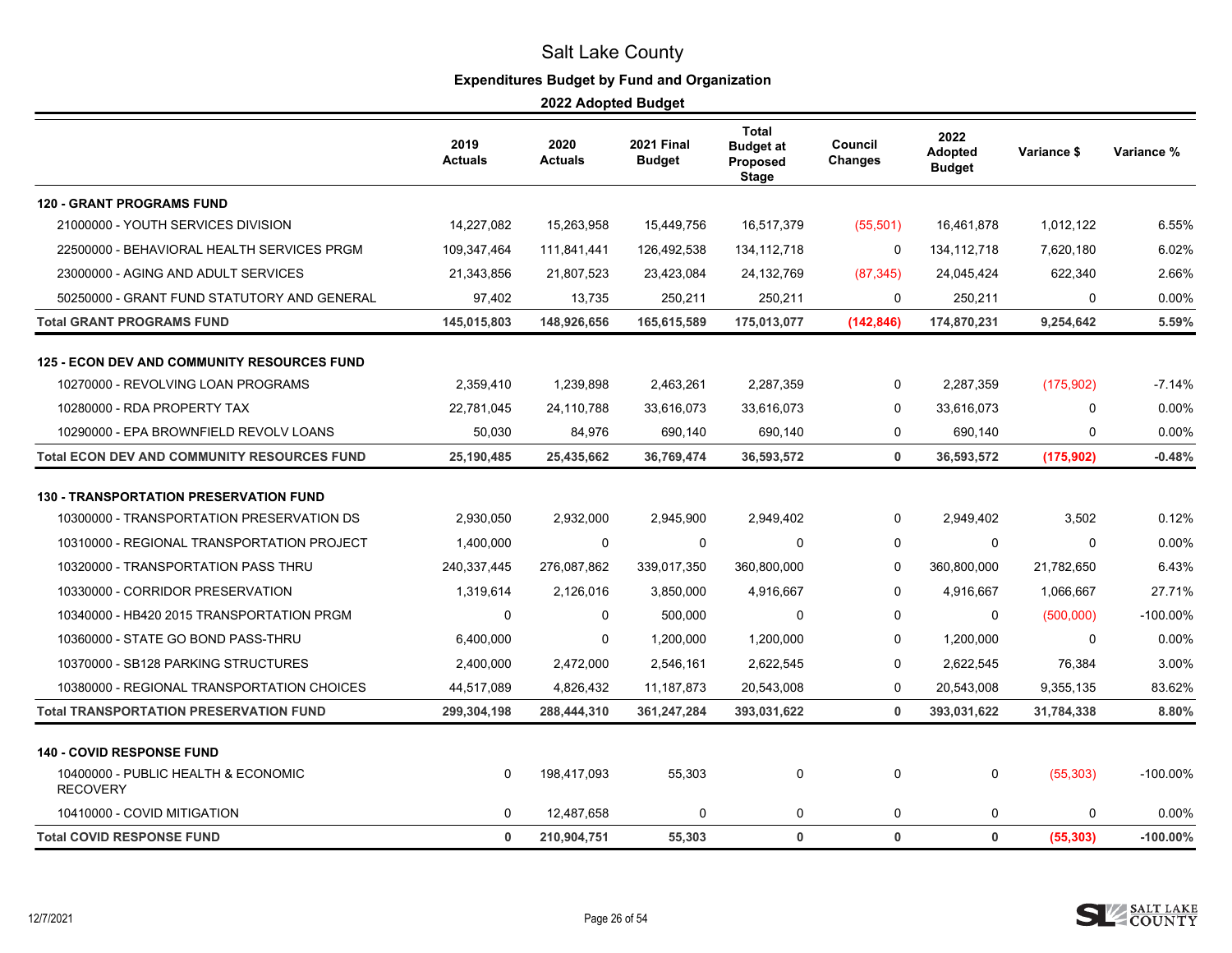# **Expenditures Budget by Fund and Organization**

|                                                             | 2019<br><b>Actuals</b> | 2020<br><b>Actuals</b> | <b>2021 Final</b><br><b>Budget</b> | <b>Total</b><br><b>Budget at</b><br>Proposed<br>Stage | Council<br><b>Changes</b> | 2022<br>Adopted<br><b>Budget</b> | Variance \$ | Variance % |
|-------------------------------------------------------------|------------------------|------------------------|------------------------------------|-------------------------------------------------------|---------------------------|----------------------------------|-------------|------------|
| 180 - RAMPTON SALT PALACE CONV CTR FUND                     |                        |                        |                                    |                                                       |                           |                                  |             |            |
| 35500000 - SALT PALACE CONV CTR OPS (SPCC)                  | 19,965,508             | 13,888,878             | 15,851,929                         | 19,258,660                                            | 0                         | 19,258,660                       | 3,406,731   | 21.49%     |
| 35509900 - SPCC RESERVE CAPITAL PROJECTS                    | 2,395,165              | 1,618,230              | 2,218,008                          | 7,374,730                                             | 0                         | 7,374,730                        | 5,156,722   | 232.49%    |
| <b>Total RAMPTON SALT PALACE CONV CTR FUND</b>              | 22.360.673             | 15,507,108             | 18,069,937                         | 26,633,390                                            | $\mathbf{0}$              | 26,633,390                       | 8,563,453   | 47.39%     |
| <b>181 - TRCC TOURISM REC CULTRL CONVEN FUND</b>            |                        |                        |                                    |                                                       |                           |                                  |             |            |
| 10700000 - TRCC-TOURISM REC CULTRL CONVEN                   | 10,116,399             | 5,844,197              | 11,719,881                         | 8,782,261                                             | 852,372                   | 9,634,633                        | (2,085,248) | -17.79%    |
| 10708800 - TRCC-TOURISM REC CULTRL CONVEN<br><b>ARPA</b>    | $\mathbf 0$            | 0                      | 0                                  | $\mathbf 0$                                           | 3,000,000                 | 3,000,000                        | 3,000,000   | 0.00%      |
| 10709900 - PARKS AND REC CAPITAL IMPROVEMENT                | 6,272,387              | 6,609,946              | 15,476,051                         | 23,932,886                                            | (2,926,706)               | 21,006,180                       | 5,530,129   | 35.73%     |
| 36309900 - PARKS EQUIPMENT REPLACE                          | 354,653                | 45,618                 | 801,727                            | 1,001,707                                             | 0                         | 1,001,707                        | 199,980     | 24.94%     |
| 36409900 - REC EQUIPMENT REPLACEMENT                        | 711,478                | 264,828                | 1,806,819                          | 2,627,338                                             | $\Omega$                  | 2,627,338                        | 820,519     | 45.41%     |
| <b>Total TRCC TOURISM REC CULTRL CONVEN FUND</b>            | 17,454,917             | 12,764,588             | 29,804,478                         | 36,344,192                                            | 925,666                   | 37,269,858                       | 7,465,380   | 25.05%     |
| <b>182 - MT AMERICA EXPO CENTER FUND</b>                    |                        |                        |                                    |                                                       |                           |                                  |             |            |
| 35520000 - MT AMERICA EXPO CENTER OPS                       | 4,234,998              | 3,587,144              | 3,840,610                          | 4,406,697                                             | $\mathbf 0$               | 4,406,697                        | 566,087     | 14.74%     |
| 35529900 - MT AMERICA EXPO CENTER CAP<br><b>PROJECTS</b>    | 426,337                | 46,456                 | 481,921                            | 943,875                                               | 0                         | 943,875                          | 461,954     | 95.86%     |
| <b>Total MT AMERICA EXPO CENTER FUND</b>                    | 4,661,335              | 3,633,601              | 4,322,531                          | 5,350,572                                             | $\mathbf 0$               | 5,350,572                        | 1,028,041   | 23.78%     |
| <b>185 - SLCO ARTS AND CULTURE FUND</b>                     |                        |                        |                                    |                                                       |                           |                                  |             |            |
| 35000000 - SLCO ARTS AND CULTURE                            | 7,778,970              | 6,445,516              | 8,152,632                          | 9,193,663                                             | (83, 444)                 | 9,110,219                        | 957,587     | 11.75%     |
| 35009900 - SLCO ARTS AND CULTURE CAPITAL<br><b>PROJECTS</b> | 1,938,240              | 110,713                | 1,564,596                          | 1,882,152                                             | 1,481,993                 | 3,364,145                        | 1,799,549   | 115.02%    |
| <b>Total SLCO ARTS AND CULTURE FUND</b>                     | 9,717,210              | 6,556,229              | 9,717,228                          | 11,075,815                                            | 1,398,549                 | 12,474,364                       | 2,757,136   | 28.37%     |
| <b>186 - EQUESTRIAN PARK FUND</b>                           |                        |                        |                                    |                                                       |                           |                                  |             |            |
| 35600000 - EQUESTRIAN PARK EVENT CTR (EPEC)<br><b>OPS</b>   | 1,838,150              | 1,631,591              | 2,185,713                          | 2,103,664                                             | $\mathbf 0$               | 2,103,664                        | (82,049)    | $-3.75%$   |
| 35609900 - EPEC CAPITAL PROJECTS                            | 179.622                | 106,222                | 501,478                            | 364,814                                               | $\mathbf 0$               | 364,814                          | (136, 664)  | $-27.25%$  |
| <b>Total EQUESTRIAN PARK FUND</b>                           | 2,017,772              | 1,737,813              | 2,687,191                          | 2,468,478                                             | 0                         | 2,468,478                        | (218, 713)  | $-8.14%$   |

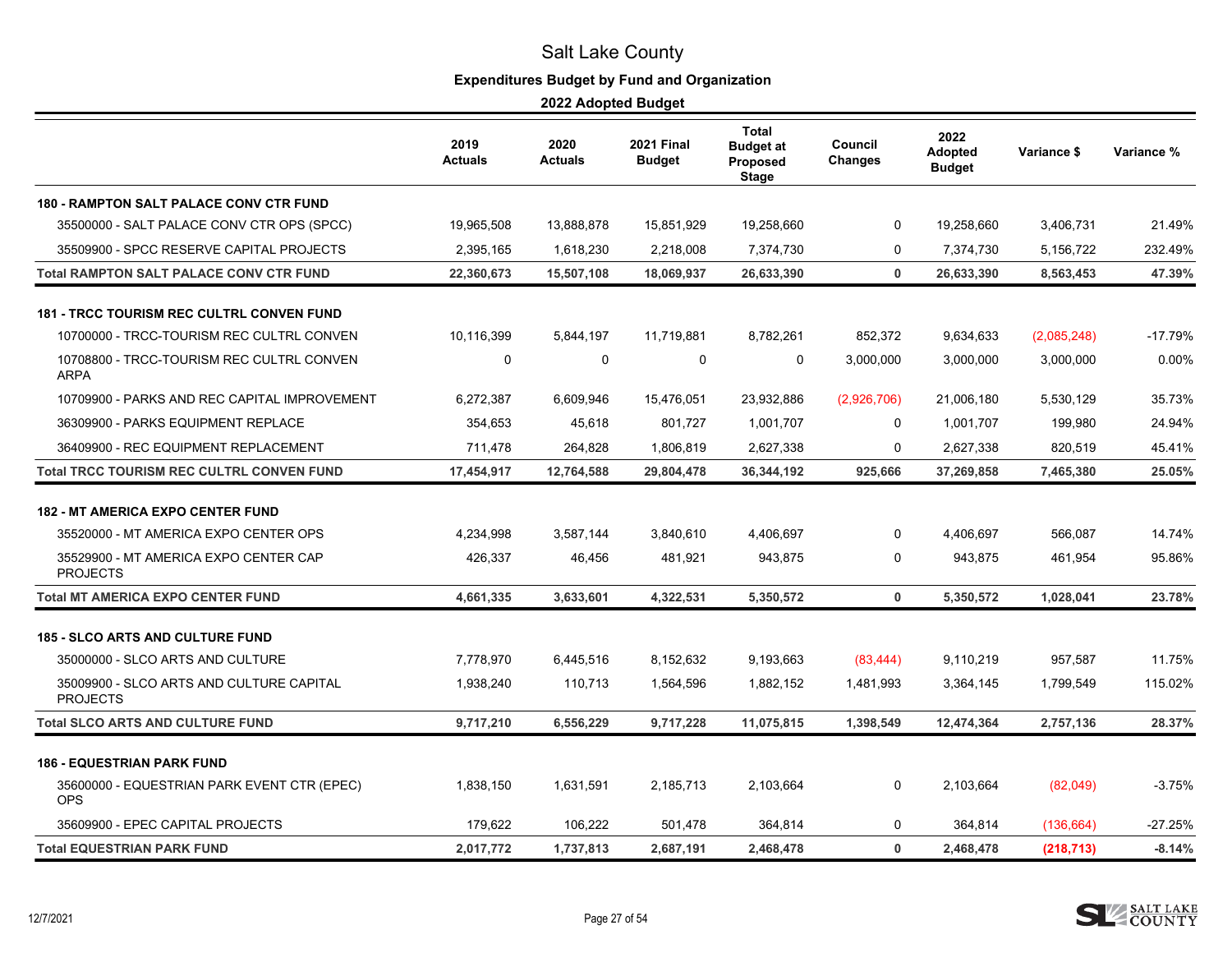# **Expenditures Budget by Fund and Organization**

|                                                             | 2019<br>Actuals | 2020<br>Actuals | <b>2021 Final</b><br><b>Budget</b> | <b>Total</b><br><b>Budget at</b><br>Proposed<br>Stage | Council<br><b>Changes</b> | 2022<br><b>Adopted</b><br><b>Budget</b> | Variance \$ | Variance % |
|-------------------------------------------------------------|-----------------|-----------------|------------------------------------|-------------------------------------------------------|---------------------------|-----------------------------------------|-------------|------------|
| <b>232 - GOV IMMUNITY-UNINCORP FUND</b>                     |                 |                 |                                    |                                                       |                           |                                         |             |            |
| 50220000 - GOV IMMUNITY UNINCORP                            | 42,466          | 91,430          | 177,541                            | 177,541                                               | $\mathbf 0$               | 177,541                                 | 0           | 0.00%      |
| <b>Total GOV IMMUNITY-UNINCORP FUND</b>                     | 42,466          | 91,430          | 177,541                            | 177,541                                               | $\mathbf 0$               | 177,541                                 | $\bf{0}$    | 0.00%      |
| <b>235 - UNINCORP MUNICIPAL SERVICES FUND</b>               |                 |                 |                                    |                                                       |                           |                                         |             |            |
| 50230000 - UNINCOR MUN SVCS STATUTORY AND<br><b>GENERAL</b> | 11,728,140      | 9,858,242       | 10,289,439                         | 9,787,227                                             | (40,000)                  | 9,747,227                               | (542, 212)  | $-5.27%$   |
| <b>Total UNINCORP MUNICIPAL SERVICES FUND</b>               | 11,728,140      | 9,858,242       | 10,289,439                         | 9,787,227                                             | (40,000)                  | 9,747,227                               | (542, 212)  | $-5.27%$   |
| <b>250 - FLOOD CONTROL FUND</b>                             |                 |                 |                                    |                                                       |                           |                                         |             |            |
| 46000000 - FLOOD CONTROL ENGINEERING                        | 5,174,267       | 5,342,836       | 5,925,346                          | 6,677,579                                             | (74, 826)                 | 6,602,753                               | 677,407     | 11.43%     |
| 46100000 - FLOOD CONTROL PROJECTS                           | 3,241,921       | 1,981,676       | 3,384,359                          | 6,570,053                                             | (1,000,000)               | 5,570,053                               | 2,185,694   | 64.58%     |
| <b>Total FLOOD CONTROL FUND</b>                             | 8,416,188       | 7,324,512       | 9,309,705                          | 13,247,632                                            | (1,074,826)               | 12,172,806                              | 2,863,101   | 30.75%     |
| <b>280 - OPEN SPACE FUND</b>                                |                 |                 |                                    |                                                       |                           |                                         |             |            |
| 10800000 - OPEN SPACE                                       | 172,178         | 130,574         | 1,928,786                          | 2,679,746                                             | 0                         | 2,679,746                               | 750,960     | 38.93%     |
| <b>Total OPEN SPACE FUND</b>                                | 172,178         | 130,574         | 1,928,786                          | 2,679,746                                             | $\mathbf 0$               | 2,679,746                               | 750,960     | 38.93%     |
| <b>290 - VISITOR PROMOTION FUND</b>                         |                 |                 |                                    |                                                       |                           |                                         |             |            |
| 36000000 - VISITOR PROMOTION CONTRACT                       | 11,428,914      | 8,847,270       | 9,626,655                          | 12,347,303                                            | 0                         | 12,347,303                              | 2,720,648   | 28.26%     |
| 36010000 - VISITOR PROMOTION CNTY EXP                       | 5,039,138       | 2,240,972       | 3,759,174                          | 3,909,174                                             | (440,000)                 | 3,469,174                               | (290,000)   | $-7.71%$   |
| <b>Total VISITOR PROMOTION FUND</b>                         | 16,468,053      | 11,088,243      | 13,385,829                         | 16,256,477                                            | (440,000)                 | 15,816,477                              | 2,430,648   | 18.16%     |
| 310 - ZOOS ARTS AND PARKS FUND                              |                 |                 |                                    |                                                       |                           |                                         |             |            |
| 35910000 - ZAP TIER I                                       | 11,829,468      | 12,282,995      | 14,860,041                         | 15,905,392                                            | $\Omega$                  | 15,905,392                              | 1,045,351   | 7.03%      |
| 35920000 - ZAP TIER II                                      | 2,384,763       | 2,340,001       | 2,986,010                          | 3,195,079                                             | $\Omega$                  | 3,195,079                               | 209,069     | 7.00%      |
| 35930000 - ZAP ZOOLOGICAL                                   | 4,206,036       | 4,367,289       | 5,283,574                          | 5,655,252                                             | 0                         | 5,655,252                               | 371,678     | 7.03%      |
| 35940000 - ZAP ADMINISTRATION                               | 446,948         | 350,413         | 355,042                            | 535,549                                               | (17,668)                  | 517,881                                 | 162,839     | 45.86%     |
| 35950000 - ZAP BOND DEBT SERVICE                            | 1,463,775       | 1,449,138       | 1,464,275                          | 1,467,900                                             | 0                         | 1,467,900                               | 3,625       | 0.25%      |
| <b>Total ZOOS ARTS AND PARKS FUND</b>                       | 20,330,990      | 20,789,836      | 24,948,942                         | 26,759,172                                            | (17,668)                  | 26,741,504                              | 1,792,562   | 7.18%      |

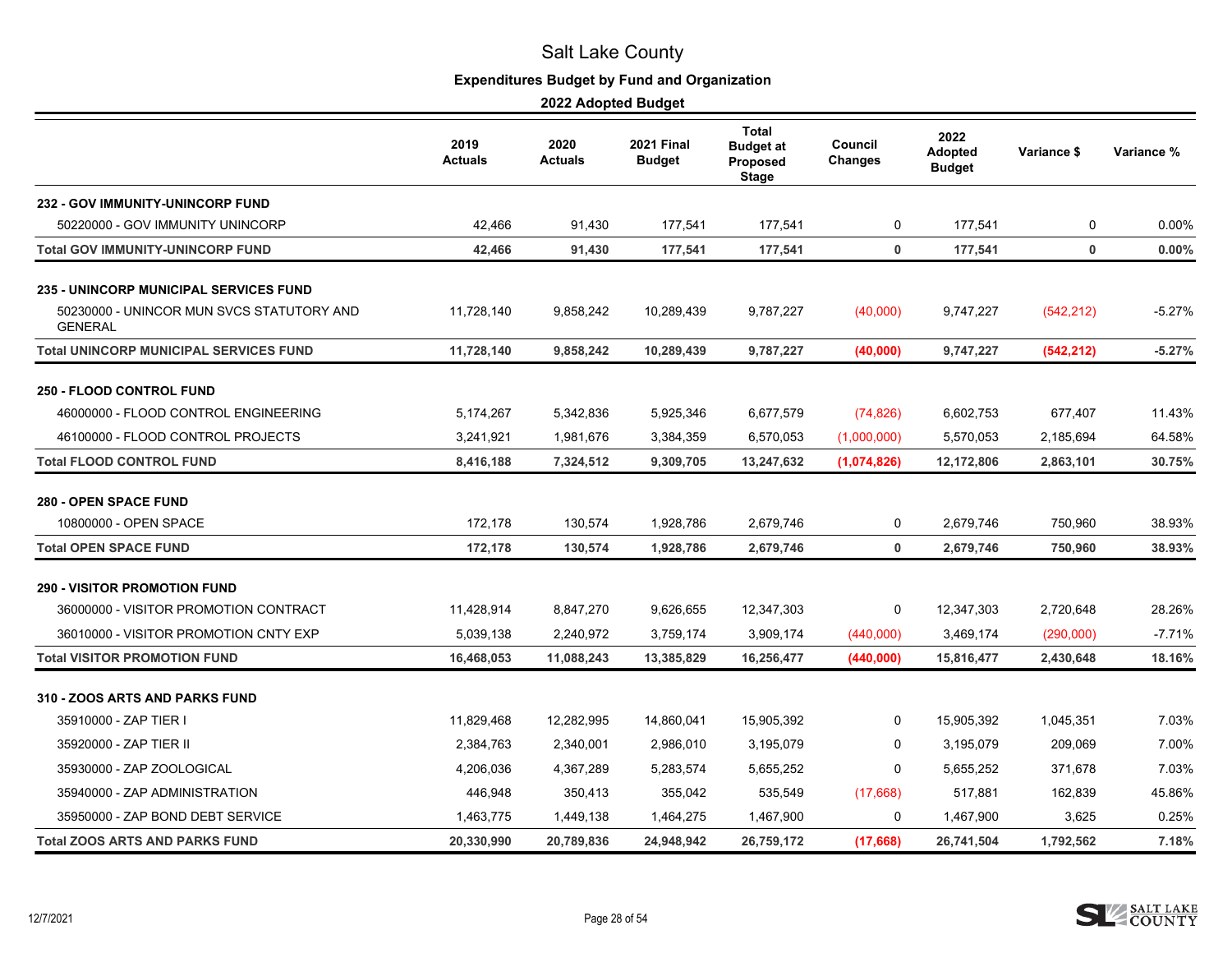# **Expenditures Budget by Fund and Organization**

|                                                          | 2019<br><b>Actuals</b> | 2020<br><b>Actuals</b> | <b>2021 Final</b><br><b>Budget</b> | <b>Total</b><br><b>Budget at</b><br>Proposed<br><b>Stage</b> | Council<br>Changes | 2022<br>Adopted<br><b>Budget</b> | Variance \$ | Variance % |
|----------------------------------------------------------|------------------------|------------------------|------------------------------------|--------------------------------------------------------------|--------------------|----------------------------------|-------------|------------|
| <b>320 - HOUSING PROGRAMS FUND</b>                       |                        |                        |                                    |                                                              |                    |                                  |             |            |
| 10260000 - HOUSING PROGRAMS                              | 3,932                  | $\mathbf 0$            | 1.821.700                          | 1.821.700                                                    | $\Omega$           | 1.821.700                        | 0           | 0.00%      |
| <b>Total HOUSING PROGRAMS FUND</b>                       | 3,932                  | 0                      | 1,821,700                          | 1,821,700                                                    | 0                  | 1,821,700                        | $\mathbf 0$ | 0.00%      |
| <b>340 - STATE TAX ADMINISTRATION LEVY FUND</b>          |                        |                        |                                    |                                                              |                    |                                  |             |            |
| 70110000 - COUNCIL-TAX ADMINISTRATION                    | 1,326,089              | 1,187,277              | 1,303,302                          | 1,315,926                                                    | 0                  | 1,315,926                        | 12,624      | 0.97%      |
| 73000000 - ASSESSOR                                      | 14,150,192             | 14,492,843             | 14,833,991                         | 15,671,679                                                   | (48, 637)          | 15,623,042                       | 789,051     | 5.32%      |
| 73009900 - TAX ADMINISTRATION CAPITAL<br><b>PROJECTS</b> | 142,747                | 545,013                | 998,089                            | 1,572,880                                                    | 0                  | 1,572,880                        | 574,791     | 57.59%     |
| 76010000 - AUDITOR-TAX ADMINISTRATION                    | 1,841,403              | 1,896,386              | 1,923,706                          | 2,031,031                                                    | (13,997)           | 2,017,034                        | 93,328      | 4.85%      |
| 76100000 - STAT AND GENL-TAX ADMINISTRATION              | 1,321,383              | 1,649,965              | 1,821,517                          | 1,821,517                                                    | 0                  | 1,821,517                        | 0           | 0.00%      |
| 82010000 - DISTRICT ATTORNEY-TAX ADMIN                   | 434,130                | 281,053                | 602,300                            | 655,479                                                      | 0                  | 655,479                          | 53,179      | 8.83%      |
| 88510000 - RECORDER-TAX ADMINISTRATION                   | 3,075,347              | 3,124,892              | 3,542,831                          | 3,632,158                                                    | 19                 | 3,632,177                        | 89,346      | 2.52%      |
| 94010000 - SURVEYOR TAX ADMINISTRATION                   | 596,329                | 620,423                | 657,443                            | 683,768                                                      | $\Omega$           | 683,768                          | 26,325      | 4.00%      |
| 97000000 - TREASURER-TAX ADMINISTRATION                  | 4,626,139              | 4,230,545              | 5,860,240                          | 6,162,510                                                    | 37                 | 6,162,547                        | 302,307     | 5.16%      |
| <b>Total STATE TAX ADMINISTRATION LEVY FUND</b>          | 27,513,759             | 28,028,397             | 31,543,419                         | 33,546,948                                                   | (62, 578)          | 33,484,370                       | 1,940,951   | 6.15%      |
| 350 - REDEVELOPMENT AGENCY OF SL CO FUND                 |                        |                        |                                    |                                                              |                    |                                  |             |            |
| 10160000 - REDEVELOPMENT AGENCY OF SL CO                 | 1,221,689              | 1,336,783              | 1,440,046                          | 352,981                                                      | 0                  | 352,981                          | (1,087,065) | $-75.49%$  |
| <b>Total REDEVELOPMENT AGENCY OF SL CO FUND</b>          | 1,221,689              | 1,336,783              | 1,440,046                          | 352,981                                                      | 0                  | 352,981                          | (1,087,065) | $-75.49%$  |
| <b>360 - LIBRARY FUND</b>                                |                        |                        |                                    |                                                              |                    |                                  |             |            |
| 25000000 - LIBRARY                                       | 40,531,650             | 42,138,777             | 46,527,792                         | 49,994,003                                                   | 19                 | 49,994,022                       | 3,466,230   | 7.45%      |
| 25009900 - LIBRARY CAPITAL PROJECTS                      | 435,532                | 183,051                | 131,018                            | 1,575,789                                                    | 0                  | 1,575,789                        | 1,444,771   | 1,102.73%  |
| <b>Total LIBRARY FUND</b>                                | 40,967,181             | 42,321,828             | 46.658.810                         | 51,569,792                                                   | 19                 | 51.569.811                       | 4.911.001   | 10.53%     |

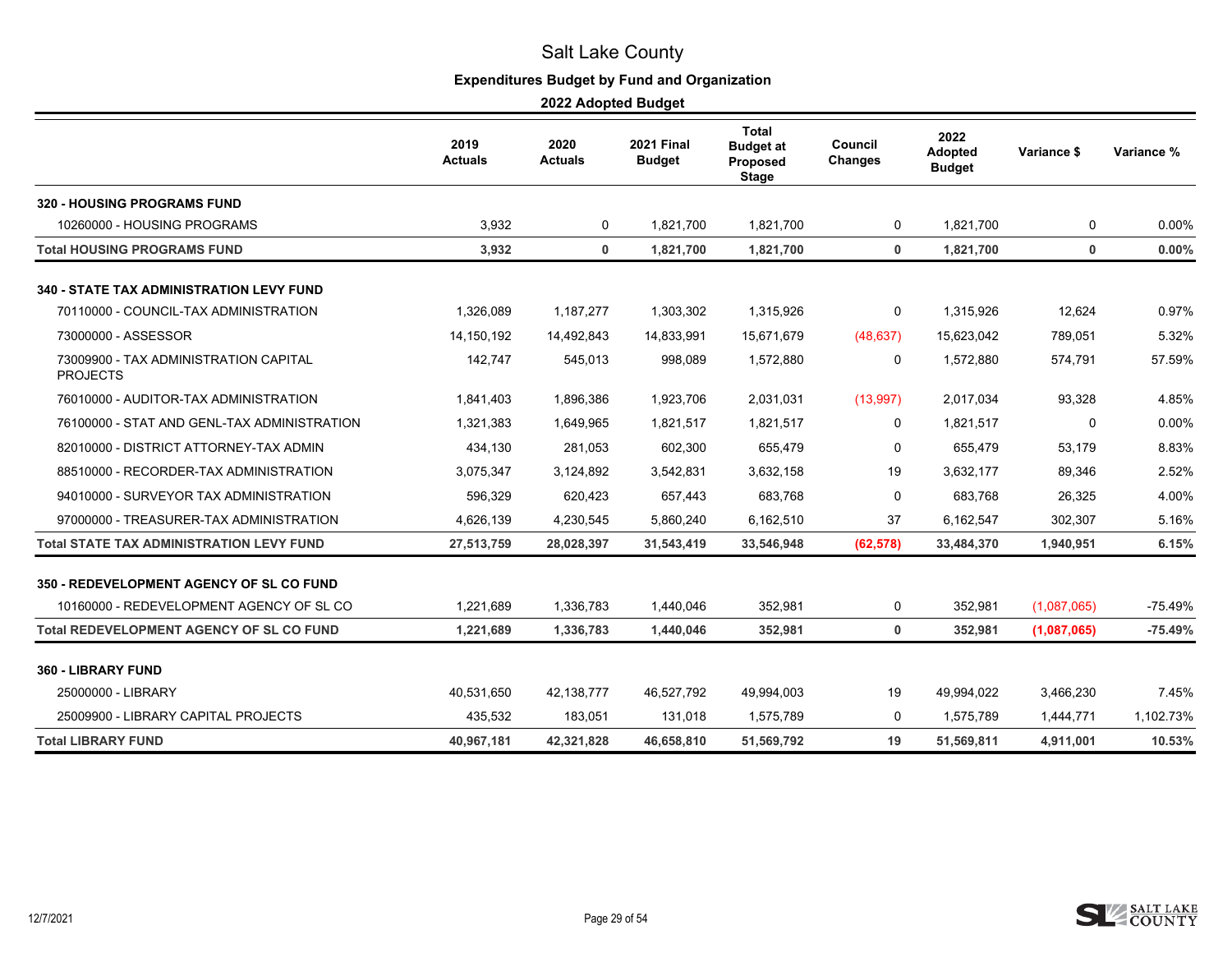# **Expenditures Budget by Fund and Organization**

|                                                         | 2019<br>Actuals | 2020<br>Actuals | <b>2021 Final</b><br><b>Budget</b> | <b>Total</b><br><b>Budget at</b><br>Proposed<br><b>Stage</b> | Council<br><b>Changes</b> | 2022<br>Adopted<br><b>Budget</b> | Variance \$    | Variance %  |
|---------------------------------------------------------|-----------------|-----------------|------------------------------------|--------------------------------------------------------------|---------------------------|----------------------------------|----------------|-------------|
| 370 - HEALTH FUND                                       |                 |                 |                                    |                                                              |                           |                                  |                |             |
| 21500000 - HEALTH                                       | 44,315,660      | 49,295,754      | 95,610,024                         | 83,055,407                                                   | (21, 157, 227)            | 61,898,180                       | (33,711,844)   | $-35.26%$   |
| 21508800 - HEALTH ARPA                                  | 0               | $\mathbf 0$     | $\mathbf 0$                        | 0                                                            | 19,248,019                | 19,248,019                       | 19,248,019     | 0.00%       |
| 21509900 - HEALTH CAPITAL PROJECTS                      | 0               | 595,229         | 18,000                             | 0                                                            | 0                         | $\mathbf 0$                      | (18,000)       | $-100.00\%$ |
| <b>Total HEALTH FUND</b>                                | 44,315,660      | 49,890,983      | 95,628,024                         | 83,055,407                                                   | (1,909,208)               | 81,146,199                       | (14, 481, 825) | $-15.14%$   |
| 390 - PLANETARIUM FUND                                  |                 |                 |                                    |                                                              |                           |                                  |                |             |
| 35100000 - CLARK PLANETARIUM                            | 6,301,570       | 5,276,845       | 6,075,190                          | 6,958,418                                                    | 0                         | 6,958,418                        | 883,228        | 14.54%      |
| 35109900 - CLARK PLANETARIUM CAPITAL<br><b>PROJECTS</b> | 331,044         | 121,509         | 309,260                            | 295,176                                                      | 0                         | 295,176                          | (14,084)       | $-4.55%$    |
| <b>Total PLANETARIUM FUND</b>                           | 6,632,615       | 5,398,354       | 6,384,450                          | 7,253,594                                                    | 0                         | 7,253,594                        | 869,144        | 13.61%      |
| <b>410 - BOND DEBT SERVICE FUND</b>                     |                 |                 |                                    |                                                              |                           |                                  |                |             |
| 51500000 - BOND DEBT SERVICE                            | 28,654,745      | 26,501,101      | 25,705,717                         | 21,036,218                                                   | 0                         | 21,036,218                       | (4,669,499)    | $-18.17%$   |
| <b>Total BOND DEBT SERVICE FUND</b>                     | 28,654,745      | 26,501,101      | 25,705,717                         | 21,036,218                                                   | 0                         | 21,036,218                       | (4,669,499)    | $-18.17%$   |
| 411 - BOND DEBT SVC-MILLCREEK SID FUND                  |                 |                 |                                    |                                                              |                           |                                  |                |             |
| 51510000 - BOND DEBT SVC-MILLCREEK SID                  | 2,275           | 924             | 7,000                              | 7,000                                                        | 0                         | 7,000                            | 0              | 0.00%       |
| <b>Total BOND DEBT SVC-MILLCREEK SID FUND</b>           | 2,275           | 924             | 7,000                              | 7,000                                                        | 0                         | 7,000                            | $\mathbf 0$    | 0.00%       |
| <b>412 - BOND DEBT SVC-MUNIC BLDG AUTH FUND</b>         |                 |                 |                                    |                                                              |                           |                                  |                |             |
| 51520000 - BOND DEBT SVC-MUNIC BLDG AUTH                | 7,111,897       | 7,715,113       | 7,640,618                          | 8,694,102                                                    | 0                         | 8,694,102                        | 1,053,484      | 13.79%      |
| <b>Total BOND DEBT SVC-MUNIC BLDG AUTH FUND</b>         | 7,111,897       | 7,715,113       | 7,640,618                          | 8,694,102                                                    | 0                         | 8,694,102                        | 1,053,484      | 13.79%      |
| <b>413 - BOND DEBT SVC-STATE TRANSPORTATION FUND</b>    |                 |                 |                                    |                                                              |                           |                                  |                |             |
| 51530000 - BOND DEBT SVC-STATE TRANSPORTA               | 8,596,993       | 8,954,500       | 9,088,570                          | 9,556,450                                                    | 0                         | 9,556,450                        | 467,880        | 5.15%       |
| <b>Total BOND DEBT SVC-STATE TRANSPORTATION FUND</b>    | 8,596,993       | 8,954,500       | 9,088,570                          | 9,556,450                                                    | 0                         | 9,556,450                        | 467,880        | 5.15%       |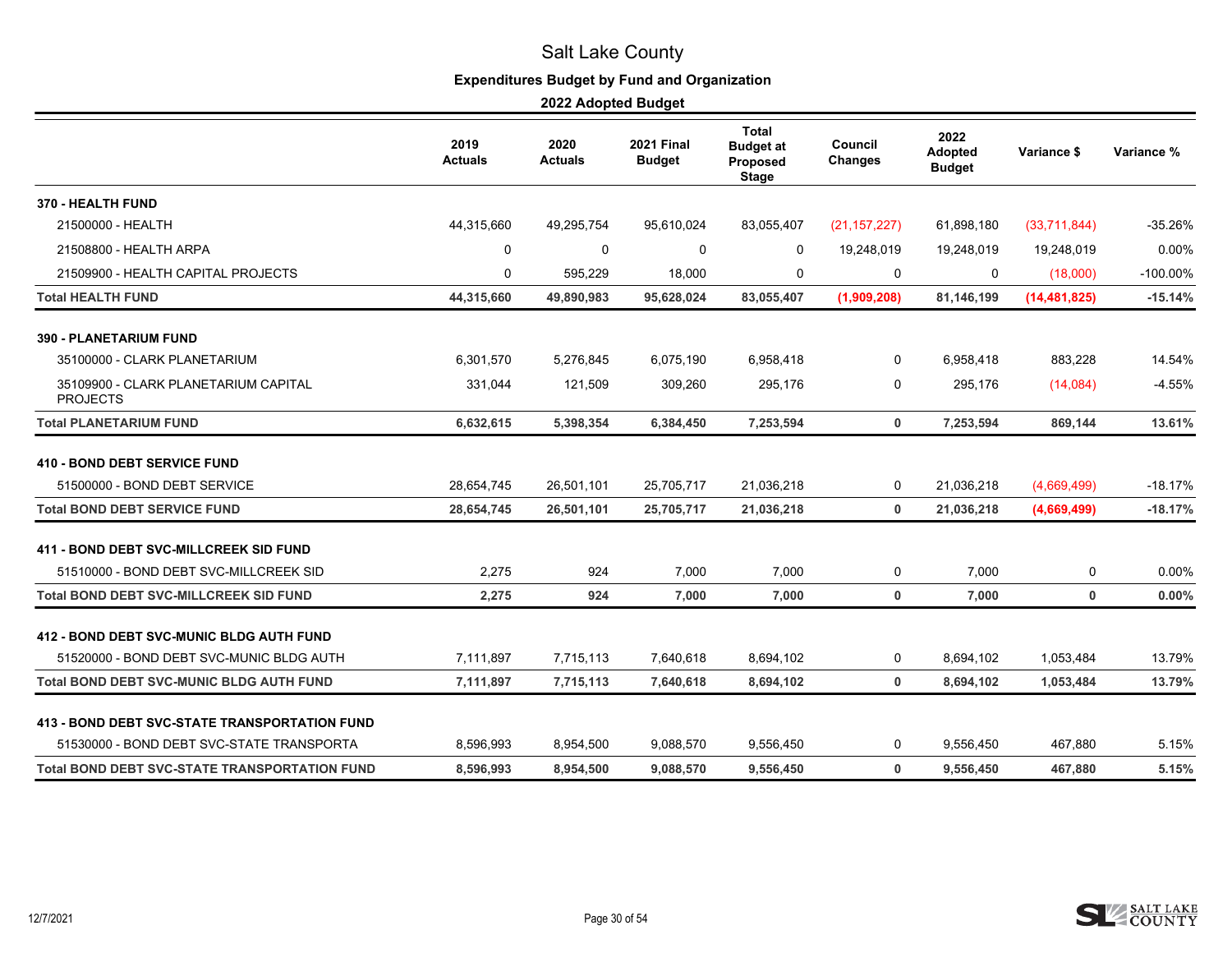# **Expenditures Budget by Fund and Organization**

|                                                                                            | 2019<br><b>Actuals</b> | 2020<br><b>Actuals</b> | <b>2021 Final</b><br><b>Budget</b> | <b>Total</b><br><b>Budget at</b><br>Proposed<br><b>Stage</b> | Council<br><b>Changes</b> | 2022<br>Adopted<br><b>Budget</b> | Variance \$ | Variance % |
|--------------------------------------------------------------------------------------------|------------------------|------------------------|------------------------------------|--------------------------------------------------------------|---------------------------|----------------------------------|-------------|------------|
| 414 - STR 2020 STH DEBT SERVICE                                                            |                        |                        |                                    |                                                              |                           |                                  |             |            |
| 51540000 - BOND DEBT SVC-SALES TAX REV (STR)<br><b>BOND 2014</b>                           | 0                      | 0                      | 1,213,368                          | 1,207,207                                                    | $\mathbf 0$               | 1,207,207                        | (6, 161)    | $-0.51%$   |
| <b>Total STR 2020 STH DEBT SERVICE</b>                                                     | $\mathbf 0$            | $\mathbf 0$            | 1,213,368                          | 1,207,207                                                    | $\mathbf 0$               | 1,207,207                        | (6, 161)    | $-0.51%$   |
| <b>431 - PARK BOND PROJECTS FUND</b>                                                       |                        |                        |                                    |                                                              |                           |                                  |             |            |
| 55410000 - LODESTONE REGIONAL PARK                                                         | 131,507                | 0                      | 0                                  | 0                                                            | $\mathbf 0$               | 0                                | $\mathbf 0$ | 0.00%      |
| 55420000 - SOUTHWEST REGIONAL PARK                                                         | 52.248                 | $\Omega$               | $\Omega$                           | $\mathbf{0}$                                                 | $\Omega$                  | $\Omega$                         | $\Omega$    | 0.00%      |
| 55450000 - JORDON RIVER TRAIL - PARK                                                       | 289,058                | 0                      | 0                                  | 0                                                            | $\mathbf 0$               | 0                                | 0           | 0.00%      |
| 55460000 - PARLEYS TRAIL - PARK                                                            | 149,418                | $\mathbf 0$            | $\mathbf 0$                        | $\mathbf 0$                                                  | $\mathbf 0$               | 0                                | 0           | 0.00%      |
| <b>Total PARK BOND PROJECTS FUND</b>                                                       | 622,231                | $\mathbf{0}$           | $\mathbf{0}$                       | $\mathbf 0$                                                  | $\mathbf 0$               | 0                                | $\mathbf 0$ | 0.00%      |
| <b>445 - DIST ATTORNEY FAC CONSTRUCTION FUND</b><br>50450000 - DOWNTOWN DA FACILITY CONSTR | 836,568                | 139,161                | 100,000                            | 95,445                                                       | 0                         | 95,445                           | (4, 555)    | $-4.56%$   |
| <b>Total DIST ATTORNEY FAC CONSTRUCTION FUND</b>                                           | 836,568                | 139,161                | 100,000                            | 95,445                                                       | $\mathbf{0}$              | 95,445                           | (4, 555)    | $-4.56%$   |
| <b>447 - PEOPLESOFT IMPLEMENTATION FUND</b>                                                |                        |                        |                                    |                                                              |                           |                                  |             |            |
| 53450000 - FINANCIAL SYSTEM PROJECT                                                        | 88.842                 | 37,859                 | 161,237                            | 140,155                                                      | 0                         | 140,155                          | (21,082)    | $-13.08%$  |
| <b>Total PEOPLESOFT IMPLEMENTATION FUND</b>                                                | 88,842                 | 37,859                 | 161,237                            | 140,155                                                      | $\mathbf 0$               | 140,155                          | (21, 082)   | $-13.08%$  |
| <b>450 - CAPITAL IMPROVEMENTS FUND</b>                                                     |                        |                        |                                    |                                                              |                           |                                  |             |            |
| 50500000 - CAPITAL IMPROVEMENTS                                                            | 4.448.190              | 4,784,624              | 15,365,785                         | 31,244,037                                                   | (5,361,375)               | 25.882.662                       | 10,516,877  | 68.44%     |
| <b>Total CAPITAL IMPROVEMENTS FUND</b>                                                     | 4,448,190              | 4,784,624              | 15,365,785                         | 31,244,037                                                   | (5,361,375)               | 25,882,662                       | 10,516,877  | 68.44%     |
| <b>479 - PUBLIC HEALTH CENTER FUND</b>                                                     |                        |                        |                                    |                                                              |                           |                                  |             |            |
| 52610000 - PUBLIC HEALTH CENTER                                                            | 55,524                 | $\mathbf 0$            | 0                                  | 0                                                            | $\mathbf 0$               | 0                                | 0           | 0.00%      |
| 55480000 - HHW BUILDING PROJECT                                                            | 1.870                  | 29,823                 | 5,666,284                          | 5,475,800                                                    | 0                         | 5,475,800                        | (190, 484)  | $-3.36%$   |
| <b>Total PUBLIC HEALTH CENTER FUND</b>                                                     | 57,394                 | 29,823                 | 5,666,284                          | 5,475,800                                                    | 0                         | 5,475,800                        | (190, 484)  | $-3.36%$   |

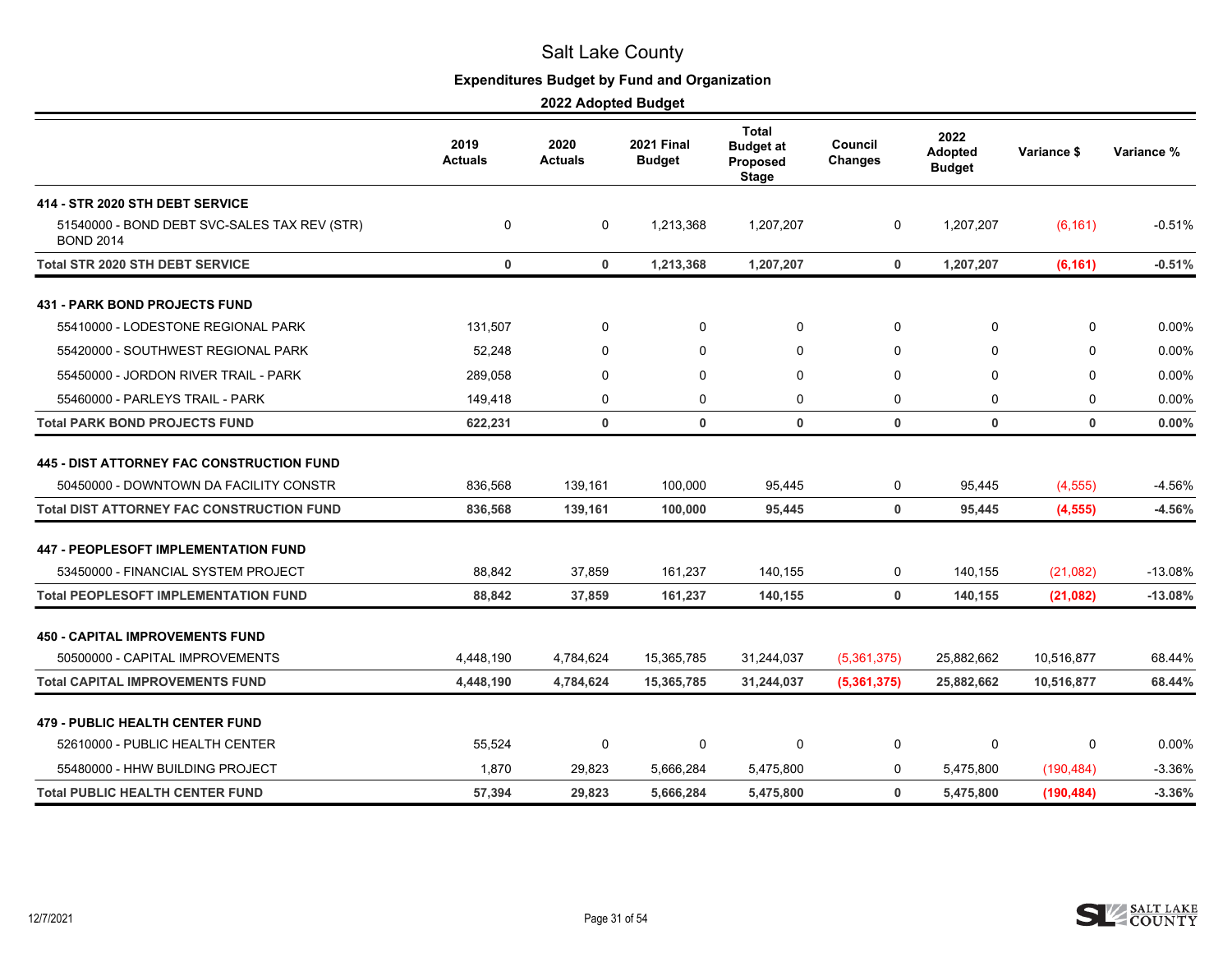# **Expenditures Budget by Fund and Organization**

|                                                                                                              | 2019<br><b>Actuals</b> | 2020<br><b>Actuals</b> | <b>2021 Final</b><br><b>Budget</b> | <b>Total</b><br><b>Budget at</b><br>Proposed<br><b>Stage</b> | Council<br><b>Changes</b> | 2022<br>Adopted<br><b>Budget</b> | Variance \$    | Variance %  |
|--------------------------------------------------------------------------------------------------------------|------------------------|------------------------|------------------------------------|--------------------------------------------------------------|---------------------------|----------------------------------|----------------|-------------|
| <b>482 - CAPITAL THEATRE FUND</b>                                                                            |                        |                        |                                    |                                                              |                           |                                  |                |             |
| 53200000 - CAP THEATRE CAPITAL PROJECTS                                                                      | 1,544,483              | 5,759,968              | 4,760                              | 0                                                            | 0                         | 0                                | (4,760)        | -100.00%    |
| <b>Total CAPITAL THEATRE FUND</b>                                                                            | 1,544,483              | 5,759,968              | 4,760                              | $\mathbf 0$                                                  | $\mathbf 0$               | $\mathbf 0$                      | (4,760)        | $-100.00\%$ |
| <b>483 - TRCC BOND PROJECTS FUND</b>                                                                         |                        |                        |                                    |                                                              |                           |                                  |                |             |
| 52630000 - PARKS OPERATIONS CENTER                                                                           | 41,425                 | $\mathbf 0$            | 0                                  | 0                                                            | 0                         | 0                                | 0              | 0.00%       |
| 52640000 - TRCC RELATED CAP MAINT PROJECTS                                                                   | 518,666                | 1,160,607              | 200,000                            | 115,000                                                      | 0                         | 115,000                          | (85,000)       | -42.50%     |
| 52650000 - MID-VALLEY REGIONAL CULTURAL<br><b>CENTER</b>                                                     | 39,133,987             | 583,280                | 2,139,047                          | 1,614,270                                                    | 0                         | 1,614,270                        | (524, 777)     | $-24.53%$   |
| <b>Total TRCC BOND PROJECTS FUND</b>                                                                         | 39,694,078             | 1,743,887              | 2,339,047                          | 1,729,270                                                    | $\mathbf{0}$              | 1,729,270                        | (609, 777)     | $-26.07%$   |
| <b>484 - PARKS AND RECREATION GO BOND FUND</b><br>55470000 - PARKS AND RECREATION GO BOND<br><b>PROJECTS</b> | 24,576,975             | 21,787,123             | 14,930,603                         | 10,999,194                                                   | 1,023,063                 | 12,022,257                       | (2,908,346)    | -19.48%     |
| <b>Total PARKS AND RECREATION GO BOND FUND</b>                                                               | 24,576,975             | 21,787,123             | 14,930,603                         | 10,999,194                                                   | 1,023,063                 | 12,022,257                       | (2,908,346)    | $-19.48%$   |
| 485 - LIBRARY 2019 MBA BOND PROJECTS FUND                                                                    |                        |                        |                                    |                                                              |                           |                                  |                |             |
| 52660000 - KEARNS BRANCH                                                                                     | 1,054,129              | 177,136                | 922,864                            | $\mathbf 0$                                                  | $\mathbf 0$               | $\mathbf 0$                      | (922, 864)     | -100.00%    |
| 52670000 - OPERATIONS CENTER                                                                                 | 719,433                | 84,637                 | 0                                  | $\mathbf 0$                                                  | 0                         | 0                                | 0              | 0.00%       |
| 52680000 - GRANITE BRANCH                                                                                    | 4,014,213              | 4,974,513              | 9,598,295                          | 4,313,057                                                    | 0                         | 4,313,057                        | (5,285,238)    | -55.06%     |
| 52690000 - DAYBREAK BRANCH                                                                                   | 601,830                | 5,204,636              | 10,426,184                         | 2,190,534                                                    | 0                         | 2,190,534                        | (8,235,650)    | -78.99%     |
| 52700000 - WEST VALLEY CITY BRANCH                                                                           | 0                      | 0                      | 6,000,000                          | 6,000,000                                                    | 0                         | 6,000,000                        | 0              | $0.00\%$    |
| 52710000 - HERRIMAN BRANCH                                                                                   | $\Omega$               | $\Omega$               | 11,306,588                         | 0                                                            | 0                         | 0                                | (11, 306, 588) | -100.00%    |
| 52720000 - HOLLADAY BRANCH                                                                                   | 3,280,826              | 38,998                 | 141,576                            | 0                                                            | 0                         | 0                                | (141, 576)     | -100.00%    |
| <b>Total LIBRARY 2019 MBA BOND PROJECTS FUND</b>                                                             | 9,670,432              | 10,479,920             | 38,395,507                         | 12,503,591                                                   | $\mathbf 0$               | 12,503,591                       | (25,891,916)   | $-67.43%$   |
| 486 - STR 2020 BOND PROJECTS                                                                                 |                        |                        |                                    |                                                              |                           |                                  |                |             |
| 55490000 - HOMELESS SHELTER PROJECTS                                                                         | 1.125                  | 0                      | 200,000                            | 50,000                                                       | $\mathbf 0$               | 50,000                           | (150,000)      | -75.00%     |
| <b>Total STR 2020 BOND PROJECTS</b>                                                                          | 1,125                  | 0                      | 200,000                            | 50,000                                                       | $\mathbf{0}$              | 50,000                           | (150,000)      | $-75.00%$   |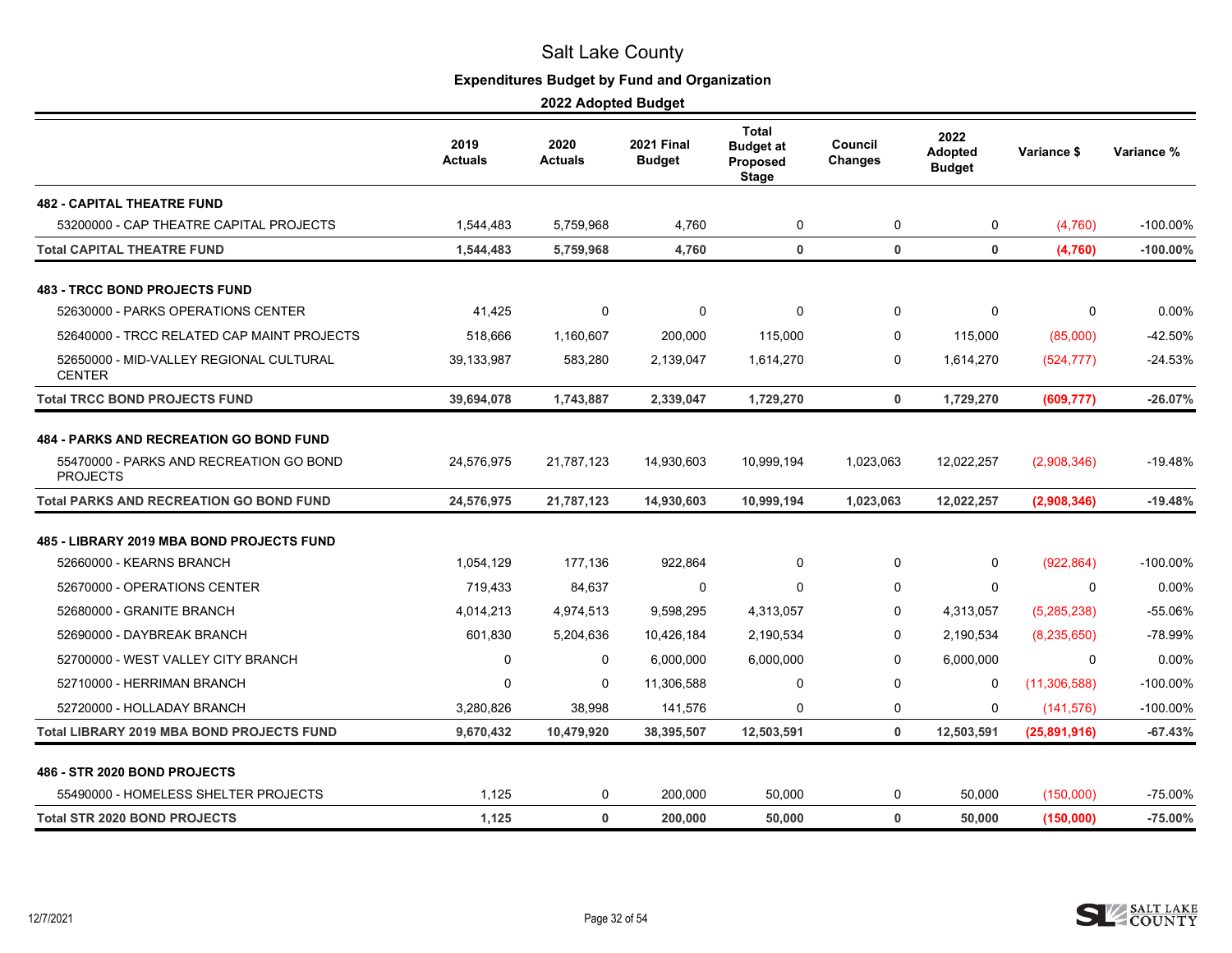# **Expenditures Budget by Fund and Organization**

|                                                            | 2019<br><b>Actuals</b> | 2020<br><b>Actuals</b> | <b>2021 Final</b><br><b>Budget</b> | Total<br><b>Budget at</b><br>Proposed<br><b>Stage</b> | Council<br><b>Changes</b> | 2022<br>Adopted<br><b>Budget</b> | Variance \$ | Variance % |
|------------------------------------------------------------|------------------------|------------------------|------------------------------------|-------------------------------------------------------|---------------------------|----------------------------------|-------------|------------|
| <b>620 - FLEET MANAGEMENT FUND</b>                         |                        |                        |                                    |                                                       |                           |                                  |             |            |
| 68000000 - FLEET MANAGEMENT                                | 16,957,334             | 15,923,184             | 19,558,039                         | 21,062,545                                            | 0                         | 21,062,545                       | 1,504,506   | 7.69%      |
| <b>Total FLEET MANAGEMENT FUND</b>                         | 16,957,334             | 15,923,184             | 19,558,039                         | 21,062,545                                            | 0                         | 21,062,545                       | 1,504,506   | 7.69%      |
| <b>650 - FACILITIES SERVICES FUND</b>                      |                        |                        |                                    |                                                       |                           |                                  |             |            |
| 63000000 - FACILITIES SERVICES                             | 10,373,116             | 9,909,499              | 11,319,649                         | 11,580,349                                            | 0                         | 11,580,349                       | 260,700     | 2.30%      |
| 63500000 - TELECOMMUNICATIONS                              | 3,660,618              | 3,432,134              | 4,606,953                          | 4,703,425                                             | 0                         | 4,703,425                        | 96,472      | 2.09%      |
| 69000000 - GOVERNMENT CENTER OPERATIONS                    | 3,339,302              | 3,642,375              | 3,989,412                          | 4,125,467                                             | 0                         | 4,125,467                        | 136,055     | 3.41%      |
| <b>Total FACILITIES SERVICES FUND</b>                      | 17,373,036             | 16,984,008             | 19,916,014                         | 20,409,241                                            | $\mathbf 0$               | 20,409,241                       | 493,227     | 2.48%      |
| <b>680 - EMPLOYEE SERVICE RESERVE FUND</b>                 |                        |                        |                                    |                                                       |                           |                                  |             |            |
| 53000000 - EMP SERV RES-HEALTH BENEFITS                    | 45,205,976             | 41,640,274             | 49, 175, 148                       | 49,175,148                                            | $\Omega$                  | 49,175,148                       | 0           | 0.00%      |
| 53020000 - EMP SERV RES-OTHER BENEFITS                     | 1,718,642              | 2,084,778              | 2,427,849                          | 2,427,849                                             | $\Omega$                  | 2,427,849                        | $\Omega$    | 0.00%      |
| 53040000 - EMP SERV RES-WELLNESS PROGRAM                   | 442,754                | 404,082                | 519,831                            | 571,152                                               | 0                         | 571,152                          | 51,321      | 9.87%      |
| 53050000 - EMP SERV RES-FITNESS CENTER                     | 172,133                | 155,374                | 187,379                            | 194,794                                               | $\mathbf 0$               | 194,794                          | 7,415       | 3.96%      |
| 53060000 - EMP SERV RES-WORKERS COMP                       | 1,028,684              | 1,357,459              | 2,369,616                          | 2,369,616                                             | 0                         | 2,369,616                        | 0           | 0.00%      |
| <b>Total EMPLOYEE SERVICE RESERVE FUND</b>                 | 48,568,189             | 45,641,966             | 54,679,823                         | 54,738,559                                            | $\mathbf 0$               | 54,738,559                       | 58,736      | 0.11%      |
| <b>710 - GOLF COURSES FUND</b>                             |                        |                        |                                    |                                                       |                           |                                  |             |            |
| 38200000 - GOLF COURSES                                    | 8,068,131              | 7,642,322              | 8,655,726                          | 8,918,409                                             | 0                         | 8,918,409                        | 262,683     | 3.03%      |
| 38209900 - GOLF CAPITAL PROJECTS                           | 79,034                 | 3,472                  | 595,340                            | 125,888                                               | 0                         | 125,888                          | (469, 452)  | -78.85%    |
| <b>Total GOLF COURSES FUND</b>                             | 8,147,165              | 7,645,794              | 9,251,066                          | 9,044,297                                             | $\mathbf{0}$              | 9,044,297                        | (206, 769)  | $-2.24%$   |
| <b>726 - UPACA ECCLES THEATER FUND</b>                     |                        |                        |                                    |                                                       |                           |                                  |             |            |
| 34000000 - UPACA ECCLES THEATER                            | 8,151,888              | 6,311,905              | 8,373,901                          | 9,200,931                                             | $\mathbf 0$               | 9,200,931                        | 827,030     | 9.88%      |
| 34009900 - UPACA ECCLES THEATER CAPITAL<br><b>PROJECTS</b> | 81,178                 | 89,201                 | 944,517                            | 990,214                                               | 0                         | 990,214                          | 45,697      | 4.84%      |
| <b>Total UPACA ECCLES THEATER FUND</b>                     | 8,233,066              | 6,401,106              | 9,318,418                          | 10,191,145                                            | $\mathbf 0$               | 10,191,145                       | 872,727     | 9.37%      |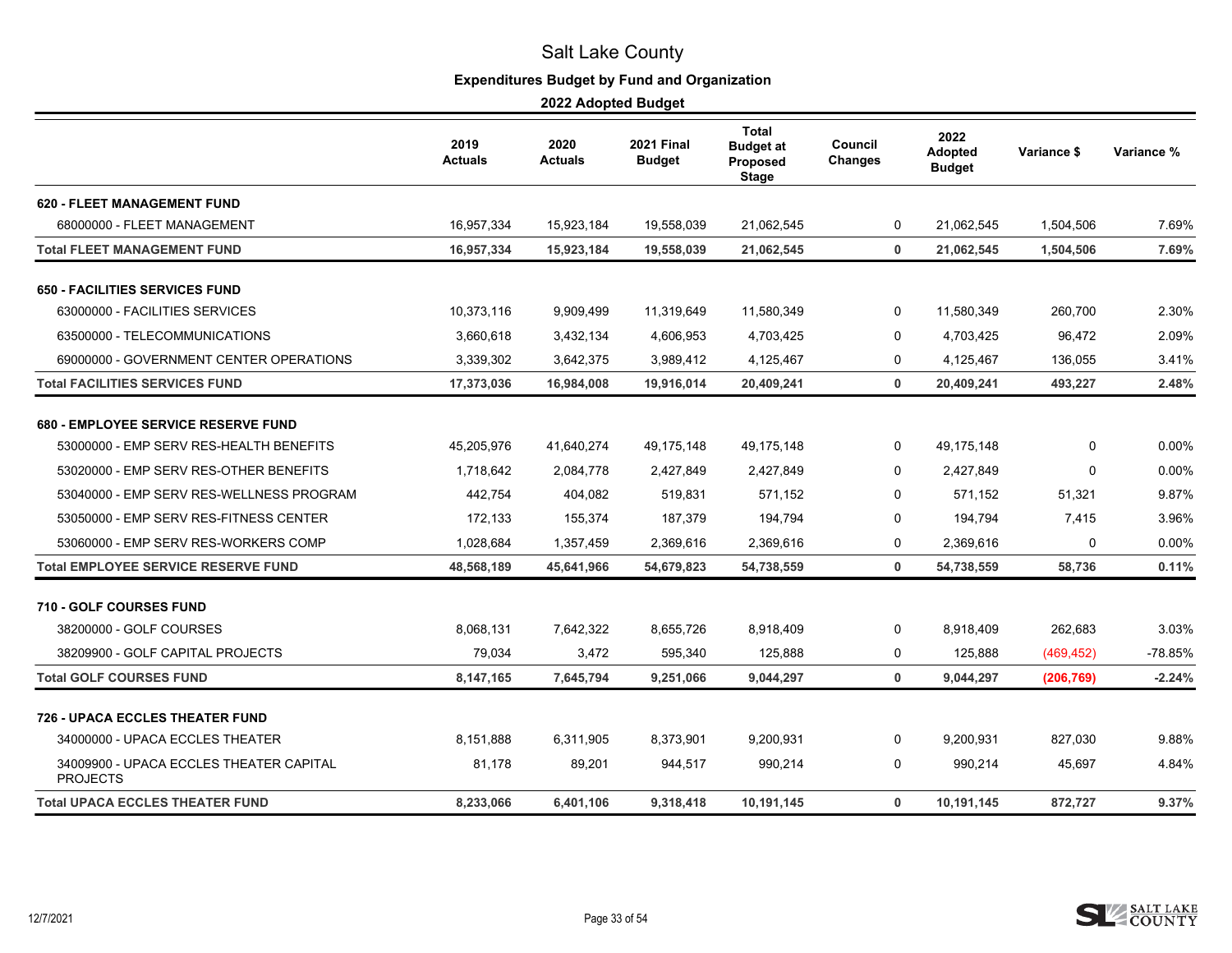# **Expenditures Budget by Fund and Organization**

|                                                              | 2019<br><b>Actuals</b> | 2020<br><b>Actuals</b> | <b>2021 Final</b><br><b>Budget</b> | <b>Total</b><br><b>Budget at</b><br><b>Proposed</b><br><b>Stage</b> | Council<br><b>Changes</b> | 2022<br><b>Adopted</b><br><b>Budget</b> | Variance \$ | Variance % |
|--------------------------------------------------------------|------------------------|------------------------|------------------------------------|---------------------------------------------------------------------|---------------------------|-----------------------------------------|-------------|------------|
| 730 - SOLID WASTE MANAGEMNT FACILITY FUND                    |                        |                        |                                    |                                                                     |                           |                                         |             |            |
| 47500000 - SL COUNTY LANDFILL                                | 14,631,372             | 14,289,774             | 14,932,776                         | 14,666,203                                                          | $\Omega$                  | 14,666,203                              | (266, 573)  | $-1.79%$   |
| 47509900 - SL COUNTY LANDFILL PROJECTS                       | 14,795                 | 2,249                  | 215                                | 215                                                                 | 0                         | 215                                     | 0           | 0.00%      |
| <b>Total SOLID WASTE MANAGEMNT FACILITY FUND</b>             | 14,646,167             | 14,292,023             | 14,932,991                         | 14,666,418                                                          | $\mathbf 0$               | 14,666,418                              | (266, 573)  | $-1.79%$   |
| 735 - PUBLIC WORKS AND OTHER SERVICES FUND                   |                        |                        |                                    |                                                                     |                           |                                         |             |            |
| 10150000 - COMMUNITY DEVELOPMENT &<br><b>ENGAGEMENT SVCS</b> | 268,669                | $\mathbf 0$            | $\mathbf 0$                        | 0                                                                   | $\mathbf 0$               | $\mathbf 0$                             | 0           | 0.00%      |
| 40500000 - PLANNING AND DEVELOPMENT<br><b>SERVICES</b>       | 3,494,608              | $\mathbf 0$            | $\mathbf 0$                        | $\mathbf 0$                                                         | $\mathbf 0$               | $\mathbf 0$                             | $\mathbf 0$ | 0.00%      |
| 41000000 - ANIMAL SERVICES                                   | 6,067,287              | 6,561,985              | 7,452,955                          | 7,380,286                                                           | (255, 399)                | 7,124,887                               | (328,068)   | $-4.40%$   |
| 41009900 - ANIMAL SERVICES CAPITAL PROJECTS                  | 1,707                  | $\mathbf 0$            | $\mathbf 0$                        | 0                                                                   | 0                         | $\mathbf 0$                             | 0           | 0.00%      |
| 44000000 - PUBLIC WORKS OPERATIONS                           | 22,336,457             | 24,893,915             | 23,886,976                         | 25,042,470                                                          | (89,000)                  | 24,953,470                              | 1,066,494   | 4.46%      |
| 44009900 - PUBLIC WORKS OPS CAPITAL PROJECTS                 | 64,442                 | 0                      | 0                                  | 0                                                                   | $\Omega$                  | $\Omega$                                | 0           | 0.00%      |
| 45000000 - PUBLIC WORKS ENGINEERING                          | 2,186,766              | 2,472,105              | 2,822,593                          | 2,978,654                                                           | 0                         | 2,978,654                               | 156,061     | 5.53%      |
| 45100000 - PW ENGINEERING CAPITAL PROJECTS                   | 4,882,184              | 4,174,083              | 18,336,196                         | 16,719,718                                                          | 0                         | 16,719,718                              | (1,616,478) | $-8.82%$   |
| 50200000 - MUNICIPAL SERVICES - STAT AND GENL                | 2,823                  | 555,302                | 14,349                             | 14,349                                                              | $\Omega$                  | 14,349                                  | 0           | $0.00\%$   |
| 85000000 - JUSTICE COURTS                                    | 1,285,070              | 1,234,415              | 1,719,550                          | 1,753,216                                                           | (4, 482)                  | 1,748,734                               | 29,184      | 1.70%      |
| 85009900 - JUSTICE COURTS CAPITAL PROJECTS                   | 95,128                 | 74,934                 | 726,789                            | 869,002                                                             | 0                         | 869,002                                 | 142,213     | 19.57%     |
| <b>Total PUBLIC WORKS AND OTHER SERVICES FUND</b>            | 40,685,140             | 39,966,738             | 54,959,408                         | 54,757,695                                                          | (348, 881)                | 54,408,814                              | (550, 594)  | $-1.00%$   |
| 995 - OPEB TRUST FUND                                        |                        |                        |                                    |                                                                     |                           |                                         |             |            |
| 53080000 - OPEB ADMINISTRATION                               | 4,621,746              | 4,146,481              | 6,250,435                          | 6,250,435                                                           | 0                         | 6,250,435                               | 0           | 0.00%      |
| <b>Total OPEB TRUST FUND</b>                                 | 4,621,746              | 4,146,481              | 6,250,435                          | 6,250,435                                                           | $\mathbf 0$               | 6,250,435                               | $\mathbf 0$ | 0.00%      |
| <b>Grand Total</b>                                           | 1,325,653,942          | 1,460,304,075          | 1,630,566,250                      | 1,684,234,813                                                       | (36,803,002)              | 1,647,431,811                           | 16,865,561  | 1.03%      |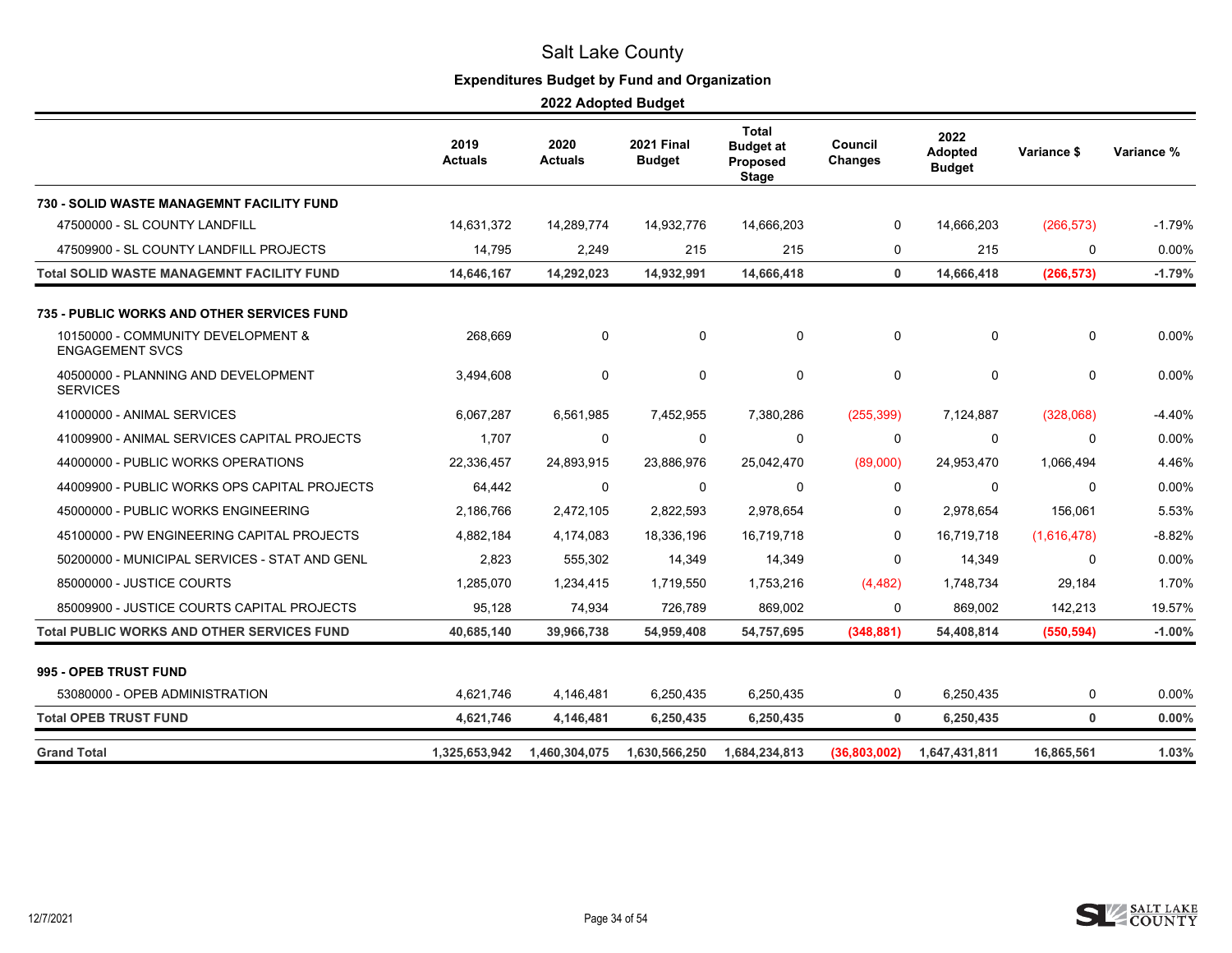# **Other Financing Uses by Fund and Account**

2022 Adopted Budget

<span id="page-35-0"></span>

|                                                           | 2018 Actuals | 2019 Actuals | 2020 Actuals | <b>2021 Final</b><br><b>Budget</b> | 2022 Adopted<br><b>Budget</b> | Variance \$ | Variance %  |
|-----------------------------------------------------------|--------------|--------------|--------------|------------------------------------|-------------------------------|-------------|-------------|
| <b>110 - GENERAL FUND</b>                                 |              |              |              |                                    |                               |             |             |
| 760205 - Ofu Revenue Bond Refunding                       | 0            | 0            | 14,777,296   | 0                                  | 0                             | 0           | 0.00%       |
| <b>Total Fund 110 - GENERAL FUND</b>                      | $\bf{0}$     | $\mathbf 0$  | 14,777,296   | $\mathbf 0$                        | $\mathbf 0$                   | $\mathbf 0$ | 0.00%       |
| <b>120 - GRANT PROGRAMS FUND</b>                          |              |              |              |                                    |                               |             |             |
| 760205 - Ofu Revenue Bond Refunding                       | 0            | 0            | 416,649      | 0                                  | 0                             | 0           | 0.00%       |
| <b>Total Fund 120 - GRANT PROGRAMS FUND</b>               | $\mathbf 0$  | $\mathbf 0$  | 416,649      | $\mathbf 0$                        | 0                             | $\mathbf 0$ | 0.00%       |
| <b>180 - RAMPTON SALT PALACE CONV CTR FUND</b>            |              |              |              |                                    |                               |             |             |
| 760205 - Ofu Revenue Bond Refunding                       | 0            | $\mathbf 0$  | 19,571,719   | $\Omega$                           | 0                             | 0           | 0.00%       |
| <b>Total Fund 180 - RAMPTON SALT PALACE CONV CTR FUND</b> | $\pmb{0}$    | $\mathbf 0$  | 19,571,719   | $\mathbf 0$                        | 0                             | $\mathbf 0$ | 0.00%       |
| 370 - HEALTH FUND                                         |              |              |              |                                    |                               |             |             |
| 760205 - Ofu Revenue Bond Refunding                       | $\mathbf 0$  | $\mathbf 0$  | 2.222.418    | 0                                  | 0                             | 0           | 0.00%       |
| <b>Total Fund 370 - HEALTH FUND</b>                       | $\mathbf 0$  | 0            | 2,222,418    | $\mathbf 0$                        | 0                             | $\mathbf 0$ | 0.00%       |
| <b>410 - BOND DEBT SERVICE FUND</b>                       |              |              |              |                                    |                               |             |             |
| 760200 - Ofu Go Bond Refunding                            | $\mathbf 0$  | 32,050,000   | 8,220,035    | 0                                  | 0                             | $\mathbf 0$ | 0.00%       |
| Total Fund 410 - BOND DEBT SERVICE FUND                   | $\mathbf 0$  | 32,050,000   | 8,220,035    | 0                                  | 0                             | $\mathbf 0$ | 0.00%       |
| <b>650 - FACILITIES SERVICES FUND</b>                     |              |              |              |                                    |                               |             |             |
| 770015 - Ofu Transfers Out - Cap Assets                   | 0            | $\mathbf 0$  | $\mathbf 0$  | 2,493                              | $\mathbf 0$                   | (2, 493)    | $-100.00\%$ |
| <b>Total Fund 650 - FACILITIES SERVICES FUND</b>          | $\mathbf 0$  | $\mathbf 0$  | $\mathbf 0$  | 2,493                              | 0                             | (2, 493)    | $-100.00\%$ |
| <b>726 - UPACA ECCLES THEATER FUND</b>                    |              |              |              |                                    |                               |             |             |
| 781005 - Distribution To Owners                           | 1,937,490    | 724,812      | 0            | 0                                  | 0                             | 0           | 0.00%       |
| <b>Total Fund 726 - UPACA ECCLES THEATER FUND</b>         | 1,937,490    | 724,812      | 0            | $\mathbf 0$                        | $\mathbf 0$                   | $\mathbf 0$ | 0.00%       |
|                                                           |              |              |              |                                    |                               |             |             |

#### **730 - SOLID WASTE MANAGEMNT FACILITY FUND**

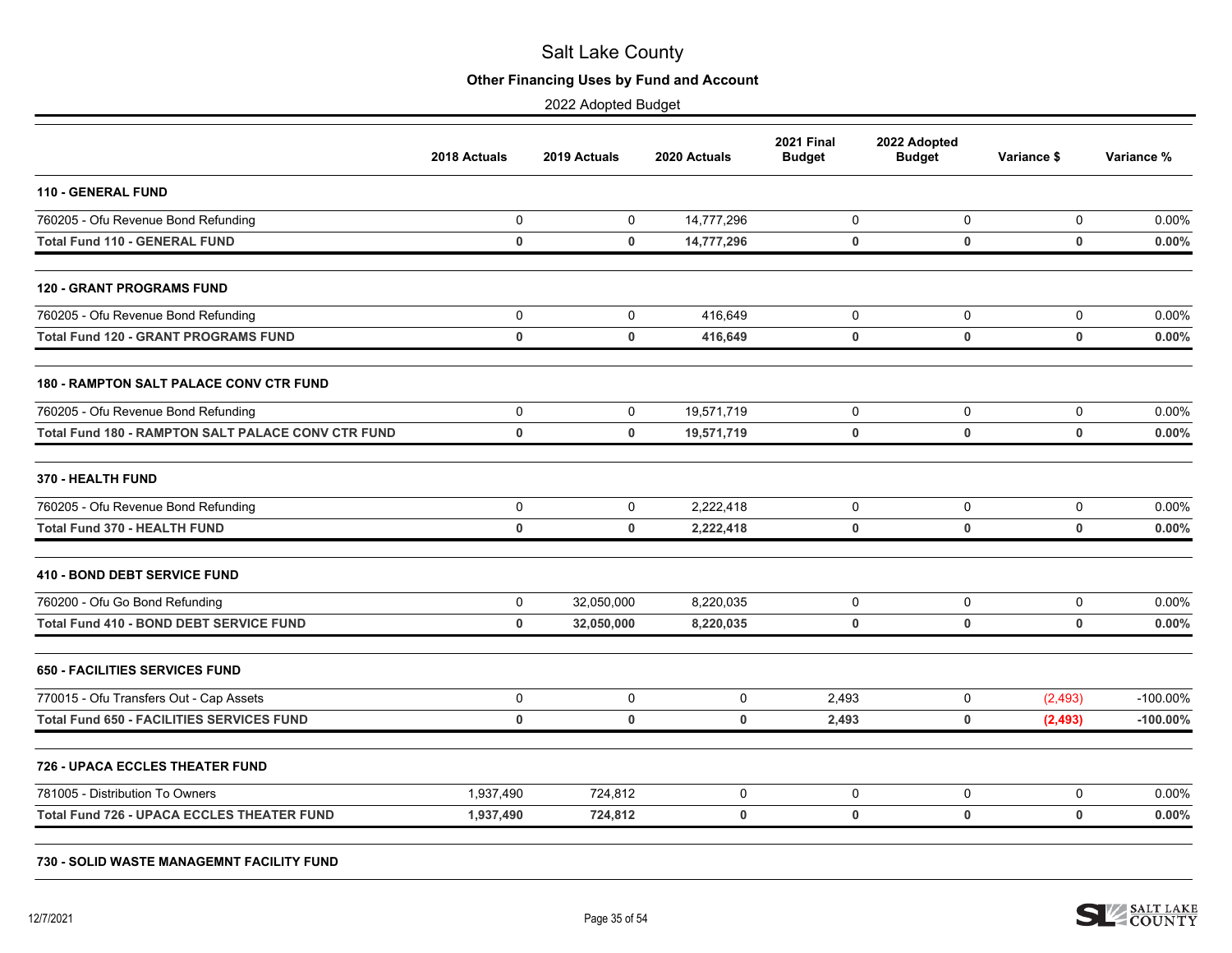# **Other Financing Uses by Fund and Account**

|                                                             | 2018 Actuals | 2019 Actuals | 2020 Actuals | <b>2021 Final</b><br><b>Budget</b> | 2022 Adopted<br><b>Budget</b> | Variance \$ | Variance % |
|-------------------------------------------------------------|--------------|--------------|--------------|------------------------------------|-------------------------------|-------------|------------|
| 781005 - Distribution To Owners                             | 3.829.863.36 | 1,159,677    | 1,029,375    | 1,029,375                          | 920,000                       | (109, 375)  | $-10.63%$  |
| <b>Total Fund 730 - SOLID WASTE MANAGEMNT FACILITY FUND</b> | 3,829,863    | 1,159,677    | 1,029,375    | 1,029,375                          | 920.000                       | (109, 375)  | $-10.63%$  |
| <b>Grand Total</b>                                          | 5,767,353    | 33.934.489   | 46.237.493   | 1,031,868                          | 920,000                       | (111, 868)  | $-10.84%$  |

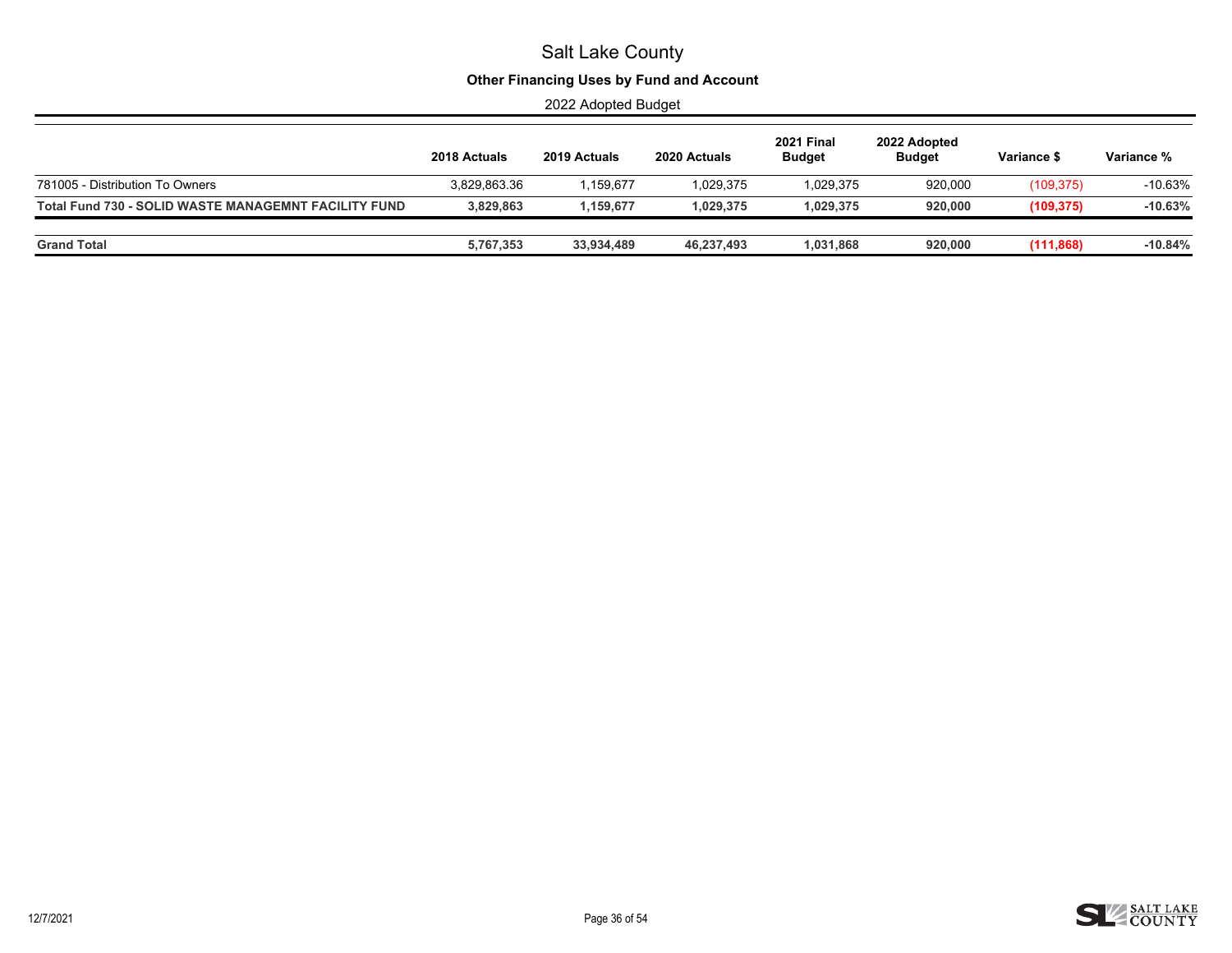# **FTE Budget by Fund and Organization**

<span id="page-37-0"></span>

|                                              | <b>2021 June</b><br>Adjusted<br><b>Budget</b> | 2021 Year-<br>End<br><b>Adjustments</b> | 2021 Final<br><b>Adjusted</b><br><b>Budget</b> | 2022<br>Adjusted<br><b>Base</b><br><b>Budget</b> | <b>Request</b><br>and<br><b>Review</b><br><b>Stage</b><br><b>Changes</b> | Technical<br>and<br><b>Proposed</b><br><b>Stage</b><br><b>Changes</b> | Council<br><b>Stage</b><br><b>Changes</b> | 2022<br><b>Adopted</b><br><b>Budget</b> | FTE<br>Variance<br>(Adopted -<br>Final) |
|----------------------------------------------|-----------------------------------------------|-----------------------------------------|------------------------------------------------|--------------------------------------------------|--------------------------------------------------------------------------|-----------------------------------------------------------------------|-------------------------------------------|-----------------------------------------|-----------------------------------------|
| <b>110 - GENERAL FUND</b>                    |                                               |                                         |                                                |                                                  |                                                                          |                                                                       |                                           |                                         |                                         |
| 10200000 - MAYOR ADMINISTRATION              | 38.75                                         | 1.00                                    | 39.75                                          | 39.75                                            | 2.50                                                                     | 1.25                                                                  | (4.50)                                    | 39.00                                   | (0.75)                                  |
| 10220000 - MAYOR FINANCIAL ADMINISTRATION    | 34.00                                         | 1.00                                    | 35.00                                          | 35.00                                            | 0.00                                                                     | 0.00                                                                  | 0.00                                      | 35.00                                   | 0.00                                    |
| 10230000 - CRIMINAL JUSTICE ADVISORY COUNCIL | 5.00                                          | 0.00                                    | 5.00                                           | 4.00                                             | 1.00                                                                     | 0.00                                                                  | 0.00                                      | 5.00                                    | 0.00                                    |
| 10250000 - RGNL TRANS HOUSING AND ECON DEV   | 42.00                                         | 4.00                                    | 46.00                                          | 40.00                                            | 5.00                                                                     | 6.50                                                                  | (2.50)                                    | 49.00                                   | 3.00                                    |
| 24000000 - CRIMINAL JUSTICE SERVICES         | 150.75                                        | 0.00                                    | 150.75                                         | 150.75                                           | 7.00                                                                     | 0.00                                                                  | (7.00)                                    | 150.75                                  | 0.00                                    |
| 24008800 - CRIMINAL JUSTICE SERVICES ARPA    | 0.00                                          | 0.00                                    | 0.00                                           | 0.00                                             | 0.00                                                                     | 0.00                                                                  | 7.00                                      | 7.00                                    | 7.00                                    |
| 29000000 - INDIGENT LEGAL SERVICES           | 1.00                                          | 0.00                                    | 1.00                                           | 1.00                                             | 0.00                                                                     | 0.00                                                                  | 0.00                                      | 1.00                                    | 0.00                                    |
| 31020000 - REAL ESTATE                       | 3.00                                          | 0.00                                    | 3.00                                           | 3.00                                             | 0.00                                                                     | 0.00                                                                  | 0.00                                      | 3.00                                    | 0.00                                    |
| 36300000 - PARKS                             | 85.00                                         | 0.00                                    | 85.00                                          | 84.00                                            | 10.00                                                                    | 2.00                                                                  | 0.00                                      | 96.00                                   | 11.00                                   |
| 36400000 - RECREATION                        | 184.75                                        | 0.00                                    | 184.75                                         | 184.75                                           | 8.25                                                                     | (2.00)                                                                | (2.00)                                    | 189.00                                  | 4.25                                    |
| 43500000 - EMERGENCY MANAGEMENT              | 1.00                                          | 0.00                                    | 1.00                                           | 1.00                                             | 0.00                                                                     | 0.00                                                                  | 0.00                                      | 1.00                                    | 0.00                                    |
| 43600000 - ADDRESSING                        | 4.00                                          | 0.00                                    | 4.00                                           | 4.00                                             | 0.00                                                                     | 0.00                                                                  | 0.00                                      | 4.00                                    | 0.00                                    |
| 60500000 - INFORMATION TECHNOLOGY            | 104.75                                        | 0.00                                    | 104.75                                         | 102.75                                           | 4.00                                                                     | (1.00)                                                                | (1.00)                                    | 104.75                                  | 0.00                                    |
| 61000000 - CONTRACTS AND PROCUREMENT         | 10.00                                         | 0.00                                    | 10.00                                          | 10.00                                            | 0.00                                                                     | 0.00                                                                  | 0.00                                      | 10.00                                   | 0.00                                    |
| 61500000 - HUMAN RESOURCES                   | 30.00                                         | 0.00                                    | 30.00                                          | 30.00                                            | 4.00                                                                     | 1.00                                                                  | 0.00                                      | 35.00                                   | 5.00                                    |
| 63100000 - FACILITIES MANAGEMENT             | 1.80                                          | 0.00                                    | 1.80                                           | 1.80                                             | 0.00                                                                     | 0.00                                                                  | 0.00                                      | 1.80                                    | 0.00                                    |
| 64000000 - RECORDS MANAGEMENT AND ARCHIVES   | 5.00                                          | 0.00                                    | 5.00                                           | 5.00                                             | 0.00                                                                     | 0.00                                                                  | 0.00                                      | 5.00                                    | 0.00                                    |
| 70100000 - COUNCIL                           | 26.00                                         | 0.00                                    | 26.00                                          | 26.00                                            | 0.00                                                                     | 0.00                                                                  | (2.00)                                    | 24.00                                   | (2.00)                                  |
| 76000000 - AUDITOR                           | 14.00                                         | 0.00                                    | 14.00                                          | 14.00                                            | (1.00)                                                                   | 0.00                                                                  | 0.00                                      | 13.00                                   | (1.00)                                  |
| 79000000 - CLERK                             | 16.00                                         | 0.00                                    | 16.00                                          | 16.00                                            | 0.00                                                                     | 0.00                                                                  | 0.00                                      | 16.00                                   | 0.00                                    |
| 79010000 - CLERK - ELECTIONS                 | 18.75                                         | 0.00                                    | 18.75                                          | 18.75                                            | 0.00                                                                     | 0.00                                                                  | 0.00                                      | 18.75                                   | 0.00                                    |
| 82000000 - DISTRICT ATTORNEY                 | 284.50                                        | 0.00                                    | 284.50                                         | 284.50                                           | 21.00                                                                    | 0.00                                                                  | (22.00)                                   | 283.50                                  | (1.00)                                  |
| 82008800 - DISTRICT ATTORNEY ARPA            | 0.00                                          | 0.00                                    | 0.00                                           | 0.00                                             | 0.00                                                                     | 0.00                                                                  | 22.00                                     | 22.00                                   | 22.00                                   |
| 88000000 - RECORDER                          | 23.00                                         | 0.00                                    | 23.00                                          | 23.00                                            | 0.00                                                                     | 0.00                                                                  | 0.00                                      | 23.00                                   | 0.00                                    |
| 91200000 - COUNTY JAIL                       | 916.50                                        | 0.00                                    | 916.50                                         | 916.50                                           | 6.00                                                                     | (2.00)                                                                | (4.00)                                    | 916.50                                  | 0.00                                    |
| 91208800 - COUNTY JAIL ARPA                  | 0.00                                          | 0.00                                    | 0.00                                           | 0.00                                             | 0.00                                                                     | 0.00                                                                  | 4.00                                      | 4.00                                    | 4.00                                    |

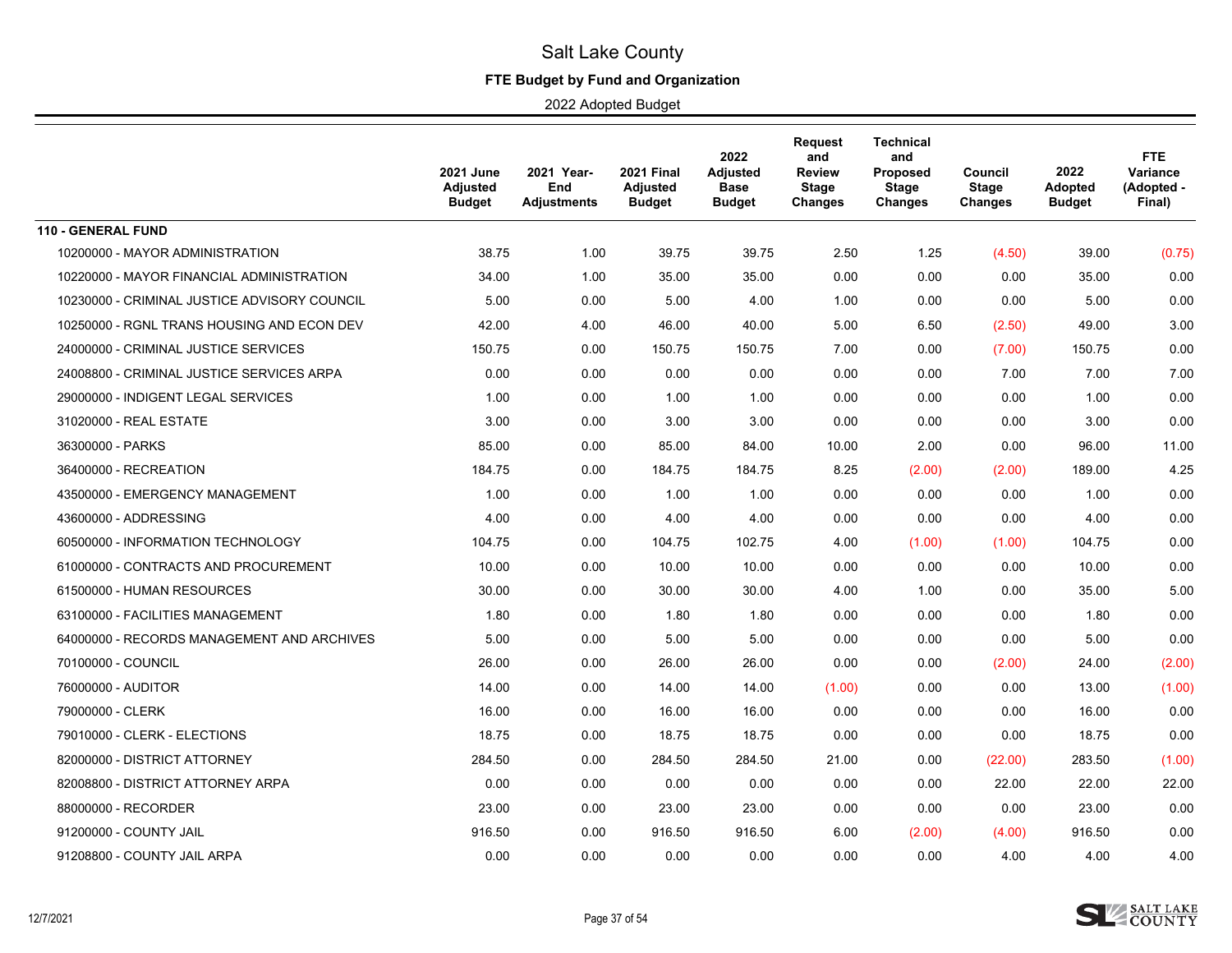# **FTE Budget by Fund and Organization**

|                                                 | <b>2021 June</b><br>Adjusted<br><b>Budget</b> | 2021 Year-<br>End<br><b>Adjustments</b> | <b>2021 Final</b><br>Adjusted<br><b>Budget</b> | 2022<br><b>Adjusted</b><br><b>Base</b><br><b>Budget</b> | <b>Request</b><br>and<br><b>Review</b><br><b>Stage</b><br><b>Changes</b> | <b>Technical</b><br>and<br>Proposed<br><b>Stage</b><br><b>Changes</b> | Council<br><b>Stage</b><br><b>Changes</b> | 2022<br>Adopted<br><b>Budget</b> | FTE<br>Variance<br>(Adopted -<br>Final) |
|-------------------------------------------------|-----------------------------------------------|-----------------------------------------|------------------------------------------------|---------------------------------------------------------|--------------------------------------------------------------------------|-----------------------------------------------------------------------|-------------------------------------------|----------------------------------|-----------------------------------------|
| 91250000 - SHERIFF PUBLIC SAFETY BUREAU         | 151.00                                        | 0.00                                    | 151.00                                         | 151.00                                                  | 4.00                                                                     | (5.00)                                                                | 0.00                                      | 150.00                           | (1.00)                                  |
| 91300000 - SHERIFF CW INVEST/SUPPORT SVCS       | 12.00                                         | 0.00                                    | 12.00                                          | 12.00                                                   | 0.00                                                                     | 0.00                                                                  | 0.00                                      | 12.00                            | 0.00                                    |
| 94000000 - SURVEYOR                             | 20.48                                         | 0.00                                    | 20.48                                          | 20.48                                                   | 0.00                                                                     | 3.00                                                                  | 0.00                                      | 23.48                            | 3.00                                    |
| <b>Total GENERAL FUND</b>                       | 2,183.03                                      | 6.00                                    | 2,189.03                                       | 2,179.03                                                | 71.75                                                                    | 3.75                                                                  | (12.00)                                   | 2,242.53                         | 53.50                                   |
| <b>120 - GRANT PROGRAMS FUND</b>                |                                               |                                         |                                                |                                                         |                                                                          |                                                                       |                                           |                                  |                                         |
| 21000000 - YOUTH SERVICES DIVISION              | 151.25                                        | 0.00                                    | 151.25                                         | 151.25                                                  | 2.00                                                                     | 0.00                                                                  | 0.00                                      | 153.25                           | 2.00                                    |
| 22500000 - BEHAVIORAL HEALTH SERVICES PRGM      | 26.00                                         | 0.00                                    | 26.00                                          | 26.00                                                   | 0.00                                                                     | 0.00                                                                  | 0.00                                      | 26.00                            | 0.00                                    |
| 23000000 - AGING AND ADULT SERVICES             | 151.39                                        | 0.00                                    | 151.39                                         | 151.39                                                  | (4.25)                                                                   | 0.00                                                                  | (1.00)                                    | 146.14                           | (5.25)                                  |
| <b>Total GRANT PROGRAMS FUND</b>                | 328.64                                        | 0.00                                    | 328.64                                         | 328.64                                                  | (2.25)                                                                   | 0.00                                                                  | (1.00)                                    | 325.39                           | (3.25)                                  |
| <b>185 - SLCO ARTS AND CULTURE FUND</b>         |                                               |                                         |                                                |                                                         |                                                                          |                                                                       |                                           |                                  |                                         |
| 35000000 - SLCO ARTS AND CULTURE                | 55.25                                         | 0.00                                    | 55.25                                          | 55.25                                                   | 2.00                                                                     | 1.00                                                                  | (1.00)                                    | 57.25                            | 2.00                                    |
| <b>Total SLCO ARTS AND CULTURE FUND</b>         | 55.25                                         | 0.00                                    | 55.25                                          | 55.25                                                   | 2.00                                                                     | 1.00                                                                  | (1.00)                                    | 57.25                            | 2.00                                    |
| <b>250 - FLOOD CONTROL FUND</b>                 |                                               |                                         |                                                |                                                         |                                                                          |                                                                       |                                           |                                  |                                         |
| 46000000 - FLOOD CONTROL ENGINEERING            | 31.00                                         | 0.00                                    | 31.00                                          | 31.00                                                   | 4.00                                                                     | 0.00                                                                  | 0.00                                      | 35.00                            | 4.00                                    |
| <b>Total FLOOD CONTROL FUND</b>                 | 31.00                                         | 0.00                                    | 31.00                                          | 31.00                                                   | 4.00                                                                     | 0.00                                                                  | 0.00                                      | 35.00                            | 4.00                                    |
| 280 - OPEN SPACE FUND                           |                                               |                                         |                                                |                                                         |                                                                          |                                                                       |                                           |                                  |                                         |
| 10800000 - OPEN SPACE                           | 0.25                                          | 0.00                                    | 0.25                                           | 0.25                                                    | 0.75                                                                     | (0.75)                                                                | 0.00                                      | 0.25                             | 0.00                                    |
| <b>Total OPEN SPACE FUND</b>                    | 0.25                                          | 0.00                                    | 0.25                                           | 0.25                                                    | 0.75                                                                     | (0.75)                                                                | 0.00                                      | 0.25                             | 0.00                                    |
| 310 - ZOOS ARTS AND PARKS FUND                  |                                               |                                         |                                                |                                                         |                                                                          |                                                                       |                                           |                                  |                                         |
| 35940000 - ZAP ADMINISTRATION                   | 2.00                                          | 0.00                                    | 2.00                                           | 2.00                                                    | 1.00                                                                     | 0.00                                                                  | 0.00                                      | 3.00                             | 1.00                                    |
| <b>Total ZOOS ARTS AND PARKS FUND</b>           | 2.00                                          | 0.00                                    | 2.00                                           | 2.00                                                    | 1.00                                                                     | 0.00                                                                  | 0.00                                      | 3.00                             | 1.00                                    |
| <b>340 - STATE TAX ADMINISTRATION LEVY FUND</b> |                                               |                                         |                                                |                                                         |                                                                          |                                                                       |                                           |                                  |                                         |
| 70110000 - COUNCIL-TAX ADMINISTRATION           | 5.50                                          | 0.00                                    | 5.50                                           | 5.50                                                    | 0.00                                                                     | 0.00                                                                  | 0.00                                      | 5.50                             | 0.00                                    |
| 73000000 - ASSESSOR                             | 106.00                                        | 0.00                                    | 106.00                                         | 106.00                                                  | 0.00                                                                     | 5.00                                                                  | 0.00                                      | 111.00                           | 5.00                                    |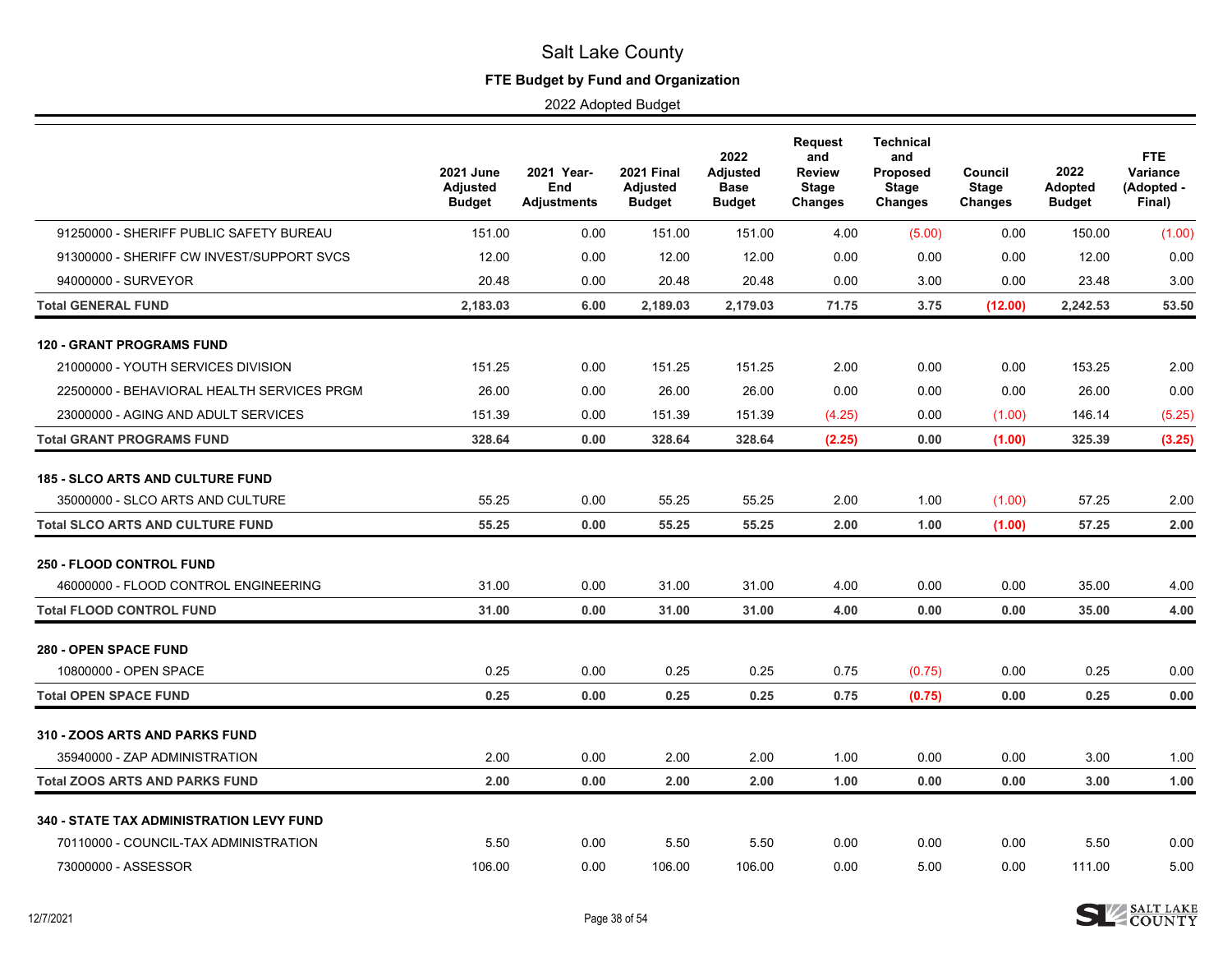# **FTE Budget by Fund and Organization**

|                                                 | <b>2021 June</b><br>Adjusted<br><b>Budget</b> | 2021 Year-<br>End<br><b>Adjustments</b> | <b>2021 Final</b><br>Adjusted<br><b>Budget</b> | 2022<br><b>Adjusted</b><br><b>Base</b><br><b>Budget</b> | <b>Request</b><br>and<br><b>Review</b><br><b>Stage</b><br><b>Changes</b> | <b>Technical</b><br>and<br>Proposed<br><b>Stage</b><br><b>Changes</b> | Council<br>Stage<br><b>Changes</b> | 2022<br><b>Adopted</b><br><b>Budget</b> | FTE<br>Variance<br>(Adopted -<br>Final) |
|-------------------------------------------------|-----------------------------------------------|-----------------------------------------|------------------------------------------------|---------------------------------------------------------|--------------------------------------------------------------------------|-----------------------------------------------------------------------|------------------------------------|-----------------------------------------|-----------------------------------------|
| 76010000 - AUDITOR-TAX ADMINISTRATION           | 10.00                                         | 0.00                                    | 10.00                                          | 10.00                                                   | 1.00                                                                     | 0.00                                                                  | 0.00                               | 11.00                                   | 1.00                                    |
| 82010000 - DISTRICT ATTORNEY-TAX ADMIN          | 2.00                                          | 0.00                                    | 2.00                                           | 2.00                                                    | 0.00                                                                     | 0.00                                                                  | 0.00                               | 2.00                                    | 0.00                                    |
| 88510000 - RECORDER-TAX ADMINISTRATION          | 28.75                                         | 0.00                                    | 28.75                                          | 28.75                                                   | 0.00                                                                     | 0.00                                                                  | 0.00                               | 28.75                                   | 0.00                                    |
| 94010000 - SURVEYOR TAX ADMINISTRATION          | 6.00                                          | 0.00                                    | 6.00                                           | 6.00                                                    | 0.00                                                                     | 0.00                                                                  | 0.00                               | 6.00                                    | 0.00                                    |
| 97000000 - TREASURER-TAX ADMINISTRATION         | 25.00                                         | 0.00                                    | 25.00                                          | 25.00                                                   | 0.00                                                                     | 0.00                                                                  | 0.00                               | 25.00                                   | 0.00                                    |
| <b>Total STATE TAX ADMINISTRATION LEVY FUND</b> | 183.25                                        | 0.00                                    | 183.25                                         | 183.25                                                  | 1.00                                                                     | 5.00                                                                  | 0.00                               | 189.25                                  | 6.00                                    |
| 360 - LIBRARY FUND                              |                                               |                                         |                                                |                                                         |                                                                          |                                                                       |                                    |                                         |                                         |
| 25000000 - LIBRARY                              | 438.00                                        | 0.00                                    | 438.00                                         | 438.00                                                  | (0.75)                                                                   | 0.00                                                                  | 0.00                               | 437.25                                  | (0.75)                                  |
| <b>Total LIBRARY FUND</b>                       | 438.00                                        | 0.00                                    | 438.00                                         | 438.00                                                  | (0.75)                                                                   | 0.00                                                                  | 0.00                               | 437.25                                  | (0.75)                                  |
| 370 - HEALTH FUND                               |                                               |                                         |                                                |                                                         |                                                                          |                                                                       |                                    |                                         |                                         |
| 21500000 - HEALTH                               | 369.50                                        | 97.25                                   | 466.75                                         | 466.75                                                  | 84.50                                                                    | 0.00                                                                  | (85.50)                            | 465.75                                  | (1.00)                                  |
| 21508800 - HEALTH ARPA                          | 0.00                                          | 0.00                                    | 0.00                                           | 0.00                                                    | 0.00                                                                     | 0.00                                                                  | 82.50                              | 82.50                                   | 82.50                                   |
| <b>Total HEALTH FUND</b>                        | 369.50                                        | 97.25                                   | 466.75                                         | 466.75                                                  | 84.50                                                                    | 0.00                                                                  | (3.00)                             | 548.25                                  | 81.50                                   |
| <b>390 - PLANETARIUM FUND</b>                   |                                               |                                         |                                                |                                                         |                                                                          |                                                                       |                                    |                                         |                                         |
| 35100000 - CLARK PLANETARIUM                    | 32.00                                         | 0.00                                    | 32.00                                          | 32.00                                                   | 0.00                                                                     | 0.00                                                                  | 0.00                               | 32.00                                   | 0.00                                    |
| <b>Total PLANETARIUM FUND</b>                   | 32.00                                         | 0.00                                    | 32.00                                          | 32.00                                                   | 0.00                                                                     | 0.00                                                                  | 0.00                               | 32.00                                   | 0.00                                    |
| <b>620 - FLEET MANAGEMENT FUND</b>              |                                               |                                         |                                                |                                                         |                                                                          |                                                                       |                                    |                                         |                                         |
| 68000000 - FLEET MANAGEMENT                     | 46.00                                         | 0.00                                    | 46.00                                          | 46.00                                                   | 0.00                                                                     | 0.00                                                                  | 0.00                               | 46.00                                   | 0.00                                    |
| <b>Total FLEET MANAGEMENT FUND</b>              | 46.00                                         | 0.00                                    | 46.00                                          | 46.00                                                   | 0.00                                                                     | 0.00                                                                  | 0.00                               | 46.00                                   | 0.00                                    |
| <b>650 - FACILITIES SERVICES FUND</b>           |                                               |                                         |                                                |                                                         |                                                                          |                                                                       |                                    |                                         |                                         |
| 63000000 - FACILITIES SERVICES                  | 73.20                                         | 0.00                                    | 73.20                                          | 73.20                                                   | 0.00                                                                     | 0.00                                                                  | 0.00                               | 73.20                                   | 0.00                                    |
| 63500000 - TELECOMMUNICATIONS                   | 5.00                                          | 0.00                                    | 5.00                                           | 5.00                                                    | 0.00                                                                     | 0.00                                                                  | 0.00                               | 5.00                                    | 0.00                                    |
| 69000000 - GOVERNMENT CENTER OPERATIONS         | 2.00                                          | 0.00                                    | 2.00                                           | 2.00                                                    | 0.00                                                                     | 0.00                                                                  | 0.00                               | 2.00                                    | 0.00                                    |
| <b>Total FACILITIES SERVICES FUND</b>           | 80.20                                         | 0.00                                    | 80.20                                          | 80.20                                                   | 0.00                                                                     | 0.00                                                                  | 0.00                               | 80.20                                   | 0.00                                    |

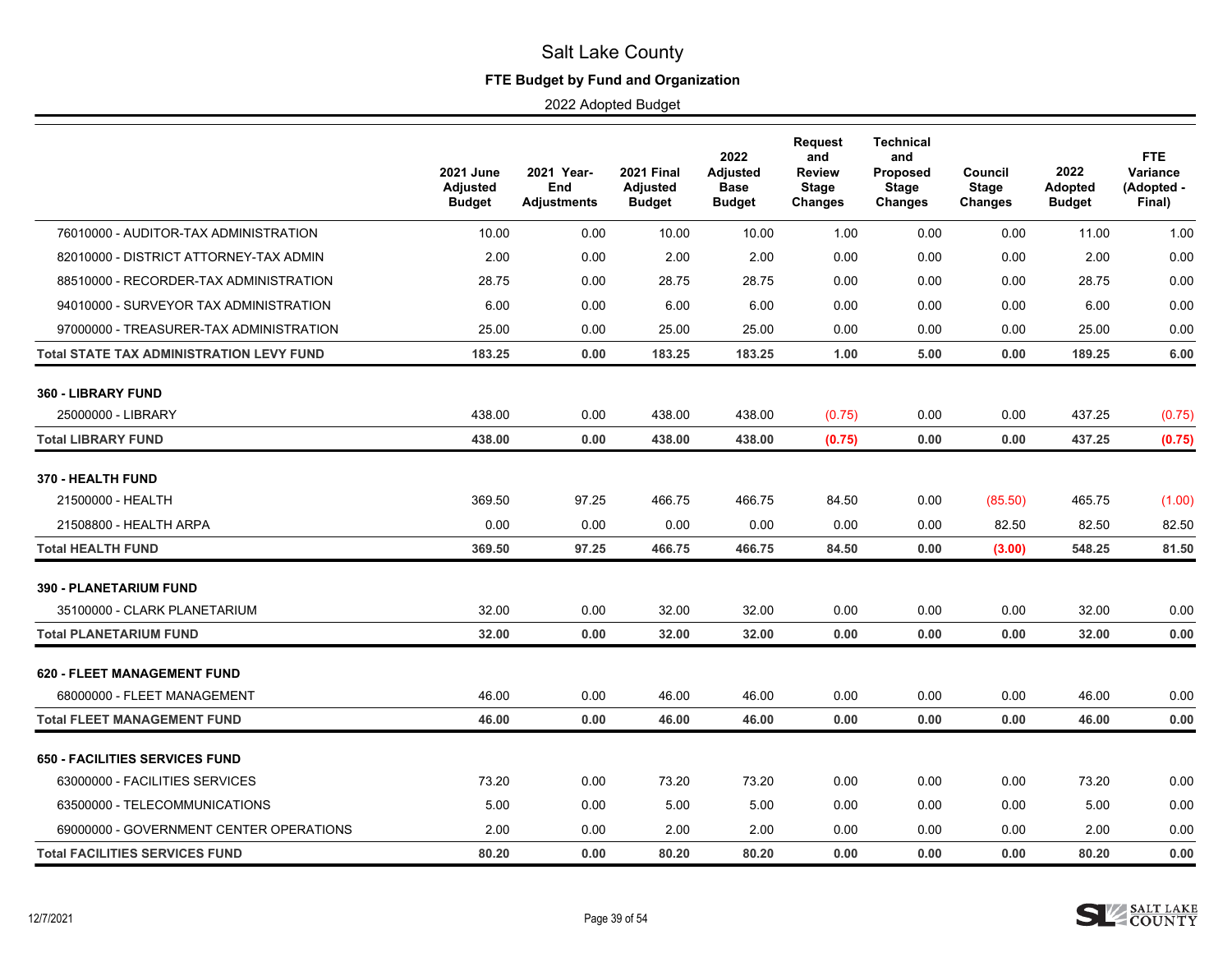# **FTE Budget by Fund and Organization**

|                                                   | <b>2021 June</b><br>Adjusted<br><b>Budget</b> | 2021 Year-<br>End<br><b>Adjustments</b> | <b>2021 Final</b><br>Adjusted<br><b>Budget</b> | 2022<br><b>Adjusted</b><br><b>Base</b><br><b>Budget</b> | <b>Request</b><br>and<br><b>Review</b><br><b>Stage</b><br><b>Changes</b> | <b>Technical</b><br>and<br>Proposed<br><b>Stage</b><br><b>Changes</b> | Council<br><b>Stage</b><br><b>Changes</b> | 2022<br>Adopted<br><b>Budget</b> | FTE.<br>Variance<br>(Adopted -<br>Final) |
|---------------------------------------------------|-----------------------------------------------|-----------------------------------------|------------------------------------------------|---------------------------------------------------------|--------------------------------------------------------------------------|-----------------------------------------------------------------------|-------------------------------------------|----------------------------------|------------------------------------------|
| 680 - EMPLOYEE SERVICE RESERVE FUND               |                                               |                                         |                                                |                                                         |                                                                          |                                                                       |                                           |                                  |                                          |
| 53040000 - EMP SERV RES-WELLNESS PROGRAM          | 3.00                                          | 0.00                                    | 3.00                                           | 3.00                                                    | 0.00                                                                     | 0.00                                                                  | 0.00                                      | 3.00                             | 0.00                                     |
| 53050000 - EMP SERV RES-FITNESS CENTER            | 0.50                                          | 0.00                                    | 0.50                                           | 0.50                                                    | 0.00                                                                     | 0.00                                                                  | 0.00                                      | 0.50                             | 0.00                                     |
| <b>Total EMPLOYEE SERVICE RESERVE FUND</b>        | 3.50                                          | 0.00                                    | 3.50                                           | 3.50                                                    | 0.00                                                                     | 0.00                                                                  | 0.00                                      | 3.50                             | 0.00                                     |
| <b>710 - GOLF COURSES FUND</b>                    |                                               |                                         |                                                |                                                         |                                                                          |                                                                       |                                           |                                  |                                          |
| 38200000 - GOLF COURSES                           | 38.00                                         | 0.00                                    | 38.00                                          | 38.00                                                   | 0.00                                                                     | 0.00                                                                  | 0.00                                      | 38.00                            | 0.00                                     |
| <b>Total GOLF COURSES FUND</b>                    | 38.00                                         | 0.00                                    | 38.00                                          | 38.00                                                   | 0.00                                                                     | 0.00                                                                  | 0.00                                      | 38.00                            | 0.00                                     |
| <b>726 - UPACA ECCLES THEATER FUND</b>            |                                               |                                         |                                                |                                                         |                                                                          |                                                                       |                                           |                                  |                                          |
| 34000000 - UPACA ECCLES THEATER                   | 24.25                                         | 0.00                                    | 24.25                                          | 24.25                                                   | 0.00                                                                     | 0.00                                                                  | 0.00                                      | 24.25                            | 0.00                                     |
| <b>Total UPACA ECCLES THEATER FUND</b>            | 24.25                                         | 0.00                                    | 24.25                                          | 24.25                                                   | 0.00                                                                     | 0.00                                                                  | 0.00                                      | 24.25                            | 0.00                                     |
| 730 - SOLID WASTE MANAGEMNT FACILITY FUND         |                                               |                                         |                                                |                                                         |                                                                          |                                                                       |                                           |                                  |                                          |
| 47500000 - SL COUNTY LANDFILL                     | 50.00                                         | 0.00                                    | 50.00                                          | 50.00                                                   | 0.00                                                                     | 0.00                                                                  | 0.00                                      | 50.00                            | 0.00                                     |
| <b>Total SOLID WASTE MANAGEMNT FACILITY FUND</b>  | 50.00                                         | 0.00                                    | 50.00                                          | 50.00                                                   | 0.00                                                                     | 0.00                                                                  | 0.00                                      | 50.00                            | 0.00                                     |
| 735 - PUBLIC WORKS AND OTHER SERVICES FUND        |                                               |                                         |                                                |                                                         |                                                                          |                                                                       |                                           |                                  |                                          |
| 41000000 - ANIMAL SERVICES                        | 60.75                                         | 0.00                                    | 60.75                                          | 60.75                                                   | (3.00)                                                                   | 2.00                                                                  | (2.00)                                    | 57.75                            | (3.00)                                   |
| 44000000 - PUBLIC WORKS OPERATIONS                | 112.75                                        | 0.00                                    | 112.75                                         | 112.75                                                  | 0.00                                                                     | 0.00                                                                  | 0.00                                      | 112.75                           | 0.00                                     |
| 45000000 - PUBLIC WORKS ENGINEERING               | 15.00                                         | 0.00                                    | 15.00                                          | 15.00                                                   | 0.00                                                                     | 0.00                                                                  | 0.00                                      | 15.00                            | 0.00                                     |
| 85000000 - JUSTICE COURTS                         | 14.00                                         | 0.00                                    | 14.00                                          | 14.00                                                   | 0.00                                                                     | 0.00                                                                  | 0.00                                      | 14.00                            | 0.00                                     |
| <b>Total PUBLIC WORKS AND OTHER SERVICES FUND</b> | 202.50                                        | 0.00                                    | 202.50                                         | 202.50                                                  | (3.00)                                                                   | 2.00                                                                  | (2.00)                                    | 199.50                           | (3.00)                                   |
| <b>Grand Total</b>                                | 4,067.37                                      | 103.25                                  | 4,170.62                                       | 4,160.62                                                | 159.00                                                                   | 11.00                                                                 | (19.00)                                   | 4,311.62                         | 141.00                                   |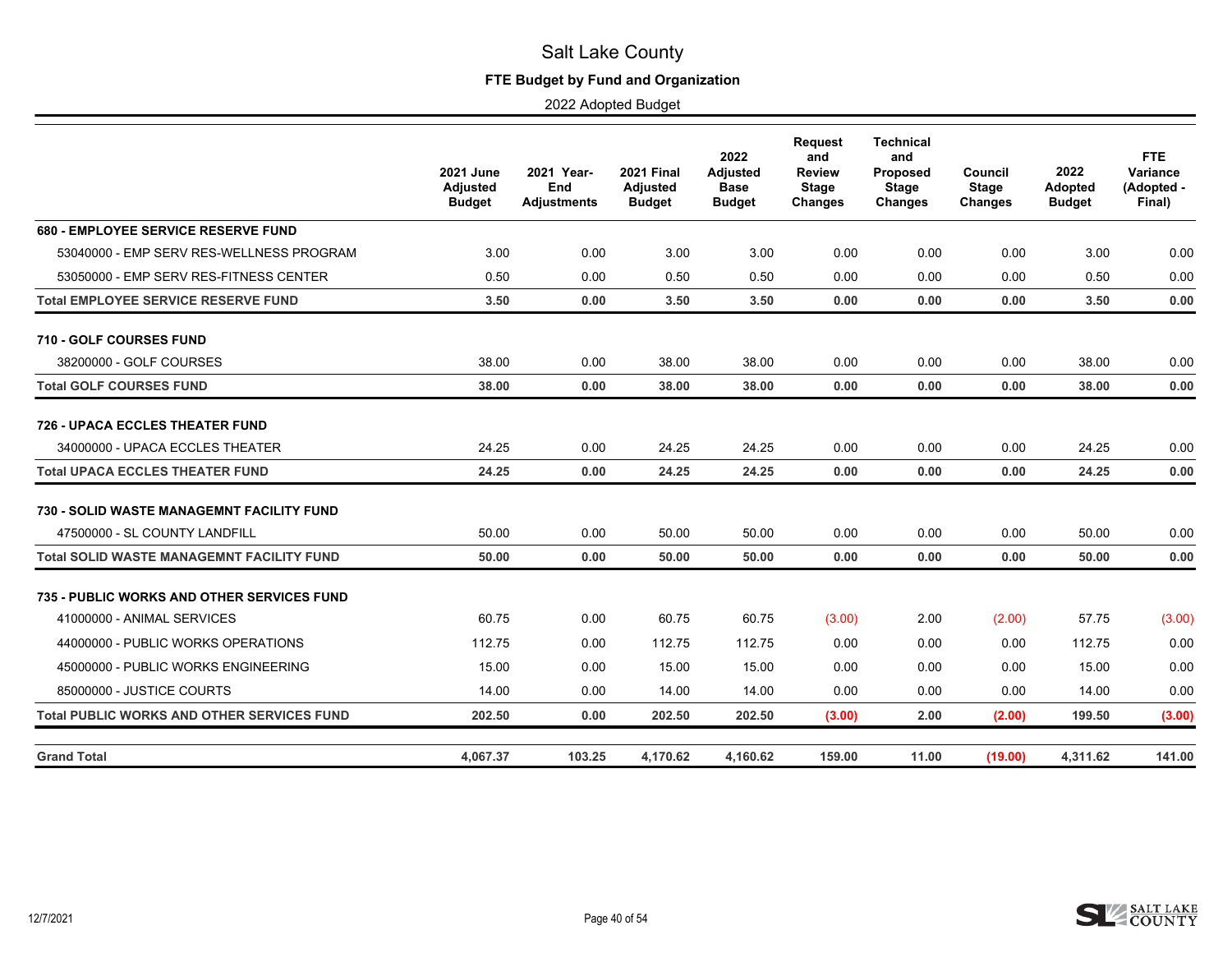# **Contributions (Account 667005) by Fund and Organization**

<span id="page-41-0"></span>

|                                                                                | 2018 Actuals             | 2019 Actuals             | 2020 Actuals             | <b>2021 Final</b><br><b>Budget</b> | Mayor<br>Proposed        | Council<br>Changes       | 2022 Adopted<br><b>Budget</b> | Variance \$              | Variance %  |
|--------------------------------------------------------------------------------|--------------------------|--------------------------|--------------------------|------------------------------------|--------------------------|--------------------------|-------------------------------|--------------------------|-------------|
| 110 - GENERAL FUND                                                             | 926,734                  | 668,742                  | 448,810                  | 389,824                            | 279,291                  | (16,000)                 | 263,291                       | (126, 533)               | (32.5%)     |
| 10200000 - MAYOR ADMINISTRATION                                                | 132,157                  | 124,774                  | 101,124                  | 43,124                             | 62,124                   | (16,000)                 | 46,124                        | 3,000                    | 7.0%        |
| 0 - No Program                                                                 | 132,157                  | 124,774                  | 101,124                  |                                    |                          |                          |                               |                          | 0%          |
| D1002 - Other Contributions (Misc.)                                            | $\overline{a}$           | $\ddot{\phantom{a}}$     | $\mathbf{r}$             | 1,000                              | 20,000                   | (16,000)                 | 4,000                         | 3,000                    | 300.0%      |
| D1004 - Rape Recovery Center                                                   | $\overline{\phantom{0}}$ |                          | $\blacksquare$           | 42,124                             | 42,124                   |                          | 42,124                        |                          | 0%          |
| <b>10220000 - MAYOR FINANCIAL ADMINISTRATION</b>                               |                          | 37,415                   |                          |                                    |                          |                          |                               |                          | 0%          |
| 0 - No Program                                                                 |                          | 37,415                   |                          |                                    |                          |                          |                               |                          | 0%          |
| 10230000 - CRIMINAL JUSTICE ADVISORY COUNCIL                                   |                          | 33,000                   |                          |                                    |                          |                          |                               |                          | 0%          |
| 0 - No Program                                                                 |                          | 33,000                   |                          |                                    |                          |                          |                               |                          | 0%          |
| 10250000 - RGNL TRANS HOUSING AND ECON DEV                                     | 533,828                  | 154,000                  | 190,000                  | 165,000                            | 27,500                   | $\blacksquare$           | 27,500                        | (137, 500)               | (83.3%)     |
| 0 - No Program                                                                 | 533,828                  | 154,000                  | 190,000                  | $\overline{\phantom{a}}$           | $\overline{\phantom{a}}$ |                          | $\blacksquare$                | $\sim$                   | 0%          |
| D1006 - Utah Women Trades                                                      |                          |                          |                          | 5,000                              |                          |                          |                               | (5,000)                  | $(100.0\%)$ |
| D1007 - Downtown Alliance Winter Market                                        | $\sim$                   | $\overline{a}$           | $\overline{a}$           | 15,000                             | $\sim$                   | ÷.                       | $\sim$                        | (15,000)                 | $(100.0\%)$ |
| D1008 - Suazo Center                                                           |                          |                          | $\blacksquare$           | 5,000                              |                          |                          | $\overline{\phantom{a}}$      | (5,000)                  | $(100.0\%)$ |
| D1009 - Columbus Community Center                                              | $\overline{a}$           |                          | $\ddot{\phantom{a}}$     | 5,000                              | $\ddot{\phantom{a}}$     | $\overline{a}$           | $\blacksquare$                | (5,000)                  | $(100.0\%)$ |
| D1010 - Catholic Community Services Weigand Center<br>Operations               |                          |                          | $\blacksquare$           | 100,000                            | $\overline{\phantom{a}}$ | $\overline{\phantom{a}}$ | $\overline{\phantom{a}}$      | (100,000)                | $(100.0\%)$ |
| D1011 - Kem C. Gardner Policy Institute                                        | $\blacksquare$           | $\overline{\phantom{a}}$ | $\overline{\phantom{a}}$ | 10,000                             | $\blacksquare$           | $\overline{\phantom{a}}$ | $\overline{\phantom{a}}$      | (10,000)                 | $(100.0\%)$ |
| D1012 - Salt Lake Chamber                                                      |                          |                          | $\overline{\phantom{a}}$ | 25,000                             | $\overline{a}$           |                          | $\blacksquare$                | (25,000)                 | $(100.0\%)$ |
| D1100 - Envision Utah                                                          | $\overline{\phantom{a}}$ | $\overline{\phantom{a}}$ | $\sim$                   | $\sim$                             | 2,500                    | $\frac{1}{2}$            | 2,500                         | 2,500                    | 100.0%      |
| D1101 - Utah League of Cities & Towns                                          |                          |                          | $\overline{\phantom{a}}$ | $\overline{\phantom{a}}$           | 2,500                    | $\overline{\phantom{a}}$ | 2,500                         | 2,500                    | 100.0%      |
| D1102 - Utah Land Use Institute                                                |                          |                          | $\sim$                   | $\sim$                             | 2,500                    | $\blacksquare$           | 2,500                         | 2,500                    | 100.0%      |
| D1103 - Utah Department Of Transportation                                      |                          |                          | $\overline{\phantom{a}}$ | $\overline{\phantom{a}}$           | 2,500                    | $\overline{\phantom{a}}$ | 2,500                         | 2,500                    | 100.0%      |
| D1104 - American Planning Association                                          |                          |                          |                          | $\overline{a}$                     | 2,000                    | $\overline{a}$           | 2,000                         | 2,000                    | 100.0%      |
| D1105 - Bike Utah                                                              |                          |                          |                          | $\overline{\phantom{a}}$           | 5,000                    | $\overline{\phantom{a}}$ | 5,000                         | 5,000                    | 100.0%      |
| D1106 - Utah Land Use Institute - Utah League of Cities<br>& Towns Partnership |                          |                          |                          |                                    | 2,000                    |                          | 2,000                         | 2,000                    | 100.0%      |
| D1107 - Bicycle Collective                                                     |                          |                          | $\overline{\phantom{a}}$ | $\overline{\phantom{a}}$           | 8,500                    | $\blacksquare$           | 8,500                         | 8,500                    | 100.0%      |
| 23500000 - EXTENSION SERVICE                                                   | 27,000                   | 26,927                   | $\blacksquare$           | 27,000                             | 27,000                   | $\blacksquare$           | 27,000                        |                          | 0%          |
| 0 - No Program                                                                 | 27,000                   | 26,927                   | $\sim$                   | $\sim$                             |                          | $\overline{a}$           |                               |                          | 0%          |
| D1013 - Junior Livestock Council                                               |                          |                          | $\overline{\phantom{a}}$ | 27,000                             | 27,000                   | $\overline{\phantom{a}}$ | 27,000                        |                          | 0%          |
| 24000000 - CRIMINAL JUSTICE SERVICES                                           | 50,500                   | 50,000                   | 50,500                   | 50,500                             | 50,500                   | $\blacksquare$           | 50,500                        |                          | 0%          |
| 0 - No Program                                                                 | 50,500                   | 50,000                   | 50,500                   | $\overline{\phantom{a}}$           | - 11                     | $\overline{\phantom{a}}$ | $\overline{a}$                | $\overline{\phantom{a}}$ | 0%          |
| D1014 - YWCA Family Justice Center                                             |                          |                          |                          | 50,000                             | 50,000                   |                          | 50,000                        |                          | 0%          |
| D1015 - Friends of Drug Court                                                  |                          |                          |                          | 500                                | 500                      | $\overline{a}$           | 500                           |                          | 0%          |

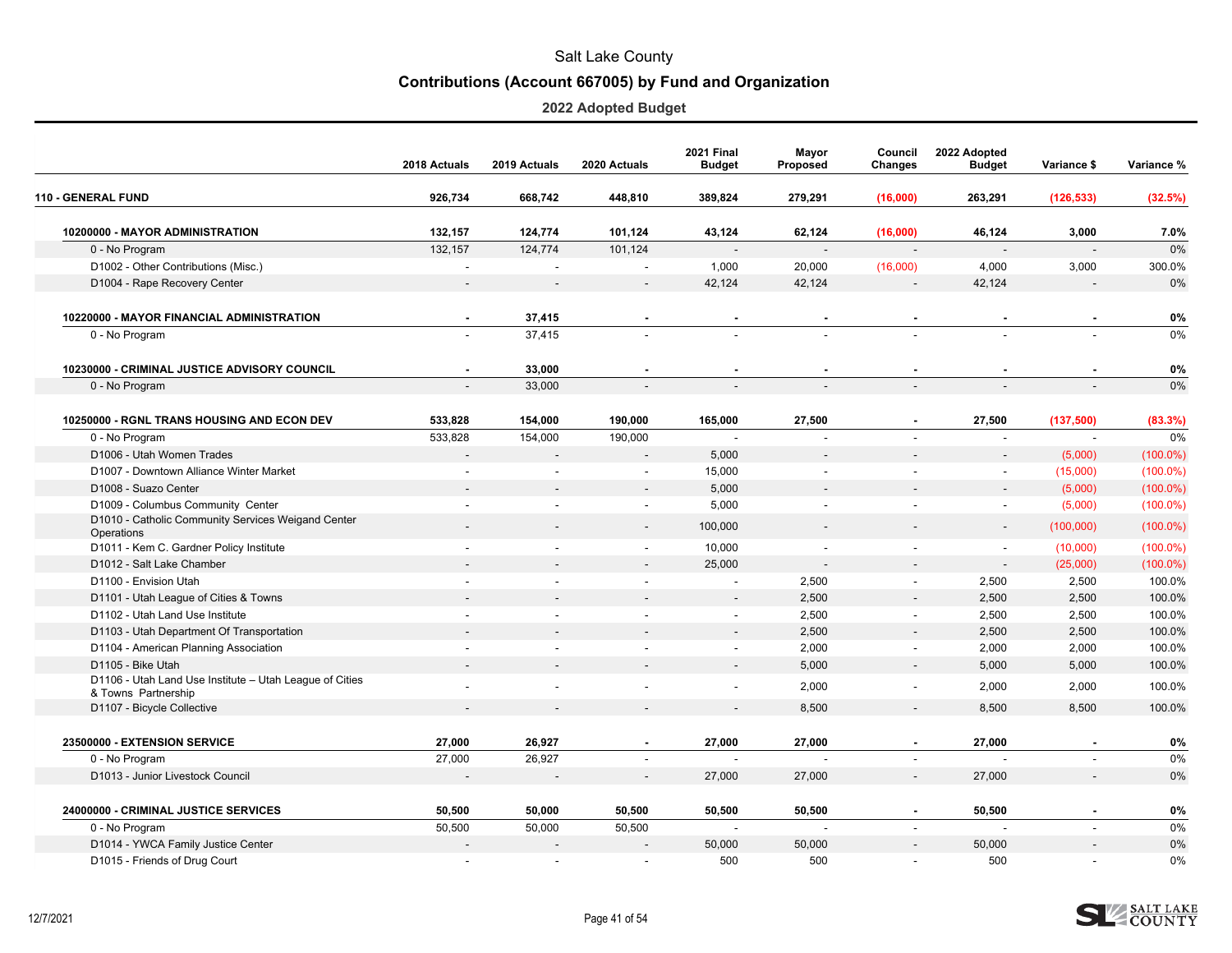# **Contributions (Account 667005) by Fund and Organization**

|                                                            | 2018 Actuals             | 2019 Actuals             | 2020 Actuals             | <b>2021 Final</b><br><b>Budget</b> | Mayor<br>Proposed        | Council<br>Changes       | 2022 Adopted<br><b>Budget</b> | Variance \$              | Variance % |
|------------------------------------------------------------|--------------------------|--------------------------|--------------------------|------------------------------------|--------------------------|--------------------------|-------------------------------|--------------------------|------------|
| 36300000 - PARKS                                           | 81,200                   | 81,200                   | 41,200                   | 41,200                             | 41,200                   |                          | 41,200                        |                          | 0%         |
| 0 - No Program                                             | 81,200                   | 40,000                   |                          |                                    | $\overline{\phantom{a}}$ |                          |                               |                          | 0%         |
| D1016 - Jordan River Commission                            | $\overline{\phantom{a}}$ | $\sim$                   | $\sim$                   | 41,200                             | 41,200                   | $\blacksquare$           | 41,200                        | $\overline{\phantom{a}}$ | 0%         |
| PK350 - JORDAN RIVER PARKWAY                               | $\overline{\phantom{a}}$ | 41,200                   | 41,200                   | $\overline{\phantom{a}}$           | $\overline{\phantom{a}}$ | $\overline{\phantom{a}}$ |                               |                          | 0%         |
| 43500000 - EMERGENCY MANAGEMENT                            | 43,000                   | 83,927                   | 60,486                   | 63,000                             | 70,967                   | $\blacksquare$           | 70,967                        | 7,967                    | 12.6%      |
| 0 - No Program                                             | 43,000                   | 83,927                   | 60,486                   | $\sim$                             | $\blacksquare$           | $\blacksquare$           |                               |                          | 0%         |
| D1017 - USDA Forest Service - Avalanche Contract -<br>Alta | $\overline{\phantom{a}}$ | $\overline{\phantom{a}}$ | $\overline{\phantom{a}}$ | 43,000                             | 43,000                   | $\overline{\phantom{a}}$ | 43,000                        | $\overline{\phantom{a}}$ | 0%         |
| D1018 - Wildland Fire Program                              |                          |                          |                          | 20,000                             | 27,967                   | $\overline{\phantom{a}}$ | 27,967                        | 7,967                    | 39.8%      |
| 63100000 - FACILITIES MANAGEMENT                           | 25,000                   | 25,000                   |                          | $\blacksquare$                     |                          |                          |                               |                          | 0%         |
| 0 - No Program                                             | 25,000                   | 25,000                   |                          | $\overline{\phantom{a}}$           | $\overline{\phantom{a}}$ |                          |                               |                          | 0%         |
| 70100000 - COUNCIL                                         | 18,150                   | 15,000                   | 5,500                    | $\blacksquare$                     | $\sim$                   |                          |                               |                          | 0%         |
| 0 - No Program                                             | 13,825                   | 15,000                   | 5,500                    | $\overline{\phantom{a}}$           | $\blacksquare$           | $\overline{\phantom{a}}$ |                               | $\sim$                   | 0%         |
| EA030 - DISTRICT 6                                         | 325                      | $\overline{\phantom{a}}$ | $\overline{\phantom{a}}$ | $\overline{\phantom{a}}$           | $\overline{\phantom{a}}$ |                          |                               | $\overline{\phantom{a}}$ | 0%         |
| EA040 - DISTRICT 4                                         | 2,000                    | $\blacksquare$           |                          | $\sim$                             | $\blacksquare$           |                          |                               | $\sim$                   | 0%         |
| EA090 - AT LARGE B                                         | 1,000                    | $\overline{\phantom{a}}$ | $\overline{\phantom{a}}$ | $\blacksquare$                     | $\overline{\phantom{a}}$ |                          |                               |                          | 0%         |
| EB020 - DISTRICT 5                                         | 1,000                    |                          |                          |                                    |                          |                          |                               |                          | 0%         |
| 82000000 - DISTRICT ATTORNEY                               | 15,900                   | 37,500                   |                          |                                    |                          |                          |                               |                          | 0%         |
| FE010 - ASSET FORFEITURE                                   | 15,900                   | 37,500                   |                          |                                    |                          |                          |                               |                          | 0%         |
| <b>120 - GRANT PROGRAMS FUND</b>                           | 400,000                  | $\blacksquare$           |                          | $\sim$                             | $\sim$                   |                          | $\sim$                        |                          | $0\%$      |
| 22500000 - BEHAVIORAL HEALTH SERVICES PRGM                 | 400,000                  |                          |                          | $\blacksquare$                     | $\blacksquare$           |                          |                               |                          | 0%         |
| 0 - No Program                                             | 400,000                  |                          |                          | $\blacksquare$                     | $\blacksquare$           | $\overline{a}$           |                               |                          | 0%         |
| 140 - COVID RESPONSE FUND                                  |                          | $\blacksquare$           | 45,350                   |                                    |                          |                          |                               |                          | 0%         |
| 10400000 - PUBLIC HEALTH & ECONOMIC RECOVERY               |                          |                          | 45,350                   | ٠                                  | $\blacksquare$           |                          |                               |                          | 0%         |
| 009EM - 2020 COVID-19 Coronavirus                          | $\overline{\phantom{a}}$ |                          | 45,350                   |                                    | $\overline{\phantom{a}}$ | $\overline{\phantom{a}}$ | $\overline{\phantom{a}}$      |                          | 0%         |

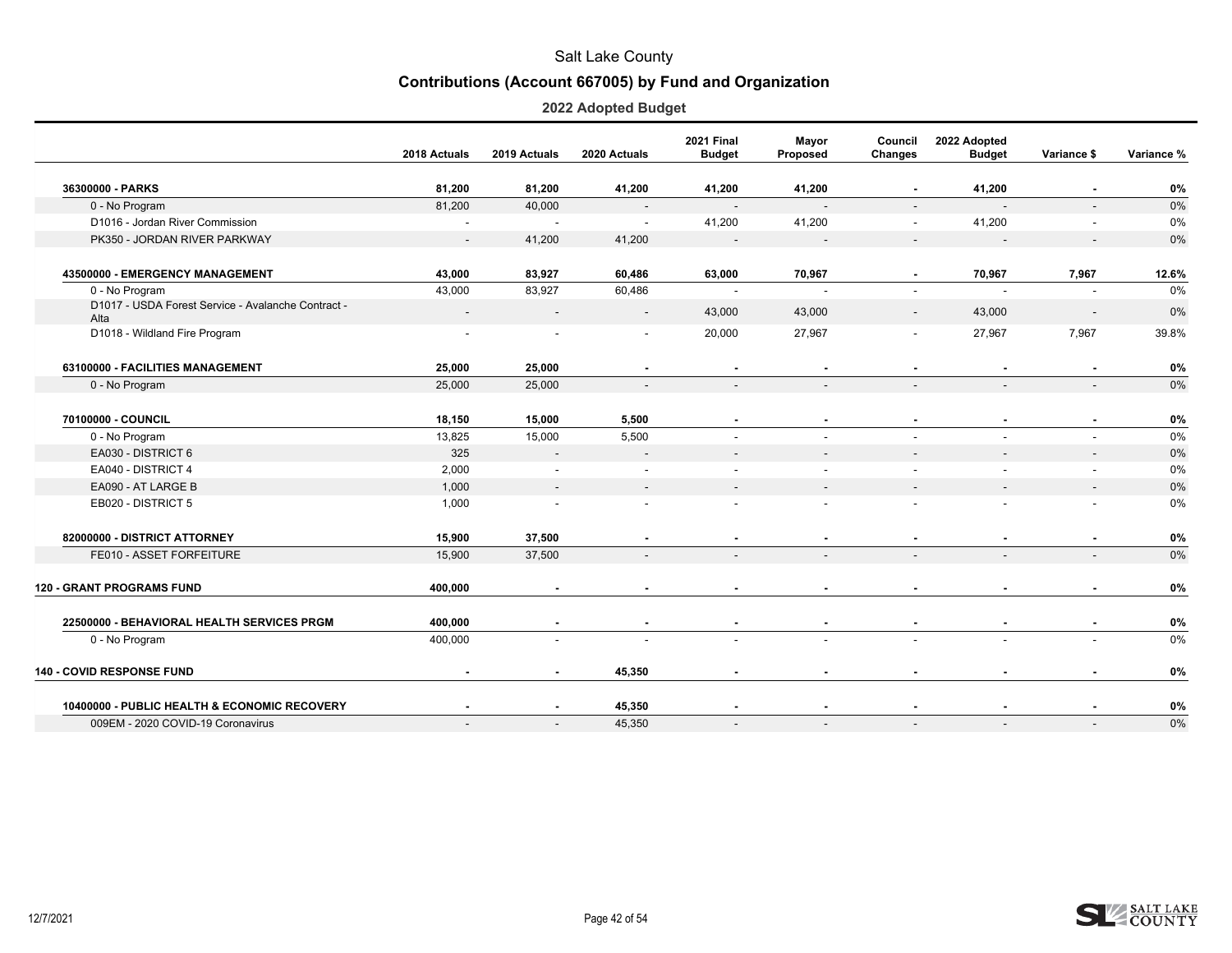# **Contributions (Account 667005) by Fund and Organization**

|                                                                    | 2018 Actuals | 2019 Actuals | 2020 Actuals             | <b>2021 Final</b><br><b>Budget</b> | Mayor<br>Proposed        | Council<br>Changes       | 2022 Adopted<br><b>Budget</b> | Variance \$              | Variance %  |
|--------------------------------------------------------------------|--------------|--------------|--------------------------|------------------------------------|--------------------------|--------------------------|-------------------------------|--------------------------|-------------|
| <b>181 - TRCC TOURISM REC CULTRL CONVEN FUND</b>                   | 3,938,739    | 6,710,828    | 2,300,936                | 8,168,426                          | 5,231,606                | 852,372                  | 6,083,978                     | (2,084,448)              | (25.5%)     |
| 10700000 - TRCC-TOURISM REC CULTRL CONVEN                          | 3,938,739    | 6,549,686    | 2,300,936                | 8,168,426                          | 5,231,606                | 852,372                  | 6,083,978                     | (2,084,448)              | (25.5%)     |
| 0 - No Program                                                     | 3,488,739    | 6,099,686    | 2,300,936                | $\overline{\phantom{a}}$           |                          |                          |                               |                          | 0%          |
| BX000 - TRCC: TOURISM, REC, ETC DEFAULT                            | 450,000      | 450,000      |                          |                                    | $\overline{\phantom{a}}$ |                          | $\overline{\phantom{a}}$      |                          | 0%          |
| D1022 - City of Holladay - Holladay Village Plaza Public<br>Art    |              |              |                          | 150,000                            |                          |                          | $\blacksquare$                | (150,000)                | $(100.0\%)$ |
| D1024 - City of South Salt Lake - Columbus Park &<br>Playground    |              |              | $\overline{\phantom{a}}$ | 325,000                            | $\overline{\phantom{a}}$ | $\overline{\phantom{a}}$ | $\overline{\phantom{a}}$      | (325,000)                | $(100.0\%)$ |
| D1025 - City of Taylorsville - Taylorsville Park                   |              |              | $\sim$                   | 566,667                            | 566,667                  | $\blacksquare$           | 566,667                       | $\overline{\phantom{a}}$ | 0%          |
| D1028 - Draper City - All Inclusive Playground                     |              |              |                          | 550,000                            |                          |                          |                               | (550,000)                | $(100.0\%)$ |
| D1029 - Friends of Tracy Aviary - Jordan River Nature<br>Center    |              |              |                          | 100,000                            | 100,000                  | $\overline{\phantom{a}}$ | 100,000                       |                          | 0%          |
| D1030 - Herriman City - Juniper Canyon Recreation<br>Area Ph. 1    |              |              |                          | 550,000                            | 550,000                  | $\blacksquare$           | 550,000                       |                          | 0%          |
| D1032 - Millcreek City - Canyon Rim Park Playground                |              |              |                          | $\sim$                             | $\sim$                   | 334,764                  | 334,764                       | 334,764                  | 100.0%      |
| D1033 - Murray City - Murray Theatre Renovation                    |              |              |                          | 1,879,028                          | 1,757,472                |                          | 1,757,472                     | (121, 556)               | (6.5%)      |
| D1034 - Murray City - Murray Lifeguard                             |              |              | $\sim$                   | 20,000                             | 10,000                   | $\overline{\phantom{a}}$ | 10,000                        | (10,000)                 | $(50.0\%)$  |
| D1035 - Pioneer Theater - Project Support                          |              |              |                          | 46,147                             | 100,000                  |                          | 100,000                       | 53,853                   | 116.7%      |
| D1036 - Riverton City - Dog Park Ph. 2                             |              |              | $\sim$                   | 165,717                            |                          | $\sim$                   | $\overline{\phantom{a}}$      | (165, 717)               | $(100.0\%)$ |
| D1037 - Riverton City - Tracy Aviary Nature Center                 |              |              |                          | 25,000                             |                          |                          | $\overline{\phantom{a}}$      | (25,000)                 | $(100.0\%)$ |
| D1038 - Salt Lake City - Smith's Ballpark                          |              |              | $\overline{a}$           | 900,000                            | $\overline{a}$           | $\sim$                   | $\blacksquare$                | (900,000)                | $(100.0\%)$ |
| D1039 - Salt Lake Climbers Alliance - Climbing Area<br>Stewardship |              |              |                          | 50,000                             | $\overline{\phantom{a}}$ |                          |                               | (50,000)                 | $(100.0\%)$ |
| D1040 - Sandy City - Sandy Amphitheater                            |              |              | $\blacksquare$           | 456,500                            | 456,500                  |                          | 456,500                       |                          | 0%          |
| D1041 - SL Ranger Dist - Lower Big Cottonwood<br>Climbing          |              |              |                          | 52,500                             | 52,500                   |                          | 52,500                        |                          | 0%          |
| D1042 - SL Valley Trails - Trail Maint and Construction            |              |              |                          | 45,200                             | 45,200                   | $\blacksquare$           | 45,200                        | $\overline{\phantom{a}}$ | 0%          |
| D1043 - Sugarhouse Park Authority                                  |              |              | $\overline{\phantom{a}}$ | 220,000                            | 226,600                  | $\overline{\phantom{a}}$ | 226,600                       | 6,600                    | 3.0%        |
| D1044 - Taylorsville City - Open Space at Taylorsville<br>Plaza    |              |              |                          | 700,000                            | $\overline{\phantom{a}}$ |                          | $\overline{\phantom{a}}$      | (700,000)                | $(100.0\%)$ |
| D1047 - Visit Salt Lake - Ski Salt Lake Marketing                  |              |              |                          | 450,000                            | 450,000                  |                          | 450,000                       |                          | 0%          |
| D1048 - West Jordan - Urban Fishery                                |              |              | $\sim$                   | 250,000                            | 250,000                  | $\sim$                   | 250,000                       | $\overline{a}$           | 0%          |
| D1049 - West Jordan - West Jordan Cultural Arts Facility           |              |              | $\sim$                   | 666,667                            | 666,667                  | $\blacksquare$           | 666,667                       |                          | 0%          |
| D1051 - Kearns - David Gourley Park Pavilion And<br>Restroom       |              |              |                          |                                    |                          | 517,608                  | 517,608                       | 517,608                  | 100.0%      |
| 10709900 - PARKS AND REC CAPITAL IMPROVEMENT                       |              | 161,142      |                          |                                    |                          |                          |                               |                          | 0%          |
| 0 - No Program                                                     |              | 161,142      |                          |                                    |                          |                          |                               |                          | 0%          |
| <b>185 - SLCO ARTS AND CULTURE FUND</b>                            | 38,101       |              |                          |                                    |                          |                          |                               |                          | 0%          |
| 35000000 - SLCO ARTS AND CULTURE                                   | 38,101       |              |                          |                                    |                          |                          |                               |                          | 0%          |
| 0 - No Program                                                     | 38.101       |              |                          | $\overline{\phantom{a}}$           | $\overline{\phantom{a}}$ | $\sim$                   |                               |                          | 0%          |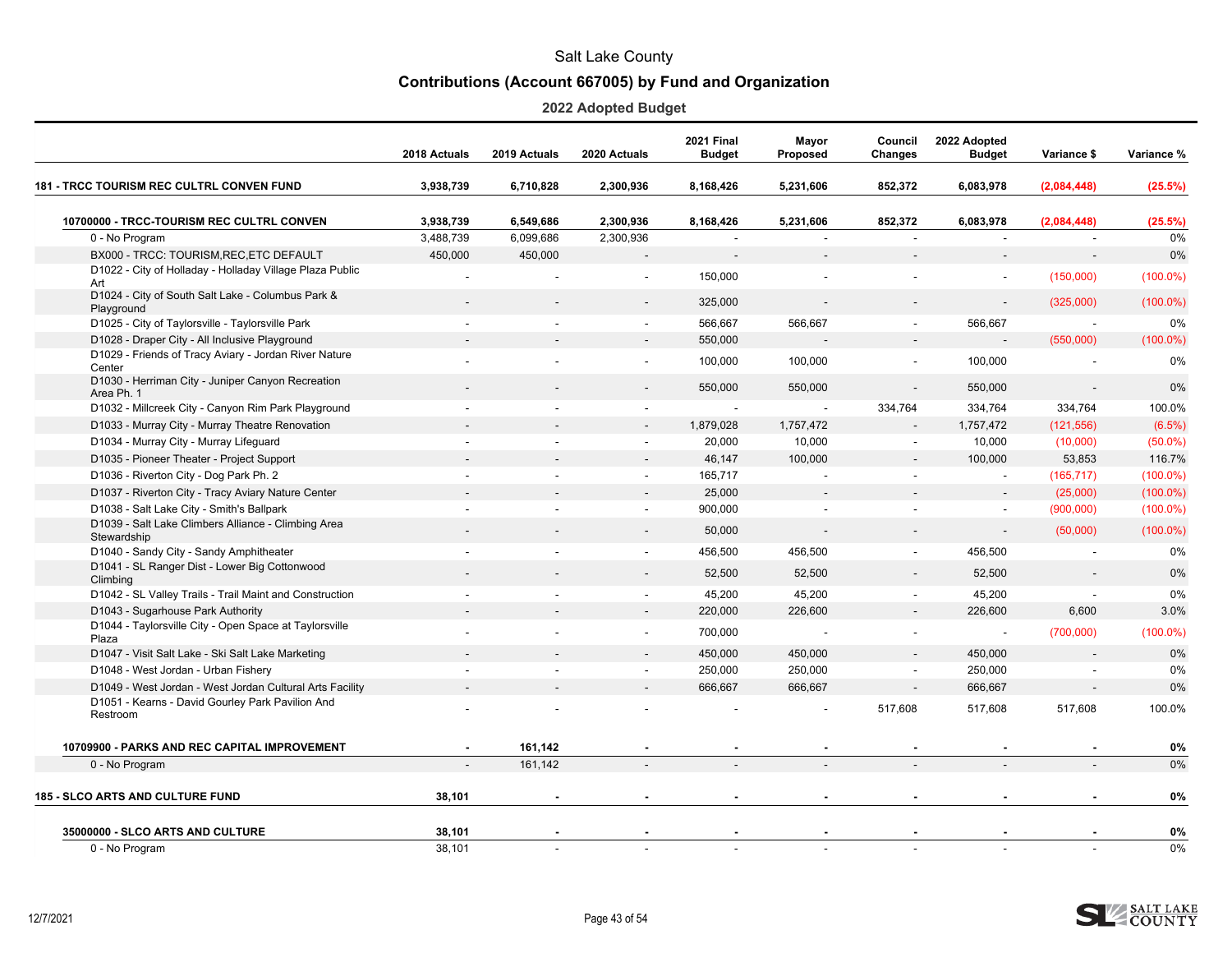# **Contributions (Account 667005) by Fund and Organization**

|                                                               | 2018 Actuals             | 2019 Actuals | 2020 Actuals             | <b>2021 Final</b><br><b>Budget</b> | Mayor<br>Proposed | Council<br>Changes       | 2022 Adopted<br><b>Budget</b> | Variance \$              | Variance %  |
|---------------------------------------------------------------|--------------------------|--------------|--------------------------|------------------------------------|-------------------|--------------------------|-------------------------------|--------------------------|-------------|
| 235 - UNINCORP MUNICIPAL SERVICES FUND                        | 10,748                   | 8,781        | 5,662                    | 32,833                             | 16,000            | ä,                       | 16,000                        | (16, 833)                | (51.3%)     |
| 50230000 - UNINCOR MUN SVCS STATUTORY AND<br><b>GENERAL</b>   | 10,748                   | 8,781        | 5,662                    | 32,833                             | 16,000            |                          | 16,000                        | (16, 833)                | (51.3%)     |
| 0 - No Program                                                | 10,748                   | 8,781        | 5,662                    | $\overline{a}$                     |                   | $\overline{a}$           |                               |                          | 0%          |
| D1053 - Various Community Councils                            |                          |              |                          | 32,833                             | 16,000            | $\tilde{\phantom{a}}$    | 16,000                        | (16, 833)                | (51.3%)     |
| <b>290 - VISITOR PROMOTION FUND</b>                           | 679,500                  | 946,000      | 250,000                  | 515,000                            | 665,000           | (440,000)                | 225,000                       | (290,000)                | (56.3%)     |
| 36010000 - VISITOR PROMOTION CNTY EXP                         | 679,500                  | 946,000      | 250,000                  | 515,000                            | 665,000           | (440,000)                | 225,000                       | (290,000)                | (56.3%)     |
| 0 - No Program                                                | 679,500                  | 946,000      | 250,000                  | $\overline{a}$                     | $\overline{a}$    | $\overline{a}$           |                               | $\overline{a}$           | 0%          |
| D1055 - Utah Sports Commission                                | $\overline{\phantom{a}}$ | $\sim$       | $\sim$                   | 50,000                             | 100,000           | (50,000)                 | 50,000                        | $\overline{\phantom{a}}$ | 0%          |
| D1056 - Utah Restaurant Association - restaurant<br>promotion |                          |              | $\overline{\phantom{a}}$ | 10,000                             | 25,000            | $\blacksquare$           | 25,000                        | 15,000                   | 150.0%      |
| D1057 - Sundance                                              |                          |              |                          | 50,000                             | 150,000           | $\overline{a}$           | 150,000                       | 100,000                  | 200.0%      |
| D1058 - Visit Salt Lake - Tour of Utah                        |                          |              |                          | 20,000                             | 40,000            | (40,000)                 |                               | (20,000)                 | $(100.0\%)$ |
| D1059 - VSL/SLCC Hospitality Scholarship Program              |                          |              |                          | 350,000                            | 350,000           | (350,000)                | $\blacksquare$                | (350,000)                | $(100.0\%)$ |
| D1060 - Alta Web-Site Rebuild                                 |                          |              |                          | 35,000                             |                   |                          |                               | (35,000)                 | $(100.0\%)$ |
| 310 - ZOOS ARTS AND PARKS FUND                                | 17,544,775               | 18,420,267   | 18,990,284               | 20,329,625                         | 22,506,475        | $\blacksquare$           | 22,506,475                    | 2,176,850                | 10.7%       |
| 35910000 - ZAP TIER I                                         | 11,311,626               | 11,829,468   | 12,282,995               | 13,060,042                         | 14,459,447        | $\blacksquare$           | 14,459,447                    | 1,399,405                | 10.7%       |
| 0 - No Program                                                | 11,311,626               | 11,829,468   | 12,282,995               |                                    |                   | $\overline{\phantom{a}}$ |                               |                          | 0%          |
| D1061 - Tier I Organizations                                  |                          |              |                          | 13,060,042                         | 14,459,447        | $\overline{\phantom{a}}$ | 14,459,447                    | 1,399,405                | 10.7%       |
| 35920000 - ZAP TIER II                                        | 2,211,235                | 2,384,763    | 2,340,001                | 2,626,010                          | 2,905,890         | $\blacksquare$           | 2,905,890                     | 279,880                  | 10.7%       |
| 0 - No Program                                                | 2,211,235                | 2,384,763    | 2,340,001                |                                    |                   | $\overline{a}$           |                               |                          | 0%          |
| D1062 - Tier II Organizations                                 |                          |              |                          | 2,626,010                          | 2,905,890         |                          | 2,905,890                     | 279,880                  | 10.7%       |
| 35930000 - ZAP ZOOLOGICAL                                     | 4,021,914                | 4,206,036    | 4,367,289                | 4,643,573                          | 5,141,138         |                          | 5,141,138                     | 497,565                  | 10.7%       |
| 0 - No Program                                                | 4,021,914                | 4,206,036    | 4,367,289                | - 11                               |                   |                          |                               |                          | 0%          |
| D1063 - Zoological Organizations                              |                          |              |                          | 4,643,573                          | 5,141,138         | $\overline{\phantom{a}}$ | 5,141,138                     | 497,565                  | 10.7%       |
| 370 - HEALTH FUND                                             | 66.530                   | 66,530       | $\overline{a}$           | $\overline{a}$                     | $\sim$            |                          |                               |                          | 0%          |
| 21500000 - HEALTH                                             | 66,530                   | 66,530       |                          | $\overline{\phantom{a}}$           |                   |                          |                               |                          | 0%          |
| 0 - No Program                                                | 66,530                   | 66,530       |                          |                                    |                   |                          |                               |                          | 0%          |
| <b>483 - TRCC BOND PROJECTS FUND</b>                          | $\blacksquare$           | 49           | $\blacksquare$           | $\blacksquare$                     | $\blacksquare$    |                          |                               |                          | 0%          |
| 52650000 - MID-VALLEY REGIONAL CULTURAL CENTER                |                          | 49           |                          |                                    |                   |                          |                               |                          | 0%          |
| 0 - No Program                                                |                          | 49           |                          |                                    |                   |                          |                               |                          | 0%          |

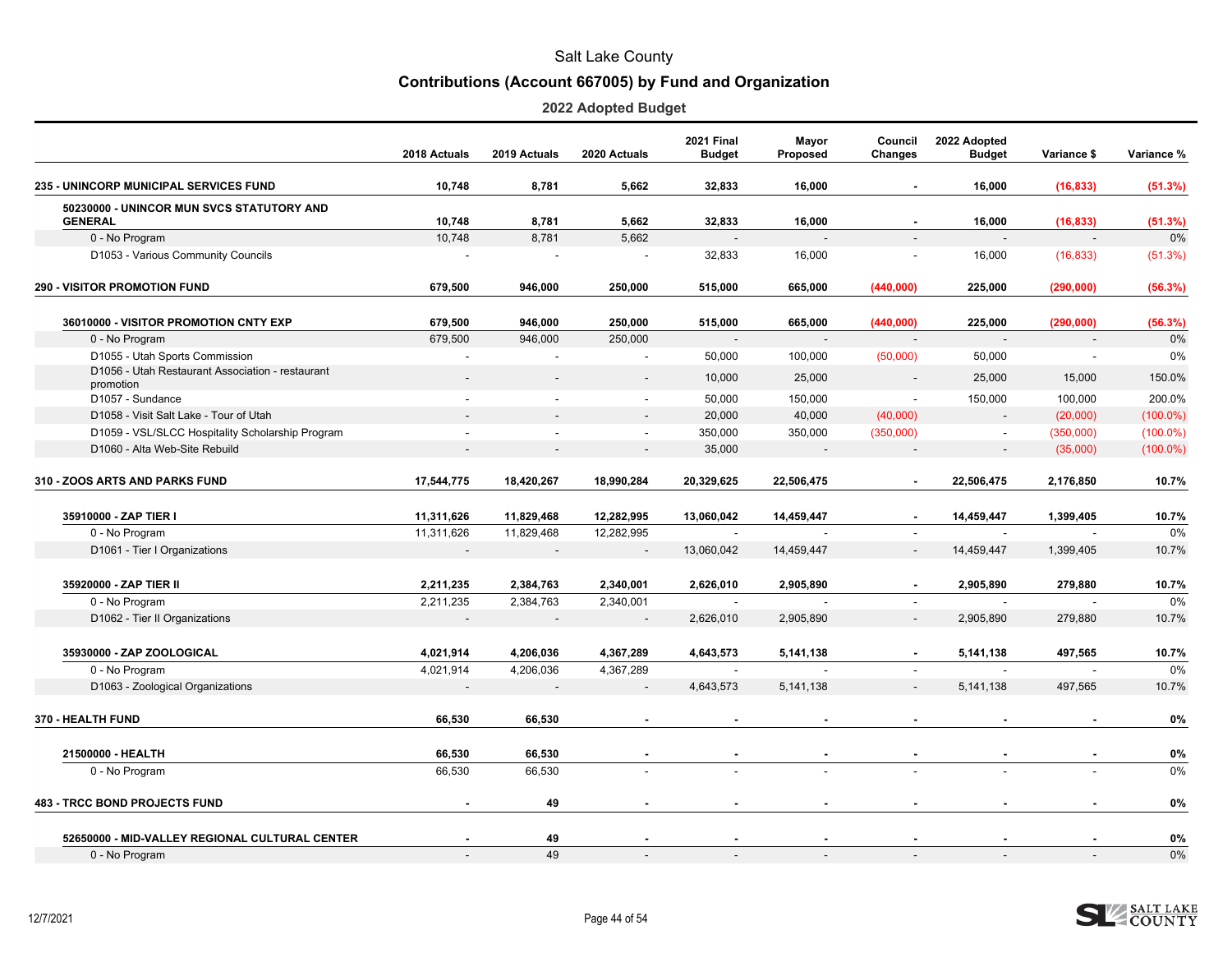#### **Contributions (Account 667005) by Fund and Organization**

|  | 2022 Adopted Budget |  |
|--|---------------------|--|
|--|---------------------|--|

|                                                              | 2018 Actuals             | 2019 Actuals             | 2020 Actuals             | <b>2021 Final</b><br><b>Budget</b> | Mayor<br>Proposed        | Council<br>Changes       | 2022 Adopted<br><b>Budget</b> | Variance \$              | Variance % |
|--------------------------------------------------------------|--------------------------|--------------------------|--------------------------|------------------------------------|--------------------------|--------------------------|-------------------------------|--------------------------|------------|
| <b>484 - PARKS AND RECREATION GO BOND FUND</b>               | $\sim$                   | 277                      | 67,402                   | $\sim$                             | $\sim$                   | $\sim$                   | $\blacksquare$                | ٠                        | 0%         |
| 55470000 - PARKS AND RECREATION GO BOND<br><b>PROJECTS</b>   | $\overline{\phantom{a}}$ | 277                      | 67,402                   | $\sim$                             | $\sim$                   | $\blacksquare$           | $\blacksquare$                | $\blacksquare$           | 0%         |
| 0 - No Program                                               | ٠                        | 277                      | 67,402                   |                                    |                          |                          | $\blacksquare$                | $\overline{\phantom{a}}$ | 0%         |
| 650 - FACILITIES SERVICES FUND                               | $\blacksquare$           | $\blacksquare$           | $\overline{\phantom{a}}$ |                                    | $\blacksquare$           | $\blacksquare$           | $\blacksquare$                | ٠                        | 0%         |
| 63000000 - FACILITIES SERVICES                               | $\blacksquare$           | (100)                    | $\blacksquare$           |                                    | $\blacksquare$           | $\blacksquare$           | $\blacksquare$                | $\blacksquare$           | 0%         |
| 0 - No Program                                               | $\sim$                   | (100)                    | $\sim$                   | $\sim$                             | $\sim$                   | $\sim$                   | $\overline{\phantom{a}}$      | $\overline{\phantom{a}}$ | 0%         |
| 69000000 - GOVERNMENT CENTER OPERATIONS                      | $\sim$                   | 100                      | $\blacksquare$           |                                    | $\blacksquare$           | $\sim$                   | $\blacksquare$                | ٠                        | 0%         |
| 0 - No Program                                               | $\overline{\phantom{a}}$ | 100                      | $\overline{\phantom{a}}$ | $\overline{\phantom{a}}$           | $\overline{\phantom{a}}$ | $\sim$                   | $\overline{\phantom{a}}$      | $\blacksquare$           | 0%         |
| 735 - PUBLIC WORKS AND OTHER SERVICES FUND                   | 21,000                   | $\sim$                   | $\sim$                   | $\sim$                             | $\sim$                   | $\sim$                   | $\blacksquare$                | ٠                        | 0%         |
| 10150000 - COMMUNITY DEVELOPMENT & ENGAGEMENT<br><b>SVCS</b> | 21,000                   | $\blacksquare$           | $\blacksquare$           | $\sim$                             | $\blacksquare$           | $\blacksquare$           | $\blacksquare$                | $\blacksquare$           | 0%         |
| 0 - No Program                                               | 21,000                   | $\overline{\phantom{a}}$ | $\overline{\phantom{a}}$ | $\overline{\phantom{0}}$           | $\overline{\phantom{a}}$ | $\overline{\phantom{a}}$ | $\overline{\phantom{a}}$      | $\overline{\phantom{a}}$ | 0%         |
| <b>Grand Total - Contributions</b>                           | 23,626,128               | 26,821,474               | 22,108,444               | 29,435,708                         | 28,698,372               | 396,372                  | 29,094,744                    | (340, 964)               | $-1.16%$   |

#### Footnote:

Note: the use of program codes to break out contribution actuals by payee in budget documents was implemented in the fall of 2021. Please refer to prior budget documents for breakouts prior to 2021.

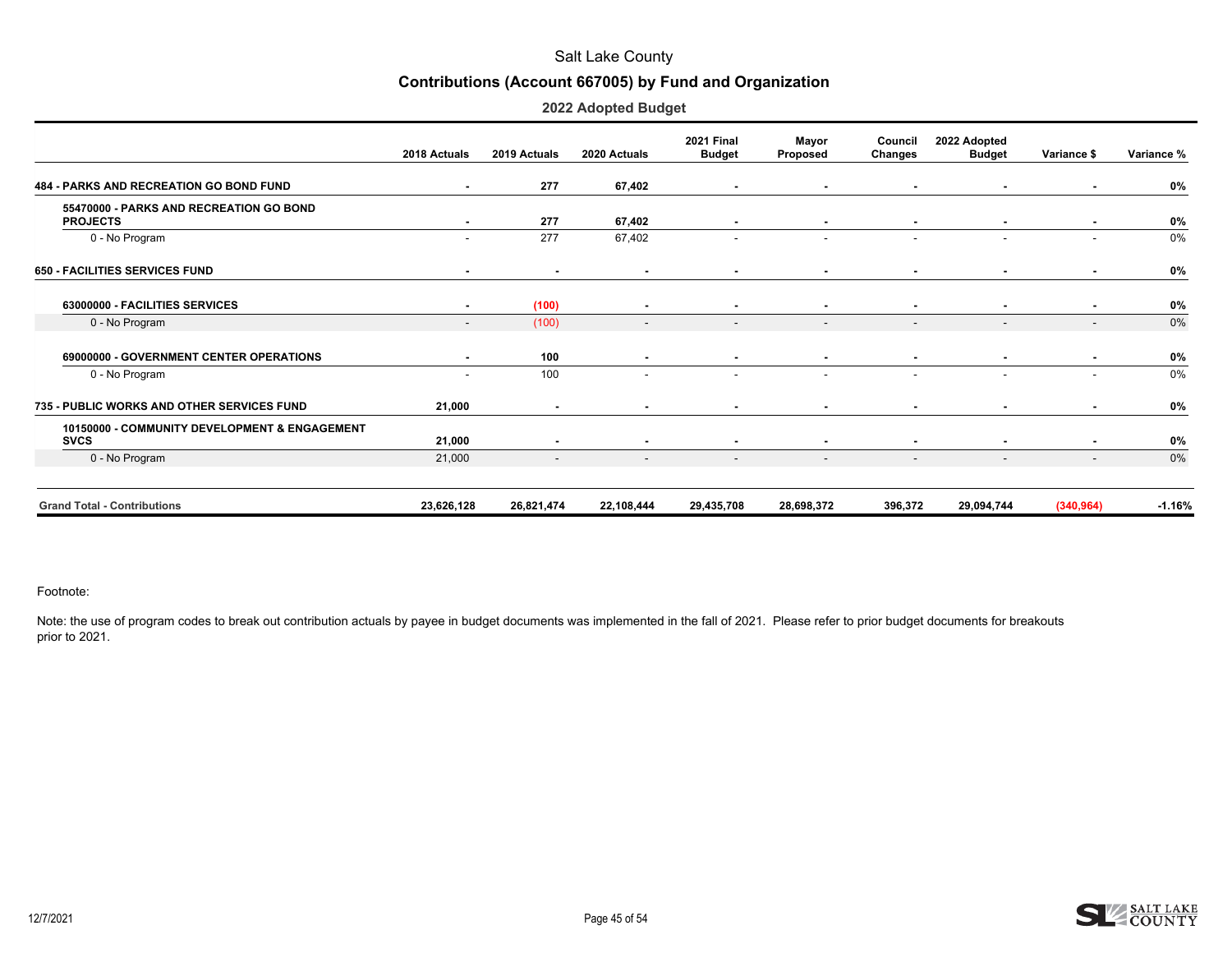<span id="page-46-0"></span>

|                                                                      | New          | <b>Addition /</b><br><b>Reduction</b> | <b>Re-budget</b> | <b>Transfer</b>          | <b>TOTAL</b><br><b>EXPENSE</b> | Revenue /<br><b>Balance Sheet</b> | <b>NET</b>   |
|----------------------------------------------------------------------|--------------|---------------------------------------|------------------|--------------------------|--------------------------------|-----------------------------------|--------------|
| <b>Fund: 110 - GENERAL FUND</b>                                      | 300,000      | 981,800                               | 1,518,054        | $\overline{\phantom{a}}$ | 2,799,854                      | ÷,                                | 2,799,854    |
| Department ID: 1099000100 - BUDGET REPLACEMENT SYSTEM                |              | 81,800                                | 48,950           | $\blacksquare$           | 130,750                        | $\blacksquare$                    | 130,750      |
| Project: BUDGET SYSTEM - County Budget System                        |              | 81,800                                | 48,950           | $\blacksquare$           | 130,750                        | $\overline{\phantom{a}}$          | 130,750      |
| Department ID: 6310990000 - FACILITIES MGT CAPITAL PROJECTS PRGRM    | 300.000      | 900,000                               | 1,171,638        | $\overline{\phantom{a}}$ | 2,371,638                      | $\overline{\phantom{a}}$          | 2,371,638    |
| Project: ENERGY_MGMT - ENERGY MANAGEMENT SAVINGS                     | 300,000      | 900,000                               | 1,171,638        | $\overline{\phantom{a}}$ | 2,371,638                      | $\sim$                            | 2,371,638    |
| Department ID: 8800990000 - RECORDER CAPITAL PROJECTS                | $\Omega$     | $\overline{a}$                        | 297,466          | $\overline{a}$           | 297,466                        | $\overline{a}$                    | 297,466      |
| Project: RECORDER_SYSTEM - Tyler Technologies Cashiering & Recording | $\mathbf{0}$ |                                       | 297,466          | $\overline{a}$           | 297,466                        | $\overline{a}$                    | 297,466      |
| <b>Fund: 180 - RAMPTON SALT PALACE CONV CTR FUND</b>                 | 6,113,117    | 722,628                               | 538,985          | $\overline{\phantom{a}}$ | 7,374,730                      | $\overline{\phantom{0}}$          | 7,374,730    |
| Department ID: 3550990000 - SPCC RESERVE CAPITAL PROJECTS PRGM       | 6,113,117    | 722,628                               | 538,985          | $\blacksquare$           | 7,374,730                      | $\blacksquare$                    | 7,374,730    |
| Project: SP19 05 - MAJOR TECHNOLOGY UPGRADE                          | 3,450,000    |                                       |                  |                          | 3,450,000                      |                                   | 3,450,000    |
| Project: SP19 07 - CONCOURSE CARPET                                  | 1,547,000    |                                       |                  |                          | 1,547,000                      |                                   | 1,547,000    |
| Project: SP22_01 - Drift eliminators main cooling towers             | 89,250       |                                       |                  | $\overline{a}$           | 89,250                         |                                   | 89,250       |
| Project: SP22_02 - Upgrade Elevators L1, L2, L3                      | 498,536      |                                       |                  |                          | 498,536                        |                                   | 498,536      |
| Project: SP ADMIN - SPCC - INDIRECT COSTS                            | 36,604       |                                       |                  | $\overline{\phantom{a}}$ | 36,604                         | $\sim$                            | 36,604       |
| Project: SP LG EQUIP - SPCC - EQUIPMENT, LARGE                       | 327,818      |                                       |                  |                          | 327,818                        |                                   | 327,818      |
| Project: SP SM EQUIP - SPCC - EQUIPMENT, SMALL                       | 163,909      |                                       |                  | $\overline{a}$           | 163,909                        | $\blacksquare$                    | 163,909      |
| Project: SP20_02 - FIRE AND SECURITY PANEL RE-VAMP                   | $\Omega$     | 722,628                               | 538,985          |                          | 1,261,613                      |                                   | 1,261,613    |
| Fund: 181 - TRCC TOURISM REC CULTRL CONVEN FUND                      | 360,000      | 7,246,277                             | 17,028,948       |                          | 24,635,225                     | (2,600,000)                       | 22,035,225   |
| Department ID: 1070990000 - PARKS AND REC CAPITAL IMPROVEMENT PRGM   | 360,000      | 5,914,353                             | 14,731,827       |                          | 21,006,180                     | (2,600,000)                       | 18,406,180   |
| Project: PART22JRTR01 - Jordan River Trail Extension Millcreek       | 330,000      |                                       |                  | $\overline{a}$           | 330,000                        | (330,000)                         | $\mathbf 0$  |
| Project: PARA22EGPK01 - ARPA Evergreen Park Replace Drip Irrigation  | 30,000       |                                       |                  |                          | 30,000                         |                                   | 30,000       |
| Project: PART18VRPK01 - Valley Regional Softball Complex Ph1         |              | 5,578,055                             | 3,415,389        | $\overline{\phantom{a}}$ | 8,993,444                      | (2,000,000)                       | 6,993,444    |
| Project: PART20FMAQ01 - Fairmont Aquatic Resurface Lap Pool          | $\mathbf{0}$ | 34,500                                | 222,580          |                          | 257,080                        |                                   | 257,080      |
| Project: PART20JLRC02 - JL Sorenson Rec Repair Pool                  | $\mathbf 0$  | 6,200                                 | 40,000           | $\blacksquare$           | 46,200                         |                                   | 46,200       |
| Project: PART20PRDV01 - Implement ADA Transition Plan                |              | 150,000                               | 105,654          |                          | 255,654                        |                                   | 255,654      |
| Project: PARTOVHD - Parks & Recreation TRCC Project Overhead         |              | 145,598                               |                  | $\sim$                   | 145,598                        |                                   | 145,598      |
| Project: NFST19BCCY01 - Cardiff By-Pass Trail                        |              | $\blacksquare$                        | 100,000          |                          | 100,000                        | (100,000)                         | $\mathbf{0}$ |
| Project: NFST19BSTR01 - BSTR - Westside Segment                      |              | $\overline{\phantom{a}}$              | 108              | $\overline{\phantom{a}}$ | 108                            | (20,000)                          | (19, 892)    |
| Project: PART20JRTR01 - Jordan River Trail Stabilize Trail           |              | $\overline{\phantom{a}}$              | 168,335          | $\overline{\phantom{a}}$ | 168,335                        | (150,000)                         | 18,335       |
| Project: CPI14BST 001 - Bonneville Shoreline Trail -Acquire Land     |              | $\mathbf 0$                           | 245,313          | $\overline{\phantom{a}}$ | 245,313                        | $\mathbf 0$                       | 245,313      |
| Project: MCCT20CRPK01 - Canyon Rim Park Replace Playground           |              |                                       | 334,764          |                          | 334,764                        |                                   | 334,764      |
| Project: MSDT19DGPK01 - David Gourley Park Pavilion and Restroom     |              |                                       | 517,608          |                          | 517,608                        | $\blacksquare$                    | 517,608      |

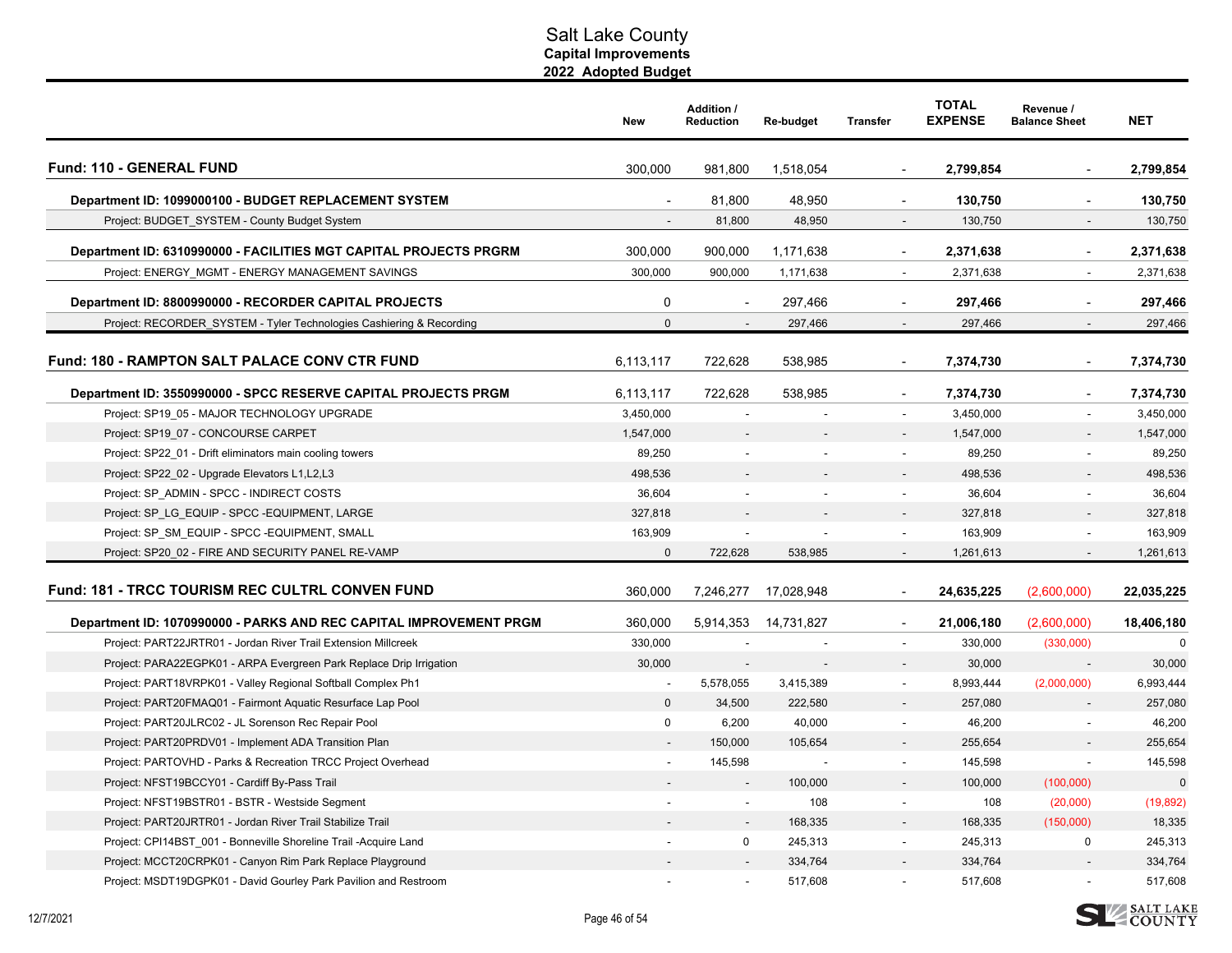|                                                                                                                                   | <b>New</b>         | <b>Addition /</b><br>Reduction | Re-budget          | <b>Transfer</b>          | <b>TOTAL</b><br><b>EXPENSE</b> | Revenue /<br><b>Balance Sheet</b> | <b>NET</b>         |
|-----------------------------------------------------------------------------------------------------------------------------------|--------------------|--------------------------------|--------------------|--------------------------|--------------------------------|-----------------------------------|--------------------|
| Project: PARG21MBGC01 - Meadow Brook Golf Drill Well                                                                              |                    |                                | 1,875,000          |                          | 1,875,000                      |                                   | 1,875,000          |
| Project: PART18JRPK01 - Jordan River Regional Park Ph1                                                                            |                    | $\Omega$                       | 243,114            |                          | 243,114                        |                                   | 243,114            |
| Project: PART18PLTR01 - Parleys Trail (Pratt) 900W to JRTR                                                                        |                    |                                | 3,792,198          |                          | 3,792,198                      |                                   | 3,792,198          |
| Project: PART18UCTR01 - Utah & Salt Lake Canal Trail - Ph3                                                                        |                    |                                | 543,361            | $\overline{a}$           | 543,361                        | $\blacksquare$                    | 543,361            |
| Project: PART18YFPK01 - Rose & Yellowfork Canyon Develop Trails                                                                   |                    |                                | 1,866,136          | $\overline{a}$           | 1,866,136                      |                                   | 1,866,136          |
| Project: PART20GFRC01 - Gene Fullmer RC - Roof Repair                                                                             |                    | $\overline{a}$                 | 1,324              |                          | 1,324                          | $\blacksquare$                    | 1,324              |
| Project: PART20SHPK01 - Sugar House Park - Slurry Seal                                                                            |                    | $\Omega$                       | 155,140            |                          | 155,140                        |                                   | 155,140            |
| Project: PART20WHFM01 - Wheeler Farm Regrade/Gravel Path Surface                                                                  |                    | $\mathbf 0$                    | 52,750             | $\blacksquare$           | 52,750                         | $\blacksquare$                    | 52,750             |
| Project: PART21GFRC01 - Gene Fullmer RC - Replace Chiller                                                                         |                    |                                | 13,553             |                          | 13,553                         |                                   | 13,553             |
| Project: PART21JRTR01 - ARPA Jordan River Trail Remediate Water Hazards                                                           |                    | $\mathbf 0$                    | 500,000            |                          | 500,000                        | $\blacksquare$                    | 500,000            |
| Project: PART21NWRC01 - Northwest Rec Pool Repair                                                                                 |                    |                                | 298,500            |                          | 298,500                        |                                   | 298,500            |
| Project: PART21WHFM01 - Wheeler Farm Repair Boardwalk                                                                             |                    |                                | 31,000             |                          | 31,000                         | $\blacksquare$                    | 31,000             |
| Project: UUU21SEFH01 - UUU21SEFH01                                                                                                |                    | $\blacksquare$                 | 210,000            | $\overline{\phantom{a}}$ | 210,000                        | $\overline{\phantom{a}}$          | 210,000            |
| Department ID: 3630990000 - PARKS EQUIPMENT REPLACE PRGM                                                                          | $\blacksquare$     | 427,801                        | 573,906            | $\overline{\phantom{a}}$ | 1,001,707                      | $\overline{\phantom{a}}$          | 1,001,707          |
| Project: PARTPKEQ - Parks Equipment Replacement                                                                                   | $\blacksquare$     | 427,801                        | 573,906            | $\sim$                   | 1,001,707                      | $\sim$                            | 1,001,707          |
| Department ID: 3640990000 - REC EQUIPMENT REPLACEMENT PRGM                                                                        | $\blacksquare$     | 904,123                        | 1,723,215          | $\overline{\phantom{a}}$ | 2,627,338                      | $\overline{\phantom{a}}$          | 2,627,338          |
| Project: PARTRCEQ - Recreation Equipment Replacemnt                                                                               | $\overline{a}$     | 904,123                        | 1,723,215          |                          | 2,627,338                      | $\blacksquare$                    | 2,627,338          |
| <b>Fund: 182 - MT AMERICA EXPO CENTER FUND</b><br>Department ID: 3552990000 - MT AMERICA EXPO CTR CAPITAL PROJECTS<br><b>PRGM</b> | 790.960<br>790,960 | 24,415<br>24,415               | 128,500<br>128,500 | 0<br>0                   | 943,875<br>943,875             | $\blacksquare$<br>$\blacksquare$  | 943,875<br>943,875 |
| Project: ST22 01 - Card Access System                                                                                             | 357,000            |                                |                    |                          | 357,000                        |                                   | 357,000            |
| Project: ST22 02 - 22315 Fire Detection system                                                                                    | 267,750            |                                |                    |                          | 267,750                        | $\overline{\phantom{a}}$          | 267,750            |
| Project: ST ADMIN - MAX- INDIRECT COSTS                                                                                           | 2,301              |                                |                    | $\overline{\phantom{a}}$ | 2,301                          | $\blacksquare$                    | 2,301              |
| Project: ST LG EQUIP - MAX - LARGE EQUIPMENT                                                                                      | 109,273            |                                |                    |                          | 109,273                        |                                   | 109,273            |
| Project: ST SM EQUIP - MAX - SMALL EQUIPMENT                                                                                      | 54,636             |                                |                    |                          | 54,636                         |                                   | 54,636             |
| Project: ST20_01 - COOLING TOWER-MEDIA FILL PACK                                                                                  | $\mathbf 0$        | 24,415                         | 128,500            | $\sim$                   | 152,915                        | $\sim$                            | 152,915            |
|                                                                                                                                   |                    |                                |                    |                          |                                |                                   |                    |
| <b>Fund: 185 - SLCO ARTS AND CULTURE FUND</b>                                                                                     | 319,614            | 1,869,218                      | 1,175,313          | $\overline{\phantom{a}}$ | 3,364,145                      | (60,000)                          | 3,304,145          |
| Department ID: 3500990000 - SLCO ARTS AND CULTURE CAPITAL PROJECTS<br><b>PRGM</b>                                                 | 319,614            | 1,869,218                      | 1,175,313          |                          | 3,364,145                      | (60,000)                          | 3,304,145          |
| Project: CFA_0009CA - ARPA ART-IT Equipment Replacement-Technical                                                                 | 20,000             | 127,849                        | 272,555            | $\sim$                   | 420,404                        | $\overline{\phantom{a}}$          | 420,404            |
| Project: CFA 0066CTRW - ARPA CT & RWC Wireless Upgrades                                                                           | 107,880            |                                |                    |                          | 107,880                        | $\overline{\phantom{a}}$          | 107,880            |
| Project: CFA_0067UMOCA - UMOCA-Fire Suppression & Detection syste                                                                 | 45,000             | $\overline{\phantom{a}}$       | $\overline{a}$     | $\sim$                   | 45,000                         | $\blacksquare$                    | 45,000             |
| Project: CFA 0068CTAH - ARPA ART-Wireless Retrofit Consultant CT & AH Aud (Phase I)                                               | 50,000             |                                |                    |                          | 50,000                         |                                   | 50,000             |
| Project: CFA 0069AHMP - AH-MP-Replace Overhead Stage Lights Phase I (Feasibility)                                                 | 45,000             |                                |                    |                          | 45,000                         |                                   | 45,000             |
| Project: CFA 0070UMOCA - UMOCA- 12X12 Ceiling Tile Replacement Phase II                                                           | 47,250             |                                |                    |                          | 47,250                         |                                   | 47,250             |

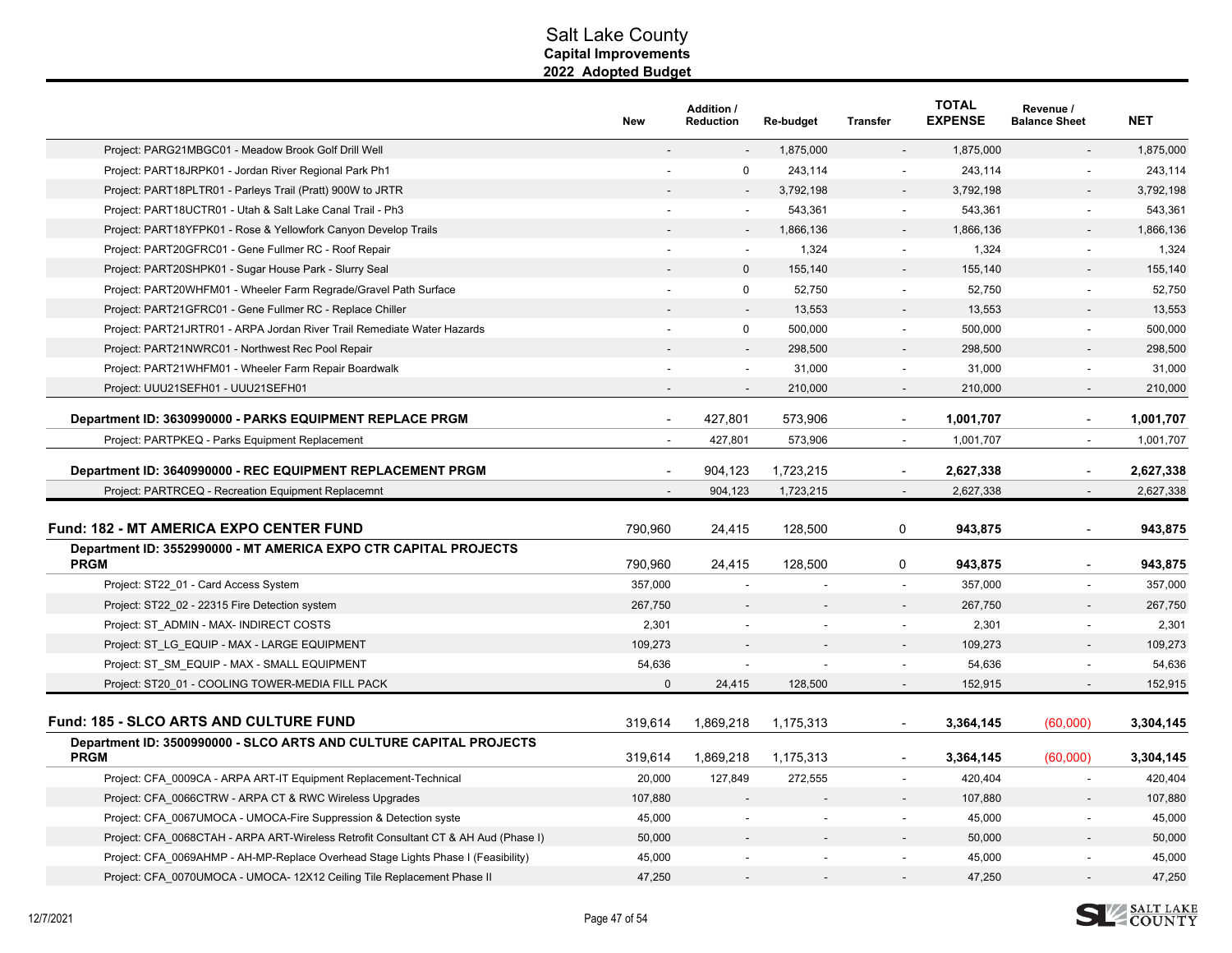|                                                                        | <b>New</b>   | Addition /<br>Reduction  | Re-budget   | <b>Transfer</b>              | <b>TOTAL</b><br><b>EXPENSE</b> | Revenue /<br><b>Balance Sheet</b> | <b>NET</b> |
|------------------------------------------------------------------------|--------------|--------------------------|-------------|------------------------------|--------------------------------|-----------------------------------|------------|
| Project: CFA_CAP_OVERHEA - ARTS & CULTURE OVERHEAD                     | 4,484        | $\overline{\phantom{a}}$ | $\mathbf 0$ | $\overline{\phantom{a}}$     | 4,484                          | $\blacksquare$                    | 4,484      |
| Project: CFA 0004CA - ART-EQUIPMENT REPLACEMENT                        | $\mathbf{0}$ | 48,626                   | 97,710      |                              | 146,336                        |                                   | 146,336    |
| Project: CFA_0023CA - ART-Security Camera and Fire system replacements | $\mathbf 0$  | 210,750                  | 76,611      | $\blacksquare$               | 287,361                        | $\blacksquare$                    | 287,361    |
| Project: CFA 0044RW - ARPA RWC HVAC Upgrades Phase I                   | $\mathbf{0}$ | 1,481,993                | 59,900      | $\overline{\phantom{a}}$     | 1,541,893                      |                                   | 1,541,893  |
| Project: CFA 0065RW - Rose Wagner Cinema Projection                    |              | $\sim$                   | 100,000     | $\blacksquare$               | 100,000                        | (60,000)                          | 40,000     |
| Project: CFA 0003UMOCA - REB-UMOCA FLOOR REFINISHING                   |              | $\overline{a}$           | 8,430       |                              | 8,430                          |                                   | 8,430      |
| Project: CFA 0007UMOCA - UMOCA CEILING TILE AND LIGHTING REPLACEMENT   | $\mathbf 0$  | 0                        | 23,900      |                              | 23,900                         |                                   | 23,900     |
| Project: CFA 0008CA - REB-CFA-2 WAY RADIO SYS UPGRADE-PHASE II         | $\Omega$     | $\overline{a}$           | 180,764     | $\overline{\phantom{a}}$     | 180,764                        |                                   | 180,764    |
| Project: CFA 0010UMOCA - UMOCA Access Control Improvements             | $\mathbf 0$  | $\blacksquare$           | 50,625      | $\blacksquare$               | 50,625                         | $\blacksquare$                    | 50,625     |
| Project: CFA 0024CA - ART Timeclock Plus                               |              | $\overline{\phantom{a}}$ | 6,246       |                              | 6,246                          |                                   | 6,246      |
| Project: CFA 0025CA - PFF Audio and Lighting Equipment Replacement     | $\mathbf 0$  | $\sim$                   | 75,000      | $\overline{\phantom{a}}$     | 75,000                         | $\blacksquare$                    | 75,000     |
| Project: CFA_0034RW - REB-PFF-RW- THEATRICAL LIGHTING SYSTEM           |              |                          | 6,013       |                              | 6,013                          |                                   | 6,013      |
| Project: CFA 0035RW - REB-PFF-RW-REH. STUDIO SOUND ISOLATION           |              | $\overline{\phantom{a}}$ | 42,735      | $\qquad \qquad \blacksquare$ | 42,735                         | $\overline{\phantom{a}}$          | 42,735     |
| Project: CFA 0040RW - PFF-JEANNE WAGNER SEATING REPLACEMENT            |              | $\overline{\phantom{a}}$ | 53,152      |                              | 53,152                         |                                   | 53,152     |
| Project: CFA_0042RW - REB-RWC-BOILER REPAIRS                           |              |                          | 3,288       |                              | 3,288                          | $\blacksquare$                    | 3,288      |
| Project: CFA 0052CT - REB-CT- MARQUEE RENOVATION                       |              |                          | 2,384       |                              | 2,384                          |                                   | 2,384      |
| Project: CFA_0060CT - REB CT Freight elevator ram replacement          | 0            | $\overline{a}$           | 30,000      | $\overline{a}$               | 30,000                         | $\overline{a}$                    | 30,000     |
| Project: CFA 0061CT - PFF-CT Audio Console Replacement                 | $\mathbf{0}$ | $\overline{a}$           | 60,000      | $\overline{\phantom{a}}$     | 60,000                         | $\overline{\phantom{a}}$          | 60,000     |
| Project: CFA_0063AH - AH Ticket Lobby security door upgrades           |              | $\overline{a}$           | 26,000      | $\overline{a}$               | 26,000                         | $\blacksquare$                    | 26,000     |
| <b>Fund: 186 - EQUESTRIAN PARK FUND</b>                                | 127,760      | 81,955                   | 155,099     | $\blacksquare$               | 364,814                        | L,                                | 364,814    |
| Department ID: 3560990000 - EPEC CAPITAL PROJECTS PRGM                 | 127,760      | 81,955                   | 155,099     |                              | 364,814                        | L,                                | 364,814    |
| Project: EP2201 - Barn Rain Gutters                                    | 59,500       |                          |             |                              | 59,500                         |                                   | 59,500     |
| Project: EP2202 - ARPA Secondary Water Consultant Polo Field, Ph.1     | 41,650       |                          |             | $\overline{\phantom{a}}$     | 41,650                         | $\blacksquare$                    | 41,650     |
| Project: EP2203 - Shop Rain Gutters                                    | 23,800       |                          |             | $\overline{\phantom{a}}$     | 23,800                         |                                   | 23,800     |
| Project: EQPOVHD - EPEC - Overhead                                     | 2,810        |                          |             |                              | 2,810                          |                                   | 2,810      |
| Project: EQUIP - EPEC - Equipment                                      | $\mathbf{0}$ | 81,955                   | 75,749      | $\blacksquare$               | 157,704                        |                                   | 157,704    |
| Project: EP2102 - Re-Budget-EPEC-Racetrack Railing                     | $\mathbf 0$  |                          | 19,400      |                              | 19,400                         |                                   | 19,400     |
| Project: EP2104 - Re-Budget-EPEC-Covered Arena Sun Shield              | $\Omega$     | $\blacksquare$           | 59,950      | $\overline{\phantom{a}}$     | 59,950                         | $\overline{\phantom{a}}$          | 59,950     |
| <b>Fund: 250 - FLOOD CONTROL FUND</b>                                  | 3,286,305    | $\sim$                   | 2,283,748   | $\overline{\phantom{a}}$     | 5,570,053                      | ÷,                                | 5,570,053  |
| Department ID: 4610000000 - FLOOD CONTROL PROJECTS PRGM                | 3,286,305    | $\overline{\phantom{a}}$ | 2,283,748   | $\blacksquare$               | 5,570,053                      | $\blacksquare$                    | 5,570,053  |
| Project: EFCFP170002 - FC FACILITY INSPECTIONS                         | 150,000      |                          | 53,863      | $\overline{\phantom{a}}$     | 203,863                        | $\blacksquare$                    | 203,863    |
| Project: EFCFP220001 - Midas Crk 3600 W Improvements                   | 350,000      |                          |             |                              | 350,000                        |                                   | 350,000    |
| Project: EFCFP220002 - Rose Creek Improvements                         | 500,000      |                          |             | $\overline{\phantom{a}}$     | 500,000                        | $\overline{\phantom{a}}$          | 500,000    |
| Project: EFCFP220003 - SLC Joint Dam Project                           | 165,000      |                          |             | $\blacksquare$               | 165,000                        | $\overline{a}$                    | 165,000    |

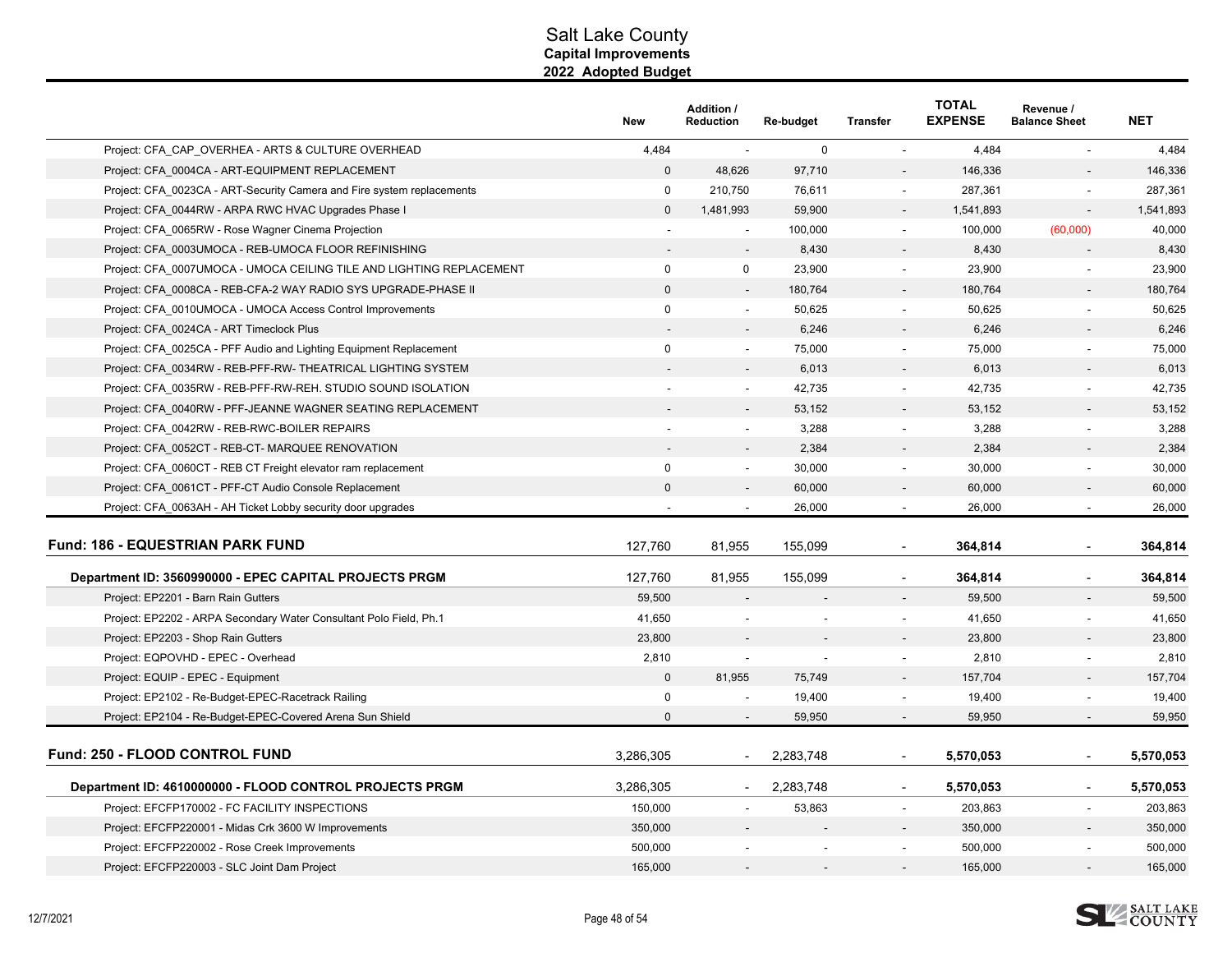|                                                                          | New       | <b>Addition /</b><br><b>Reduction</b> | Re-budget      | <b>Transfer</b>          | <b>TOTAL</b><br><b>EXPENSE</b> | Revenue /<br><b>Balance Sheet</b> | <b>NET</b>     |
|--------------------------------------------------------------------------|-----------|---------------------------------------|----------------|--------------------------|--------------------------------|-----------------------------------|----------------|
| Project: EFCFP220004 - EASTSIDE CANAL AND CREEK STUDY                    | 360,000   | $\sim$                                | $\overline{a}$ | $\sim$                   | 360,000                        | $\sim$                            | 360,000        |
| Project: EFCFP220005 - Rose Creek Realign (4000-2700 W)                  | 350,000   |                                       |                |                          | 350,000                        |                                   | 350,000        |
| Project: EFCFPXX1000 - FLOOD CONTROL PROJECTS OVERHEAD AND OTHER         | 83,805    |                                       |                | $\overline{\phantom{a}}$ | 83,805                         | $\blacksquare$                    | 83,805         |
| Project: EFCFPXX1001 - MIDVALE CHANNEL DEBT SERVICE                      | 2,500     |                                       |                |                          | 2,500                          |                                   | 2,500          |
| Project: EFCFPXX1002 - FP MISC RIGHT OF WAY AND SETTLEMENTS              | 75,000    |                                       | 28,718         |                          | 103,718                        | $\blacksquare$                    | 103,718        |
| Project: FP140001 - SURPLUS CANAL                                        | 1,250,000 |                                       | 850,505        |                          | 2,100,505                      | $\blacksquare$                    | 2,100,505      |
| Project: EFCFP170006 - JR CHANNEL REPAIR AT 4500 S                       |           |                                       | 5,825          |                          | 5,825                          |                                   | 5,825          |
| Project: EFCFP170015 - WILLOW CK 600 E-810 E RECONSTRUCT                 |           |                                       | $\mathbf{1}$   |                          | $\mathbf{1}$                   |                                   | $\overline{1}$ |
| Project: EFCFP180002 - GOGGIN DRAIN GATES REHAB                          |           | $\overline{\phantom{a}}$              | 28,304         | $\overline{\phantom{a}}$ | 28,304                         | $\overline{\phantom{a}}$          | 28,304         |
| Project: EFCFP180005 - SW CANAL CREEK STUDY UPDATE                       |           |                                       | 615            |                          | 615                            |                                   | 615            |
| Project: EFCFP180006 - ROSE CREEK RIVERTON INTERLOCAL                    |           |                                       | $\overline{1}$ |                          | $\overline{1}$                 |                                   | $\overline{1}$ |
| Project: EFCFP190002 - NORTHWEST CANAL AND CREEK STUDY                   |           |                                       | 18,300         |                          | 18,300                         |                                   | 18,300         |
| Project: EFCFP200001 - MILL CREEK OVERFLOW JSL CANAL                     |           | $\sim$                                | 775,000        |                          | 775,000                        | $\overline{a}$                    | 775,000        |
| Project: EFCFP210002 - Parleys Piped Section Repair                      |           |                                       | 150,000        |                          | 150,000                        |                                   | 150,000        |
| Project: EFCFP210003 - USL Canal Overflow 15500 S                        |           | $\sim$                                | 200,000        |                          | 200,000                        |                                   | 200,000        |
| Project: EFCFP210005 - Midas Crk 2700 W to USL Canal                     |           |                                       | 10,000         |                          | 10,000                         |                                   | 10,000         |
| Project: EFCFP210006 - 2700 W Drain Overflow from NJC                    |           | $\sim$                                | 41,496         | $\overline{\phantom{a}}$ | 41,496                         | $\blacksquare$                    | 41,496         |
| Project: EFCFPXX1003 - FP SMALL PROJECTS                                 |           |                                       | 61,070         |                          | 61,070                         | $\overline{\phantom{a}}$          | 61,070         |
| Project: FP140005 - LITTLE DELL DAM MAINT                                |           |                                       | 60,050         |                          | 60,050                         |                                   | 60,050         |
| Fund: 340 - STATE TAX ADMINISTRATION LEVY FUND                           | 0         | 1,572,880                             | $\mathbf 0$    | $\overline{\phantom{a}}$ | 1,572,880                      | (140,000)                         | 1,432,880      |
| Department ID: 7300990000 - ASSESSOR CAPITAL PROJECTS                    | $\Omega$  | 1,572,880                             | 0              | $\overline{a}$           | 1,572,880                      | (140,000)                         | 1,432,880      |
| Project: PUMA_PROJECT - MCAT FUND: PUMA TAX SYSTEM                       | $\Omega$  | 1,572,880                             | $\Omega$       |                          | 1,572,880                      | (140,000)                         | 1,432,880      |
| <b>Fund: 360 - LIBRARY FUND</b>                                          | 1,575,789 |                                       |                |                          | 1,575,789                      | $\blacksquare$                    | 1,575,789      |
| Department ID: 2500990000 - LIBRARY CAPITAL PROJECTS PRGM                | 1,575,789 |                                       | $\blacksquare$ |                          | 1,575,789                      | $\overline{\phantom{a}}$          | 1,575,789      |
| Project: LIBBCRXERISCAPE - Bingham Creek - Install Xeriscape Landscaping | 31,250    |                                       |                |                          | 31,250                         | $\blacksquare$                    | 31,250         |
| Project: LIBCONCRETE22 - System-wide - Replace Damaged & Broken Concrete | 50,000    |                                       |                |                          | 50,000                         |                                   | 50,000         |
| Project: LIBHUNSECURITY - Hunter - Replace Security System               | 22,000    |                                       | $\blacksquare$ | $\overline{\phantom{a}}$ | 22,000                         | $\blacksquare$                    | 22,000         |
| Project: LIBINDIRECT - Overhead                                          | 9,739     |                                       |                |                          | 9,739                          |                                   | 9,739          |
| Project: LIBMAGSECURITY - Magna - Replace Security System                | 22,000    |                                       |                |                          | 22,000                         | $\overline{a}$                    | 22,000         |
| Project: LIBSANPIPE - Sandy - Replace Pipes In Fire Suppression System   | 414,400   |                                       |                |                          | 414,400                        |                                   | 414,400        |
| Project: LIBTAYROOF - Taylorsville - Replace Roof Membrane               | 199,500   |                                       |                |                          | 199,500                        | $\overline{\phantom{a}}$          | 199,500        |
| Project: LIBWHIMETALROOF - Whitmore - Replace Roof Flashing              | 27,200    |                                       |                |                          | 27,200                         |                                   | 27,200         |
| Project: LIBWHIROOF - Whitmore - Replace Roof Membrane                   | 217,600   |                                       |                |                          | 217,600                        |                                   | 217,600        |
| Project: LIBWHIVFD - Whitmore - Replace Variable Frequency Drive (HFAC)  | 518,000   |                                       |                |                          | 518,000                        |                                   | 518,000        |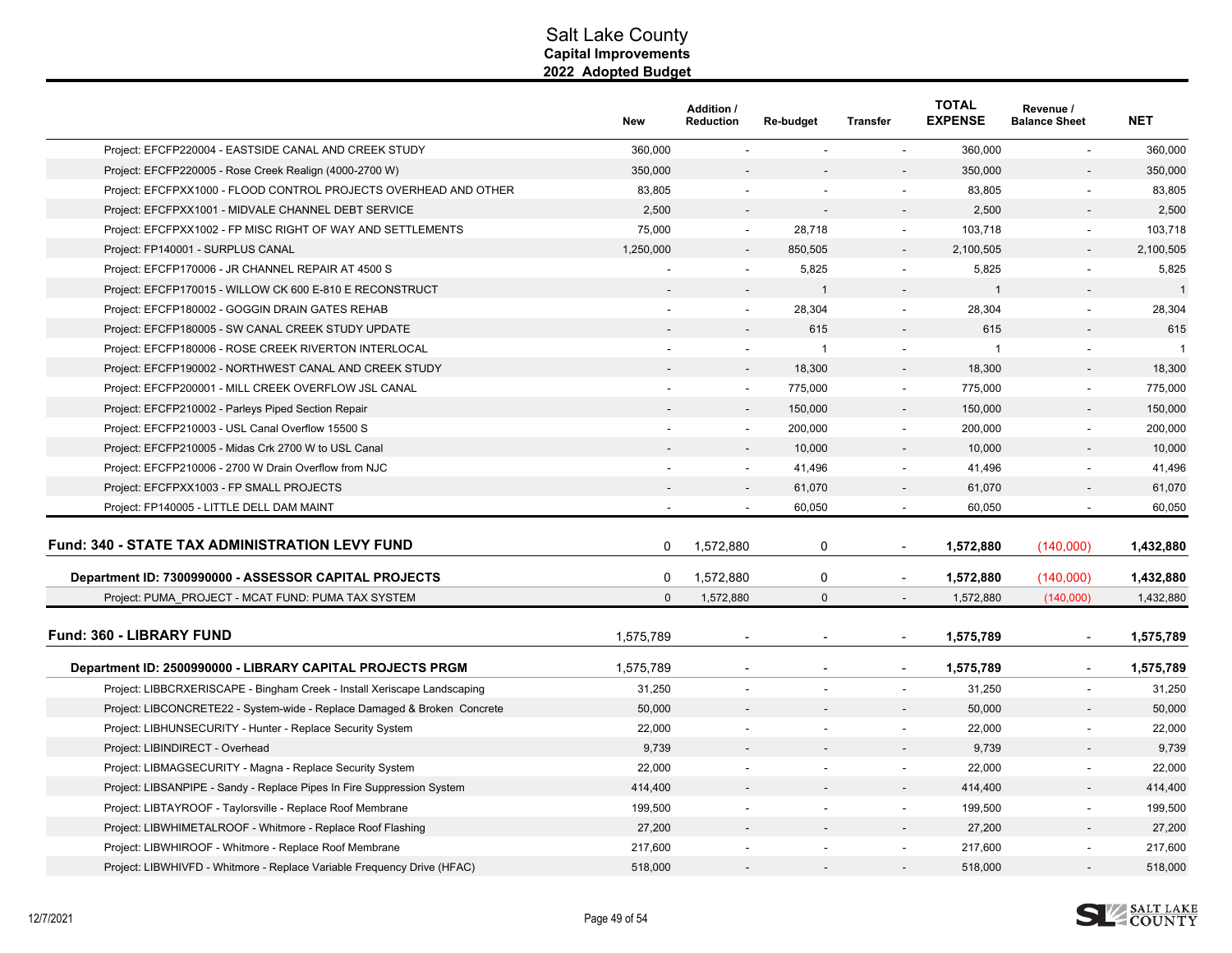|                                                                                                         | <b>New</b> | <b>Addition /</b><br><b>Reduction</b> | Re-budget          | <b>Transfer</b>                  | <b>TOTAL</b><br><b>EXPENSE</b> | Revenue /<br><b>Balance Sheet</b> | <b>NET</b>         |
|---------------------------------------------------------------------------------------------------------|------------|---------------------------------------|--------------------|----------------------------------|--------------------------------|-----------------------------------|--------------------|
| Project: LIBWJOFIREPLACE - West Jordan - Replace Fireplace                                              | 12,500     | $\sim$                                | $\sim$             | $\overline{\phantom{a}}$         | 12,500                         | $\overline{\phantom{a}}$          | 12,500             |
| Project: LIBWVABOILER - West Valley - Replace Boiler                                                    | 26,600     |                                       |                    |                                  | 26,600                         |                                   | 26,600             |
| Project: LIBWVACARPET - West Valley - Replace Worn Carpet                                               | 25,000     |                                       |                    | $\overline{\phantom{a}}$         | 25,000                         | $\overline{a}$                    | 25,000             |
| <b>Fund: 390 - PLANETARIUM FUND</b>                                                                     | 111,969    | 108,207                               | 75,000             | $\overline{a}$                   | 295,176                        | $\overline{a}$                    | 295,176            |
| Department ID: 3510990000 - CLARK PLANETARIUM CAPITAL PROJECTS<br><b>PRGM</b>                           | 111,969    | 108,207                               | 75,000             | $\overline{\phantom{a}}$         | 295,176                        |                                   | 295,176            |
| Project: CP_Facility_Study - CP_Facility_Study                                                          | 53,500     |                                       |                    |                                  | 53,500                         |                                   | 53,500             |
| Project: CP_Sound_Management - CP_Sound_Management                                                      | 58,469     |                                       |                    |                                  | 58,469                         |                                   | 58,469             |
| Project: CP_Equipment - CP Equipment Replacement                                                        |            | 100,000                               |                    |                                  | 100,000                        |                                   | 100,000            |
| Project: CP_Indirectcost - CP Capital Indirect                                                          |            | 8,207                                 |                    | $\blacksquare$                   | 8,207                          |                                   | 8,207              |
| Project: CP Exhibts YR5 - Capital Exhibits Fund (Year 5)                                                | $\Omega$   |                                       | 75,000             | $\overline{\phantom{a}}$         | 75,000                         | $\overline{\phantom{a}}$          | 75,000             |
| <b>Fund: 445 - DIST ATTORNEY FAC CONSTRUCTION FUND</b>                                                  |            |                                       | 95,445             | $\blacksquare$                   | 95,445                         | (3,500)                           | 91,945             |
| Department ID: 5045000000 - DOWNTOWN DA FACILITY CONSTR PRGM                                            |            | $\blacksquare$                        | 95,445             | $\blacksquare$                   | 95,445                         | (3,500)                           | 91,945             |
| Project: 5045BLDG - DISTRICT ATTORNEY BUILDINGS                                                         |            |                                       | 95,445             | $\overline{\phantom{a}}$         | 95,445                         | (3,500)                           | 91,945             |
| Fund: 447 - PEOPLESOFT IMPLEMENTATION FUND<br>Department ID: 5345000000 - FINANCIAL SYSTEM PROJECT PRGM |            |                                       | 140,155<br>140,155 | $\overline{a}$<br>$\overline{a}$ | 140,155<br>140,155             | (500)<br>(500)                    | 139,655<br>139,655 |
| Project: PEOPLESOFT - PEOPLE SOFT SME CONSULTING                                                        |            |                                       | 140,155            |                                  | 140,155                        | (500)                             | 139,655            |
| <b>Fund: 450 - CAPITAL IMPROVEMENTS FUND</b>                                                            | 9,067,944  | 3,878,805                             | 12,935,913         | $\blacksquare$                   | 25,882,662                     | $\overline{\phantom{a}}$          | 25,882,662         |
| Department ID: 5050000000 - CAPITAL IMPROVEMENTS PRGM                                                   | 9,067,944  | 3,878,805                             | 12,935,913         | $\blacksquare$                   | 25,882,662                     | $\sim$                            | 25,882,662         |
| Project: AGE006 - Central Kitchen Masterplan Design                                                     | 56,700     |                                       |                    |                                  | 56,700                         |                                   | 56,700             |
| Project: AGE007 - SAA Air Handling Unit Replacement                                                     | 192,232    |                                       |                    |                                  | 192,232                        |                                   | 192,232            |
| Project: AGE008 - Kearns Senior Center Parking Lot Project                                              | 129,008    |                                       |                    | $\overline{\phantom{a}}$         | 129,008                        | $\blacksquare$                    | 129,008            |
| Project: CAP CONTIN - CAPITAL CONTINGENCY                                                               | 330,000    |                                       |                    |                                  | 330,000                        |                                   | 330,000            |
| Project: FAC177 - CGC Kitchen Steam Boiler Replacement                                                  | 247,500    |                                       |                    |                                  | 247,500                        |                                   | 247,500            |
| Project: FAC178 - CGC Parking structure drain piping replacement                                        | 143,819    |                                       |                    |                                  | 143,819                        |                                   | 143,819            |
| Project: FAC179 - CGC Council Chambers Lighting                                                         | 38,100     |                                       |                    | $\overline{\phantom{a}}$         | 38,100                         | $\overline{\phantom{a}}$          | 38,100             |
| Project: FAC180 - CGC Overlay & painting PH 7                                                           | 30,750     |                                       |                    | $\overline{\phantom{a}}$         | 30,750                         |                                   | 30,750             |
| Project: FAC181 - CGC North parking Ramp concrete replc and Heat Trace                                  | 376,500    |                                       |                    | $\blacksquare$                   | 376,500                        | $\overline{\phantom{a}}$          | 376,500            |
| Project: HLT006 - HLT2022_SM Clinic Linoleum Replacement                                                | 44,051     |                                       |                    |                                  | 44,051                         |                                   | 44,051             |
| Project: HLT_CAPL_OH - HEALTH OVERHEAD                                                                  | 15,319     |                                       |                    | $\blacksquare$                   | 15,319                         | $\overline{\phantom{0}}$          | 15,319             |
| Project: NK010 - INDIRECT OVERHEAD COSTS                                                                | 80,292     |                                       |                    |                                  | 80,292                         |                                   | 80,292             |
| Project: PARC21JRTR01 - ARPA Jordan River Trail Remediate Water Hazards                                 | 750,000    |                                       |                    |                                  | 750,000                        |                                   | 750,000            |

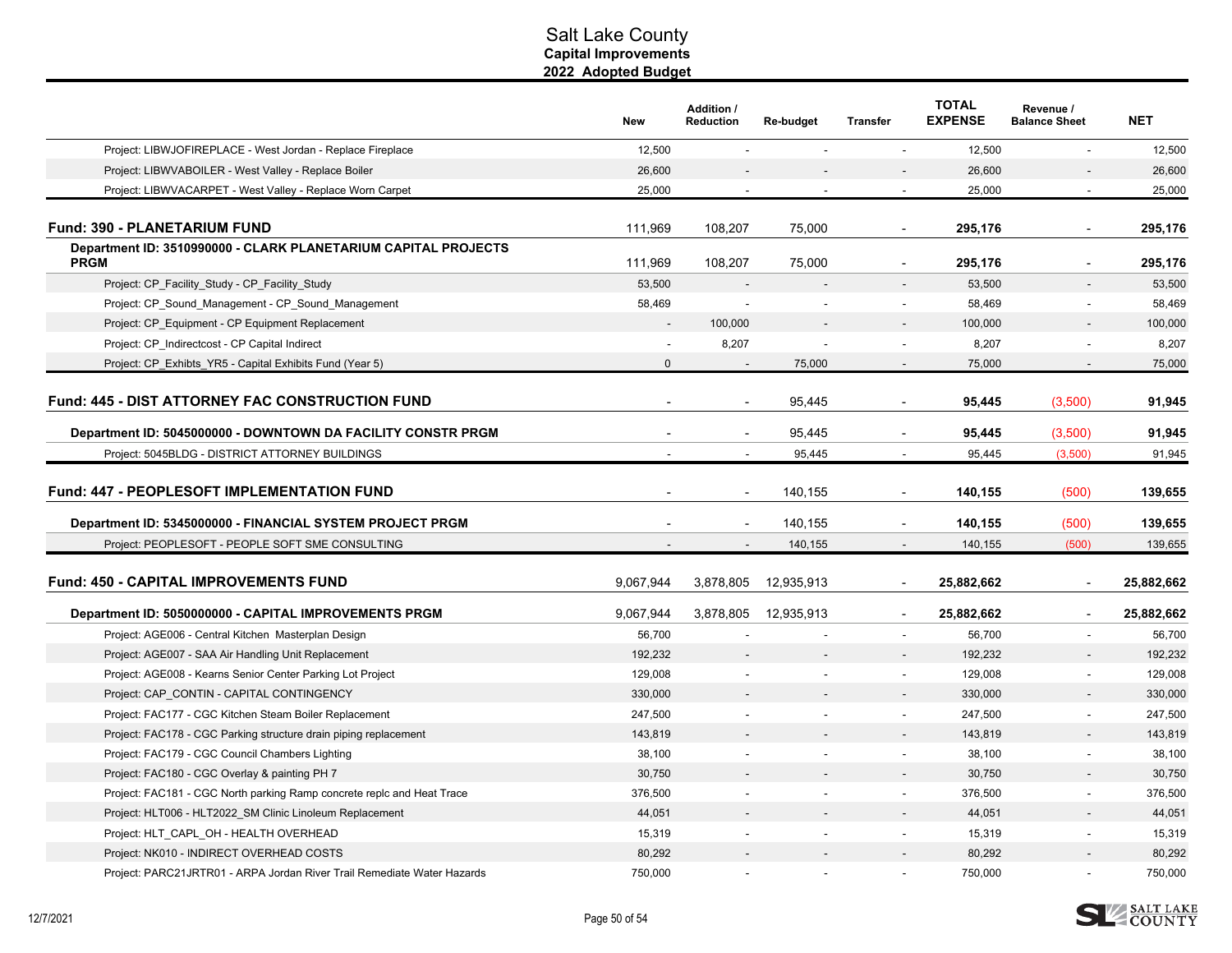|                                                                                  | New            | <b>Addition /</b><br>Reduction | <b>Re-budget</b> | Transfer                 | <b>TOTAL</b><br><b>EXPENSE</b> | Revenue /<br><b>Balance Sheet</b> | <b>NET</b> |
|----------------------------------------------------------------------------------|----------------|--------------------------------|------------------|--------------------------|--------------------------------|-----------------------------------|------------|
| Project: PARC21SJRC01 - South Jordan Rec Center Competition Pool                 | 3,000,000      |                                |                  |                          | 3,000,000                      | $\overline{\phantom{a}}$          | 3,000,000  |
| Project: SHF122 - Oxbow Jail Control Room, Security Electronics and Fire Sprin   | 650,000        |                                |                  |                          | 650,000                        |                                   | 650,000    |
| Project: SHF123 - ADC Jail Administration Lobby Security Upgrade (Hardening)     | 1,207,500      |                                |                  | $\overline{\phantom{a}}$ | 1,207,500                      | $\blacksquare$                    | 1,207,500  |
| Project: SHF124 - Sheriff's Office SOB Building Perimeter Fence and Gate Upgrade | 1,146,173      |                                | ÷,               |                          | 1,146,173                      | $\blacksquare$                    | 1,146,173  |
| Project: SHF125 - ADC Central Control Radio Panel Upgrades                       | 527,500        |                                |                  |                          | 527,500                        | $\overline{\phantom{a}}$          | 527,500    |
| Project: SHF126 - ADC Kitchen Main Drain Pipe Sleeve                             | 102,500        |                                | $\blacksquare$   | $\blacksquare$           | 102,500                        | $\blacksquare$                    | 102,500    |
| Project: FAC157C - CGC EXTERIOR DOOR SECURITY                                    |                | 104,551                        | 124,939          |                          | 229,490                        |                                   | 229,490    |
| Project: FAC162C - AHU FAN UPGRADE STUDY AND DESIGN                              | $\blacksquare$ | 412,001                        | 64,200           |                          | 476,201                        | $\overline{\phantom{a}}$          | 476,201    |
| Project: FAC163C - STAIRWELL MAKE OVER                                           |                | 92,251                         | 52,269           |                          | 144,520                        |                                   | 144,520    |
| Project: FAC170 - CGC P&R Remodel                                                |                | 870,001                        | 712,076          |                          | 1,582,077                      | $\overline{a}$                    | 1,582,077  |
| Project: SHF96 - ADC ROOF REPAIR PHASE 4                                         |                | 2,400,001                      | 1,277,449        |                          | 3,677,450                      |                                   | 3,677,450  |
| Project: 087C - CGC WAYFINDING / SIGNAGE                                         |                | $\overline{\phantom{a}}$       | 46,013           | $\sim$                   | 46,013                         | $\overline{\phantom{a}}$          | 46,013     |
| Project: 095C - CGC BATHROOM REMODELS                                            |                | $\mathbf{0}$                   | 192,766          |                          | 192,766                        |                                   | 192,766    |
| Project: 52SH - METRO JAIL CONTROL ROOM / SECURITY ELECTRONICS                   |                |                                | 160,991          | $\overline{\phantom{a}}$ | 160,991                        | $\blacksquare$                    | 160,991    |
| Project: AGE003 - KNA MECHANICAL UNITS                                           |                |                                | 29,197           |                          | 29,197                         |                                   | 29,197     |
| Project: AGE004 - SUNDAY ANDERSON NORTH CONCRETE                                 |                | $\overline{\phantom{a}}$       | 55,670           | $\overline{\phantom{a}}$ | 55,670                         | $\overline{\phantom{a}}$          | 55,670     |
| Project: AGE005 - Sunday Anderson Replace Main Heat Exchanger (Aging Services)   |                |                                | 29,875           |                          | 29,875                         |                                   | 29,875     |
| Project: AGE2017TEABAT - TEA ASBESTOS ABATEMENT                                  |                |                                | 58,650           |                          | 58,650                         |                                   | 58,650     |
| Project: EFCGC160001 - JORDAN RIVER 1700 S CHANNEL REALIGNMENT                   |                |                                | 111,871          |                          | 111,871                        |                                   | 111,871    |
| Project: EFCGC200001 - JORDAN RIVER CHANNEL IMPROVEMENTS                         | $\blacksquare$ | $\overline{\phantom{a}}$       | 1,822,907        | $\overline{\phantom{a}}$ | 1,822,907                      | $\blacksquare$                    | 1,822,907  |
| Project: ESRDAYCAREREMOD - GC Day Care Remodel                                   |                |                                | 3,192            |                          | 3,192                          |                                   | 3,192      |
| Project: FAC120C - CGC GENERAL DOOR REPAIR PH 4                                  |                |                                | 67,797           |                          | 67,797                         | $\overline{\phantom{a}}$          | 67,797     |
| Project: FAC133C - CGC CONCRETE MAINTENANCE                                      |                | $\Omega$                       | 35,740           |                          | 35,740                         |                                   | 35,740     |
| Project: FAC141C - CGC REMODELS / MOVES                                          |                |                                | 470,664          |                          | 470,664                        | $\overline{a}$                    | 470,664    |
| Project: FAC148C - GOVERNMENT CENTER MAIN LINE IRRIGATION REPLACE                |                |                                | 48,382           |                          | 48,382                         | $\overline{\phantom{a}}$          | 48,382     |
| Project: FAC154C - RECORDS CENTER ADDTL MEZZANINE                                |                |                                | 185,391          |                          | 185,391                        |                                   | 185,391    |
| Project: FAC159C - CGC - NO AND SO BLDGS FIRE ALARM UPGRADE                      |                | $\mathbf{0}$                   | 96,186           |                          | 96,186                         |                                   | 96,186     |
| Project: FAC161C - WATERSIDE ECONOMIZER REPLACEMENT                              |                | $\overline{\phantom{a}}$       | 8,944            | $\overline{\phantom{a}}$ | 8,944                          | $\blacksquare$                    | 8,944      |
| Project: FAC164C - UPGRADE CAMERAS IN ELECTIONS CLERK OFFICE                     |                |                                | 19,316           |                          | 19,316                         |                                   | 19,316     |
| Project: FAC166C - FITNESS AREA SHOWER REPAIR                                    |                |                                | 17,475           |                          | 17,475                         | $\blacksquare$                    | 17,475     |
| Project: FAC167C - CGC CARPENTERS PAINT BOOTH REMODEL                            |                |                                | 14,565           |                          | 14,565                         |                                   | 14,565     |
| Project: FAC168C - CGC REPLACE HEATING COOLING PIPING                            |                |                                | 29,350           |                          | 29,350                         |                                   | 29,350     |
| Project: FAC169C - CGC SKYLIGHT REPLACEMENT PH 1                                 |                | $\sim$                         | 59,854           | $\overline{\phantom{a}}$ | 59,854                         | $\blacksquare$                    | 59,854     |
| Project: FAC171 - CGC Cooling system valve upgrade/replacement                   |                | $\blacksquare$                 | 251,014          |                          | 251,014                        | $\overline{\phantom{a}}$          | 251,014    |
| Project: FAC172 - IS COOLING TOWER REPLACEMENT                                   |                |                                | 213,070          | $\overline{\phantom{a}}$ | 213,070                        | $\overline{\phantom{a}}$          | 213,070    |
| Project: FAC173 - CGC Re-key North and south Buildings                           |                | $\overline{\phantom{a}}$       | 379,547          | $\overline{\phantom{a}}$ | 379,547                        | $\blacksquare$                    | 379,547    |
| Project: FAC174 - CGC Walk-In Freezer/Refrigerator replacement                   |                |                                | 364,115          |                          | 364,115                        |                                   | 364,115    |
| Project: FAC175 - CGC Electric Vehicle Chargers                                  |                |                                | 1,327            |                          | 1,327                          |                                   | 1,327      |

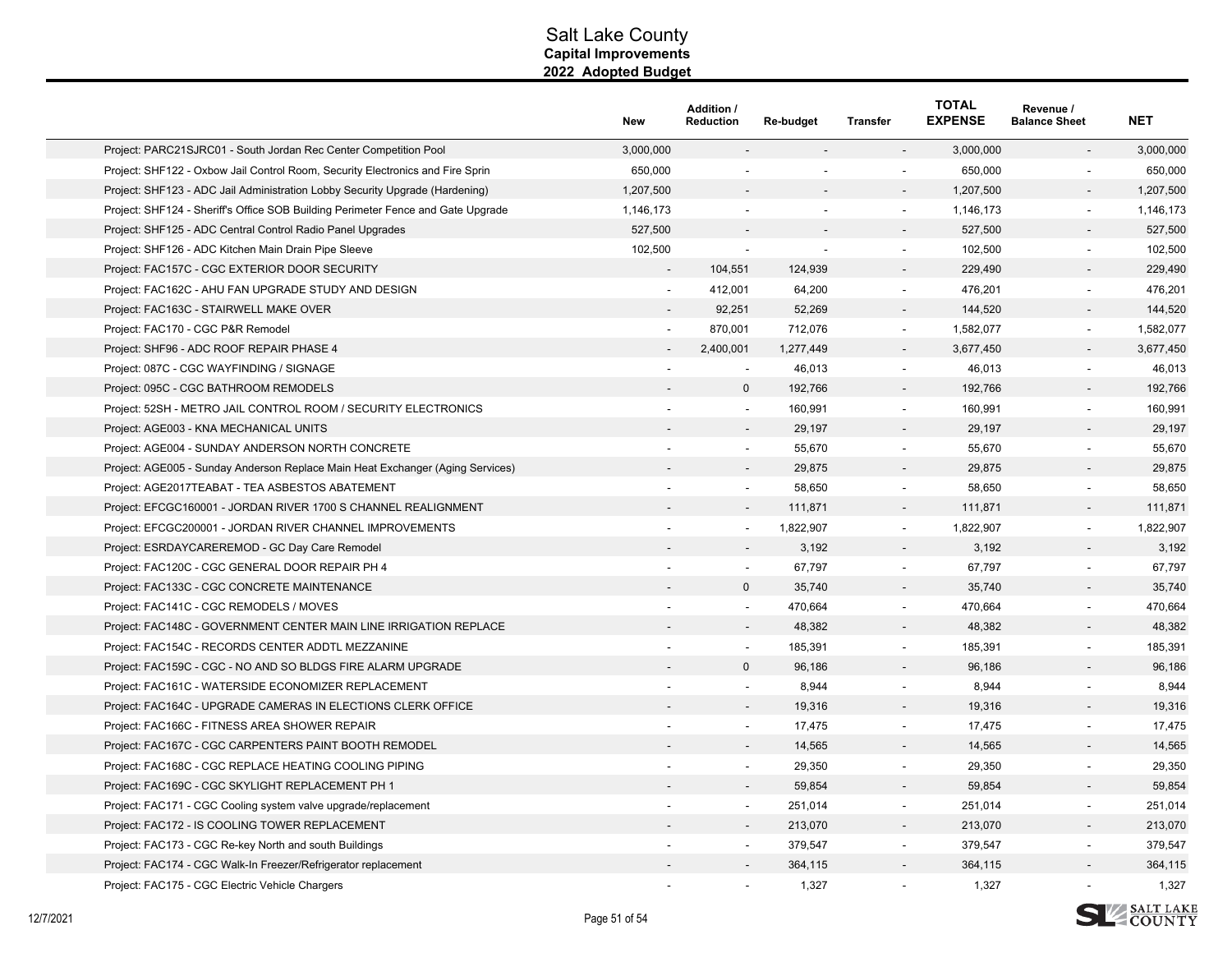|                                                                                | New | <b>Addition /</b><br>Reduction             | <b>Re-budget</b> | <b>Transfer</b>          | <b>TOTAL</b><br><b>EXPENSE</b> | Revenue /<br><b>Balance Sheet</b> | <b>NET</b> |
|--------------------------------------------------------------------------------|-----|--------------------------------------------|------------------|--------------------------|--------------------------------|-----------------------------------|------------|
| Project: FAC176 - HLT Security Panel upgrades                                  |     |                                            | 12,339           |                          | 12,339                         |                                   | 12,339     |
| Project: HLT001 - STORM DRAIN REPLACEMENT                                      |     |                                            | 66,280           |                          | 66,280                         |                                   | 66,280     |
| Project: HLT003 - REPAIR PARKING LOT                                           |     |                                            | 22,169           |                          | 22,169                         |                                   | 22,169     |
| Project: HLT004 - SMH REPAIR CRACK SEAL PARKING LOT                            |     | $\overline{\phantom{a}}$                   | 1,400            |                          | 1,400                          | $\overline{\phantom{a}}$          | 1,400      |
| Project: HLT005 - South Main Health Boiler Burner Replacement                  |     |                                            | 14,415           |                          | 14,415                         |                                   | 14,415     |
| Project: HLT19GEN - ESH & ENV & SEH HEALTH LOCATIONS GENERATORS                |     | $\blacksquare$                             | 134,869          |                          | 134,869                        | $\blacksquare$                    | 134,869    |
| Project: HLT2018EH - EH HVAC PHASE II                                          |     |                                            | 23,823           |                          | 23,823                         |                                   | 23,823     |
| Project: HLTSRHSOUND - SOUTH REDWOOD HEALTH SOUND VIBRATIONS                   |     |                                            | 37,700           |                          | 37,700                         |                                   | 37,700     |
| Project: SHF113 - OXBOW JAIL KITCHEN UPGRADES                                  |     |                                            | 38,870           |                          | 38,870                         |                                   | 38,870     |
| Project: SHF115 - ADC WATER HEAT EXCHANGER REPLACEMENTS-5 YR PHAS              |     | $\mathbf 0$                                | 1,428,033        | $\sim$                   | 1,428,033                      | $\blacksquare$                    | 1,428,033  |
| Project: SHF116 - ADC AIR HANDLER REPLACEMENT - 6 YEAR PHASING                 |     | $\mathbf 0$                                | 1,033,598        |                          | 1,033,598                      |                                   | 1,033,598  |
| Project: SHF117 - ADC NORTH CHILLER REPLACEMENT                                |     | $\overline{\phantom{a}}$                   | 90,024           | $\overline{\phantom{a}}$ | 90,024                         | $\blacksquare$                    | 90,024     |
| Project: SHF118 - OXJ GENERATOR REPLACEMENT                                    |     |                                            | 446,404          |                          | 446,404                        |                                   | 446,404    |
| Project: SHF119 - Metro Jail Admin / Visiting Lobby Security Upgrade           |     | $\ddot{\phantom{a}}$                       | 563,140          | $\overline{\phantom{a}}$ | 563,140                        | $\overline{\phantom{a}}$          | 563,140    |
| Project: SHF120 - Shooting Range Sand Trap and Timber Replacement              |     |                                            | 776,425          |                          | 776,425                        |                                   | 776,425    |
| Project: SHF95 - SHERIFFS OFFICE BUILDING HVAC REPAIR / UPGRADE                |     |                                            | 1,801            |                          | 1,801                          |                                   | 1,801      |
| Project: SHF97 - WINDOW REPAIRS                                                |     | $\overline{a}$                             | 42,759           |                          | 42,759                         |                                   | 42,759     |
| Project: UFA005 - SEISMIC RETROFIT STRUCTURAL STATION 110 AND 116              |     | $\overline{a}$                             | 300,108          |                          | 300,108                        |                                   | 300,108    |
| Project: YSV001 - SHELTER GROUP HOME KITCHEN REFRESH & REMODEL                 |     |                                            | 169,621          |                          | 169,621                        |                                   | 169,621    |
| Project: YSV002 - YS FIRE ALARM SYSTEM REPLACE / UPGRADE                       |     | $\overline{a}$                             | 47,801           |                          | 47,801                         |                                   | 47,801     |
| Project: YSV003 - REPLACE ROOF ON CHRISTMAS BOX HOUSE                          |     |                                            | 494,664          |                          | 494,664                        |                                   | 494,664    |
| Project: YSV201802 - REPLACE WORN AND DAMAGED DOORS GROUP HOMES                |     | $\overline{\phantom{a}}$                   | 46,204           |                          | 46,204                         |                                   | 46,204     |
| Project: YSV201803 - GIRLS GROUP HOME REMODELING-FAST OBSERV DESK              |     |                                            | 138,331          |                          | 138,331                        |                                   | 138,331    |
| Project: YSV2018FENCING - YOUTH SERVICES FENCING                               |     |                                            | 333              |                          | 333                            |                                   | 333        |
| <b>Fund: 479 - PUBLIC HEALTH CENTER FUND</b>                                   |     |                                            | 5,475,800        | $\overline{\phantom{a}}$ | 5,475,800                      | (10,000)                          | 5,465,800  |
| Department ID: 5548000000 - HHW BUILDING PROJECT PRGM                          |     |                                            | 5,475,800        | $\blacksquare$           | 5,475,800                      | (10,000)                          | 5,465,800  |
| Project: HLT2019HHW - HHW BUILDING                                             |     |                                            | 5,475,800        |                          | 5,475,800                      | (10,000)                          | 5,465,800  |
| <b>Fund: 483 - TRCC BOND PROJECTS FUND</b>                                     |     |                                            | 1,729,270        |                          | 1,729,270                      | (10,000)                          | 1,719,270  |
| Department ID: 5264000000 - TRCC RELATED CAP MAINT PROJECTS                    |     | $\blacksquare$<br>$\overline{\phantom{a}}$ | 115,000          | $\overline{\phantom{a}}$ | 115,000                        | $\overline{\phantom{a}}$          | 115,000    |
| Project: CFA_0003JEQ - Replace Frequency Drives                                |     |                                            | 52,000           |                          | 52,000                         |                                   | 52,000     |
| Project: CFA 0064AH - AH HVAC issues                                           |     |                                            | 63,000           |                          | 63,000                         |                                   | 63,000     |
| Department ID: 5265000000 - MID-VALLEY REGIONAL CULTURAL CENTER<br><b>PRGM</b> |     |                                            | 1,614,270        |                          | 1,614,270                      | (10,000)                          | 1,604,270  |
| Project: CFA 0001MV - Re-Budget-Mid Valley Regional Cultural Center            |     |                                            | 1,614,270        |                          | 1,614,270                      | (10,000)                          | 1,604,270  |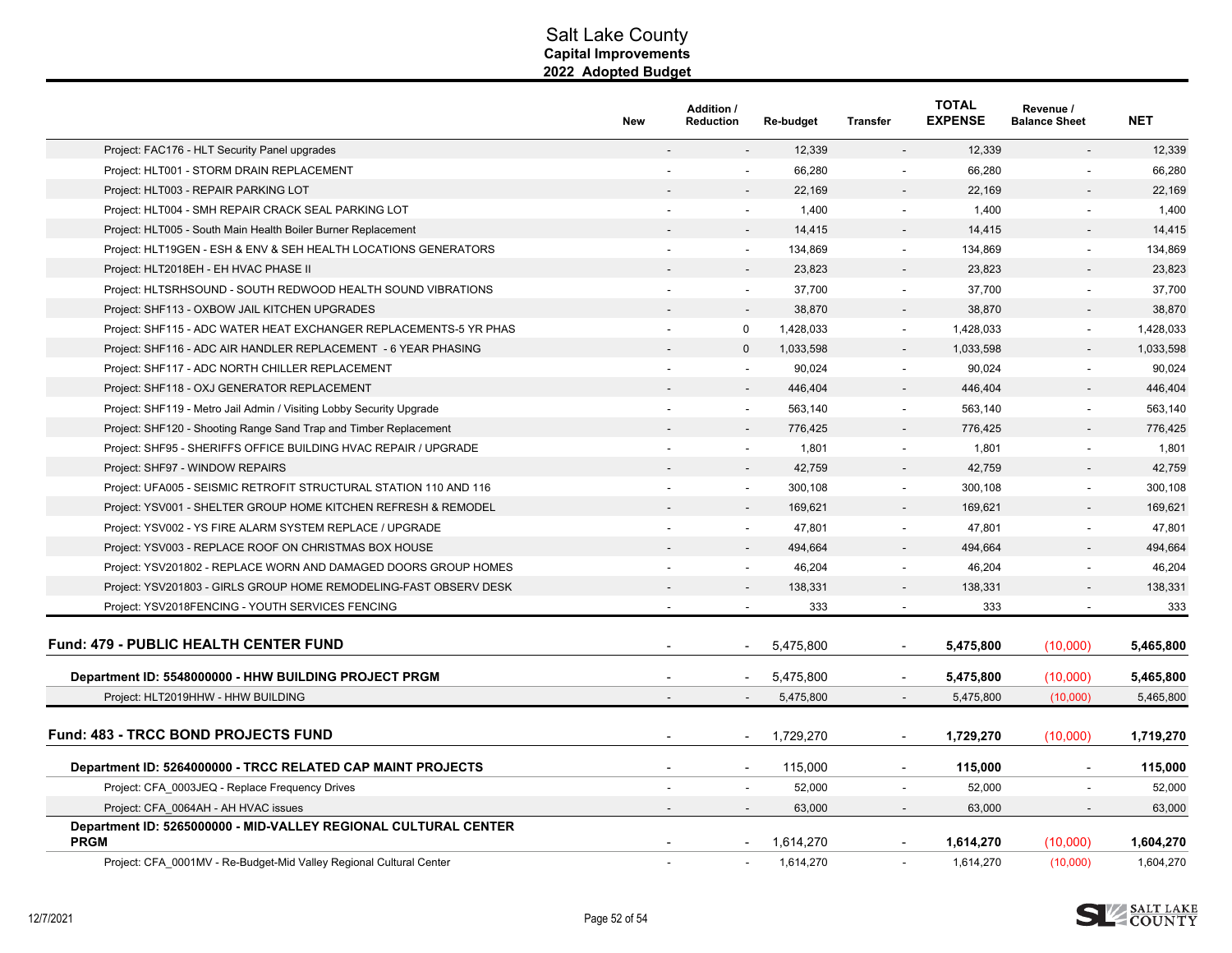|                                                                                | <b>New</b>               | Addition /<br><b>Reduction</b> | Re-budget  | <b>Transfer</b>          | <b>TOTAL</b><br><b>EXPENSE</b> | Revenue /<br><b>Balance Sheet</b> | <b>NET</b>  |
|--------------------------------------------------------------------------------|--------------------------|--------------------------------|------------|--------------------------|--------------------------------|-----------------------------------|-------------|
| <b>Fund: 484 - PARKS AND RECREATION GO BOND FUND</b>                           |                          | 1,023,063                      | 10,999,194 |                          | 12,022,257                     | (3,248,500)                       | 8,773,757   |
| Department ID: 5547000000 - PARKS AND RECREATION GO BOND PRJCTS<br><b>PRGM</b> |                          | 1,023,063                      | 10,999,194 | $\overline{\phantom{a}}$ | 12,022,257                     | (3,248,500)                       | 8,773,757   |
| Project: PARB17PCPK - Pioneer Crossing Park                                    |                          | 1,023,063                      | 2,752,231  | $\blacksquare$           | 3,775,294                      | (40,000)                          | 3,735,294   |
| Project: PARB17CRRP - Capital Renewal & Replace Projects                       |                          | $\overline{\phantom{a}}$       | 4,678,874  | $\overline{\phantom{a}}$ | 4,678,874                      | (186,000)                         | 4,492,874   |
| Project: PARB17DRRC - Draper Recreation Center                                 |                          |                                | 203,410    |                          | 203,410                        | (10,000)                          | 193,410     |
| Project: PARB17JWTR - Jordan River Water Trail                                 |                          |                                | 1,216,133  |                          | 1,216,133                      | (500,000)                         | 716,133     |
| Project: PARB17WBPK - Bingham Creek Regional Park Ph1                          |                          |                                | 1,106,576  |                          | 1,106,576                      | (150,000)                         | 956,576     |
| Project: PARB17WCTR - White City/Sandy Canal Trail Development                 |                          |                                | 722,880    |                          | 722,880                        | (2,362,500)                       | (1,639,620) |
| Project: PARB17CHRC - Cottonwood Heights Rec Center                            |                          |                                | 1,081      |                          | 1,081                          |                                   | 1,081       |
| Project: PARB17KNPK - Knudsen Nature Park                                      |                          |                                | 2,441      |                          | 2,441                          |                                   | 2,441       |
| Project: PARB17MRPK - Magna Regional Park Ph1                                  |                          |                                | 106,255    |                          | 106,255                        |                                   | 106,255     |
| Project: PARB17MUSC - SLC Multi-Use Sports Court                               |                          | $\overline{a}$                 | 406        | $\sim$                   | 406                            | $\blacksquare$                    | 406         |
| Project: PARB17OHTC - Oak Hills Tennis Renovation                              |                          |                                | 1,064      |                          | 1,064                          |                                   | 1,064       |
| Project: PARB17WHFM - Wheeler Farm Education Center                            |                          |                                | 207,843    |                          | 207,843                        |                                   | 207,843     |
| Fund: 485 - LIBRARY 2019 MBA BOND PROJECTS FUND                                |                          |                                | 12,503,591 |                          | 12,503,591                     | (30,000)                          | 12,473,591  |
| Department ID: 5268000000 - GRANITE BRANCH PRGM                                |                          |                                | 4,313,057  |                          | 4,313,057                      | (5,000)                           | 4,308,057   |
| Project: LIBGRANITE - NEW GRANITE LIBRARY                                      |                          | $\overline{a}$                 | 4,313,057  |                          | 4,313,057                      | (5,000)                           | 4,308,057   |
| Department ID: 5269000000 - DAYBREAK BRANCH PRGM                               |                          |                                | 2,190,534  |                          | 2,190,534                      | (25,000)                          | 2,165,534   |
| Project: LIBDAYBREAK - NEW DAYBREAK LIBRARY                                    |                          |                                | 2,190,534  | $\sim$                   | 2,190,534                      | (25,000)                          | 2,165,534   |
| Department ID: 5270000000 - WEST VALLEY CITY BRANCH PRGM                       | $\overline{\phantom{a}}$ | $\overline{a}$                 | 6,000,000  | $\overline{\phantom{a}}$ | 6,000,000                      | $\blacksquare$                    | 6,000,000   |
| Project: LIBWVC - REBUDGET - WEST VALLEY LIBRARY                               | $\overline{\phantom{a}}$ | $\overline{\phantom{a}}$       | 6,000,000  | $\sim$                   | 6,000,000                      | $\sim$                            | 6,000,000   |
| Fund: 486 - STR 2020 BOND PROJECTS                                             |                          |                                | 50,000     |                          | 50,000                         | (616, 839)                        | (566, 839)  |
| Department ID: 5549000000 - HOMELESS SHELTER PROJECTS                          |                          |                                | 50,000     |                          | 50,000                         | (616, 839)                        | (566, 839)  |
| Project: SHELTERHOME - STR 2019 Homeless Shelter Project                       |                          |                                | 50,000     |                          | 50,000                         | (616, 839)                        | (566, 839)  |
| Fund: 710 - GOLF COURSES FUND                                                  |                          | 340                            | 125,548    |                          | 125,888                        |                                   | 125,888     |
| Department ID: 3820990000 - GOLF CAPITAL PROJECTS PRGM                         |                          | 340                            | 125,548    |                          | 125,888                        |                                   | 125,888     |
| Project: PARGOVHD - Parks & Recreation Golf Project Overhead                   |                          | 340                            |            |                          | 340                            |                                   | 340         |
| Project: PARG21GFIF - Golf Facility Improvements                               | $\overline{\phantom{a}}$ | $\overline{\phantom{a}}$       | 125,548    | $\sim$                   | 125,548                        | $\blacksquare$                    | 125,548     |
| <b>Fund: 726 - UPACA ECCLES THEATER FUND</b>                                   | 322,104                  | 200,000                        | 518,110    |                          | 1,040,214                      | (629, 796)                        | 410,418     |